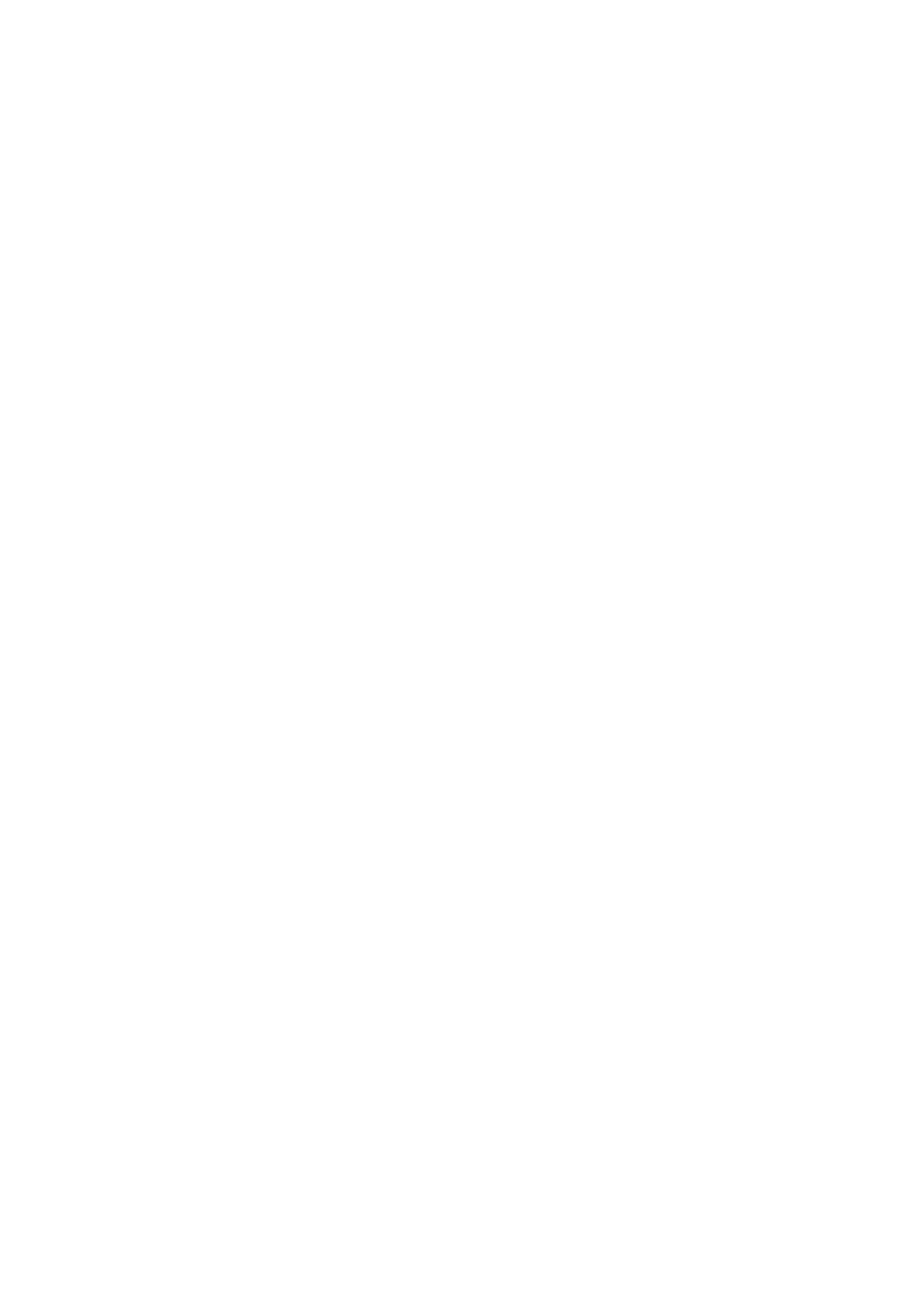# *Table of contents*

| Chapter 1 |                                          |  |
|-----------|------------------------------------------|--|
| Chapter 2 |                                          |  |
| Chapter 3 |                                          |  |
| Chapter 4 |                                          |  |
| Chapter 5 |                                          |  |
| Chapter 6 |                                          |  |
| Chapter 7 |                                          |  |
| Chapter 8 | Other measures: transfers of business 97 |  |
|           |                                          |  |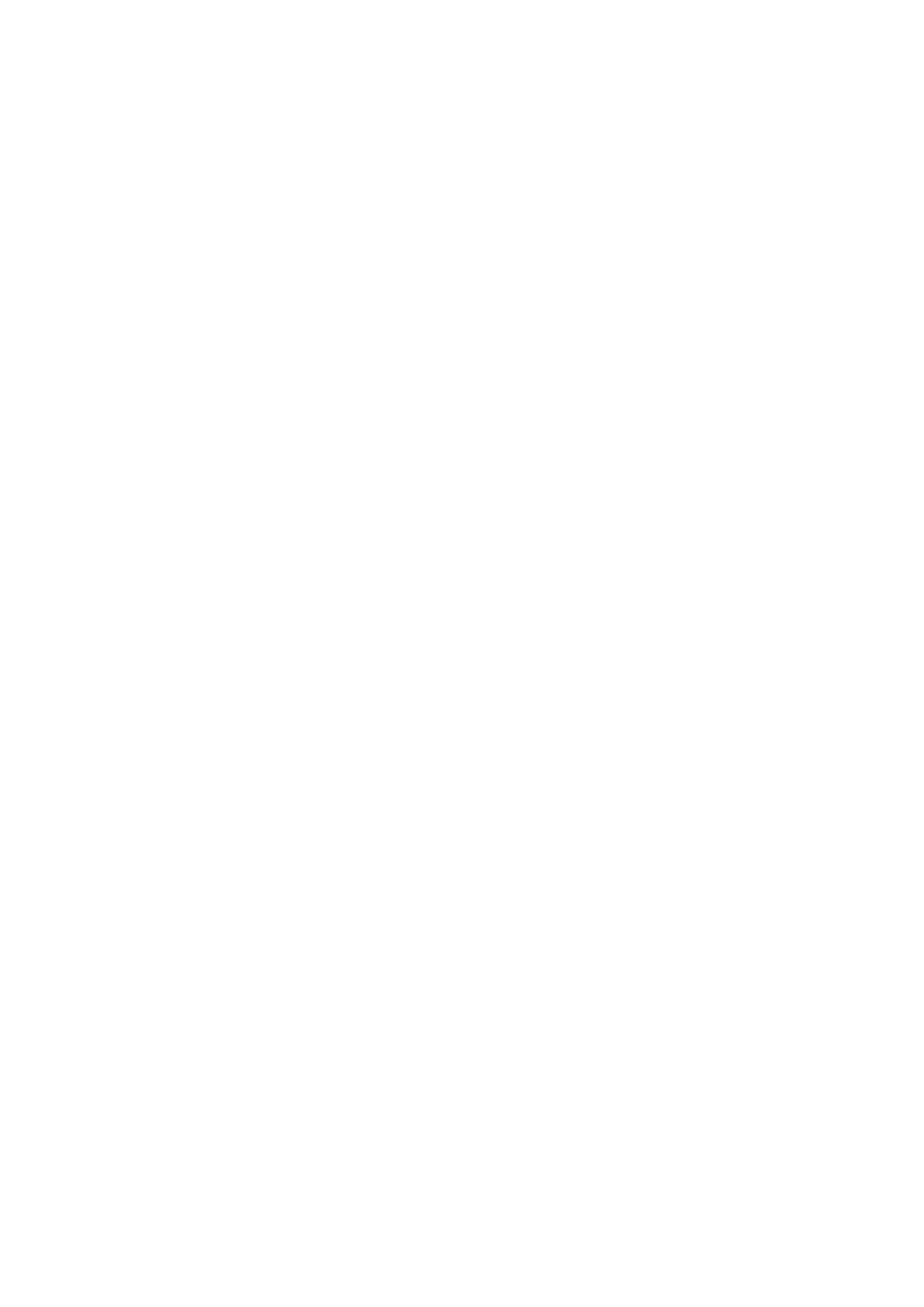# *Glossary*

The following abbreviations and acronyms are used throughout this explanatory memorandum.

| <b>Abbreviation</b>         | <b>Definition</b>                                             |
|-----------------------------|---------------------------------------------------------------|
| <b>ADI</b>                  | Authorised deposit-taking institution                         |
| <b>ALRC</b>                 | <b>Australian Law Reform Commission</b>                       |
| <b>AML-CTF Act</b>          | Anti-Money Laundering and Counter<br>Terrorism Act 2006       |
| <b>APRA</b>                 | Australian Prudential Regulation Authority                    |
| <b>APRA Act</b>             | <b>Australian Prudential Regulation Authority</b><br>Act 1998 |
| ASIC                        | The Australian Securities and Investments<br>Commission       |
| <b>Banking Act</b>          | <b>Banking Act 1959</b>                                       |
| Commonwealth                | Commonwealth of Australia                                     |
| Corporations Act            | Corporations act 2001                                         |
| Davis Report                | <b>Study of Financial System Guarantees</b>                   |
| <b>EAFD</b>                 | Early Access Facility for Depositors                          |
| <b>FCS</b>                  | <b>Financial Claims Scheme</b>                                |
| <b>Federal Court</b>        | Federal Court of Australia                                    |
| FSS Special Account         | Financial System Stability Special Account                    |
| Government                  | The Australian Government                                     |
| <b>HIH</b>                  | The HIH Group of Companies                                    |
| <b>IMF</b>                  | <b>International Monetary Fund</b>                            |
| <b>Insurance Act</b>        | <b>Insurance Act 1973</b>                                     |
| <b>ITAA</b>                 | Income tax Assessment Act 1997                                |
| Legislative Instruments Act | Legislative Instruments Act 2003                              |
| Life Insurance Act          | Life Insurance Act 1995                                       |
| <b>PCF</b>                  | Policyholder Compensation Facility                            |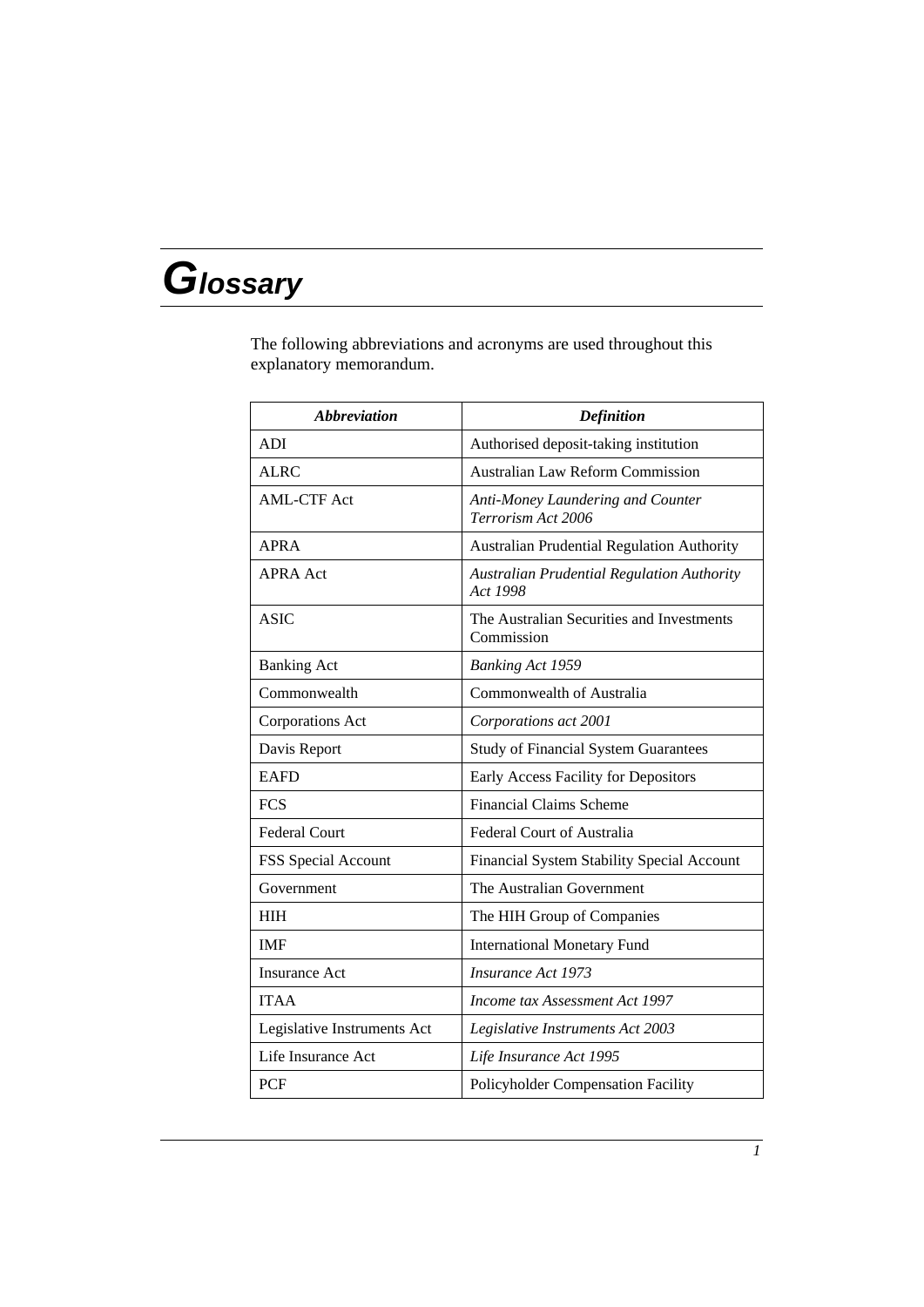*Financial System Legislation Amendment (Financial Claims Scheme and Other Measures) Bill 2008* 

| <i><b>Abbreviation</b></i> | <b>Definition</b>                                 |
|----------------------------|---------------------------------------------------|
| <b>RBA</b>                 | The Reserve Bank of Australia                     |
| Scheme                     | <b>Financial Claims Scheme</b>                    |
| SIS Act                    | Superannuation Industry (Supervision)<br>Act 1993 |
| Court                      | The Federal Court of Australia                    |
| <b>TFN</b>                 | Tax file number                                   |
| The Inquiry                | The 1997 Financial System Inquiry                 |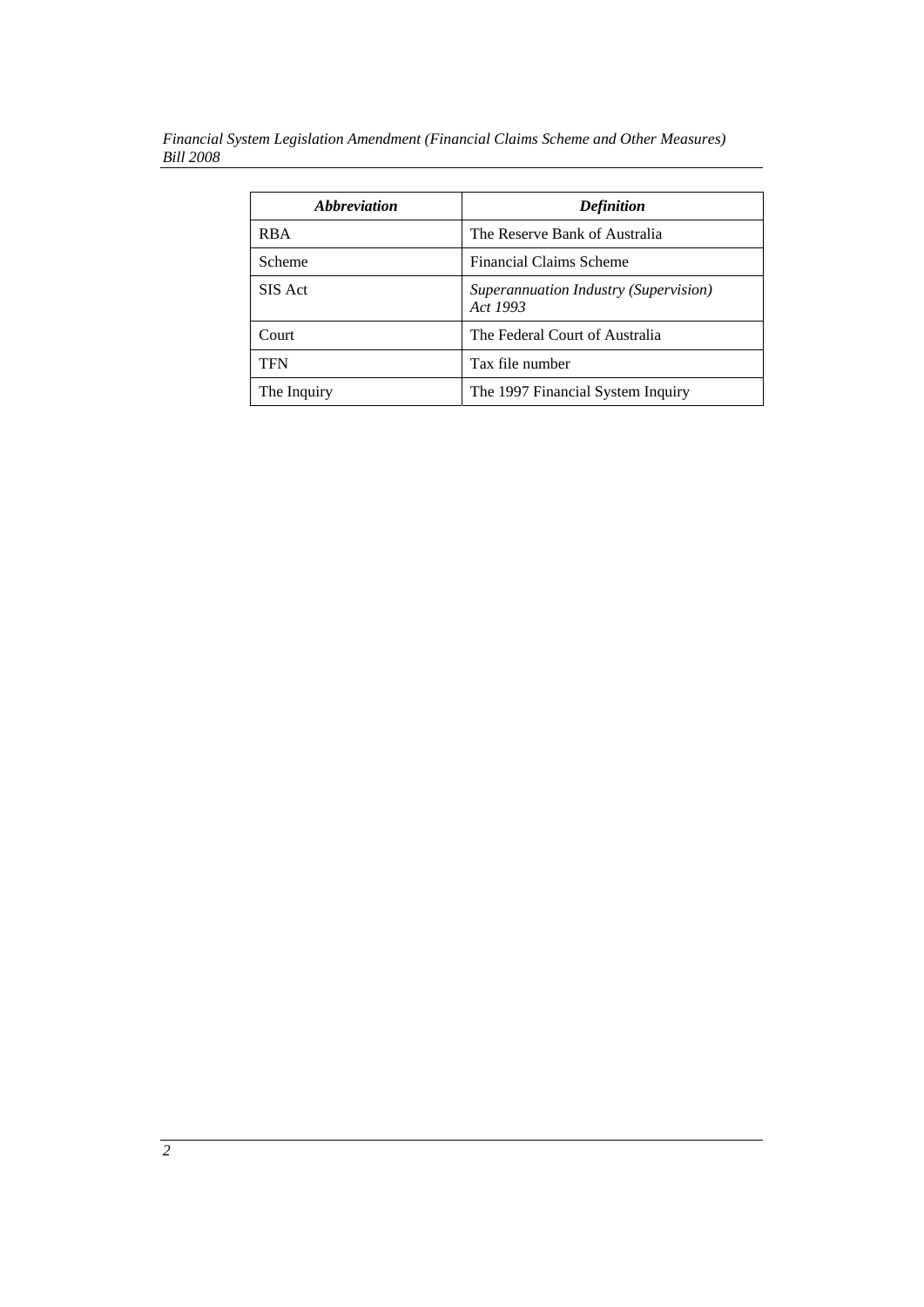# *General outline and financial impact*

The Financial System Legislation Amendment (Financial Claims Scheme and Other Measures) Bill 2008 (the Bill) introduces measures to implement a Financial Claims Scheme (FCS), including a three-year 100 per cent guarantee of deposits in authorised deposit-taking institutions (ADIs), and other arrangements to deal with distressed or failing financial institutions.

Schedule 1 of the Bill amends the *Banking Act 1959*, the *Insurance Act 1973* and other Acts to establish an FCS, administered by the Australian Prudential Regulation Authority (APRA), to provide depositors in authorised deposit taking institutions a full guarantee of their depositors for a period of three years.

After three years the general provisions of the FCS will come into operation, limiting its operation to Australian denominated currency deposits. The Bill includes a mechanism to impose a cap on deposit coverage at that time. The Government has indicated that it will consider this issue at that stage.

In addition, the FCS provides compensation to eligible policyholders with claims against a failed general insurer in the event of a general insurer failure.

Schedule 1 also includes:

- appropriation arrangements for the FCS's administration and the advancing of funds to depositors and policyholders under the deposit guarantee and FCS; and
- arrangements for the recovery of funds advanced by the FCS and of administration costs through the sale of the closed institution's assets (see also recovery of funds via industry levies under the Financial Claims Scheme (ADIs) Levy Bill 2008 and Financial Claim Scheme (General Insurers) Levy Bill 2008).

Schedule 2 of the Bill amends the *Banking Act 1959* to establish arrangements to improve statutory management of ADIs and the recapitalisation of an ADI.

*3*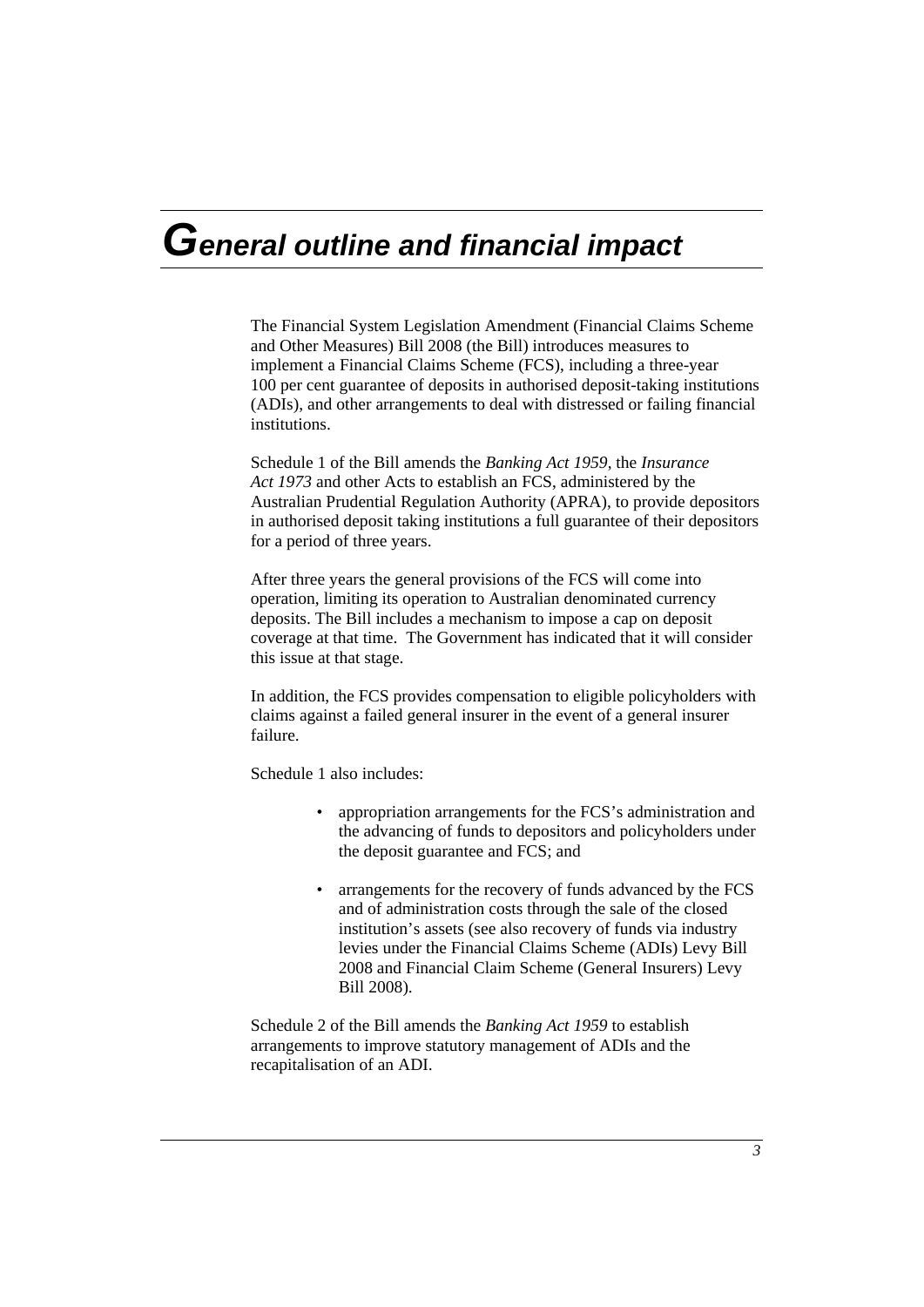Schedule 3 of the Bill amends the *Insurance Act 1973* to establish arrangements to provide for the judicial management of general insurers and facilitate the recapitalisation of a general insurer.

Schedule 4 of the Bill amends the *Life Insurance Act 1995* to establish arrangements to improve judicial management of life insurers and facilitate the recapitalisation of a life insurer.

Schedule 5 of the Bill amends the *Financial Sector (Business Transfer and Group Restructure) Act 1999* to establish enhanced arrangements to facilitate the transfer of assets and liabilities between institutions.

*Date of effect*: Amendments in Section 1 to 3 apply from the date of Royal Assent. Schedules 2 to 5 apply from the day after Royal Assent. Provisions in Schedule 1 apply immediately after Schedules 2 to 5.

*Proposal announced*: The measures were announced in the Treasurer's Press Release No. 061 of 2 June 2008 and in the Prime Minister's Press Release of 12 October 2008.

*Financial impact*: Nil. Where the FCS or other arrangements are activated, there will be no net impact on taxpayers as the monies provided are subject to recovery.

*Compliance cost impact*: Low.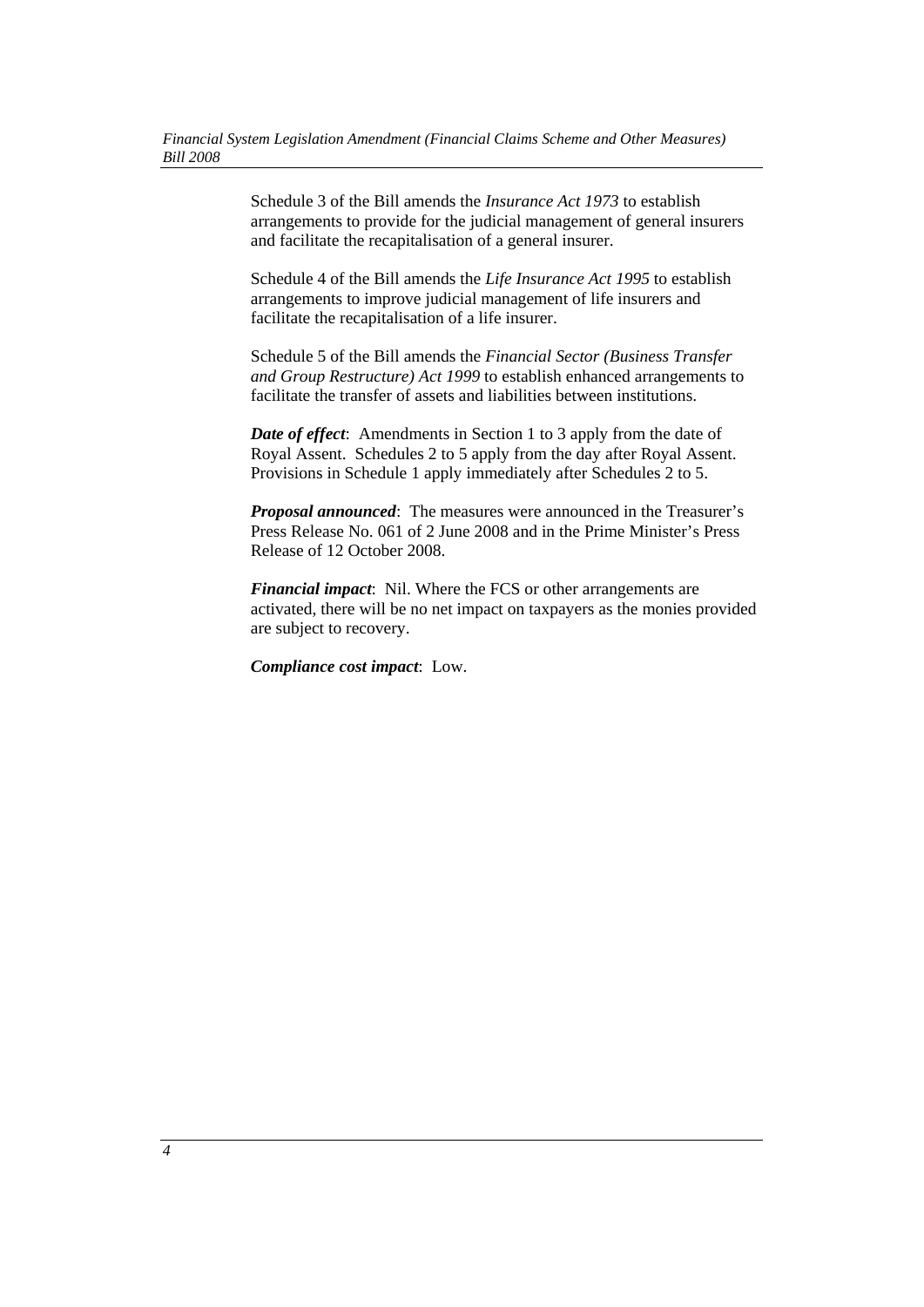# *Chapter 1 Early access facility for depositors*

# **Outline of chapter**

1.1 Schedule 1 of the Bill implements the Early Access Facility for Depositors (EAFD) through legislative amendments to the *Banking Act 1959* (Banking Act). The purpose of the EAFD is to ensure that depositors in a failed authorised deposit-taking institution (ADI) have timely access to their deposit funds, which they would otherwise receive through the liquidation process under the depositor preference arrangements.

# **Context of amendments**

1.2 Australia's crisis management arrangements have been subject to a number of assessments in recent years, including the *Study of Financial System Guarantees* (Davis Report), the International Monetary Fund's *Financial Sector Assessment Program*, and a review by the Council of Financial Regulators. These assessments have identified scope to enhance the existing arrangements for protecting depositors' interests in the event of the failure of an ADI.

1.3 More recently the ongoing dislocation in global financial markets has heightened the need for effective arrangements to deal with financial institutions in distress. The Financial Stability Forum's report on *Enhancing Market and Institutional Resilience* also encouraged jurisdictions to review and, where necessary, strengthen deposit insurance arrangements.

1.4 Currently, in the event of the failure of an ADI, depositors' claims are pursued in the liquidation process. The depositor preference arrangements give depositors a priority claim to assets over all other creditors in liquidation. However, no arrangements are in place to ensure that depositors have timely access to their funds in the event of the failure of an ADI. As a result it could take a number of months (or years) for the liquidation process to be completed and for depositors to receive any funds.

1.5 As deposit products are considered critical to participation in the economy, there is benefit in having formal, targeted and efficient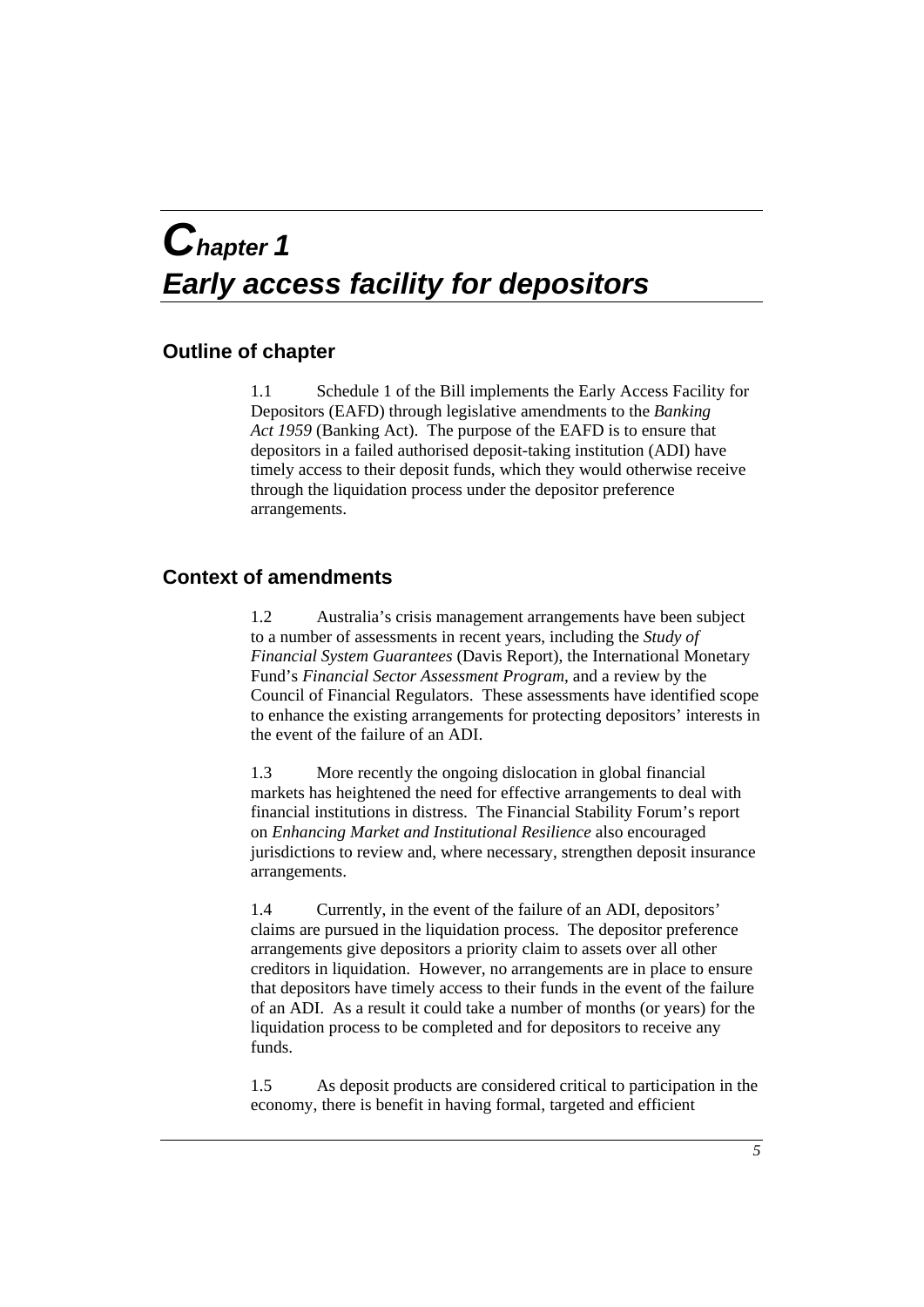arrangements to ensure that depositors have timely access to their funds in the event of the failure of an ADI.

1.6 There is also benefit in formalising arrangements for responding to the failure of an ADI to provide clarity and certainty to depositors and other stakeholders in all ADIs.

1.7 The EAFD is targeted at meeting liquidity needs of depositors through an advance payment of funds that depositors would otherwise be able to receive from their ADI. The Bill establishes the parameters of the scheme and ensures depositors, particularly small retail depositors, are more likely to receive all of their deposits.

# **Summary of new law**

1.8 The amendments establish the EAFD and provide the framework for determining and making payments to eligible depositors.

1.9 The Australian Prudential Regulation Authority (APRA) is the scheme administrator.

1.10 The depositor preference arrangements are adjusted to reflect the introduction of the scheme.

# **Comparison of key features of new law and current law**

| New law                                                            | <b>Current</b> law                                                                                                                                                                                                           |
|--------------------------------------------------------------------|------------------------------------------------------------------------------------------------------------------------------------------------------------------------------------------------------------------------------|
| Allows early access to<br>deposits with an insolvent<br><b>ADI</b> | Depositors' claims are pursued in the<br>liquidation process. The depositor<br>preference provisions of Section 13A of the<br>Banking Act give depositors a priority claim<br>to assets over other creditors in liquidation. |
| APRA is responsible for<br>administering the scheme                |                                                                                                                                                                                                                              |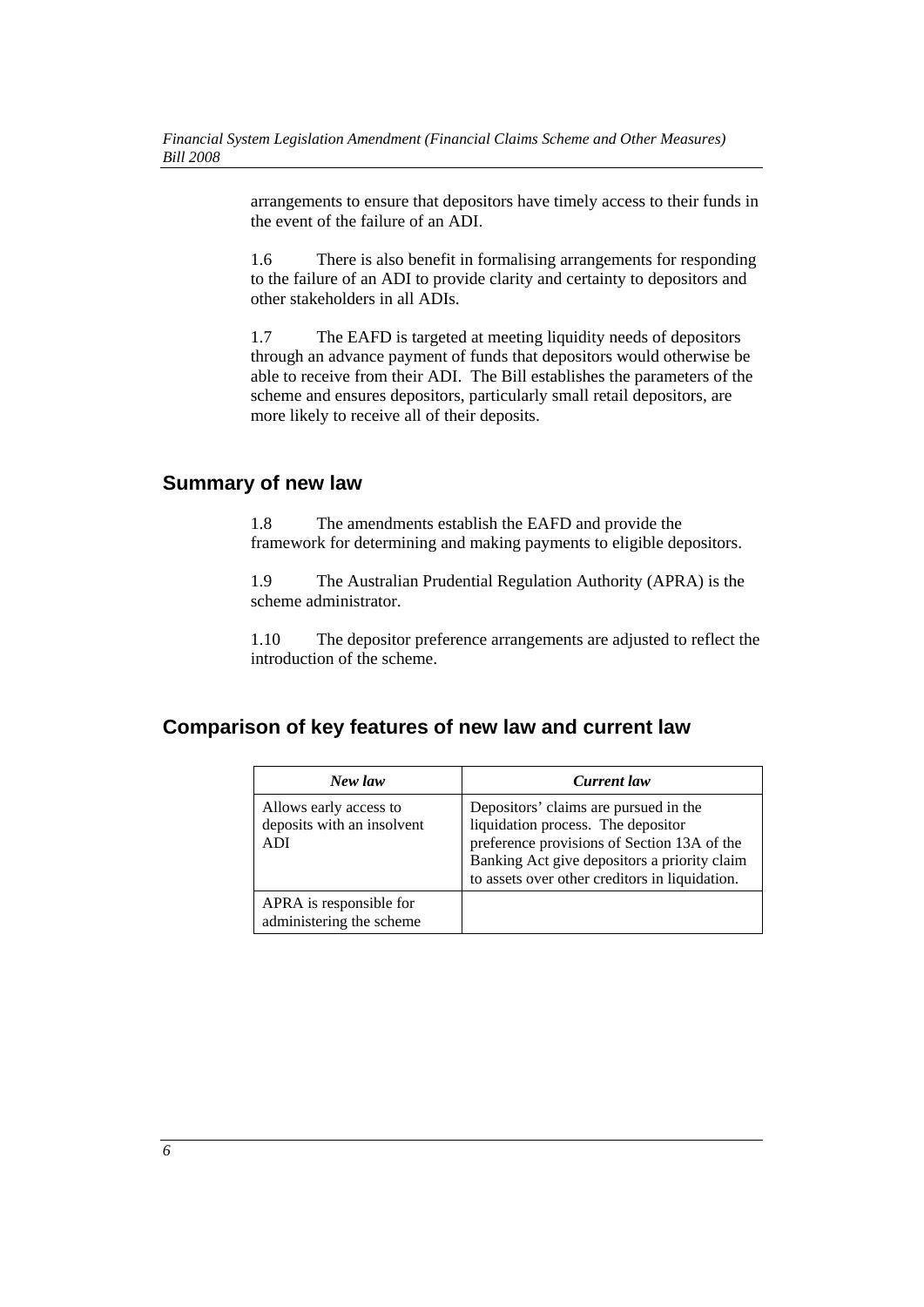| New law                                                                                                                                                                                         | <b>Current</b> law                                                   |
|-------------------------------------------------------------------------------------------------------------------------------------------------------------------------------------------------|----------------------------------------------------------------------|
| The EAFD will be activated<br>via a Ministerial declaration<br>which declares that an ADI<br>has failed and appropriates an<br>amount to pay depositors<br>under the scheme.                    |                                                                      |
| The concept of <i>protected</i><br><i>accounts</i> is introduced for the<br>purposes of defining eligible<br>deposits for the scheme and<br>preference arrangements in<br>liquidation.          | There is currently no definition of 'deposit'<br>in the Banking Act. |
| Deposit balances in protected<br>accounts will be calculated<br>and aggregated for the<br>purpose of determining<br>amounts to be paid to<br>depositors.                                        |                                                                      |
| There will be no cap on the<br>amount to be paid to each<br>depositor for the first three<br>years of the scheme's<br>operation. Following that the<br>Government will review this<br>position. |                                                                      |
| APRA is able to meet a<br>depositor's entitlement in<br>various ways.                                                                                                                           |                                                                      |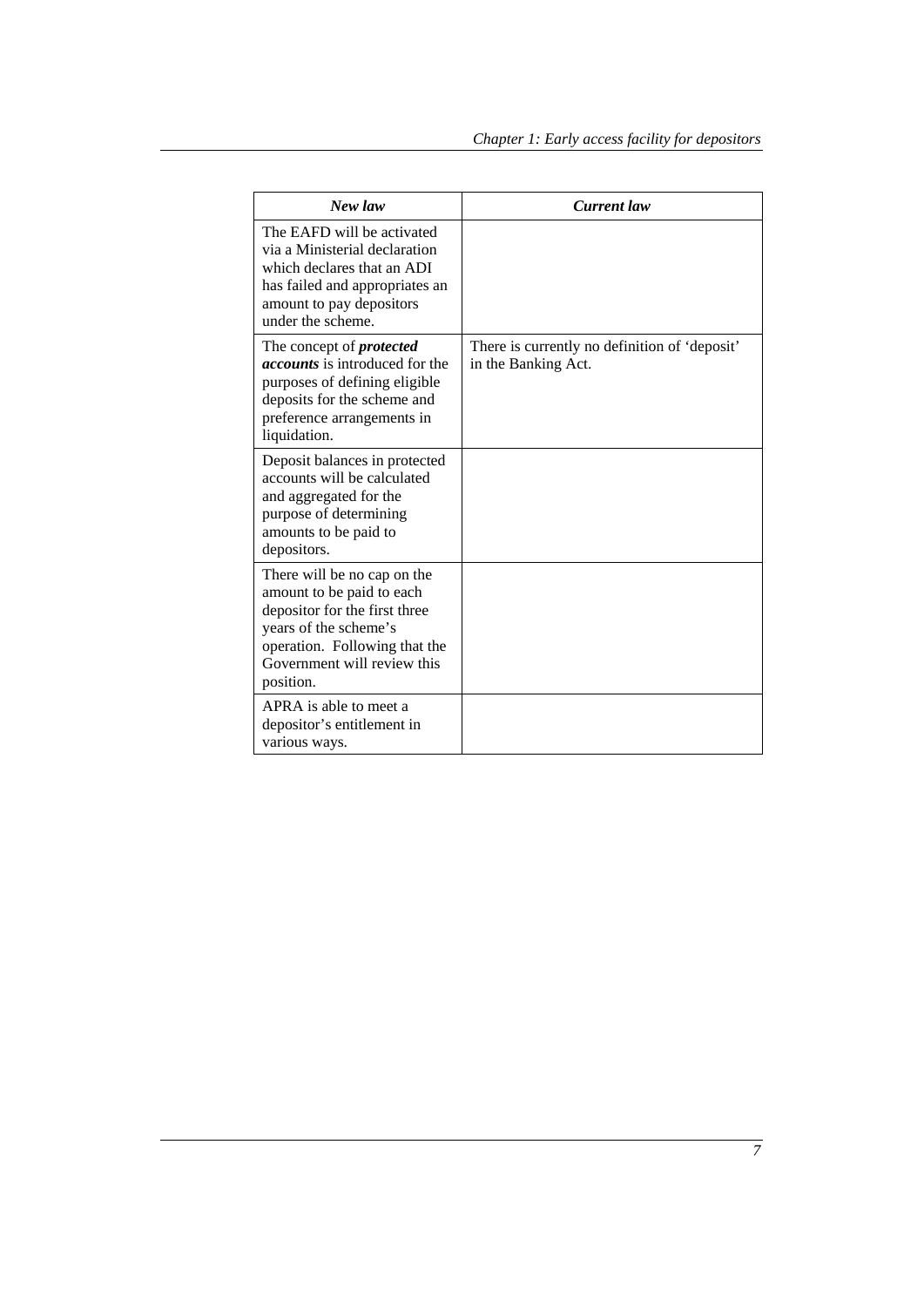| Financial System Legislation Amendment (Financial Claims Scheme and Other Measures) |  |
|-------------------------------------------------------------------------------------|--|
| <i>Bill 2008</i>                                                                    |  |

| New law                                                                                                                                                                                                                                                                                                                                                                                                                                                                                      | <b>Current</b> law |
|----------------------------------------------------------------------------------------------------------------------------------------------------------------------------------------------------------------------------------------------------------------------------------------------------------------------------------------------------------------------------------------------------------------------------------------------------------------------------------------------|--------------------|
| APRA and the RBA are not<br>subject to reporting<br>requirements under the<br>Anti-Money Laundering and<br><b>Counter-Terrorism Financing</b><br>Act 2006 in relation to any<br>action they take for the<br>purposes of meeting a<br>depositor's entitlement under<br>the scheme. The meeting of a<br>depositor's entitlement is<br>specifically excluded from the<br>requirements of the restrictive<br>trade practices provisions in<br>Part IV of the <i>Trade Practices</i><br>Act 1974. |                    |
| A depositor's rights are<br>automatically assigned to<br>APRA for the amount of the<br>depositor's entitlement under<br>the scheme.                                                                                                                                                                                                                                                                                                                                                          |                    |
| A depositor can claim any<br>remaining rights in<br>liquidation.                                                                                                                                                                                                                                                                                                                                                                                                                             |                    |
| The liquidator may admit a<br>depositor's remaining<br>entitlement in liquidation<br>without normal proof.                                                                                                                                                                                                                                                                                                                                                                                   |                    |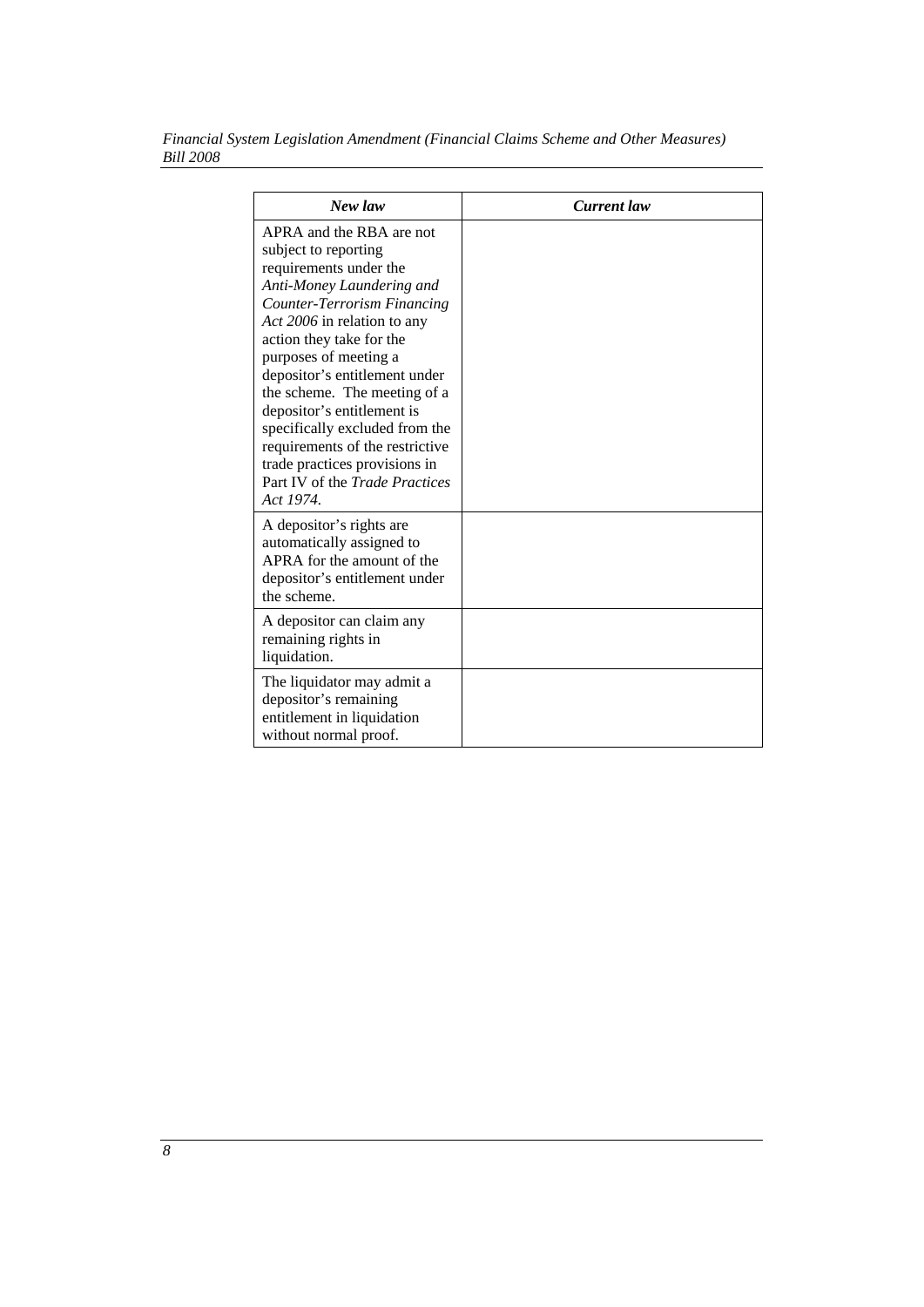| New law                                                                                                                                                                                                                                                                                                                                                                                             | Current law                                                    |
|-----------------------------------------------------------------------------------------------------------------------------------------------------------------------------------------------------------------------------------------------------------------------------------------------------------------------------------------------------------------------------------------------------|----------------------------------------------------------------|
| The order of priority for<br>application of an ADI's assets<br>against claims in liquidation<br>reflects the introduction of the<br>EAFD. Recovering the<br>payments made to depositors<br>with protected accounts have<br>first priority, the costs of<br>administering the scheme<br>have second priority and<br>remaining deposit liabilities of<br>the ADI in Australia have<br>third priority. | Currently, all deposits have equal priority in<br>liquidation. |
| APRA is able to obtain<br>information from an ADI or a<br>liquidator necessary for<br>administering the scheme.                                                                                                                                                                                                                                                                                     |                                                                |

# **Detailed explanation of new law**

1.11 Activation of the EAFD provides depositors in a failed ADI with more timely access to their funds than they would have under the normal liquidation process. APRA substitutes for those depositors as a creditor of the declared ADI in liquidation to the extent of their EAFD entitlements. *[Schedule 1, item 15, section 16AB]*

1.12 The EAFD is administered by APRA. Administration of the scheme involves calculating and making payments to depositors. *[Schedule 1, item 15, Section 16AC]*

1.13 The EAFD will be activated by a declaration by the Minister. This declaration will stipulate the failed ADI, the amounts available to make payments to depositors and the amounts to administer the EAFD. *[Schedule 1, item 15, Section 16AD]*

1.14 APRA will need to provide the Minister with information necessary to activate the EAFD in a timely manner following the failure of an ADI. *[Schedule 1, item 15, Section 16AC]*

1.15 In order that it can administer the Scheme and advise the Minister, APRA is provided with powers to obtain information.

1.16 APRA will have first priority in liquidation to the extent of the payments to depositors under the EAFD.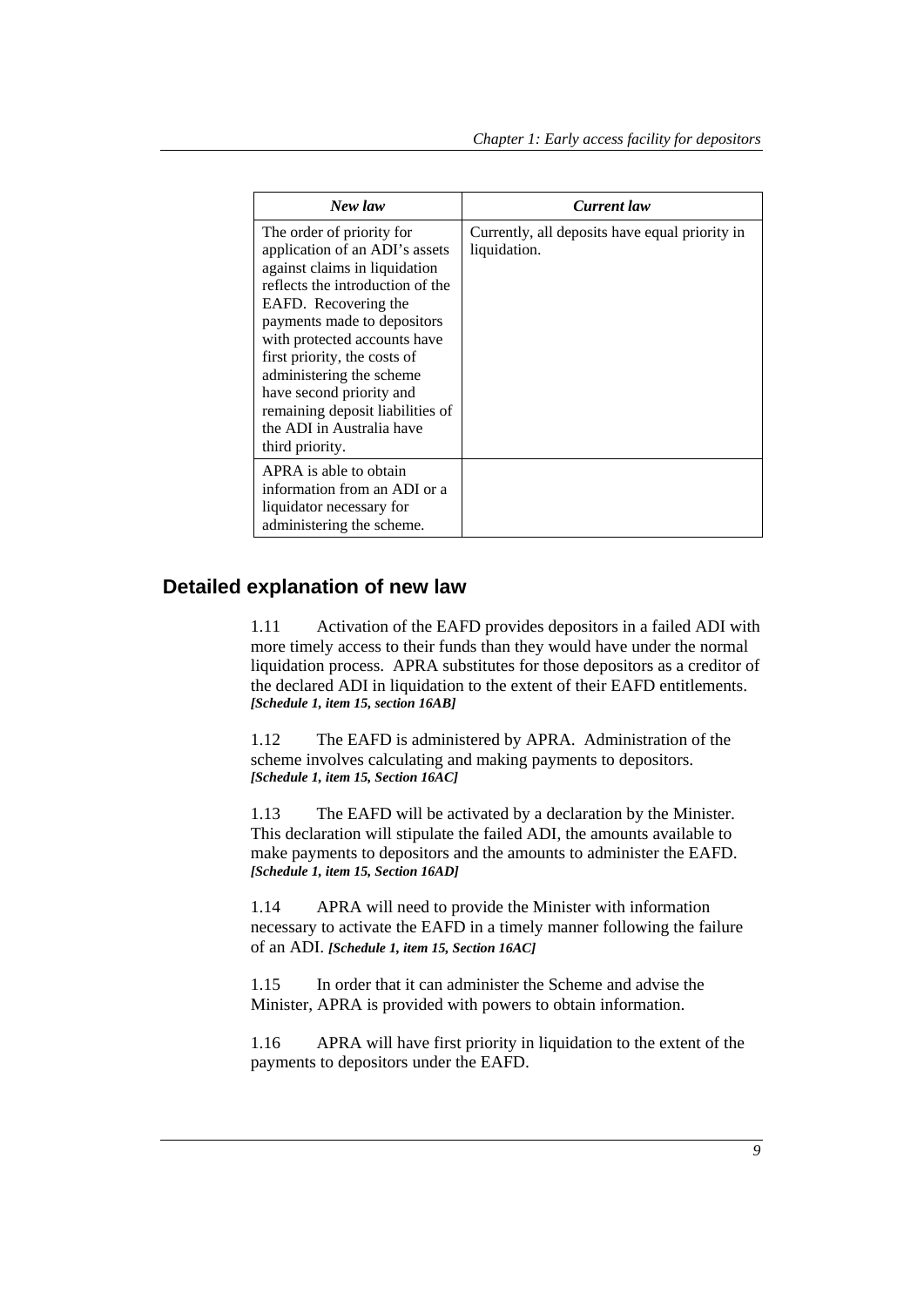### **Activation of the EAFD**

1.17 The EAFD can only be activated in relation to an ADI that has failed, because it is insolvent and is unlikely to be returned to solvency in a reasonable period of time, and APRA has applied for it to be wound up. In this respect, APRA is required to notify the Minister if it makes an application for an ADI to be wound up as soon as possible to ensure timely activation of the scheme *[Schedule 1, item 14, subsection 14F(3) and item 15, section 16AD]*.

1.18 The circumstances in which APRA can apply for an ADI to be wound up are established in legislation. Section 14F of the Banking Act allows APRA to apply for an ADI to be wound up providing that a statutory manager is in control of an ADI's business and APRA considers it is insolvent. Allowing the scheme to be activated at this time ensures that there is sufficient certainty that an ADI will be wound up and that payments to depositors under the scheme are required.

1.19 The EAFD is to be activated at the discretion of the Government via a Ministerial declaration. An ADI specified in a declaration made by the Treasurer to activate the Scheme is a *declared ADI [Schedule 1, item 6, subsection 5(1)]*. A declaration activates the scheme. *[Schedule 1, item 15, section 16AD]*

1.20 A declaration outlines the total amount available to make payments to depositors of a declared ADI. For the first three years of the scheme, the amount that can be appropriated for the purposes of meeting depositors' entitlements is unlimited. After three years, the maximum that can be appropriated is \$20 billion. The declaration must also outline the amount available for the administration costs for implementing the scheme up to a maximum of \$100 million. *[Schedule 1, item 15, section 16AD]*

1.21 Prior to making a declaration, the Minister may seek advice from APRA, ASIC or the RBA. This advice will assist the Minister in making a decision about whether to activate the Scheme and evaluating the expected costs of making payments to depositors and administering the scheme for the purpose of appropriating funds. However, the Minister's decision is not restricted in any way by the content of any information provided by the agencies. Further, it is not necessary that the Minister, before making a declaration, receive such advice from the agencies. Also, the non-provision of information does not prevent the Minister from making a declaration. *[Schedule 1, item 15, section 16AE]*

1.22 Activating the EAFD via a single Ministerial declaration, which outlines the amounts to be made available to make payments to depositors and administer the scheme, will assist in its timely implementation.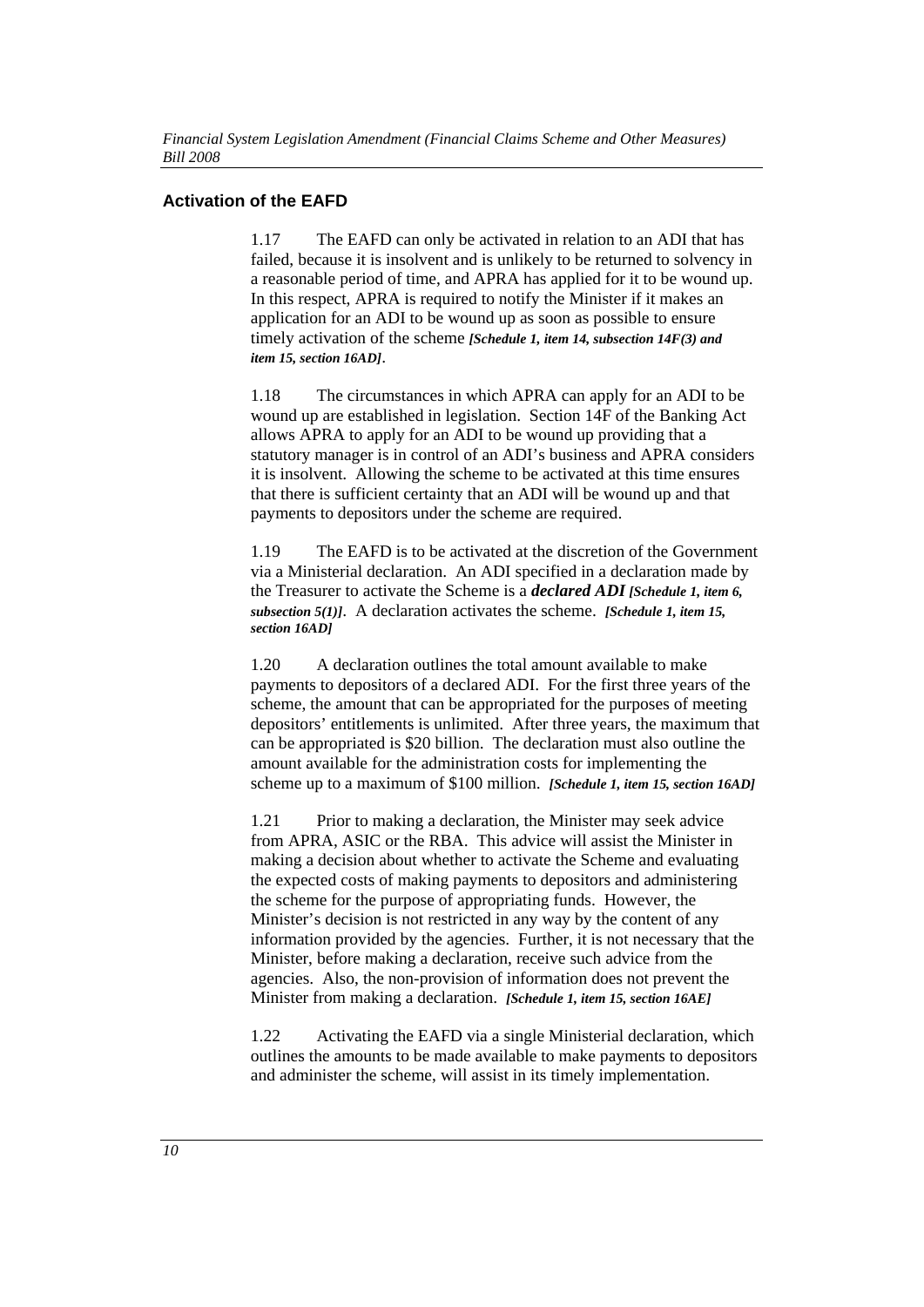1.23 The amount made available to make payments to depositors will be automatically credited to the Financial Claims Scheme Special Account upon activation of the Scheme. The *Financial Claims Scheme Special Account* is defined by reference to the APRA Act *[Schedule 1, item 7, subsection 5(1)]*.

> Note: The operation and purpose of the Financial Claims Scheme Special Account is discussed in more detail at Chapter 3, Administration.

1.24 There is a \$100 million limit on the amount that can be made available to administer the scheme. The amount made available for administration costs will be automatically credited to the APRA Special Account upon activation of the Scheme. The *APRA Special Account* is defined by reference to the APRA Act *[Schedule 1, item 2, subsection 5(1)]*.

> Note: The operation and purpose of the APRA Special Account with regard to the Administration of the EAFD is discussed in more detail at Chapter 3, Administration.

1.25 Flexibility is provided in the legislation to make amendments to the declaration. However, in order to provide certainty to depositors, a declaration cannot be revoked.

1.26 This declaration is a legislative instrument. However, it is neither a disallowable instrument nor subject to sun-setting clauses under the *Legislative Instruments Act 2003*. It comes into effect on the day it is made *[Schedule 1, item 15, subsections 16AD(6) and 16AD(7)]*. This ensures that the disallowance process does not create uncertainty around the operation of the Scheme and avoids any potential for the scheme to be activated and then be disallowed, which would cause significant disruption. *[Schedule 1, item 15, section 16AD]*.

#### **Eligible accounts**

1.27 The types of deposits eligible for the EAFD are defined to clarify the scope of the Scheme. The concept of a *protected account* is introduced to describe the types of deposits eligible for the Scheme. It also describes the accounts eligible for priority in liquidation. *[Schedule 1, item 11, subsection 5(1)]*

1.28 The scheme will cover products which are *protected accounts*. There are three ways a product can be covered by the Scheme. First is that it is an account prescribed under Regulations. *[Schedule 1, item 15, subparagraph*  $5(4)(a)$  It is not intended that any products be prescribed at this stage.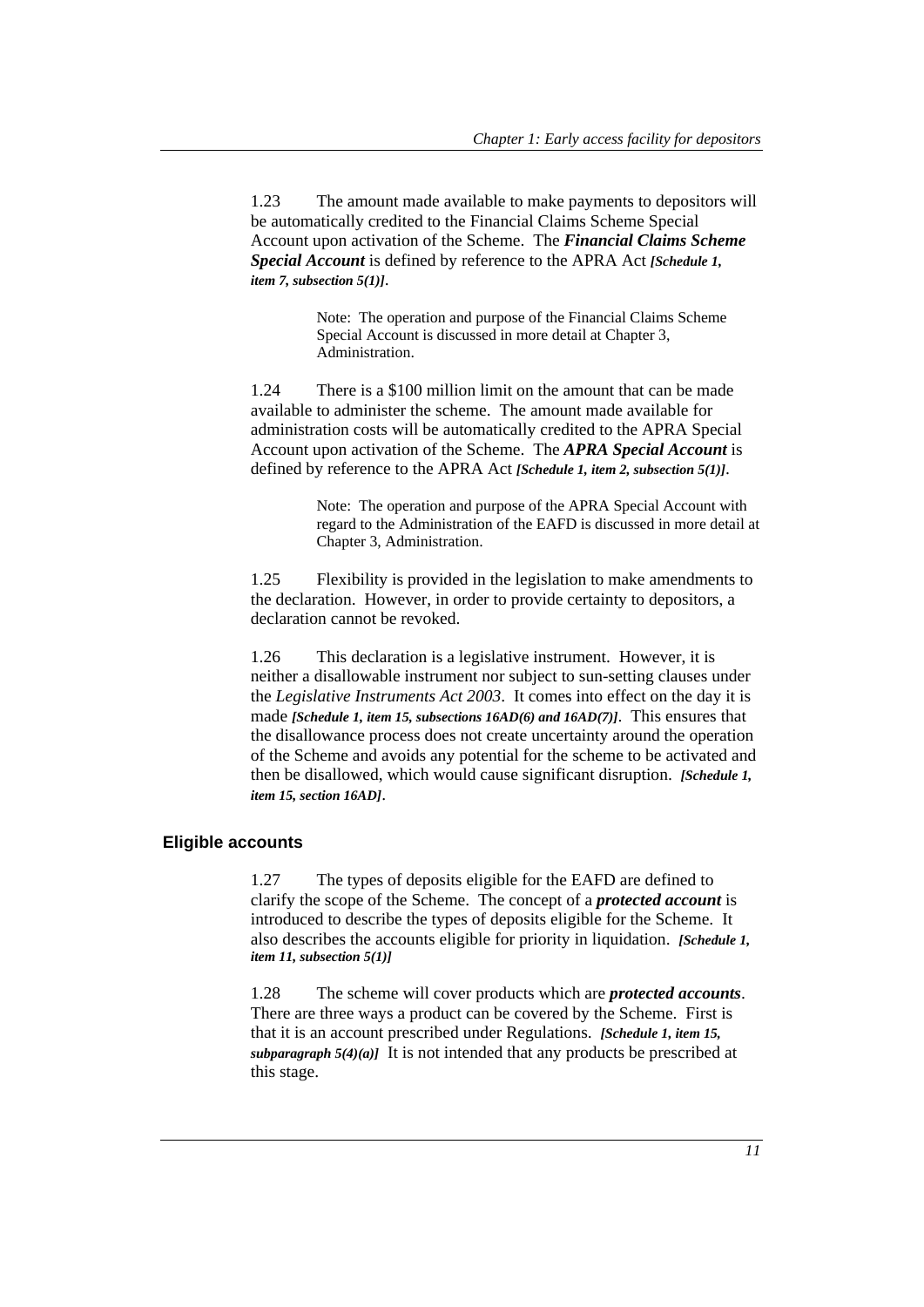1.29 Secondly, it can be an account that is kept under an agreement between the account holder and the ADI requiring the ADI to pay the account-holder on demand or at an agreed time the net credit balance. *[Schedule 1, item 15, subparagraph 5(4)(b)]*

1.30 Thirdly, it can be a covered financial product that is kept under an agreement between the account holder and the ADI requiring the ADI to pay the account-holder on demand or at an agreed time the net credit balance. *[Schedule 1, item 15, subparagraph 5(4)(b)]*

1.31 A covered financial product is one that is specified in a Ministerial declaration. This mechanism is intended to give effect to the Government's decision to provide a broad guarantee of deposits. The products specified in the Ministerial declaration will be covered by the 100 percent guarantee up until 12 October 2011. The deposits subject to the broad guarantee will also include deposits which fall within the concept of account. A covered financial product will no longer be a protected account and will no longer be part of the FCS if an application for winding up of the ADI under section 14F of the Banking Act is made after this date. The Bill also ensures that for the first three years of the scheme's operation, the scheme will apply to accounts kept in any currency.

1.32 Following 12 October 2011, regulations may be made outlining the coverage of the Scheme. In addition, after this date the Scheme will continue to cover an account that is kept under an agreement between the account holder and the ADI requiring the ADI to pay the account-holder on demand or at an agreed time the net credit balance.

1.33 Further detail on calculating amounts payable to depositors and payment methods are discussed below.

#### **Calculation of amounts payable to depositors**

1.34 To calculate the amounts payable to depositors, the Scheme Administrator will aggregate *net credit balances [Schedule 1, item 8, subsection 5(1)]* in protected accounts due to each *account-holder*.

1.35 An account-holder can be an individual or an entity (such as a company) as defined by the *Income Tax Assessment Act 1997* (ITAA) *[Schedule 1, item 1, subsection 5(1)]*. This means that an account-holder can be: an individual, a body corporate, a body politic, a partnership, any other unincorporated association or body of persons, a trust, a superannuation fund, or an approved deposit fund for the purposes of the ITAA.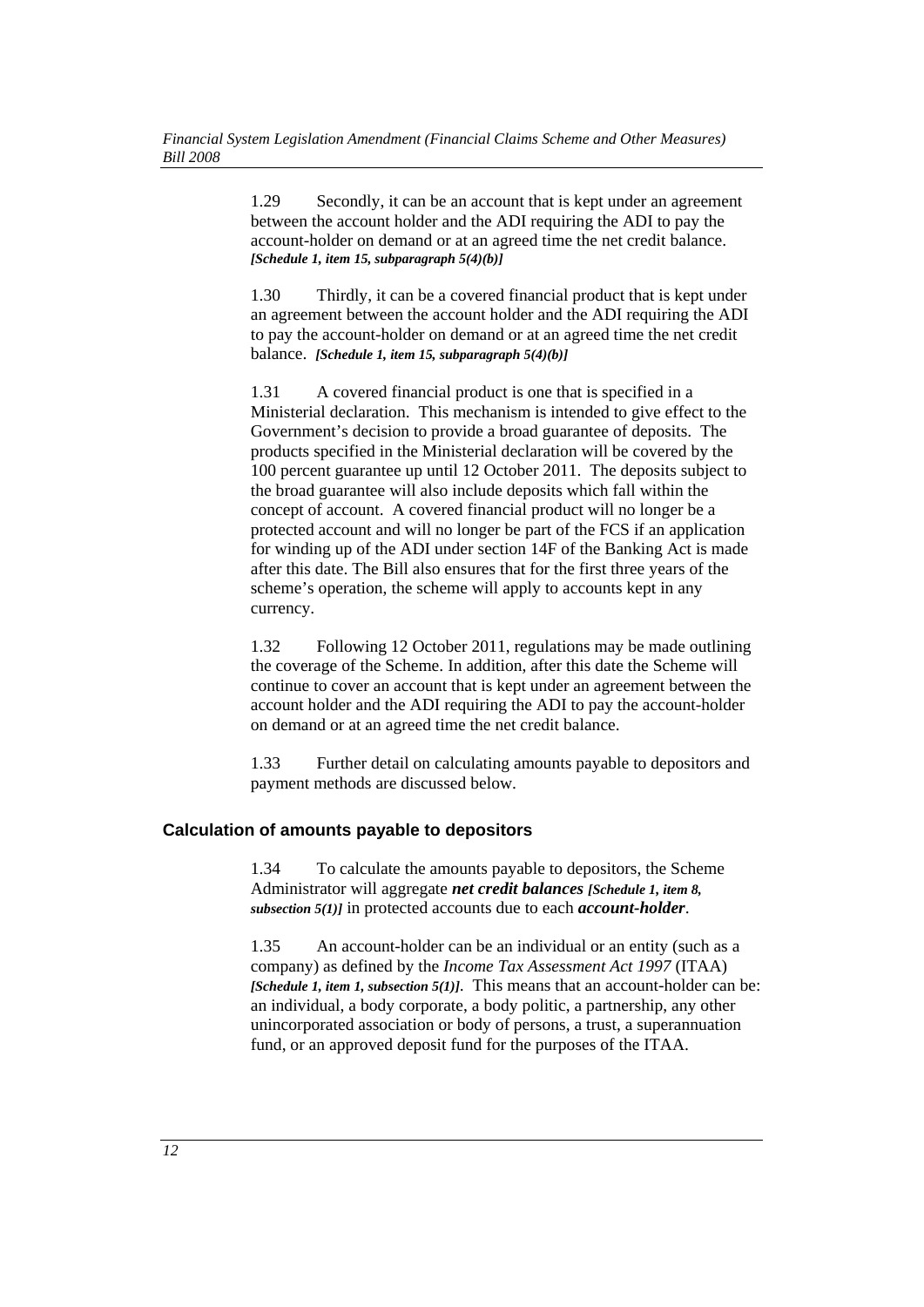1.36 The Scheme is not restricted to individuals and will apply to all account holders including businesses. This approach also ensures the facility can be implemented efficiently.

1.37 There may be transactions which have been authorised but not yet cleared at the time the ADI fails and the Scheme is activated. In recognition of this, a period of time will be allowed for clearance of funds. The period of time will be set in Regulations. In determining the length of time that will be allowed to clear funds, a balance needs to be struck between allowing the maximum amount of transactions to be cleared and ensuring that amounts owing to depositors under the scheme can be calculated and paid as quickly as possible. *[Schedule 1, item 15, paragraphs 16AF(1)]*

1.38 A cheque drawn on the failed ADI and lodged with another ADI, but not cleared, before the first ADI fails is deemed under section 70A of the *Cheques Act 1986* to be dishonoured. In this case, the cheque will not reduce the entitlement under the Scheme of the depositor who drew the cheque (although he presumably will need to make in some other way the payment intended to be met through the cheque).

1.39 A cheque drawn on another institution and deposited with the failed ADI, but not cleared, before the failure would be subject to the normal clearance processes. Unless it fails to clear for some other reason (such as insufficient funds in the drawer's account), the cheque amount should be taken into account in determining the account-holder's entitlement under the Scheme. The clearance process for most cheques normally is completed within three business days, and in virtually every case is completed within five business days.

1.40 Interest that has accrued, but has not been credited, to a protected account at the time the scheme is activated via a Ministerial declaration, will be included in the balance of an account in calculating the amount due to the depositor by the failed ADI. *[Schedule 1, item 15, paragraph 16AF(1)(b)]*

1.41 For the first three years of the scheme's operation there will be no cap on the payments made to depositors. That is, depositors will receive the full amount of their deposits. The Government has indicated that it will consider a cap on the scheme at that stage.

1.42 The Bill provides a facility to put in place a cap via Regulations. *[Schedule 1, item 15, subsection 16AG(1)]*

1.43 If a situation arises where it is required, Regulations can be made to establish different caps for payments in relation to different types of accounts eligible for the EAFD. *[Schedule 1, item 15, subsection 16AG(2)]*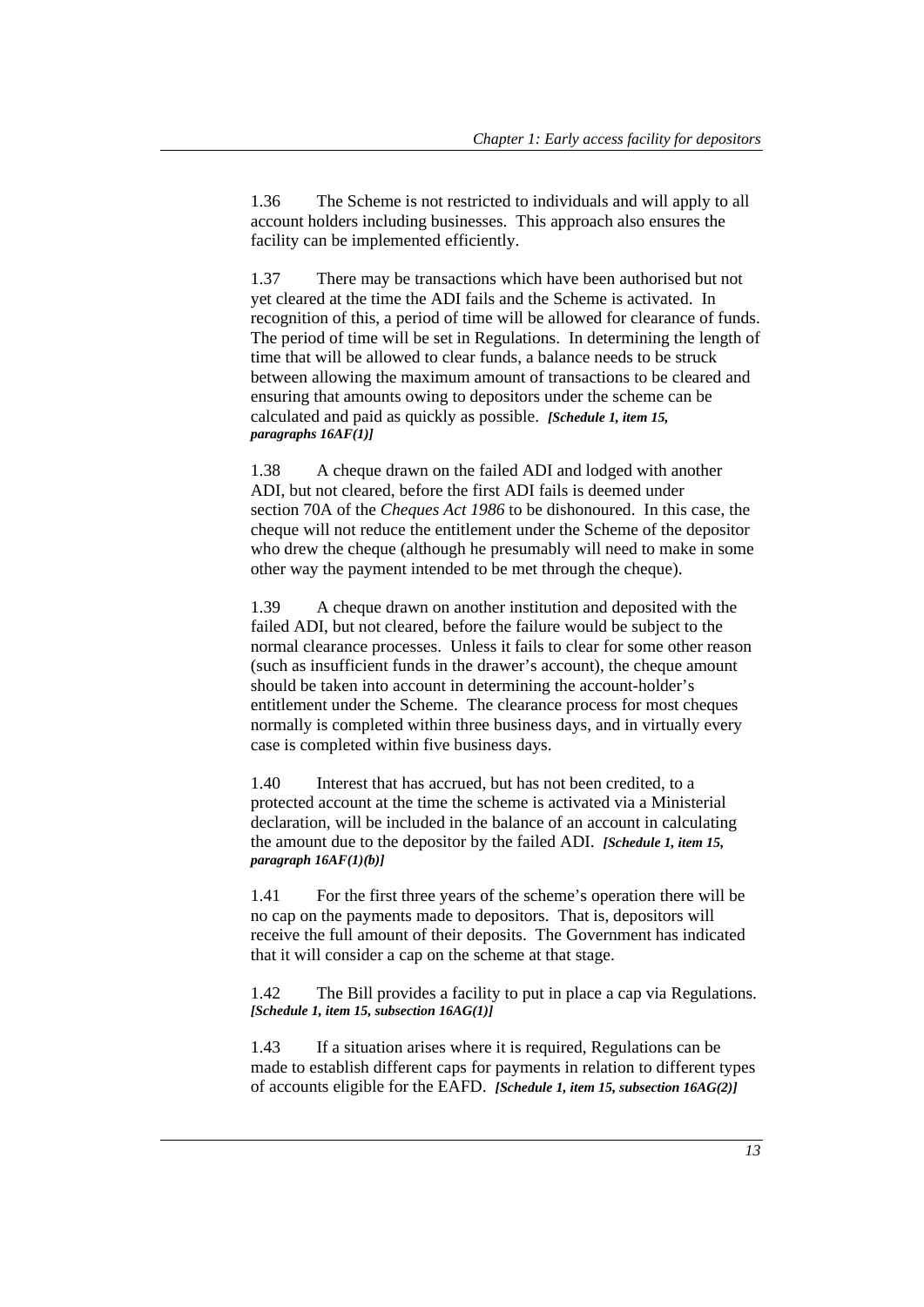1.44 If a cap is put in place, and a depositor has a number of accounts with the ADI, the Bill gives APRA the ability to determine which accounts should be considered first in making up the depositor's entitlement up to the capped amount. This allows APRA to determine the order in which accounts will be aggregated and the order in which accounts will be paid under the scheme where the total value of a depositor's accounts with a failed ADI exceeds any cap.

1.45 APRA could develop 'ordering rules', as part of the guidelines it develops as part of its role as Scheme Administrator, which could be placed on its website.

1.46 There are a number of factors which may influence the order in which protected accounts are aggregated for the purpose of calculating payments to be made under the EAFD. These factors include the size and the level of liquidity of the accounts involved. For instance, it would be desirable to aggregate accounts with small balances first, before accounts with large account balances, to minimise the number of very small claims that remain in the liquidation process. It would also be desirable to aggregate more liquid accounts first, such as transaction accounts, before less liquid accounts, such as term deposits, in light of the liquidity objective of the EAFD.

1.47 In relation to joint accounts (that is, where the account is in more than one name), the Bill provides that individual depositors are treated as separate depositors for the purposes of the EAFD. This means that the account will be split equally among the individual depositors. *[Schedule 1, item 15, subsection 16AF(2)]*

1.48 The way in which a business account is treated will depend on the name(s) that the account is held in. If the account is held in the name of the business entity, then it will be treated as a single depositor. This is because APRA as the scheme administrator should not be expected to look through to the owners of the business at the time of the failure.

1.49 However, if the deposit account used by the business is held in individual names, akin to a typical joint account, then it will be treated as a joint account as outlined above.

1.50 APRA's declaration under section 16AG is not a legislative instrument.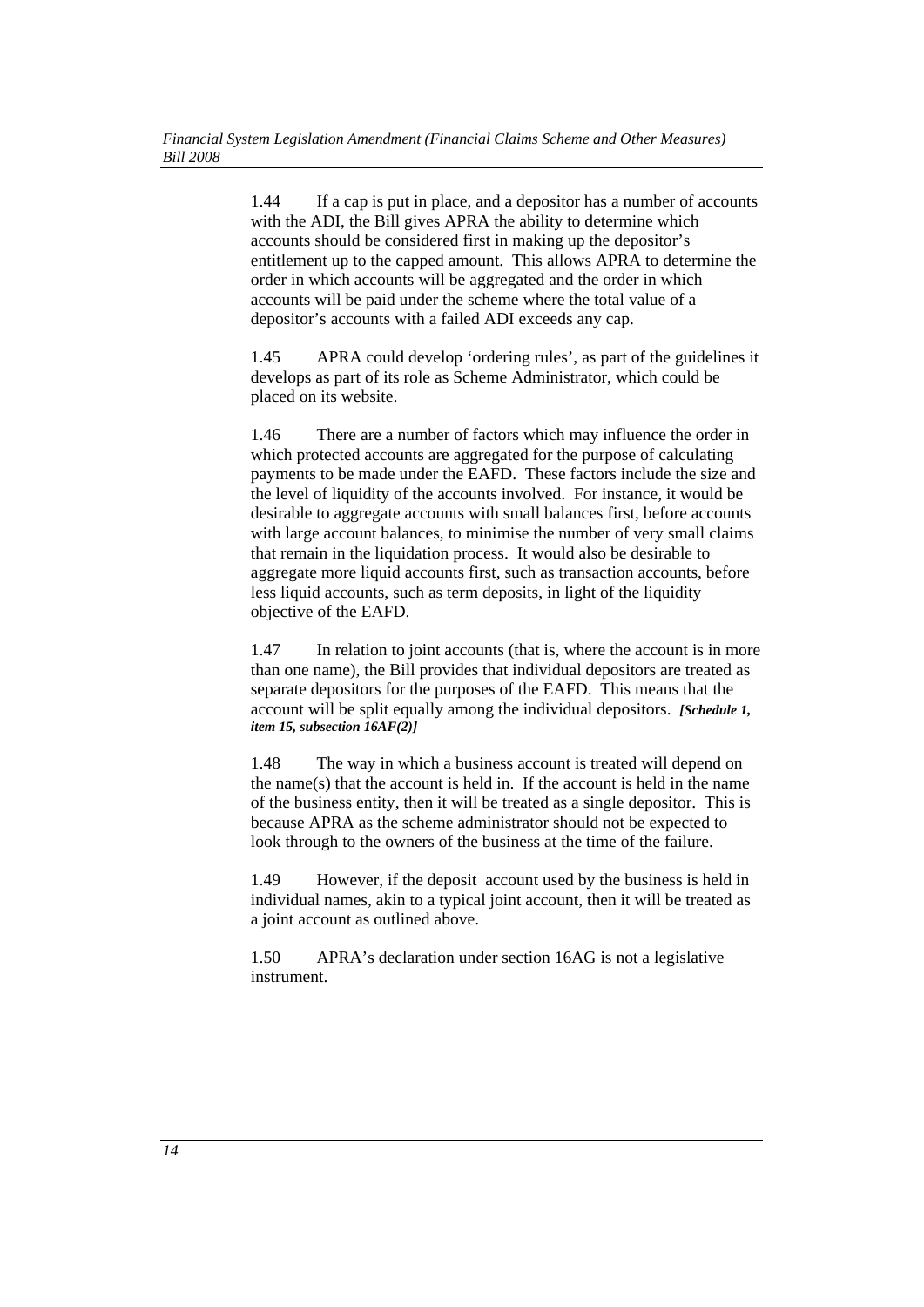#### **Making payments to depositors**

#### *Method of payment*

1.51 The Bill provides for how an account-holder's entitlement may be paid. This may be by paying an amount to an account holder in a single amount or by instalments. *[Schedule 1, item 15, paragraph 16AH(1)(a)]* 

1.52 An account holder may also be paid by applying an amount for the account holder's benefit by establishing an account into which payments will be made. *[Schedule 1, item 15, paragraph 16AH(1)(b)]* 

1.53 A combination of the methods in paragraphs (a) and (b) may also be used. *[Schedule 1, item 15, paragraph 16AH(1)(c)]* 

1.54 If APRA establishes an account on an account-holder's behalf for the purposes of meeting an entitlement, it may do so regardless of other laws that relate to opening accounts at an ADI and whether the depositor has consented to the account being established. *[Schedule 1, item 15, subsections 16AH(3) and (4)]*

1.55 A Regulation making power may make provision for how an account holder's entitlement may be met. *[Schedule 1, item 15, subsection 16AH(2)]* 

1.56 The method of payment that APRA chooses to pay depositors will depend on the circumstances, taking into account factors including the type of accounts involved, costs, ability to minimise fraud, timeliness and logistics, as well as options that may be available in the light of innovation and technological changes that occur in this area over time. The method of payment could be by:

- cash, for example, via automatic teller machines;
- a cash substitute, for example, by cheque or debit card; or
- establishment of a like account at another ADI.

1.57 There are some specific accounts that must be paid by APRA via the opening of an account. These will be specified in the Regulations for the purposes of subsection 16AH(5). It is proposed that the Regulations prescribe accounts such as Retirement Savings Accounts or Farm Management Deposits as a way of preserving certain tax treatments or other policy objectives such as retirement incomes policy. *[Schedule 1, item 15, subsection 16AH(5)]*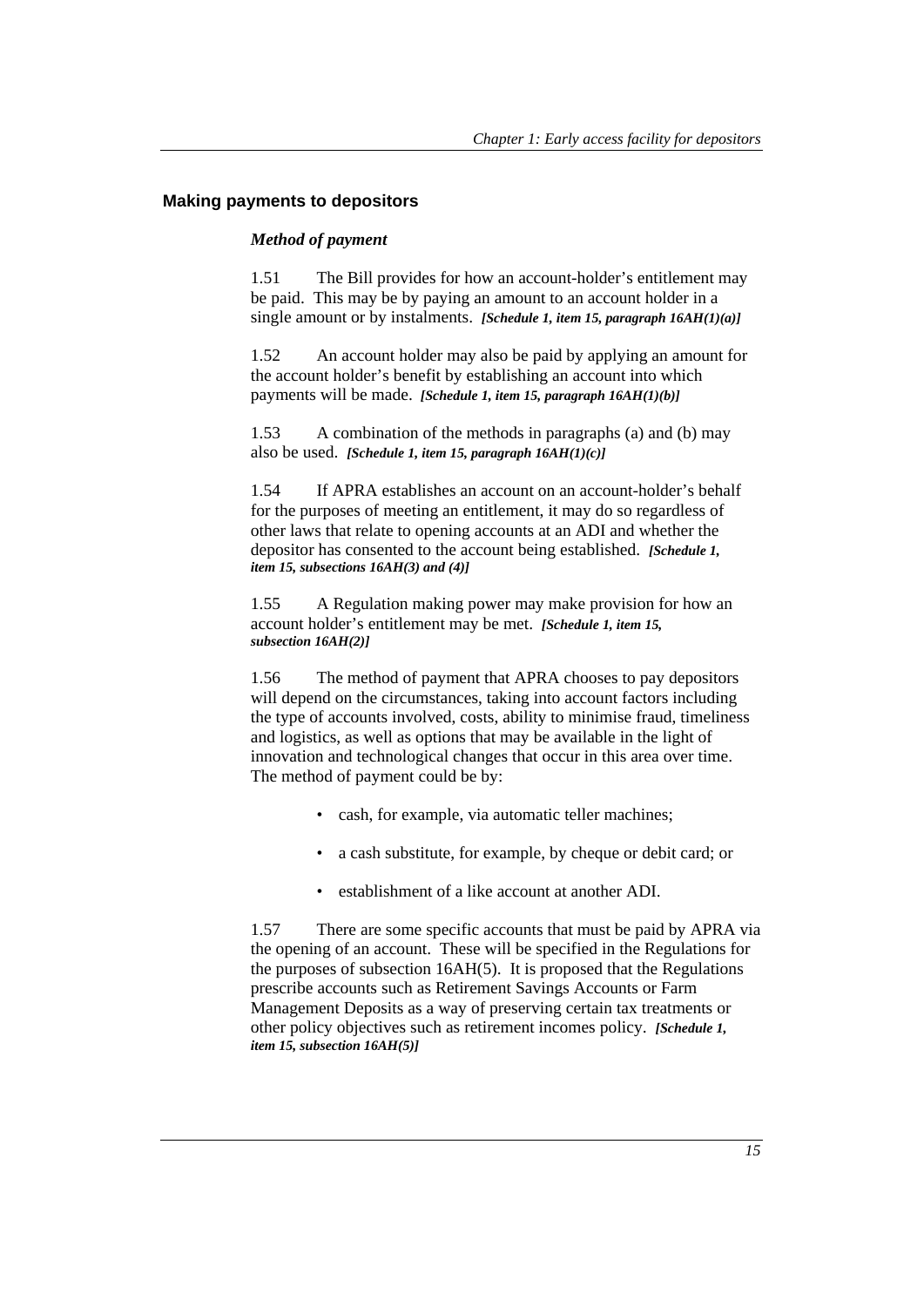#### *Anti-Money Laundering Rules*

1.58 Actions taken by APRA or the RBA for the purposes of meeting an account-holder's entitlement under the scheme may be taken to be the provision of designated services for the purposes of the *Anti-Money Laundering and Counter-Terrorism Act 2006* (AML-CTF Act). The Bill provides that the AML/CTF Act does not apply to the exercise of APRA's powers to pay out depositors under the scheme. This avoids any potential for the anti-money laundering requirements to unduly constrain APRA or RBA actions to meeting an account-holder's entitlement under the scheme, including through the imposition of reporting requirements. *[Schedule 1, item 15, subsection 16AH(6)]*

1.59 Where APRA establishes, on behalf of an account holder who has an entitlement under the scheme, an account with an ADI for the purposes of wholly or partly meeting that entitlement, the ADI is not required to undertake the customer identification procedure that would otherwise be required under section 32 of the AML-CTF Act before commencing to provide a designated service to the customer. *[Schedule 1, item 15, subsection 16AH(7)]*

#### *Incorrect payments*

1.60 The capacity to make payments in instalments *[Schedule 1, item 15, subsection 16AH(1)]* provides a convenient mechanism for any underpayments to be corrected.

1.61 The recovery by APRA of any overpayments can be provided for in Regulations. *[Schedule 1, item 15, section 16AM]*.

1.62 It is expected that methods used to recover an overpayment might include:

- making it a debt due to APRA;
- withholding the amount of the overpayment from another payment that would otherwise have been paid to the same depositor under the scheme;
- withholding the amount of the overpayment from a payment that would have been made to the same depositor as a result of the liquidation process.

1.63 APRA would take into account factors such as timing relative to the liquidation process and the costs of recovering any amounts overpaid before determining whether to pursue recovering an overpayment and the appropriate method for doing so.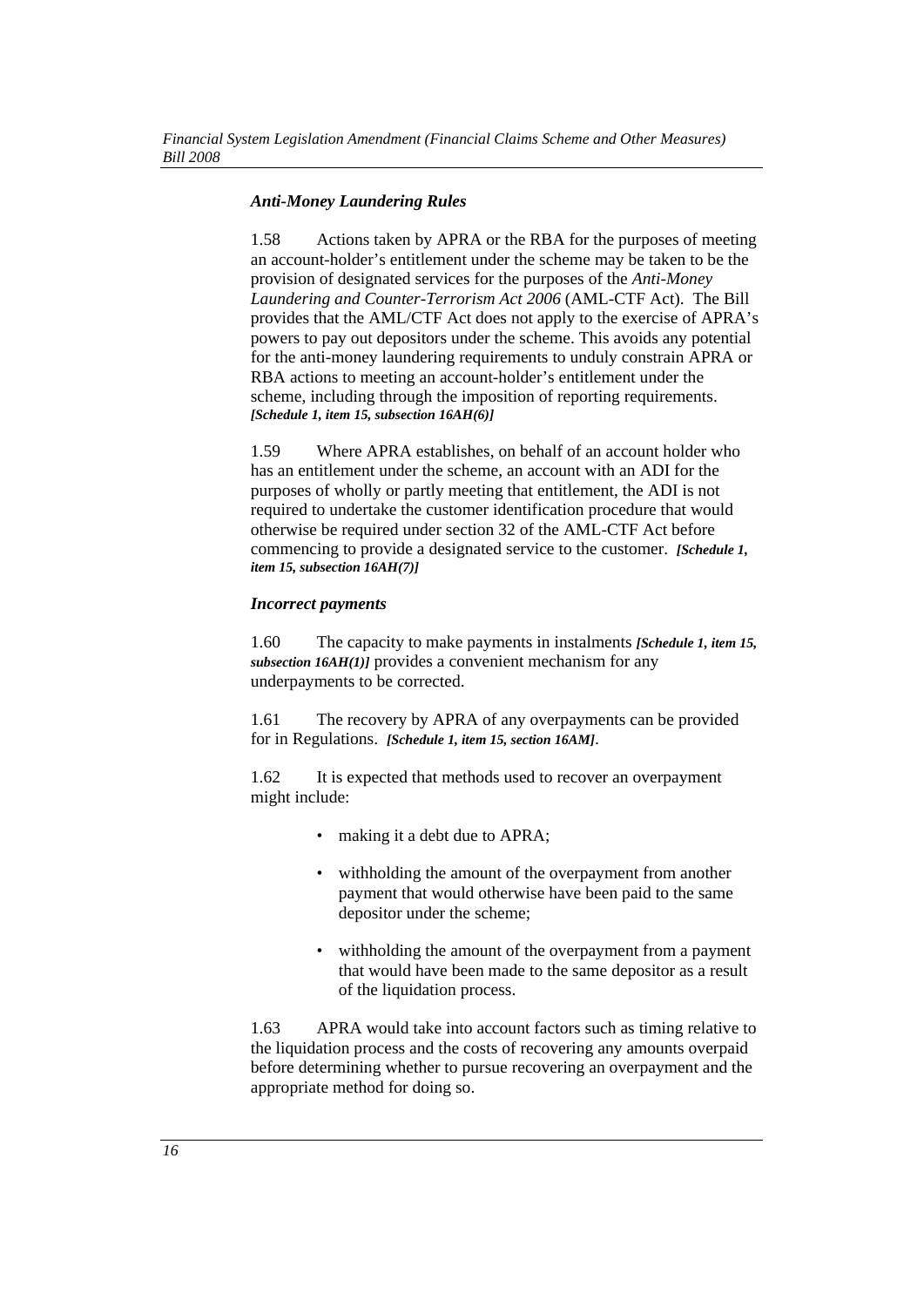### **Administration**

1.64 APRA may require a person to provide assistance in the performance of its functions and in the exercise of its powers. *[Schedule 1, item 15, section 16AJ]* 

1.65 Such assistance may be sought from an ADI whether or not it is a declared ADI, an administrator or a liquidator.

1.66 APRA requires certain information from a failed ADI (or an administrator or liquidator if one has been appointed) to be able identify, calculate and make payments to depositors under the EAFD. *[Schedule 1, item 15, subsection 16AK(1)]* Specifically, APRA requires information for purposes including:

- identify account-holders that may be eligible for a payment under the scheme;
- calculate the amounts payable to depositors; and
- make payments to or open accounts for eligible account-holders. *[Schedule 1, item 15, subsection 16AK(4)]*

1.67 APRA can also obtain information from an ADI for preparatory purposes. For example, APRA may seek information to determine if an ADI would be able to provide information in a timely manner that APRA would require to administer the EAFD, if it were activated. APRA may also seek information to develop its own systems to be able to administer the EAFD if it were activated. *[Schedule 1, item 15, paragraph 16AK(4)(g)]*

1.68 Information necessary to administer the EAFD may include personal information and tax file numbers. Access to and the use of personal information and tax file numbers is restricted by the *Privacy Act 1988* and the *Taxation Administration Act 1953*. An explicit exemption is provided so that APRA can obtain personal information, which includes 'information or an opinion (including information or an opinion forming part of a database), whether true or not, and whether recorded in a material form or not, about an individual whose identity is apparent, or can reasonably be ascertained, from the information or opinion'. *[Schedule 1, item 10, subsection 5(1) and item 15, subsection 16AK(3)]*

1.69 Only APRA, an APRA member, an APRA staff member, a person (or officer or employee of such a person) to whom APRA has delegated the relevant power in relation to the FCS can obtain this information for the purposes of implementing the EAFD. This includes a person appointed, seconded or engaged by APRA to perform a role or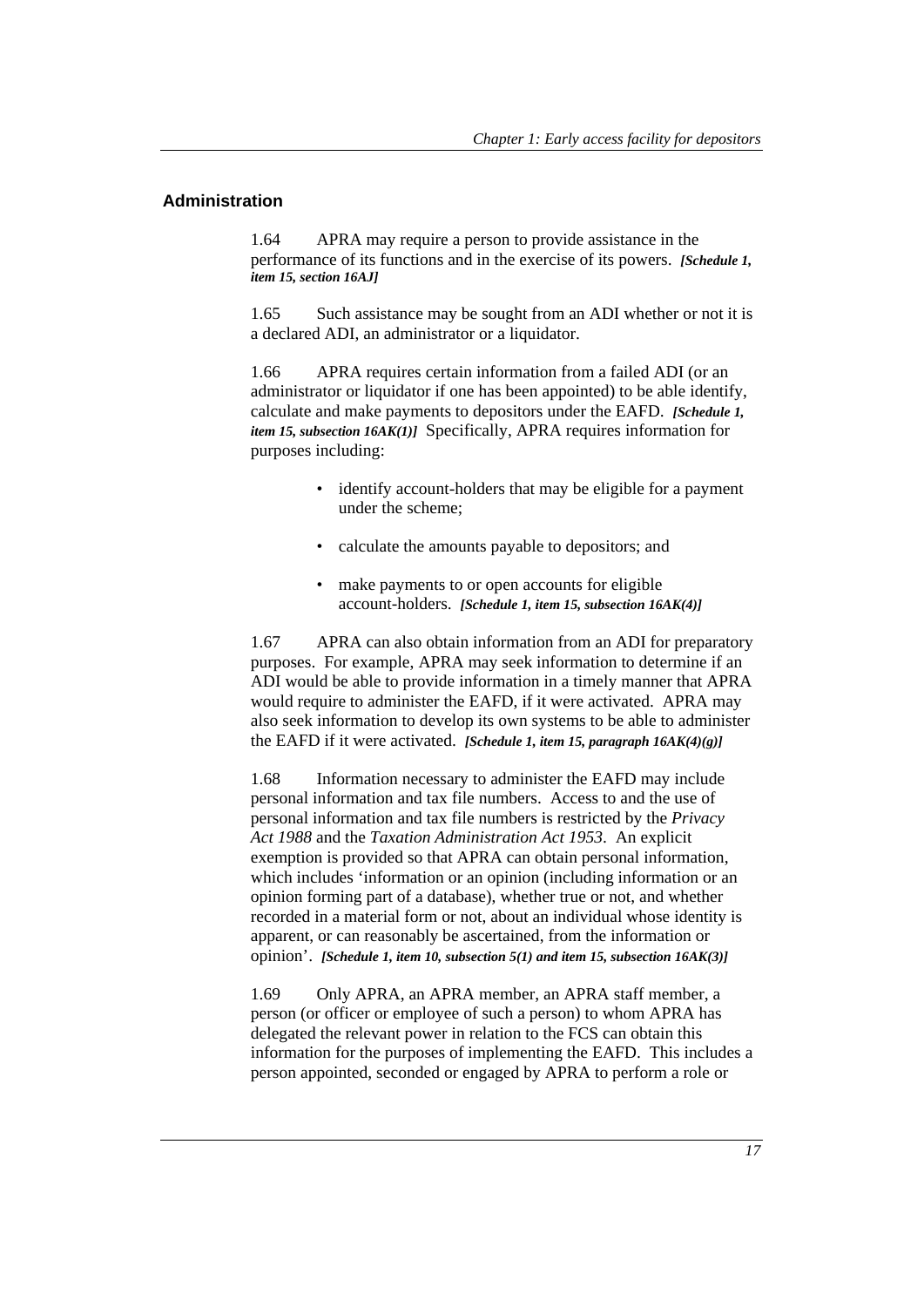provide services under Part 4 of the APRA Act. *[Schedule 1, item 15, subsection 16AK(2)]*

1.70 Given that this information is essential to the effective implementation of the Scheme, penalties apply if an ADI, relevant officer of the ADI or the liquidator do not comply with a request for information. *[Schedule 1, item 16, section 16AL]*

1.71 A civil penalty may apply if an individual does not take all reasonable steps to comply with the request for information. However, if the contravention is dishonest, then a criminal penalty may apply. The two tiered approach reflects the circumstances in which the information is being sought, in particular, that APRA will be seeking information from a failed ADI. In this respect, there may be problems with the failed ADI's systems, records and staff. A civil penalty regime better suits the types of breaches to which they apply and standard of proof will more easily assist in compliance. *[Schedule 1, item 15, section 16AL]*

1.72 The offences that apply to officers of an ADI or an ADI are continuous offences to encourage the provision of information necessary to implement the scheme in a timely manner. The offences are indictable offences due to the serious nature of non-compliance. As indictable offences this will ensure that any charge against a person will be a relevant fact when considering a persons ability to act on a request. *[Schedule 1, item 15, section 16AL]*

1.73 A liquidator is subject to the regime for non-compliance under the Corporations Act. *[Schedule 1, item 15, subsection 16AL(7)]*

#### **Assignment of rights**

1.74 The EAFD will bring forward the payment of some claims on protected accounts to which depositors would otherwise be entitled in the liquidation of a failed ADI.

1.75 To the extent that payments have been made to depositors under the scheme, their rights to claim these amounts in the liquidation will be transferred to APRA. *[Schedule 1, item 15, section 16AI]* This enables the Scheme Administrator to recover these amounts in liquidation to recoup the amount paid to depositors with protected accounts.

1.76 The assignment of rights to APRA takes place automatically upon activation of the scheme.

1.77 The assignment is limited to the amounts to which depositors are eligible for under the scheme. If a cap is imposed post 12 October 2011,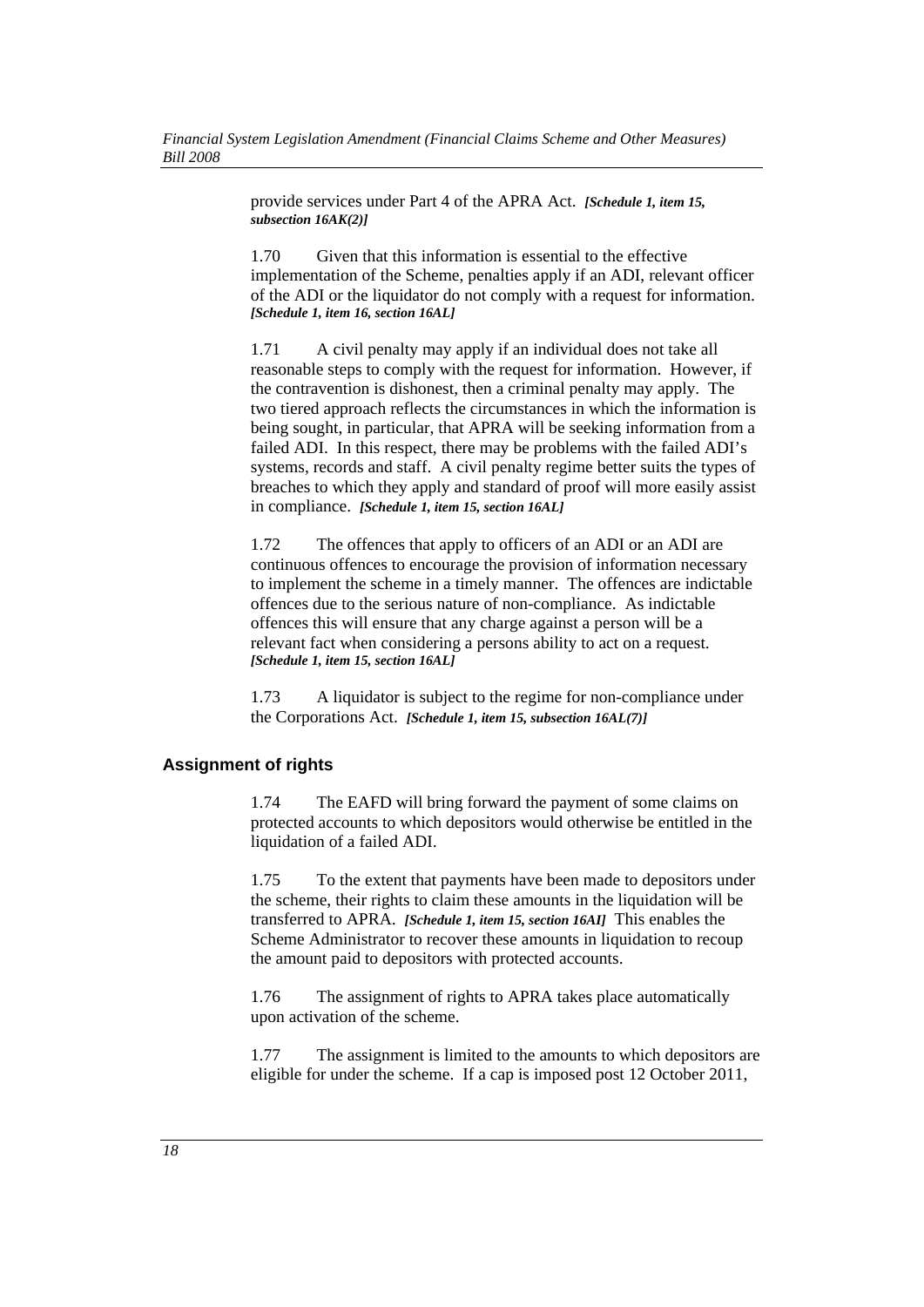any right to claim above what a depositor is eligible for under the scheme remains with that depositor to be claimed in the liquidation process.

1.78 APRA is able to exercise or assign a right that it acquired upon the activation of the scheme.

#### **Priority and claims in liquidation**

1.79 The priorities of claims in liquidation of an ADI are adjusted to accommodate the introduction of the scheme. That is, the amounts paid out to depositors under the scheme receive first priority and the administration costs receive second priority. Other deposit liabilities of the ADI are ranked third, followed by the ADI's other liabilities. *[Schedule 1, item 13, subsection 13A(3)]*

#### *APRA's claims in liquidation*

1.80 The costs of the scheme in terms of payments to depositors will in the first instance be recovered through the liquidation of the ADI.

1.81 The costs incurred by APRA in the administration of the EAFD are a debt due by the ADI to APRA. The debt is admissible to proof against the declared ADI in the winding up. *[Schedule 1, item 15, section 16AO]*

#### *Account-holders' claims in liquidation*

1.82 Depositors cannot claim in the liquidation amounts they have been paid under the scheme because their rights to these amounts have been assigned to APRA. APRA can recover these amounts in the liquidation.

1.83 If a cap is imposed post 12 October 2011, some account-holders may have amounts in deposits in excess of what they were eligible for under the scheme. Any residual amounts in protected accounts will be recoverable in the liquidation and account-holders do not have to lodge a proof of debt for these claims. *[Schedule 1, item 15, section 16AP and section 16AQ]*

1.84 This is designed to streamline the liquidation process and relieve most retail consumers from actively having to take steps to recover any remaining amounts in the liquidation process.

#### *Claims and payments under liquidation*

1.85 Where depositors have an account of a type specified in Regulations for the purposes of subsection 16AR(1), the liquidator must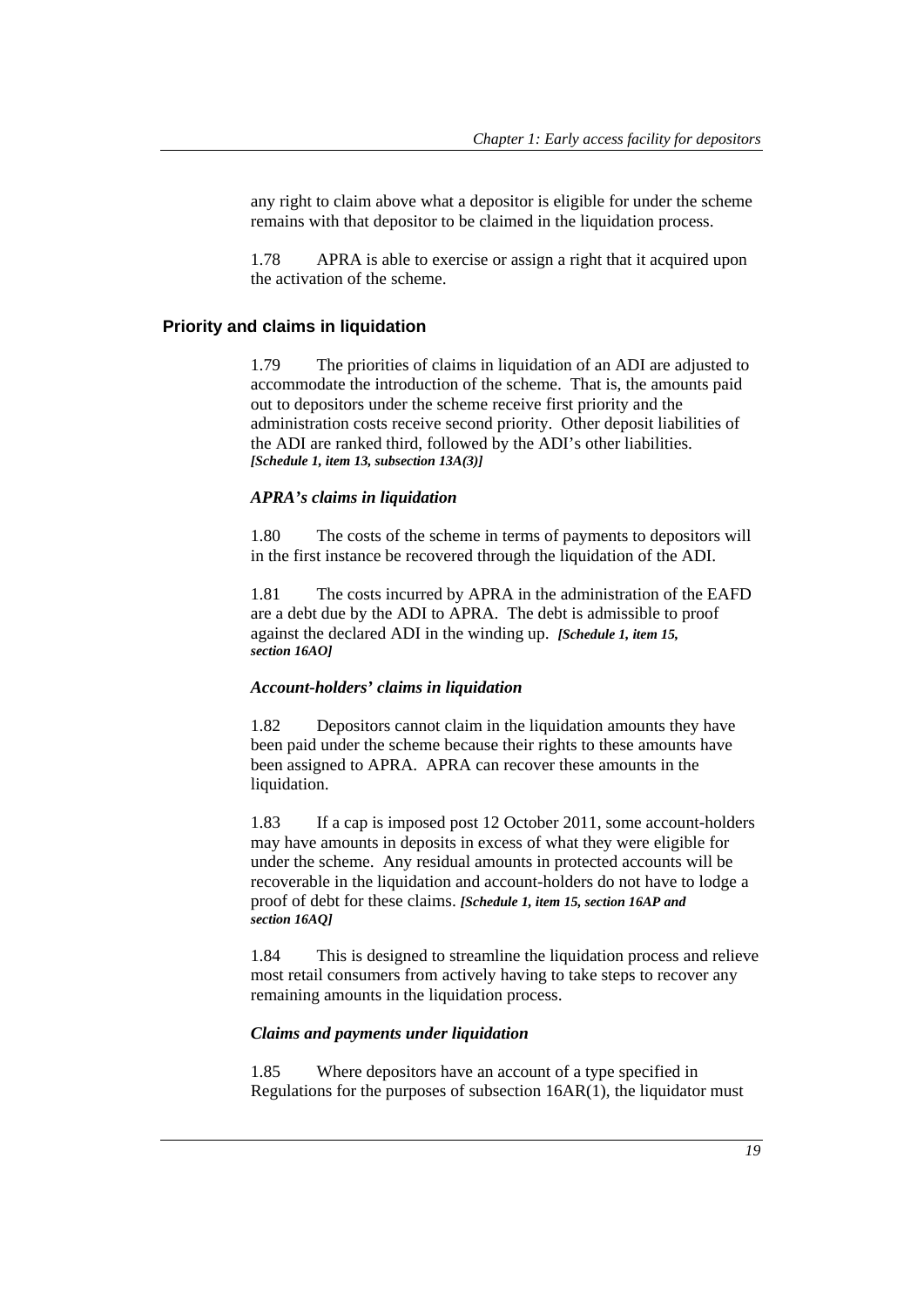pay the distribution to the depositor by opening an account of the same nature. *[Schedule 1, item 15, subsection 16AR(2)]* The liquidator can open an account on the account holder's behalf. *[Schedule 1, item 15, subsections 16AR(3) and (4)]* 

1.86 A liquidator can establish accounts for these purposes regardless of other laws that relate to opening accounts at an ADI and whether the depositor has consented to the account being established. *[Schedule 1, item 15, subsection 16AR(4)]*

1.87 APRA is able to provide information to a liquidator for the purpose of assessing claims and determining and paying remaining amounts owed to account-holders in the liquidation process. It is also able to provide information to a liquidator to enable it to decide whether a distribution it is to make is attributable to an account of a particular type that requires the distribution to be made to an account of the same type. *[Schedule 1, item 15, section 16AS]*

1.88 To allow payments to be made via the opening of accounts, APRA and the liquidator are given the power to pass on personal information to an ADI about the depositor. [Schedule 1, item 15, section 16AT] APRA has the ability to obtain the information it needs to pass to the liquidator. Reflecting the different requirements that might apply to different types of accounts, including if the special tax status of particular types of accounts is to be preserved, the Regulations may prescribe different information for disclosure in relation to different circumstances. *[Schedule 1, item 15, Section 16AT]*

#### **Exclusion from Trade Practices Act Requirements**

1.89 The meeting of a depositor's entitlement under the EAFD is specifically excluded from the requirements of the restrictive trade practices provisions in Part IV of the *Trade Practices Act 1974*. This exclusion does not extend to account-holders' claims against the ADI in liquidation that remain after EAFD entitlements. *[Schedule 1, item 15, 15] section 16AU]*

#### **Penalties**

1.90 A civil penalty regime is introduced into the Banking Act. *[Schedule 1, item B13, section 65B]*

1.91 The penalty regime in the Banking Act has not been updated for some time and currently only includes criminal penalties. A civil penalty is more appropriate than a criminal penalty in some circumstances. In addition, the introduction of a civil penalty regime improves consistency between corporations, financial sector and competition laws.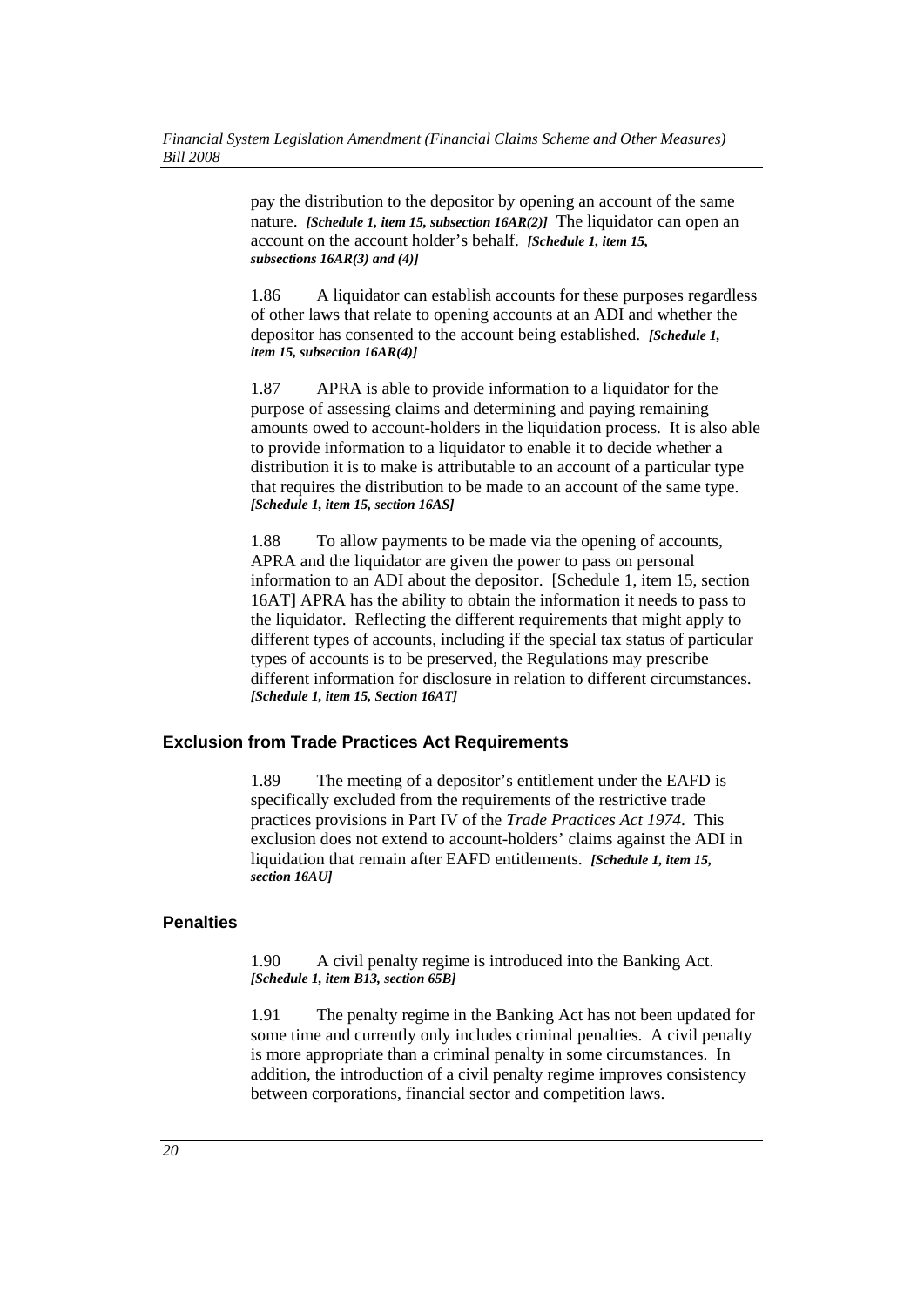1.92 The regime introduced into the Banking Act is consistent with best practice Commonwealth model and many of the recommendations made by the Australian Law Reform Commission (ALRC) in the Principled Regulation Report.

1.93 A penalty unit is defined for the purposes of the Banking Act to make it clear that its meaning is the same as outlined in the *Crimes Act 1914*. *[Schedule 1, item 9, subsection 5(1)]*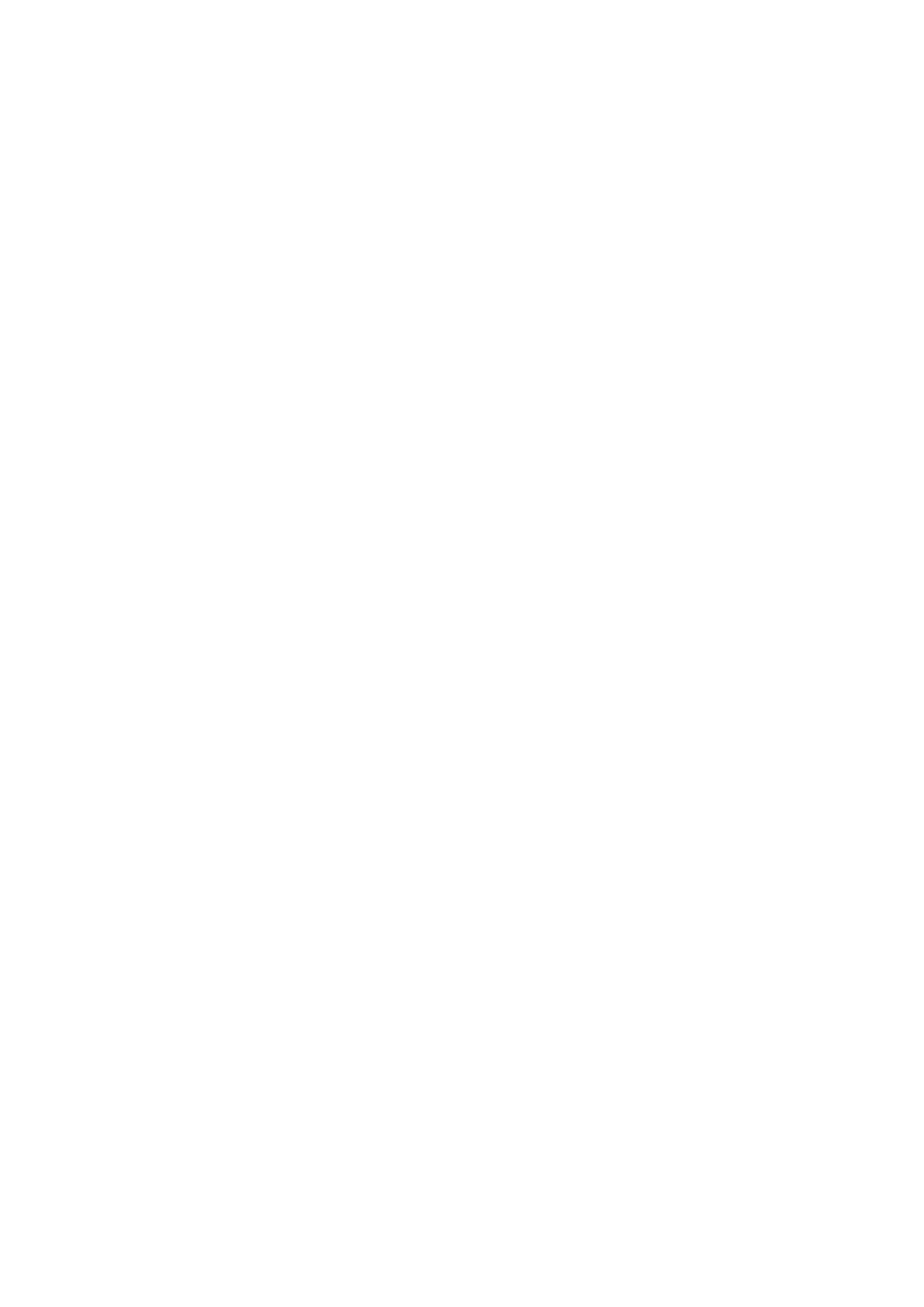# *Chapter 2 Policyholder compensation facility*

# **Outline of chapter**

2.1 Schedule 1, Part 2 of the Bill amends the *Insurance Act 1973* (Insurance Act) to establish the Policyholder Compensation Facility (PCF).

2.2 The PCF provides eligible general insurance policyholders with timely access to funds owing as a result of an insurance claim in the event of a failure of a general insurer.

2.3 As part of the Financial Claims Scheme (FCS), the PCF complements, the Early Access Facility for Depositors (EAFD).

2.4 The PCF facilitates the efficient management of a general insurance failure.

2.5 The Australian Prudential Regulation Authority (APRA) will administer the PCF and will be responsible for ensuring that any payments are made in accordance with the legislation establishing the scheme and for arranging for the scheme's claims to be pursued in liquidation.

2.6 APRA's costs of administration will be recoverable through the scheme.

2.7 The PCF provides a mechanism that supports the 'retail end' of the general insurance market, covering individuals, small businesses and not-for-profit organisations. It is not intended that the PCF would provide compensation where an Australian general insurer provides cover on a cross-border basis to foreign persons or entities.

2.8 All risk mitigation products offered by general insurers, including the Australian branch of an authorised foreign general insurer, are covered by the PCF.

2.9 Insurance mandated by State and Territory governments (such as compulsory third party motor vehicle and workers' compensation insurance) is excluded from coverage by the PCF on the basis that protections already exist for these policyholders under State and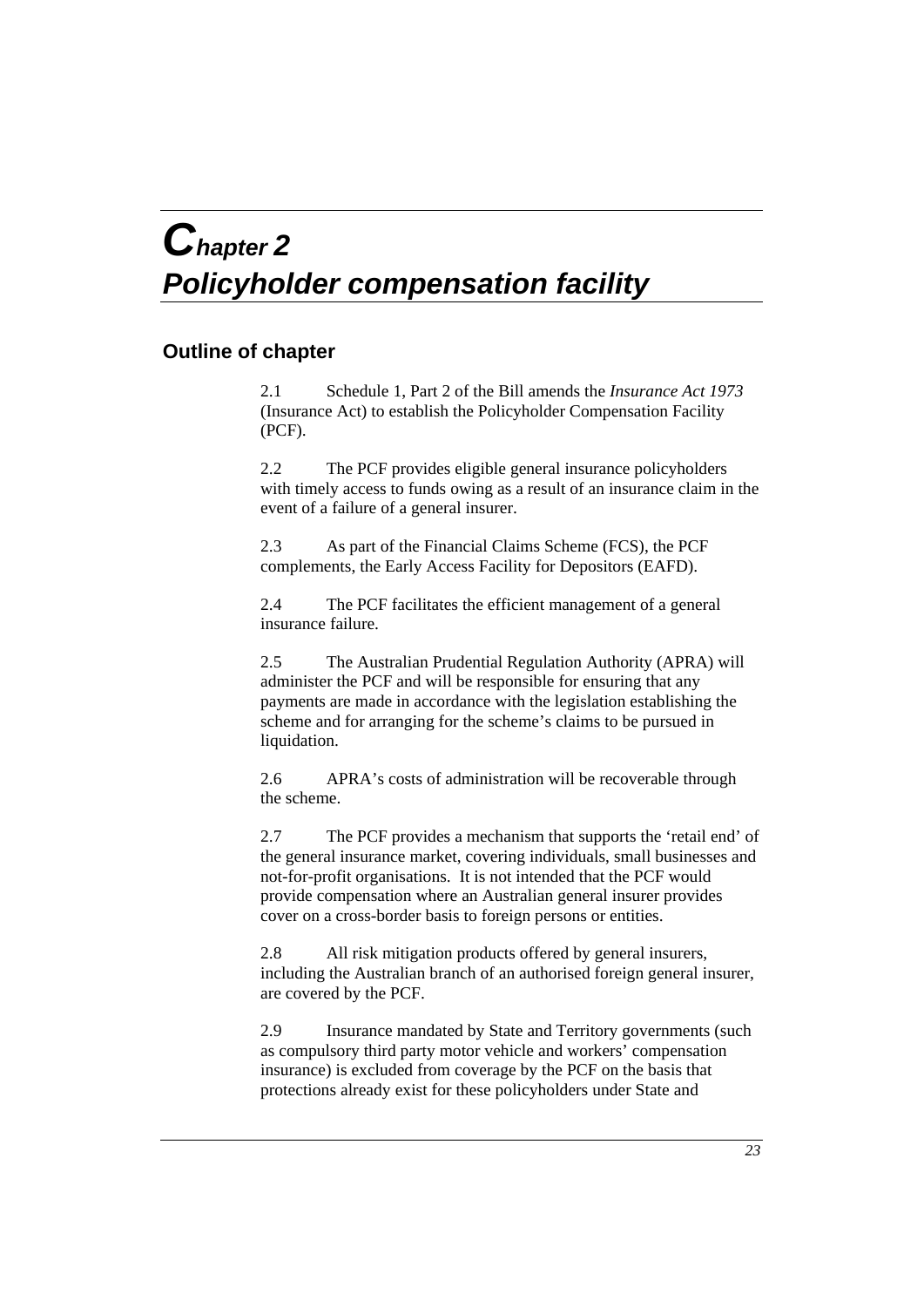Territory law. In some cases States and Territories also impose levies to fund such schemes, as well as undertaking various levels of prudential supervision.

2.10 Consistent with the coverage of the HIH Claims Support Scheme, the following insurance related products will also be excluded:

- reinsurance:
- insurance provided by unauthorised foreign insurers (as defined in Regulation 4 of the *Insurance Regulations 2002*); and
- insurance-like products (for example, those products offered by discretionary mutual funds).

2.11 In contrast to the EADF, the PCF will rely primarily on focused eligibility criteria to protect against moral hazard. Access to benefits under the PCF will be limited to specific classes of policyholders:

- individuals who are Australian citizens or permanent residents or non-resident individuals who have insured against risks in Australia with an APRA-regulated general insurer;
- small businesses as set out in sub division 328-C of the *Income Tax Assessment Act 1997* (in broad terms a 'small business' for the purposes of this legislation is a business with annual aggregated turnover of less than \$2 million);
- family trusts which own property for private and residential purposes or for a qualifying small business; and
- Australian-based non-profit organisations*.*

2.12 Because of the operation of these eligibility requirements, a number of policyholders, including the largest policyholders such as large corporations, will not be covered by the PCF. Those policyholders that do not meet the PCF eligibility requirements will be eligible to recover any funds owing to them in the normal course of the liquidation of the general insurer.

2.13 As a result of their exclusion from the PCF, these policyholders will continue to have strong incentives to monitor the health and stability of their general insurance company and assess the counterparty risk that might impact on the value of their insurance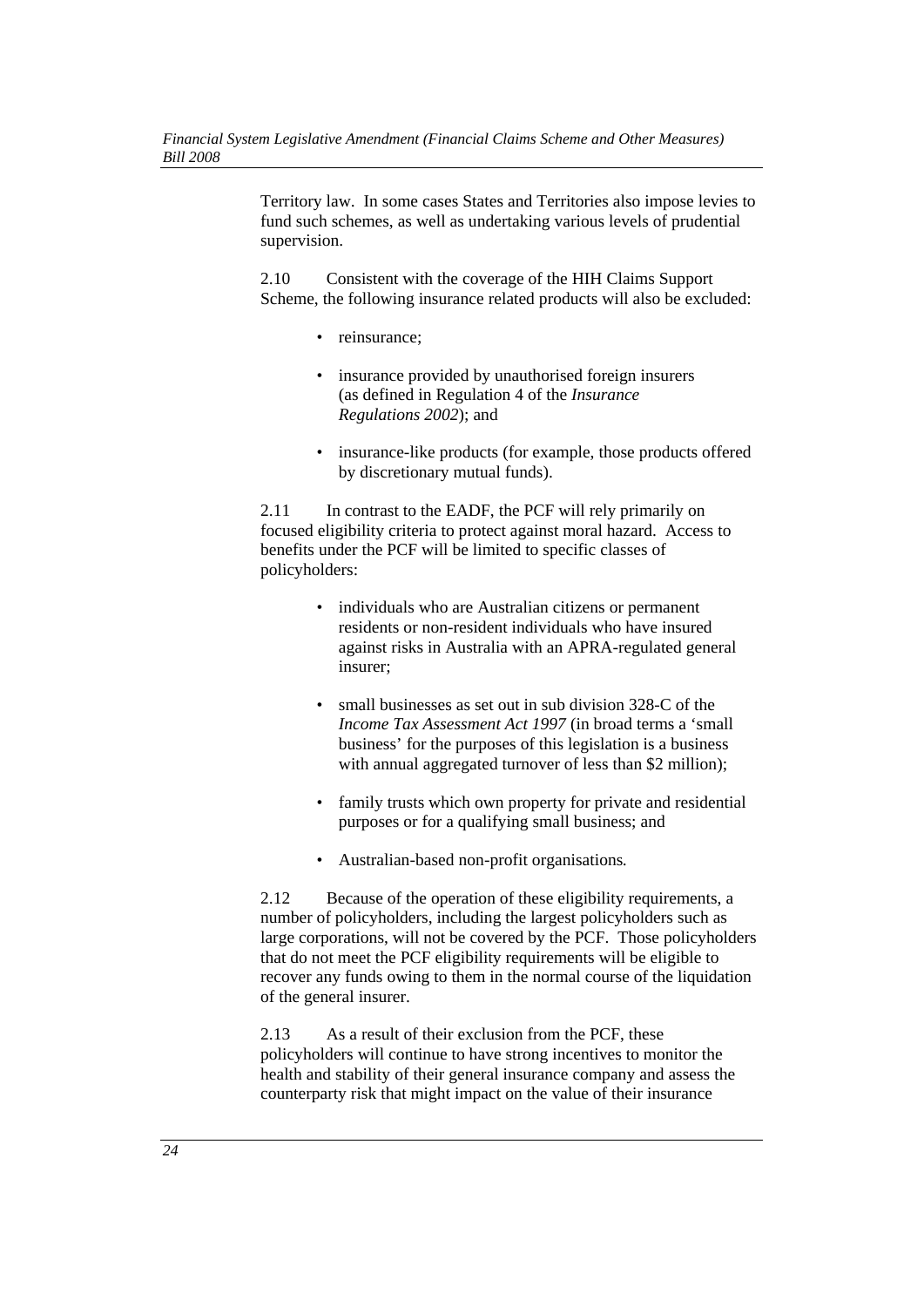coverage. The imperative of winning and keeping these clients will impose market discipline on general insurers and mitigate any moral hazard being created by the PCF.

2.14 In addition, the PCF will not compensate policyholders for the loss of unexpired premiums. This is consistent with the arrangements under the HIH Claims Support Scheme.

2.15 However, in the interests of administrative simplicity, claims up to \$5,000 will not be subject to the eligibility criteria.

### **Context of amendments**

2.16 Australia has had limited experience with financial institution failure despite exposure to international instability. When failures have occurred the response has been ad hoc.

2.17 While Australia's prudential regulatory framework includes arrangements to minimise the risk of failure and to assist in managing failures where they occur, there are currently no explicit, predetermined arrangements for assisting policyholders in the event a general insurer fails.

2.18 The failure of the HIH Group of Companies (HIH) in 2001 revealed significant gaps in the crisis management framework.

2.19 The failure cost the Australian Government (the Government) an estimated \$861 million, with the Government likely to recover only 25 to 30 per cent in liquidation. The total cost of the HIH failure is around \$5 billion.

2.20 The management of the HIH failure was complicated by the delay in establishing and commencing payments under the HIH Claims Support Scheme as well as by the complex eligibility criteria and entitlements which varied across different lines of insurance.

2.21 Schemes similar to that introduced by the Bill are common in developed economies.

2.22 Standing arrangements to assist policyholders have been considered in a number of forums since the HIH collapse, including the HIH Royal Commission report, a report on Financial System Guarantees in 2004, as well as by the Council of Financial Regulators and the International Monetary Fund (IMF).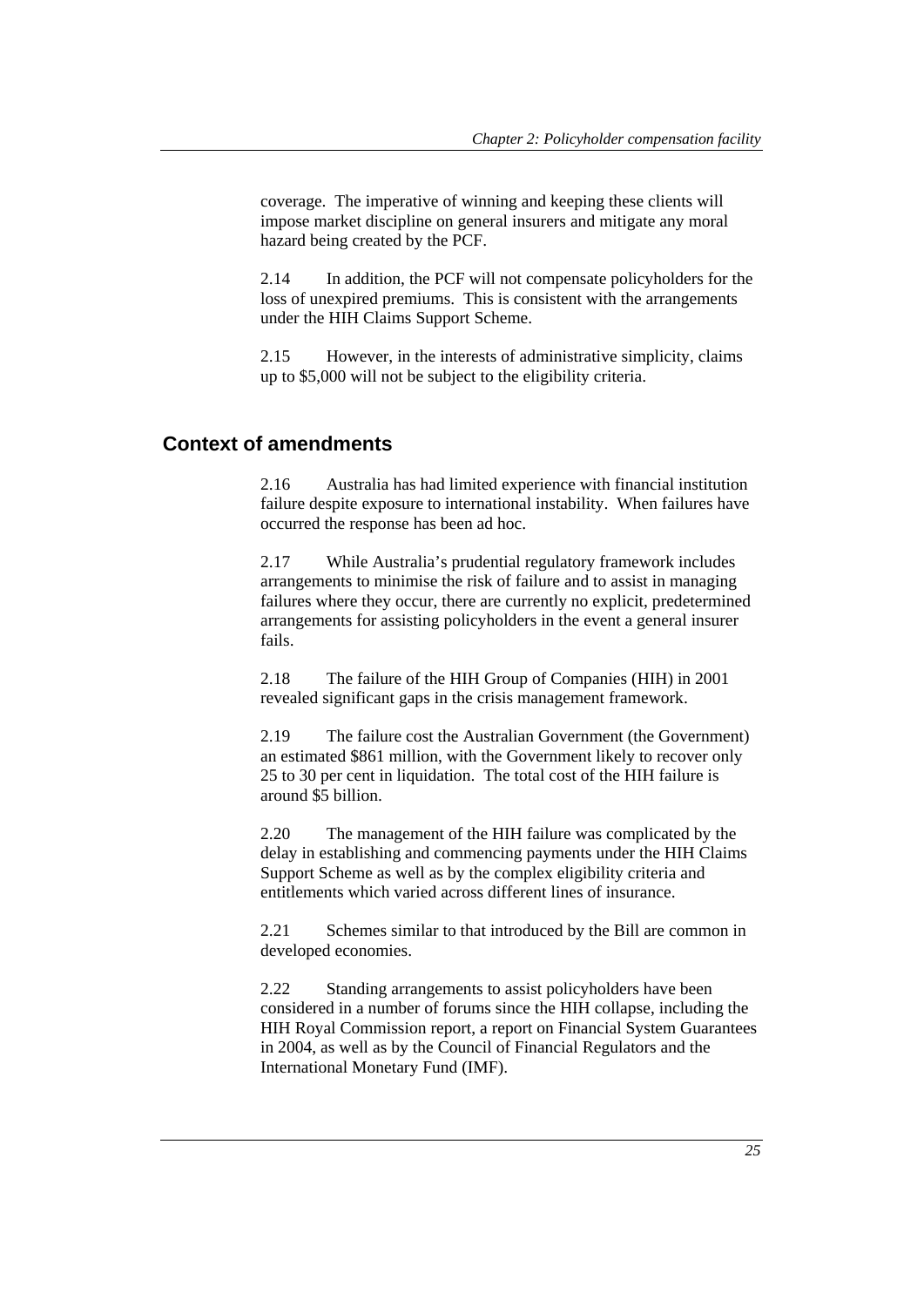2.23 The 1997 Financial System Inquiry ('the Inquiry') noted the need for specialised regulation of financial institutions due to the complexity of financial products, the nature of promises made and the adverse consequences to consumers where those promises were breached. Following the Inquiry and the HIH Royal Commission Report, the prudential regulatory framework was strengthened for general insurance.

# **Summary of new law**

2.24 The amendments establish the PCF and provide the framework for activating the PCF, determining and making payments to eligible policyholders and recovering funds in liquidation where possible.

2.25 APRA is the PCF administrator.

# **Comparison of key features of new law and current law**

| New law                                                                                                                                                                                                             | Current law                                                                                                                 |
|---------------------------------------------------------------------------------------------------------------------------------------------------------------------------------------------------------------------|-----------------------------------------------------------------------------------------------------------------------------|
| <b>Provides for Government</b><br>assistance to eligible<br>policyholders in the event of a<br>general insurer's failure.                                                                                           | Policyholders' claims against a failed<br>insurer are pursued in the liquidation<br>process.                                |
| APRA is responsible for<br>administering the scheme                                                                                                                                                                 |                                                                                                                             |
| The PCF will be activated via a<br>Ministerial determination<br>which will include an<br>appropriation for up to \$20<br>billion for payments to<br>policyholders and \$100 million<br>for administration purposes. | Assistance for policyholders of a failed<br>insurer has been ad hoc and there is no<br>standing arrangement in current law. |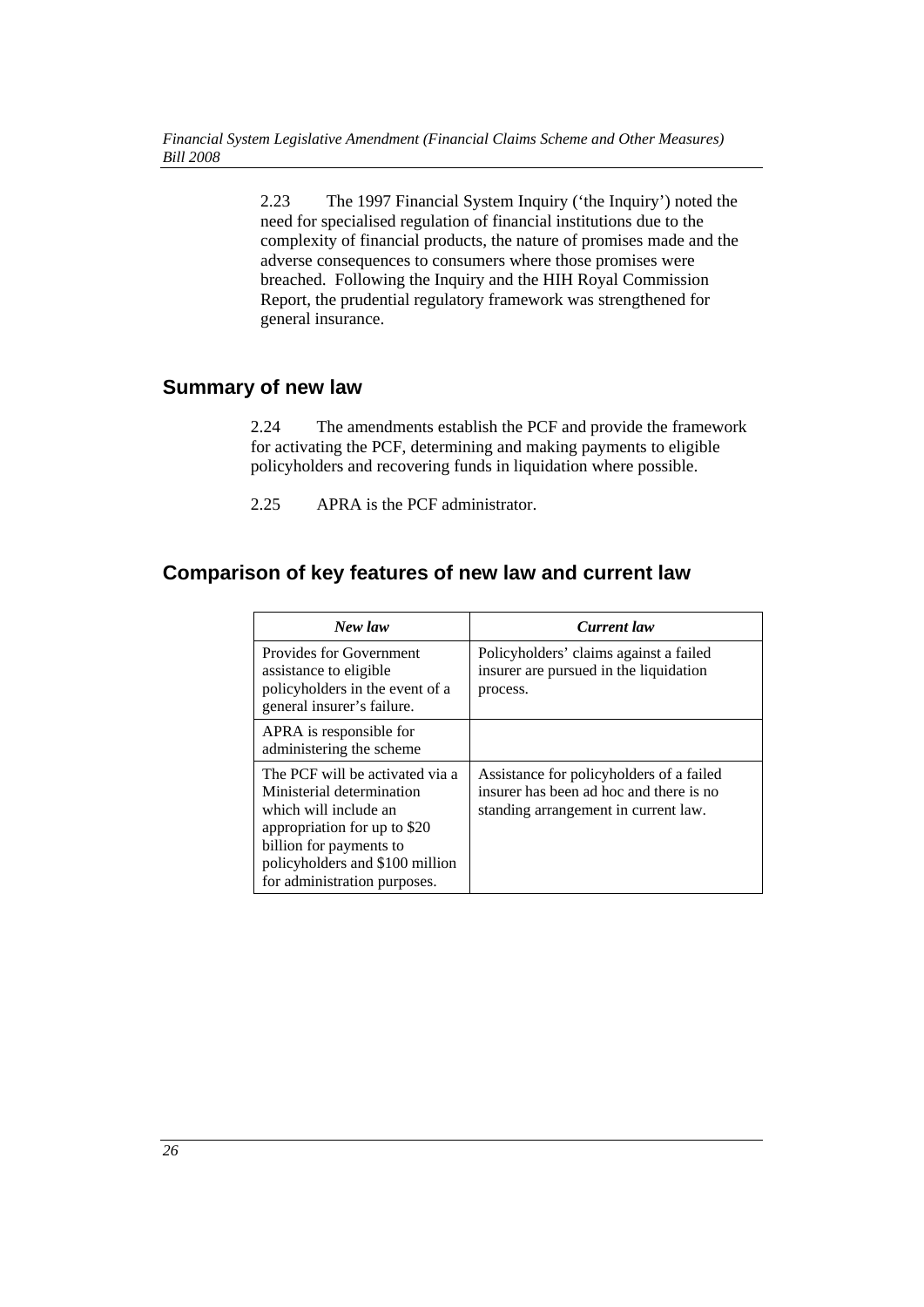| New law                                                                                                                                                                                                                           | Current law |
|-----------------------------------------------------------------------------------------------------------------------------------------------------------------------------------------------------------------------------------|-------------|
| Policyholders will only be<br>eligible for assistance if they<br>are covered by a 'protected<br>policy', meet the criteria set out<br>in regulations, and are not<br>excluded by a determination<br>under the scheme legislation. |             |
| Eligible policyholders will be<br>paid the full amount of a claim<br>for which the declared general<br>insurer is liable.                                                                                                         |             |
| A policyholder's rights against<br>the failed insurer are<br>automatically assigned to<br>APRA, to the extent that APRA<br>pays out that liability under the<br>PCF.                                                              |             |

# **Detailed explanation of new law**

#### **Administration of the PCF**

2.26 APRA is the administrator of the PCF, should it be activated, and the Bill recognises the addition of this role to APRA's mandate by amending the Objects of the Insurance Act. *[Schedule 1, Part 2, Item 19, Paragraph 2A(2)(f)]*

#### **Activation of the PCF**

2.27 The PCF is intended to ensure that eligible individuals, not for profit organisations and small businesses with valid insurance claims are protected in the event that their general insurer fails. APRA would pay those persons the amount they are entitled to before they would receive any payment in the winding up of the general insurer, and in return APRA would take those persons' places as creditors in the liquidation of the general insurer. *[Schedule 1, Part 2, Item 27, Section 62ZW]* 

2.28 As well as being responsible for making early payments to claimants under the PCF, APRA will assist the Minister in preparing for the activation of the scheme. *[Schedule 1, Part 2, Item 27, Section 62ZX]* 

2.29 The PCF will be activated by a Ministerial declaration which would relate to a specified general insurer or foreign general insurer. *[Schedule 1, Part 2, Item 27, Section 62ZZC(1)]*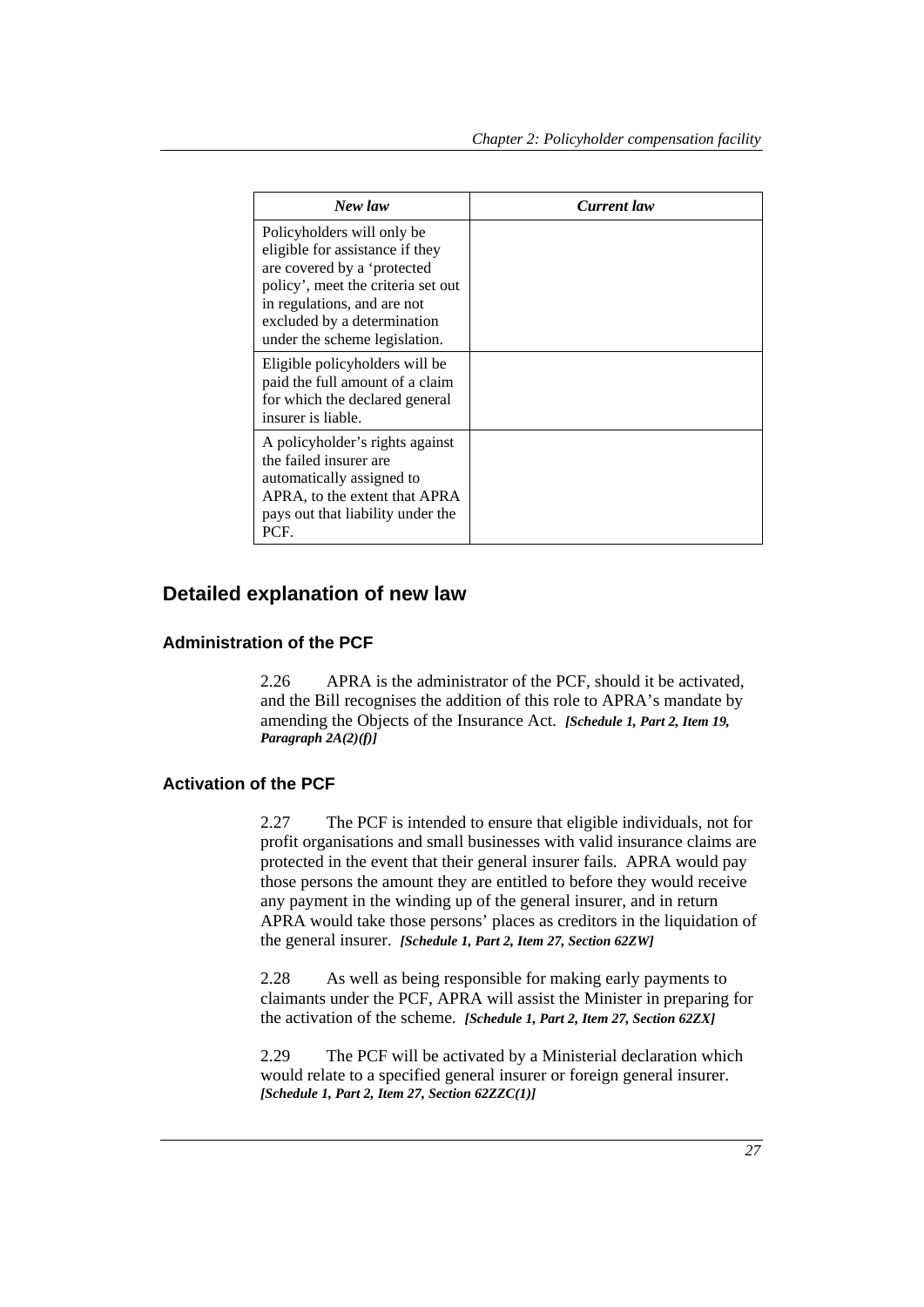2.30 Before the Minister can make a declaration, the general insurer must be under judicial management under Division 1 of Part VB of the Insurance Act (see Part 1 of Schedule 3 of the Bill), and APRA must have advised the Minister that it believes the general insurer to be insolvent (or in the case of a foreign general insurer, APRA must have advised that it believes that it is unable to pay, from its Australian assets, all its Australian debts and liabilities other than pre-authorisation liabilities, when those debts become due and payable). *[Schedule 1, Part 2, Item 27, Subsection 62ZZC(1) and 62ZZE]*

2.31 Because the PCF is intended to respond to specific circumstances around the failure of a particular insurer, the Ministerial declaration must specify a general insurer individually and may not specify insurers by reference to a class of general insurers.

2.32 In declaring that Division 3 should apply in relation to a specific general insurer, the Minister will be required to specify the amount to be credited to the Financial Claims Scheme Special Account.

2.33 At the time of declaration, the Minister will specify the amounts to be credited to both the Financial Claims Scheme Special Account and the APRA Special Account. The amounts credited will be based on an assessment by the Minister of the likely costs of, respectively, the policyholder entitlements to be met and the administration costs of the scheme. This assessment will be based upon, among other things, advice from APRA, ASIC and the Reserve Bank of Australia (RBA).

2.34 The amount to be credited to the Financial Claims Scheme Special Account must not be greater than \$20,000,000,000. *[Schedule 1, Part 2, Item 27, Subsection 62ZZC(2)]* 

2.35 The funds credited to the Financial Claims Scheme Special Account will only be available to meet entitlements to be paid out under Division 3.

2.36 The amount to be credited to the APRA Special Account must not be greater than \$100,000,000. *[Schedule 1, Part 2, Item 27, Subsection 62ZZC(3)]* 

2.37 Funds credited to the APRA Special Account will only be available to meet the costs of the administration of this Part in relation to a declared general insurer.

2.38 There is scope for the Minister to amend the declaration of a general insurer, but only in relation to the amounts specified to be credited to either the Financial Claims Scheme Special Account or the APRA Special Account or both. The Minister does not have the ability,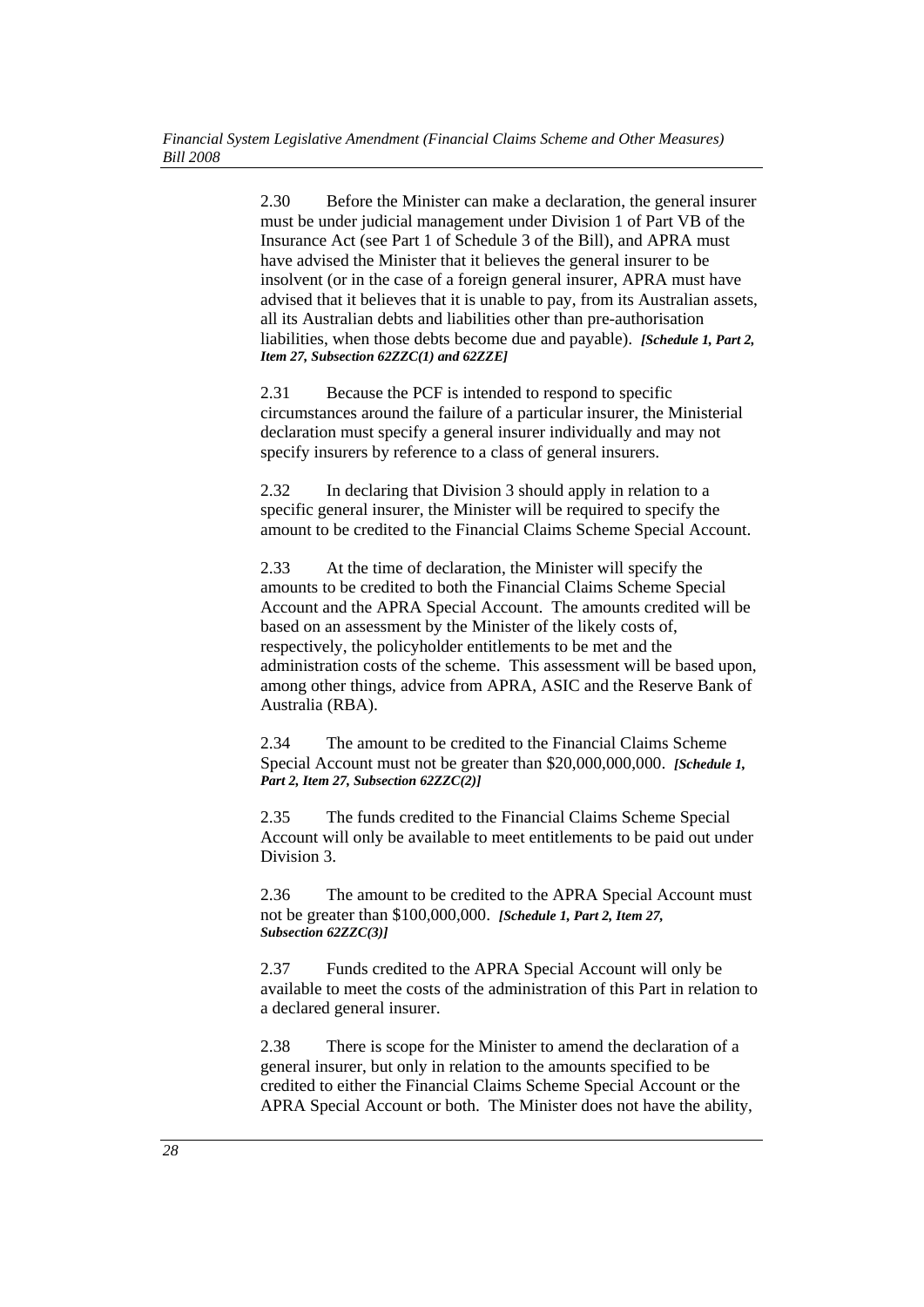under the legislation, to amend the declaration with regard to the financial institution for which the Scheme is being invoked. *[Schedule 1, Part 2, Item 27, Subsection 62ZZC(4)]* 

2.39 Although the amounts specified in the declaration may be altered, there is no scope for a Minister to revoke a declaration*. [Schedule 1, Part 2, Item 27, Subsection 62ZZC(5)]* 

2.40 A high level of certainty is necessary with respect to the 'triggering' of the PCF. Disallowance of the Minister's declaration, possibly many weeks after the commencement of PCF operation, would create substantial uncertainty to affected policyholders, the declared general insurer and its liquidator and APRA. Automatic sunsetting of the Minister's declaration may disrupt the conduct of litigation relating to insurance claims covered by the PCF, even if it occurs many years after the declaration. As a result, subsection 62ZZC(6) declares that section 42 (disallowance) and Part 6 (sunsetting) of the Legislative Instruments Act 2003 do not apply to the Minister's declaration or an amendment to it. *[Schedule 1, Part 2, Item 27, Subsection 62ZZC(6)]* 

2.41 Because of the need for prompt action in response to a financial institution failure, and the need to ensure those with an entitlement under the PCF are paid without delay, the declaration of a general insurer or the amendment of such a declaration will take effect from the time they are made, rather than from the time they are registered on the Federal Register of Legislative Instruments. *[Schedule 1, Part 2, Item 27, Subsection 62ZZC(7)]* 

2.42 The exclusion of a declaration under this Part from the effect of subsections 12(1) and 12(2) of the *Legislative Instruments Act 2003* is necessary to ensure that delays in the registration of an instrument in the Federal Registry of Legislative Instruments does not delay the provision of assistance to policyholders in the event of a general insurance collapse.

2.43 The timeliness of assistance under the PCF will be particularly relevant to policyholders who may be receiving payments under a salary continuance policy or similar arrangement, who would be reliant on continuing regular payments to provide funding for their day-to-day living expenses.

#### **Advice and information for making a declaration**

2.44 Prior to taking any decision about making a declaration in relation to a general insurer, the Minister may seek information relevant to making that decision from APRA, ASIC or the RBA.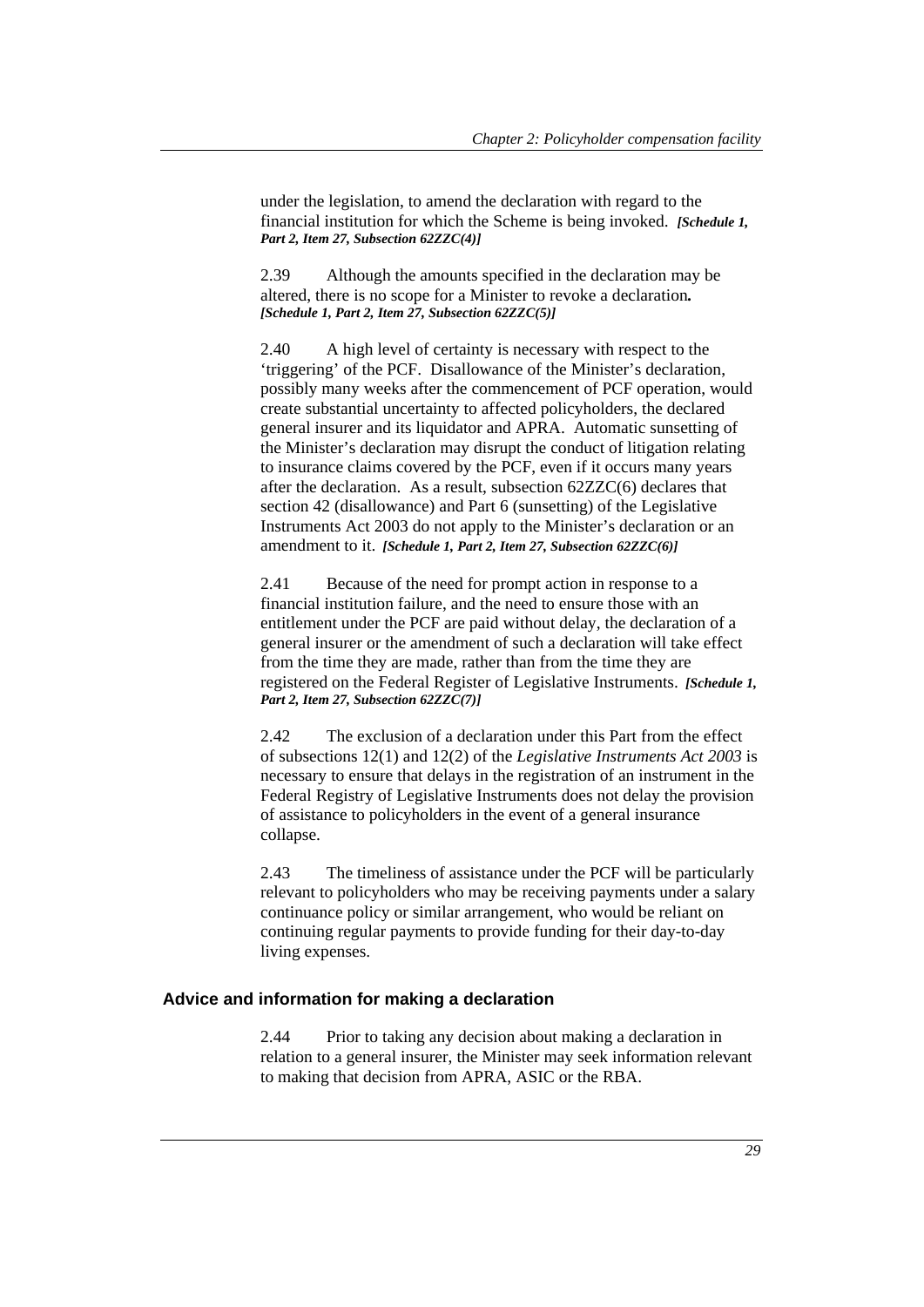2.45 A request for advice should be made in writing and can relate to any matter relevant to making a declaration, including matters that are relevant to the affairs of a general insurer. *[Schedule 1, Part 2, Item 27, Subsection 62ZZD(1)]*

2.46 APRA has an explicit power to advise the Minister on its belief of the solvency or otherwise of a general insurer. *[Schedule 1, Part 2, Item 27, Section 62ZZE]* 

2.47 Secrecy provisions in Part 6 of the *Australian Prudential Regulation Authority Act 1998*, section 127 of the *Australian Securities and Investments Commission Act 2001* and sections 79A and 79B of the *Reserve Bank Act 1959* should not be taken to prevent APRA, ASIC or Reserve Bank staff or members from providing information to the Minister as required by sections 62ZZD and 62ZZE. *[Schedule 1, Part 2, Item 27, Sections 62ZZD and 62ZZE]* 

2.48 Once a written request has been made by the Minister, agencies must respond as soon as is reasonably practical by providing the relevant advice to the Minister. *[Schedule 1, Part 2, Item 27, Subsection 62ZZD(2)]* 

2.49 The purpose of the provision of information is to inform the Minister about the financial status of the general insurer in question, whether it is likely to be in a position to meet its liabilities and whether it is appropriate that the PCF be activated in relation to the general insurer in question.

2.50 While the Minister must take into account the advice or information that he or she receives, if any, the advice and information provided in no way limits what the Minister may take into account in making the decision. *[Schedule 1, Part 2, Item 27, Section 62ZZD(3)]* 

2.51 The failure of agencies to provide advice in a timely fashion in response to a request from the Minister should not in anyway limit his or her ability to make a declaration with regard to a general insurer.

#### **Protected policies**

2.52 The Bill creates a category of policy which is eligible for coverage under the PCF. These policies have been termed 'protected policies'.

2.53 A *protected policy* will be determined by reference to regulations which will set out those types of policies which will not be eligible for coverage under the PCF. *[Schedule 1, Part 2, Item 26, definition of 'protected policy' in subsection 3(1)]*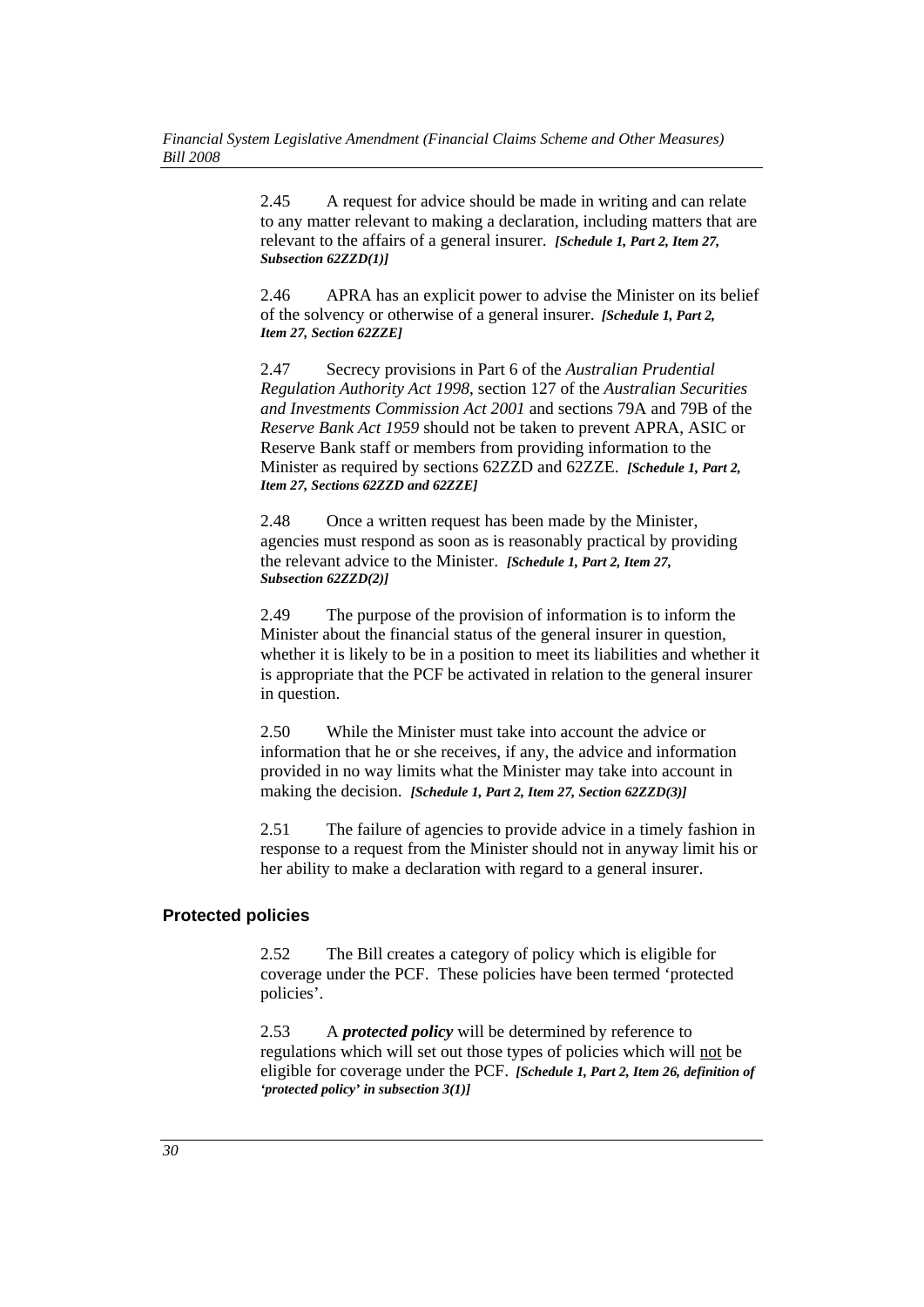2.54 This mechanism will ensure that the PCF is targeted to those individuals and businesses least able to assess risk and promote market discipline by those excluded from the scheme.

2.55 The flexibility of designating those policies which will not be considered 'protected policies' through regulation is important to allow for the scheme to be responsive to developments in the industry and in the public's usage of general insurance products.

2.56 In the initial stages of the PCF's implementation it is intended that mandated lines of insurance not be covered by the scheme where they are already protected through arrangements administered by the State and Territory Governments. This may mean the exclusion of compulsory third party motor vehicle insurance, workers' compensation and builders' warranty insurance in a number of States and Territories.

2.57 Although it is not proposed that the scheme would cover lines of insurance where duplicated protection is provided under State and Territory law, these lines of insurance could be brought into the scheme under an appropriate agreement with the States and Territories.

2.58 By providing that the scope of the term 'protected policy' can be altered by regulation, such changes will be able to occur in a timely manner.

2.59 It is intended that under the regulations, reinsurance and retrocession will be excluded from the definition of 'protected policy'.

2.60 Reinsurance and retrocession are not defined in the *Insurance Act 1973*. It is intended that reinsurance will be taken to mean a transaction whereby one insurance entity (the 'reinsurer') agrees to indemnify another insurance entity (the 'cedent') against all or part of the loss that the latter sustains under a policy or policies which it has issued. Retrocession will be taken to mean a transaction whereby one insurance entity (the 'retrocessionaire') agrees to indemnify another insurance entity (the 'reinsurer') against all or part of the loss that the latter sustains under a policy or policies of reinsurance that it has issued.

#### **Lodging claims under the PCF**

2.61 Under the PCF, claimants are required to apply for assistance, providing sufficient information for APRA to assess the claim against the PCF's eligibility criteria.

2.62 Section 62ZZB will give APRA the power to approve forms for the purposes of making applications to the PCF. *[Schedule 1, Part 2, Item 27, Section 62ZZB]*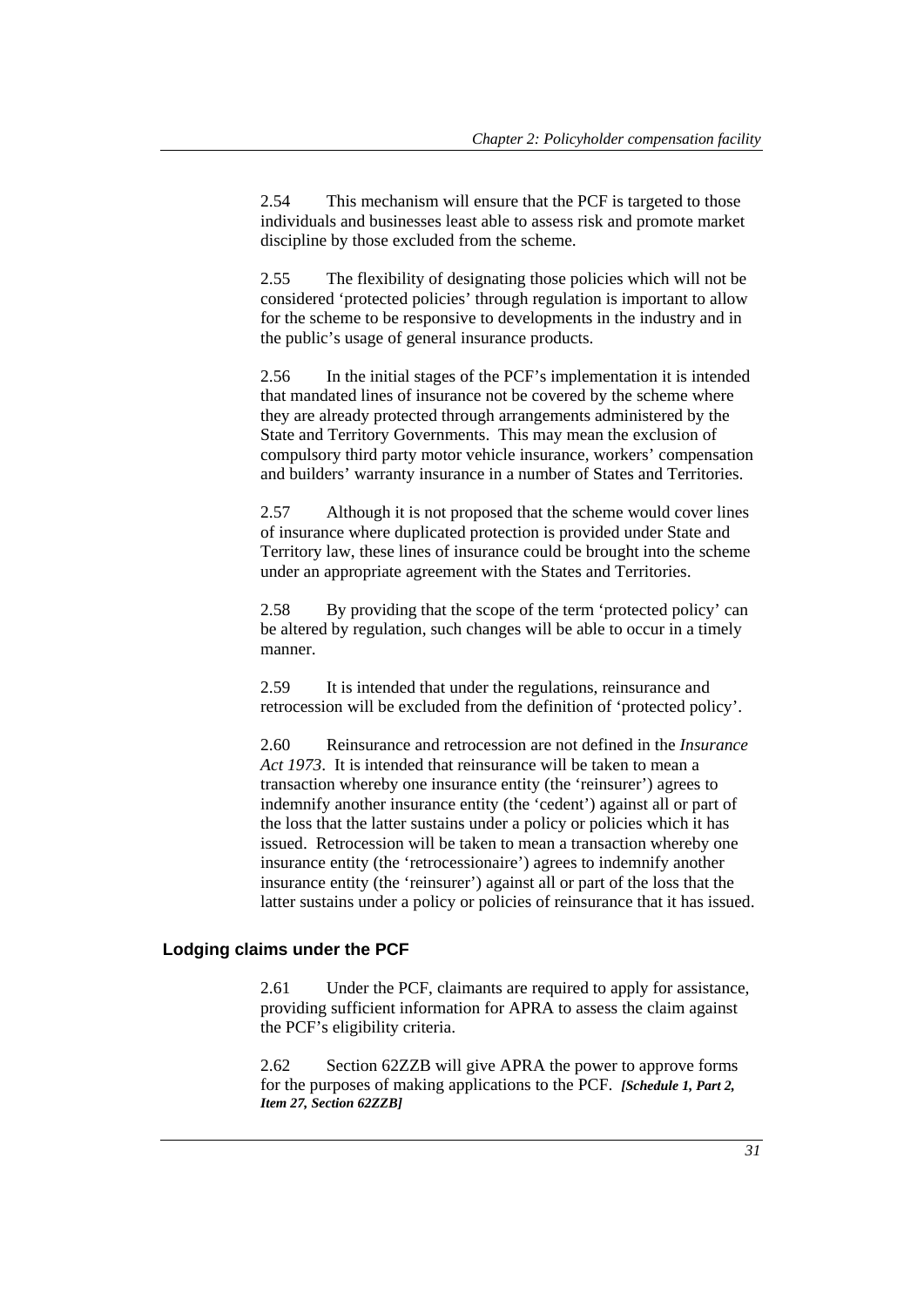2.63 As outlined in Item 5 of Part 1 of Schedule 1 to the *Legislative Instruments Regulations 2004*, approval of a form is not a legislative instrument.

#### **Entitlement to claim under the PCF**

2.64 To be entitled to make a claim under the PCF a person must have a claim under an insurance policy issued by an insurer which has become a declared general insurer. This claim may arise because the policy in question provides cover to the person, or because the person is otherwise entitled to claim under the cover, for example, if that person has legal 'cut-through' rights to payment from the insurer such as those available under section 51 of the *Insurance Contracts Act 1984*. *[Schedule 1, Part 2, Item 27, Section 62ZZF(1)]* 

2.65 A time period during which a person is required to make a claim will be prescribed by regulations. *[Schedule 1, Part 2, Item 27, Subparagraph 62ZZF(1)(b)(i)]* 

2.66 For the purposes of determining the time period during which valid claims can be lodged under the PCF, APRA may specify a later day than the day on which the end of the period is prescribed by regulation. *[Schedule 1, Part 2, Item 27, Subparagraph 62ZZF(1)(b)(ii)]* 

2.67 Applicants will only be entitled to payment of claims under the PCF if they make a claim in the prescribed manner during the period which is prescribed in the regulations, or during the additional time specified by APRA. Persons whose claims are made outside this time period will not be eligible for coverage under the PCF.

2.68 Entitlement to the provision of assistance under the PCF is limited to policyholders who meet specified eligibility criteria.

2.69 It is intended that eligibility criteria be set so as to include those policyholders least able to effectively assess the prudential stability of the general insurers with whom they deal. Other policyholders will be eligible to recover claims in the normal course of liquidating the insurer.

2.70 In general terms, these groups would include individuals, small businesses, some family trusts and not-for-profit organisations.

2.71 To ensure that the PCF, whenever it might be activated, continues to cover appropriate classes of policyholders, the eligibility criteria will be specified in regulations. *[Schedule 1, Part 2, Item 27, Paragraph 62ZZF(3)(b)]* 

2.72 Initially these regulations will limit eligibility to: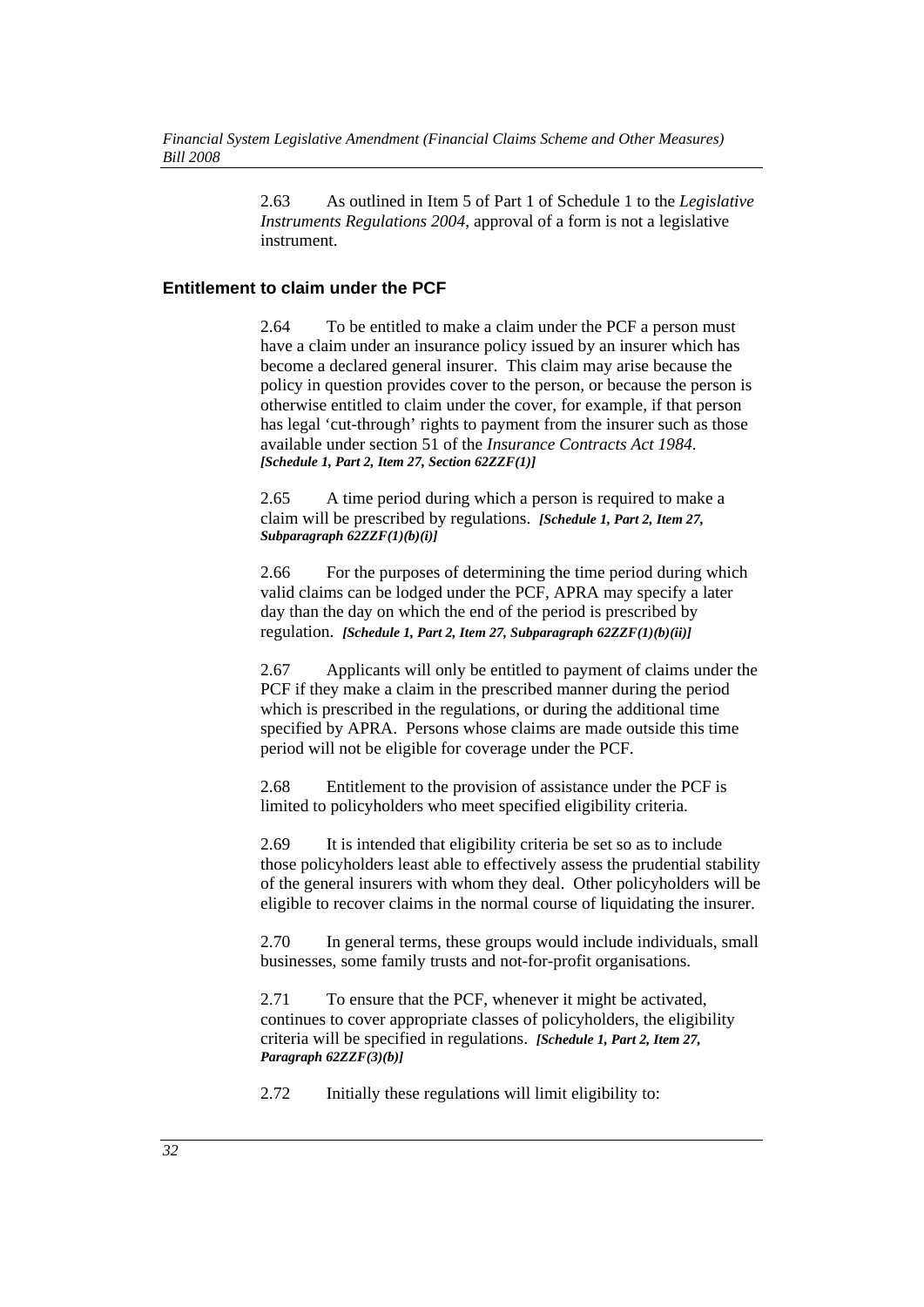- individuals who are Australian citizens or permanent residents or non-resident individuals who have insured against risks in Australia with an APRA-regulated general insurer;
- small businesses as defined in sub division 328-C of the *Income Tax Assessment Act 1997*;
- family trusts which own property for private and residential purposes or for a qualifying small business; and
- Australian-based not-for-profit organisations*.*

2.73 By setting eligibility criteria through regulation these criteria can be updated as needed to ensure that, as much as possible, they remain aligned with similar definitions of small business in other legislation and that they are consistent with eligibility criteria set for other relevant programs.

#### **Fast-track for low value claims**

2.74 To allow for the rapid assessment and payment of low-value claims, and to limit the likelihood that the cost of determining eligibility under the PCF will exceed the value of the claim in question, APRA will not be required to test the eligibility of claims where the amount of the liability in respect of the claim is less than \$5,000. *[Schedule 1, Part 2, Item 27, Subsection 62ZZF(2)]* 

2.75 In such cases, the claimant will be entitled to be paid, by APRA, an amount equal to the insurer's liability to the person in respect of the claim.

2.76 Claimants are not eligible for a payment unless APRA has determined that the insurer is liable to pay the claimant in respect of the claim, nor are they eligible if the claimant is a member of a class of policyholder or insured which has been excluded from the PCF by a determination of the Minister under section 62ZZ. *[Schedule 1, Part 2, Item 27, Paragraph 62ZZF(1)(d)]* 

2.77 APRA is responsible for determining both whether the declared general insurer has liability with respect to the person's claim as well as the amount of the claim and whether the claim should be paid out under the fast-track procedures, or whether it is necessary to test the claimant's eligibility with respect to the eligibility criteria.

2.78 The fast-track provisions are intended to streamline the process of paying claims. It is expected that in many cases a significant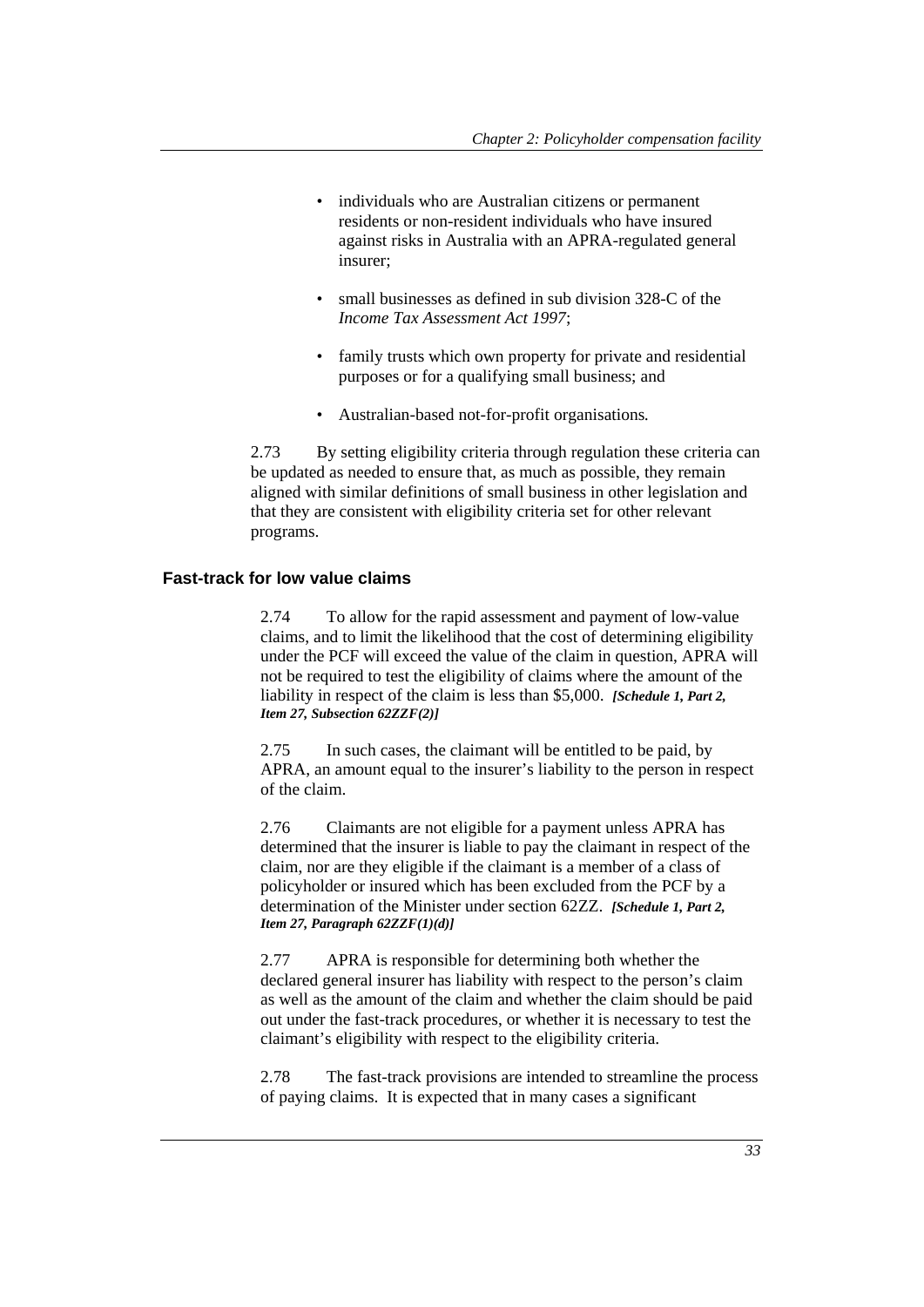proportion of the claims arising due to policies issued by the declared general insurer will fall below the \$5,000 limit and be eligible for the fast-track.

## **Treatment of third parties**

2.79 The only circumstances where third-parties, other than persons who are covered under a policy, are eligible to claim is where they would normally have a legal right to claim directly from an insurer although they are not the insured or the policyholder.

2.80 Such rights to claim are generally referred to as 'cut-through' rights. Section 51 of the *Insurance Contracts Act 1984* sets out the requirements for a person to have 'cut-through' rights.

2.81 APRA will be required to determine whether it is satisfied that the person applying to recover funds from the declared insurer meets the requirements of section 51 of the *Insurance Contracts Act 1984*. *[Schedule 1, Part 2, Item 27, Paragraph 62ZZJ(4)(a)]* 

2.82 This determination should be made in writing as soon as is reasonably practicable after the application is made.

2.83 APRA must also determine what the amount to be recovered, if any, is. *[Schedule 1, Part 2, Item 27, 62ZZJ(4)(b)]* 

2.84 If APRA determines that a person would be permitted to recover an amount from a general insurer under the provisions of the *Insurance Contracts Act 1984*, that is, that the person has a 'cut-through' right, then that person may be eligible for coverage under the PCF as a third-party. *[Schedule 1, Part 2, Item 27, Section 62ZZG(1)]* 

2.85 A person who belongs to a class of persons which has been excluded from coverage under a determination by the Minister, under section 62ZZ, is not eligible to recover an amount under the scheme as a third party.

2.86 The fast-track process also applies to claims made by third parties, that is, where the recoverable amount is determined by APRA to be less than \$5,000, the person is entitled to be paid without meeting the eligibility criteria established in the regulations. *[Schedule 1, Part 2, Item 27, Subsection 62ZZG(2)]* 

2.87 However, where the recoverable amount is determined by APRA to be \$5,000 or more, eligibility criteria, prescribed by regulation, will apply. *[Schedule 1, Part 2, Item 27, Subsection 62ZZG(3)]*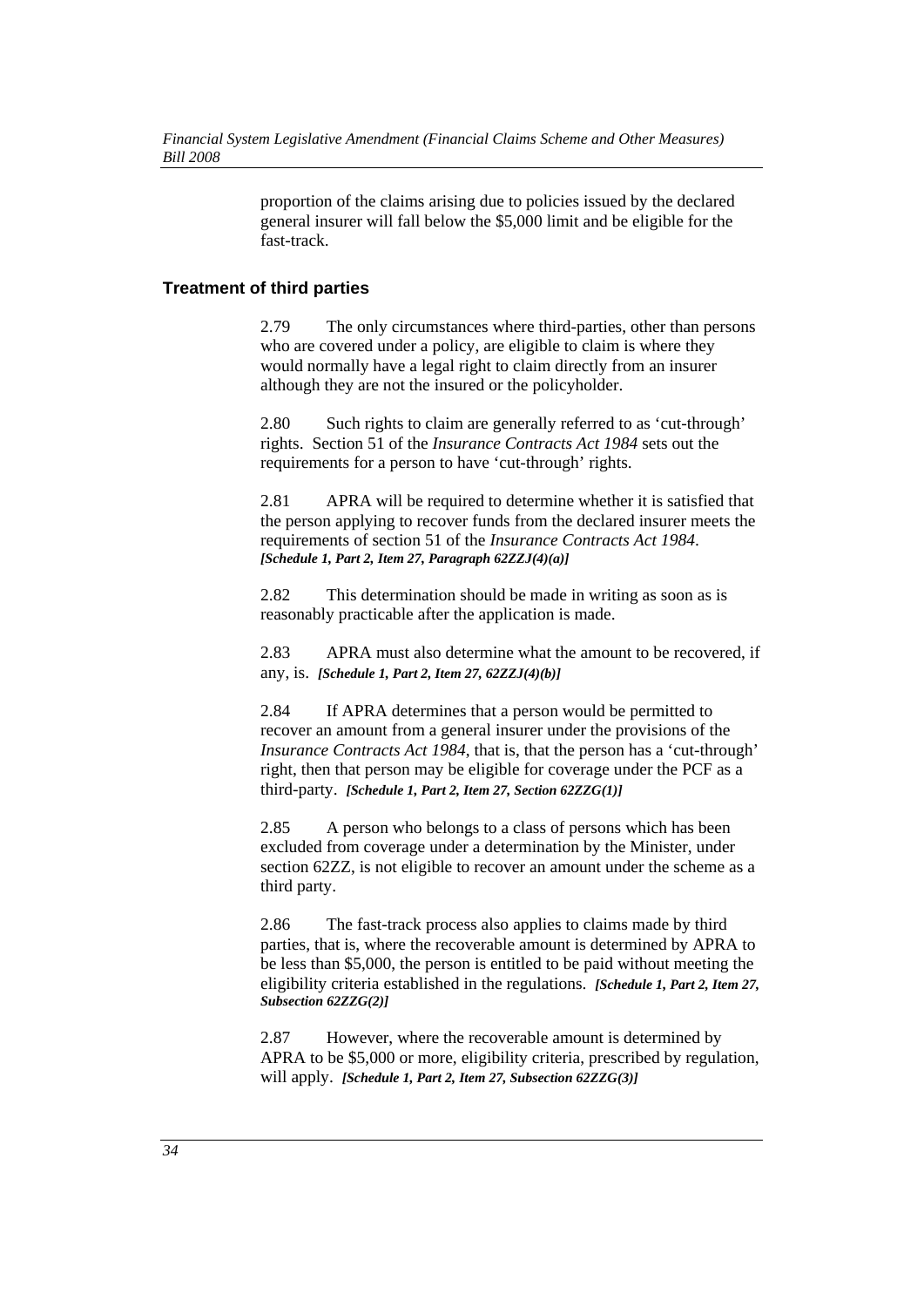2.88 It is intended that the eligibility criteria prescribed by regulation for the purposes of subsection 62ZZG(3) will correspond to those established for subsection 62ZZF(3).

2.89 By setting eligibility criteria through regulation these criteria can be updated as needed to ensure that, as much as possible, they remain aligned with similar definitions of small business in other legislation and that they are consistent with eligibility criteria set for other relevant programs.

2.90 The intent of the eligibility criteria is to target the assistance provided by the PCF to those groups most likely to be in greatest hardship.

## **Determining claims under the PCF**

2.91 In the event of a general insurer's failure there are likely to be certain classes of policyholders or insureds with a greater knowledge of and/or involvement in the events leading to the failure.

2.92 These policyholders would be in a very different position from the general body of policyholders who are unlikely to be well placed to determine the counterparty risks they are taking on by doing business with the insurer.

2.93 Section 62ZZ will allow the Minister to exclude by determination certain classes of policyholders and insureds from the scheme. *[Schedule 1, Part 2, Item 27, Section 62ZZ]* 

2.94 It is intended that this power allow the Minister to exclude from benefiting from the scheme those persons with direct knowledge of or involvement in the events leading to the failure of the insurer, such as directors and officers of the failed insurer, their families and associates. Unlike the intended beneficiaries of the PCF, these policyholders are well placed to assess and avoid the counterparty risks of dealing with the general insurer.

2.95 This approach was also taken under the HIH Claims Support Scheme, which deemed as ineligible anyone who was, at any time in the three years prior to the collapse, a director or officer of HIH (as defined in the *Corporations Act 2001*) or in a position to influence or to provide advice to any of the directors or officers of any company in the group on any matter related to corporate governance.

2.96 The power given to the Minister by section 62ZZ is deliberately flexible to account for the wide range of possible circumstances surrounding a general insurance failure and the need to be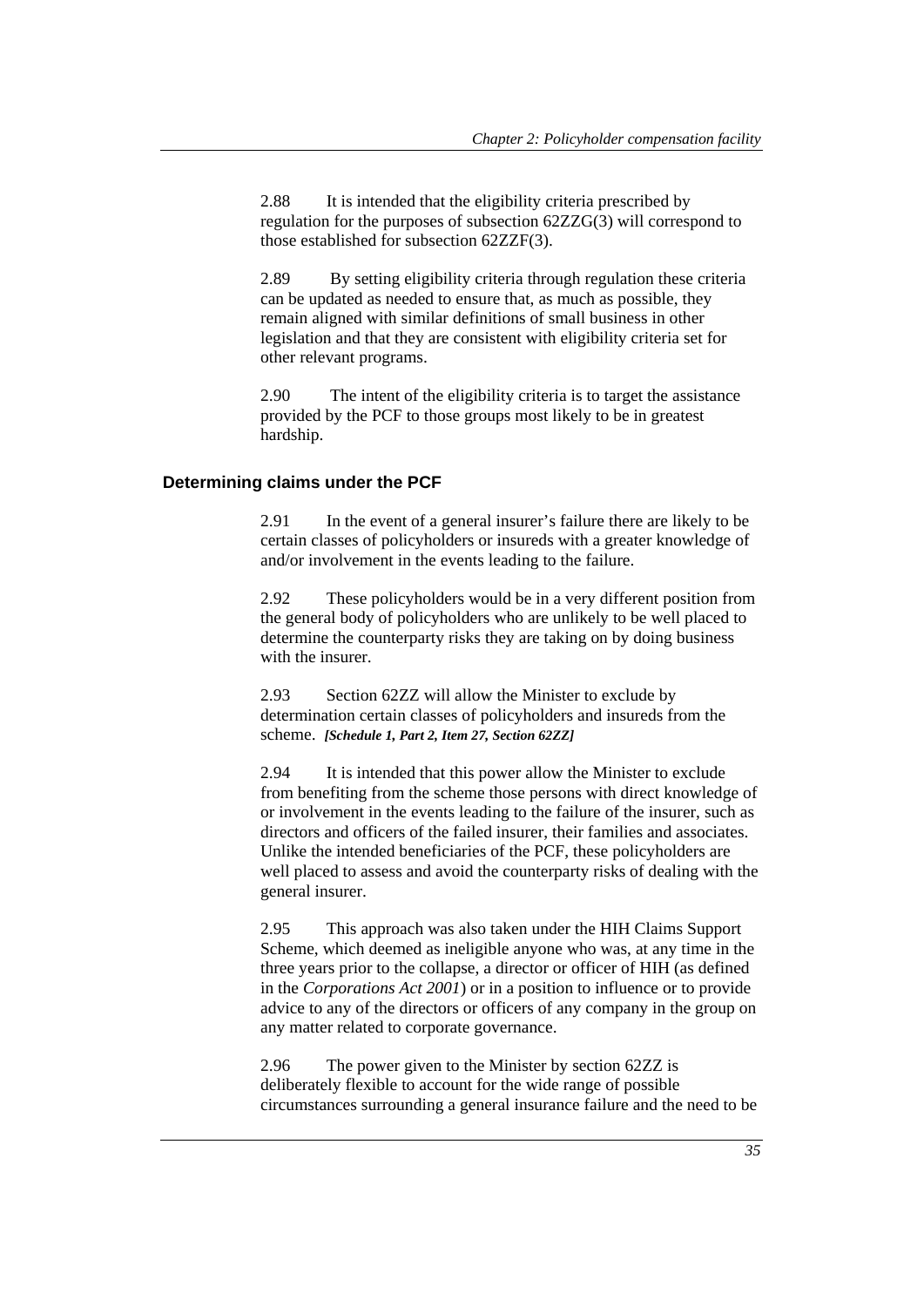able to exclude the relevant classes of policyholders depending on these circumstances.

2.97 Detailing the various classes of policyholders to be excluded as part of the primary legislation, or in regulations to be proclaimed before the time of a failure, would present a real risk of either including or excluding classes of policyholders on a basis which is not relevant given the circumstances of the particular failure.

2.98 A similar ability to impose broad conditions on a grant of compensation for financial loss is available to the Minister in paragraph 233(1)(d) of the *Superannuation Industry (Supervision) Act 1993*.

2.99 There a risk that individuals with knowledge of an insurance company's financial situation, who expect the scheme to be activated could seek to exploit the PCF by taking actions primarily for the purposes of receiving a payment from the scheme through a third party.

2.100 To help prevent any intentional action specifically designed to lead to payment under the PCF, section 62ZY gives APRA the power to determine that a policy not be eligible for coverage under the scheme if it is reasonable to conclude, from the nature of the policy and/or the circumstances in which it is issued, that the policy was issued primarily to make the policyholder eligible for a payment under the PCF. *[Schedule 1, Part 2, Item 27, Section 62ZY]*

2.101 Where a person makes a claim under the PCF, within the prescribed time period, relating to a protected policy issued by a general insurer which has been declared by the Minister, APRA will be responsible for determining whether the declared insurer has a liability to a claimant. APRA is also responsible for determining the amount of the liability, if any. *[Schedule 1, Part 2, Item 27, Section 62ZZI]* 

2.102 It is intended that APRA determines the insurer's liability under the insurance policy according to the terms and conditions of the contract of insurance, taking into account the limitations of the policy, any exclusions, any deductible amounts or excesses and any limits on the amount of the liability.

2.103 The determination APRA is required to make is in the nature of determining a contractual liability. APRA is not required to make a determination on compensation based on any other criteria, such as fairness or hardship.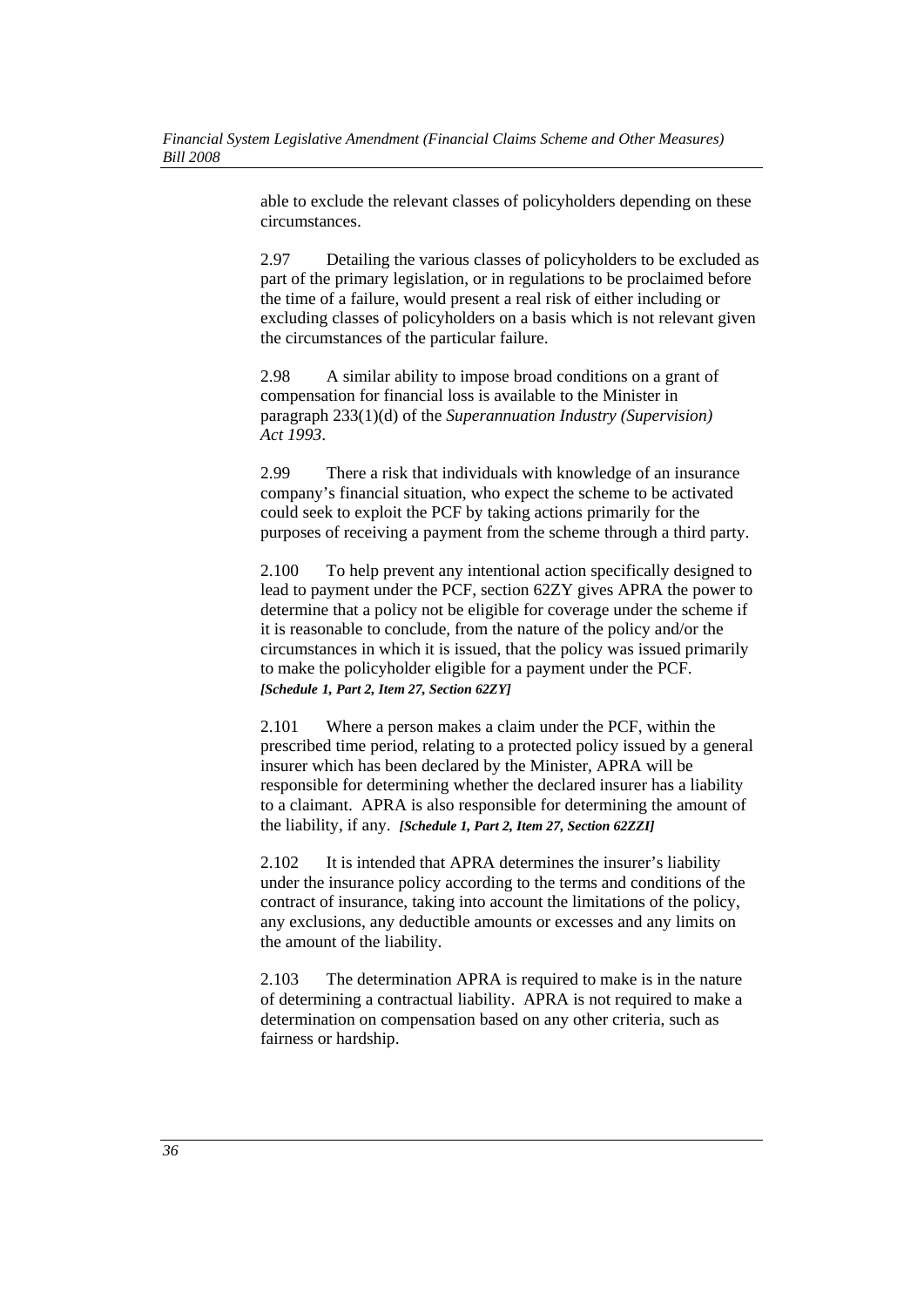2.104 Where APRA makes a determination of an insurer's liability under section 62ZZI, the determination is not a legislative instrument within the meaning of section 5 of the *Legislative Instruments Act 2003.*

2.105 Once a policyholder or insured person applies to APRA as the scheme administrator for assistance, using the form approved by APRA, APRA must determine in writing whether the person meets the eligibility criteria outlined in the regulations. *[Schedule 1, Part 2, Item 27, Section 62ZZJ]* 

2.106 APRA must make this written determination as soon after the lodgement of the application as is practicable.

2.107 In cases where the applicant is a third-party seeking to exercise 'cut-through' rights to be paid under a policy, APRA must determine in writing whether it is satisfied that section 51 of the *Insurance Contracts Act 1984* permits the person to recover an amount from the declared general insurer, and how much that amount is, if any.

2.108 Where APRA makes a determination of an insurer's liability under section 62ZZI, the determination is not a legislative instrument within the meaning of section 5 of the *Legislative Instruments Act 2003.*

2.109 Where APRA makes a written determination about a claimant's eligibility under the PCF, or whether they would be permitted to seek cut-through rights to payment, APRA must provide the applicant with a copy of the determination as soon as is practicable. *[Schedule 1, Part 2, Item 27, Subsection 62ZZJ(5)]* 

#### **Allowing extra time for claims**

2.110 For the benefit of the creditors of the failed insurer, and in the interests of reducing the administration costs of the scheme, the period during which claims may be made against the scheme will be limited.

2.111 APRA will be able to specify in writing the date on which the period for making claims for assistance under the scheme will end. *[Schedule 1, Part 2, Item 27, Subsection 62ZZA(1)]* 

2.112 The period during which applications will be accepted can be set for particular policies or for policies generally.

2.113 Where APRA makes an instrument under subsection 62ZZA(1) which relates to a single identified policy, the instrument will not be a legislative instrument within the meaning of section 5 of the *Legislative Instruments Act 2003. [Schedule 1, Part 2, Item 27, Subsection 62ZZA(2)]*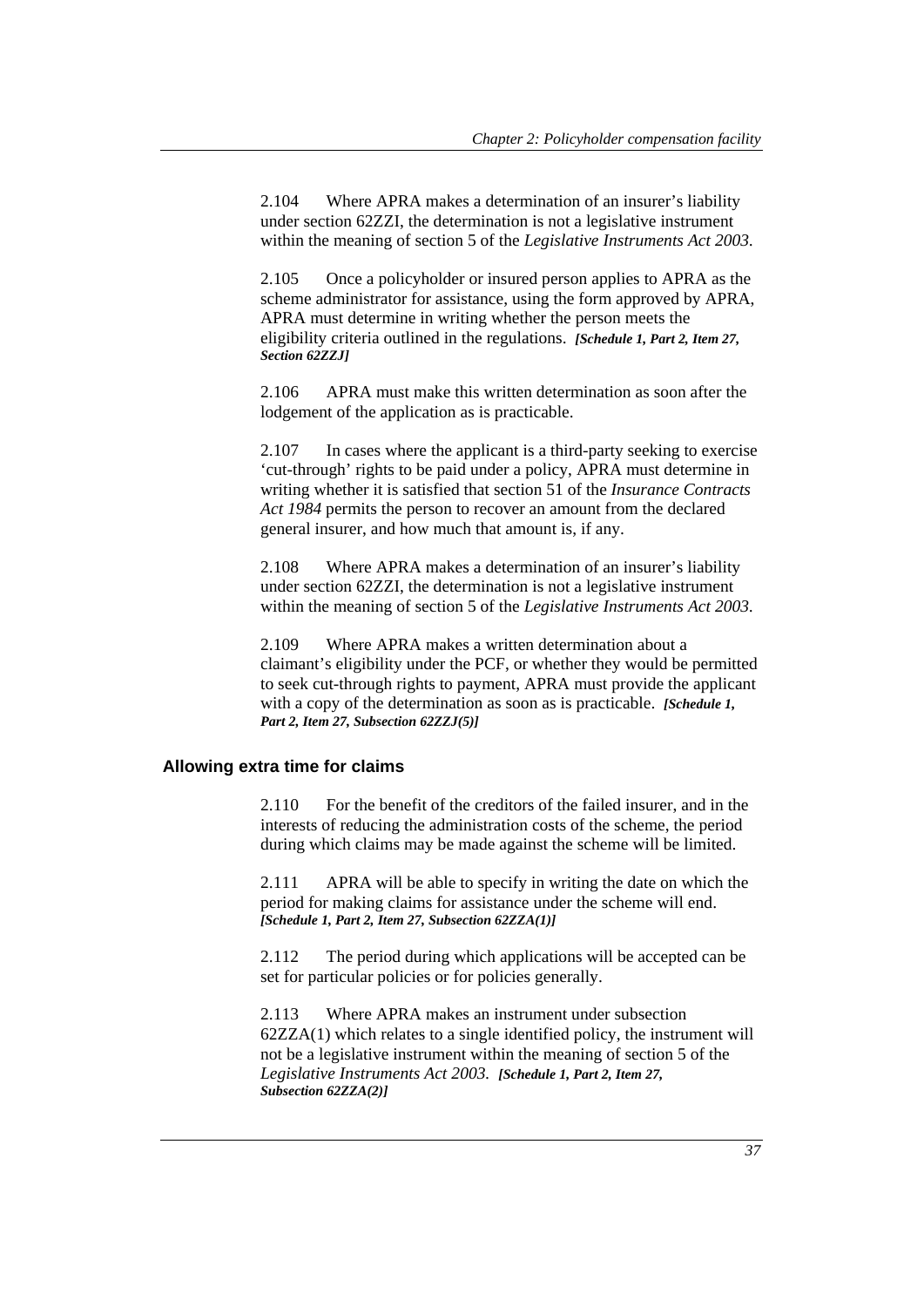2.114 However, instruments made by APRA under subsection 62ZZA(1) which do not specify a single identified policy would otherwise meet the meaning of section 5 of the *Legislative Instruments Act 2003. [Schedule 1, Part 2, Item 27, Subsection 62ZZA(3)]* 

## **Notionally extended cover**

2.115 In the event of a general insurance failure, with a failed company unable to meet its claims or write new policies, a degree of hardship will be caused to both those with claims on foot, or potential claims, and those whose cover is now in question, who will need to seek replacement cover.

2.116 If the decline and failure of the general insurer occurs rapidly, some policyholders may not be in a position to seek out replacement coverage immediately. If the failing general insurer cancels the policy in question, or the policy renewal falls due and the insurer does not renew the policy as expected, a range of persons who had fully intended to insure a certain risk may be left without coverage.

2.117 To provide protection in such cases, the PCF provides for notionally extended cover such that coverage will continue, under the terms of the policy, for a period of 28 days after the time the general insurer becomes a declared general insurer. *[Schedule 1, Part 2, Item 27, Section 62ZZH]* 

2.118 This notional coverage will be provided on the same terms as the coverage being provided by the policy that preceded it, with the same limits, exclusions, and deductible or excess amounts. The coverage will be deemed to be extended, even if the policy is cancelled within the 28-day grace period or the period of cover would otherwise have ended during the 28-day grace period.

2.119 This section does not extend the declared insurer's liability beyond its existing liability by forcing an alteration of the contract terms or by preventing the cancellation of the policy. The notional coverage provided by the section 62ZZH is only for an entitlement to be paid under the PCF.

## **Methods of payment**

- 2.120 A person's entitlement under the PCF may be:
	- paid by APRA to the person as a single amount or in instalments determined by APRA;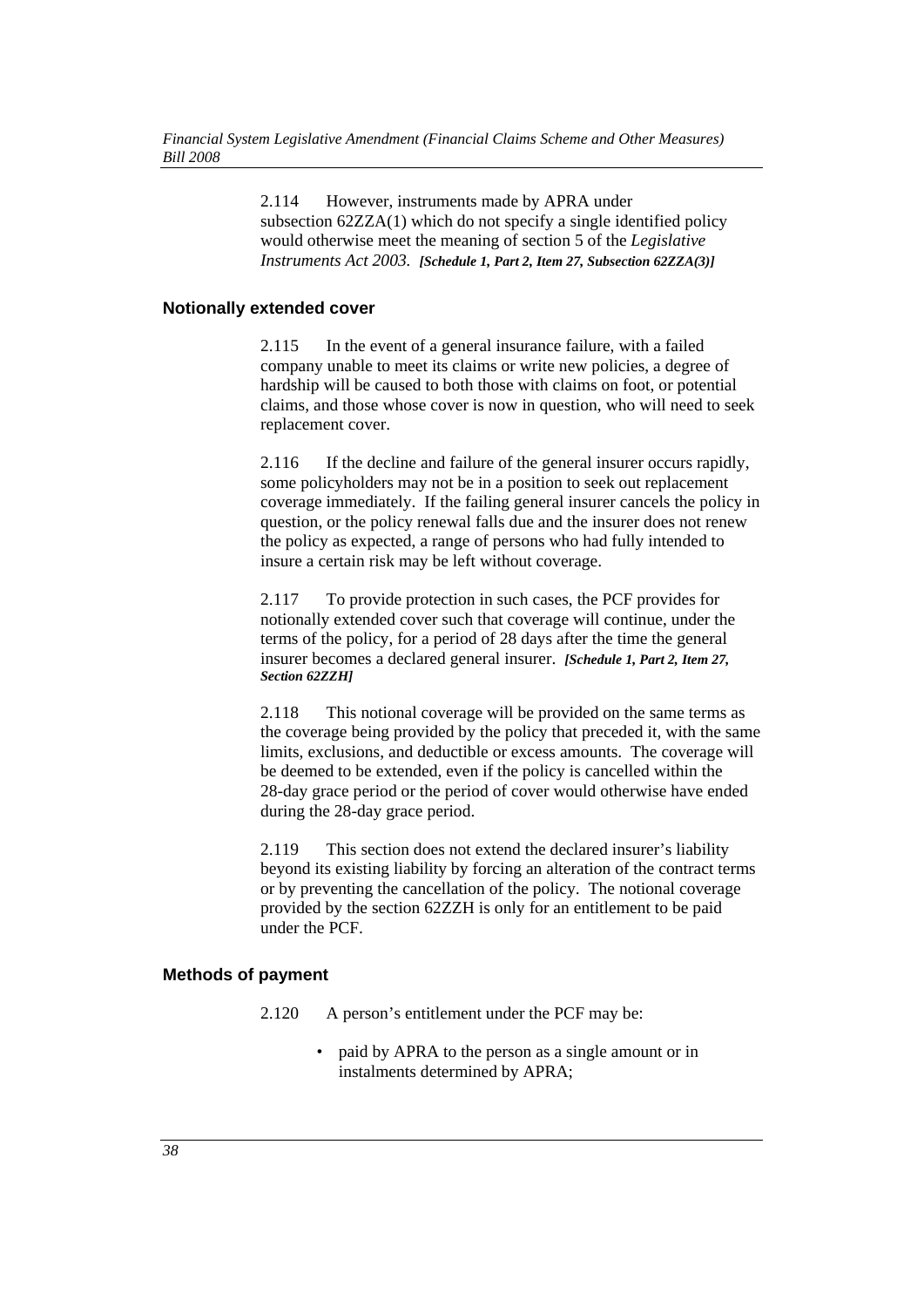- applied, as a single amount or in instalments determined by APRA, for the person's benefit; or
- paid, in part, to the person by APRA with the remaining entitlement applied for the person's benefit.

2.121 Regulations may be prescribed specifying ways in which a person's entitlement under the PCF may be met. *[Schedule 1, Part 2, Item 27, Section 62ZZK]* 

#### **Recovery in liquidation**

2.122 As scheme administrator, APRA will initially seek to recover the costs of operating the PCF, both in terms of the payouts to claimants and the administration costs, through the liquidation of the declared general insurer.

2.123 To allow APRA to recover these funds, the rights of claimants against the declared insurer will be transferred to APRA. APRA will then stand in the shoes of the claimant in the liquidation process. *[Schedule 1, Part 2, Item 27, Section 62ZZL]* 

2.124 The transfer of rights will be taken to have occurred at the time at which APRA makes the last necessary determination related to the claimant's entitlement.

2.125 The legislation does not alter the priority in liquidation for a general insurer. APRA, as a creditor in the liquidation of a declared general insurer, will have the same priority as the claimant would have had if the transfer had not occurred.

2.126 Claimants, being eligible for a payment from the PCF equivalent to their entitlement to claim from the insurer, will have been fully compensated for the rights which are transferred to APRA.

2.127 Acting as scheme administrator will involve significant costs for APRA. These costs will be initially funded by an appropriation credited to the APRA Special Account under subsection 62ZZC(3).

2.128 APRA will then seek to recover these costs through the liquidation where possible.

2.129 Costs incurred by APRA in relation to the administration of the PCF in relation to a declared general insurer are to be taken as a debt due by the declared general insurer to APRA. *[Schedule 1, Part 2, Item 27, Section 62ZZU]*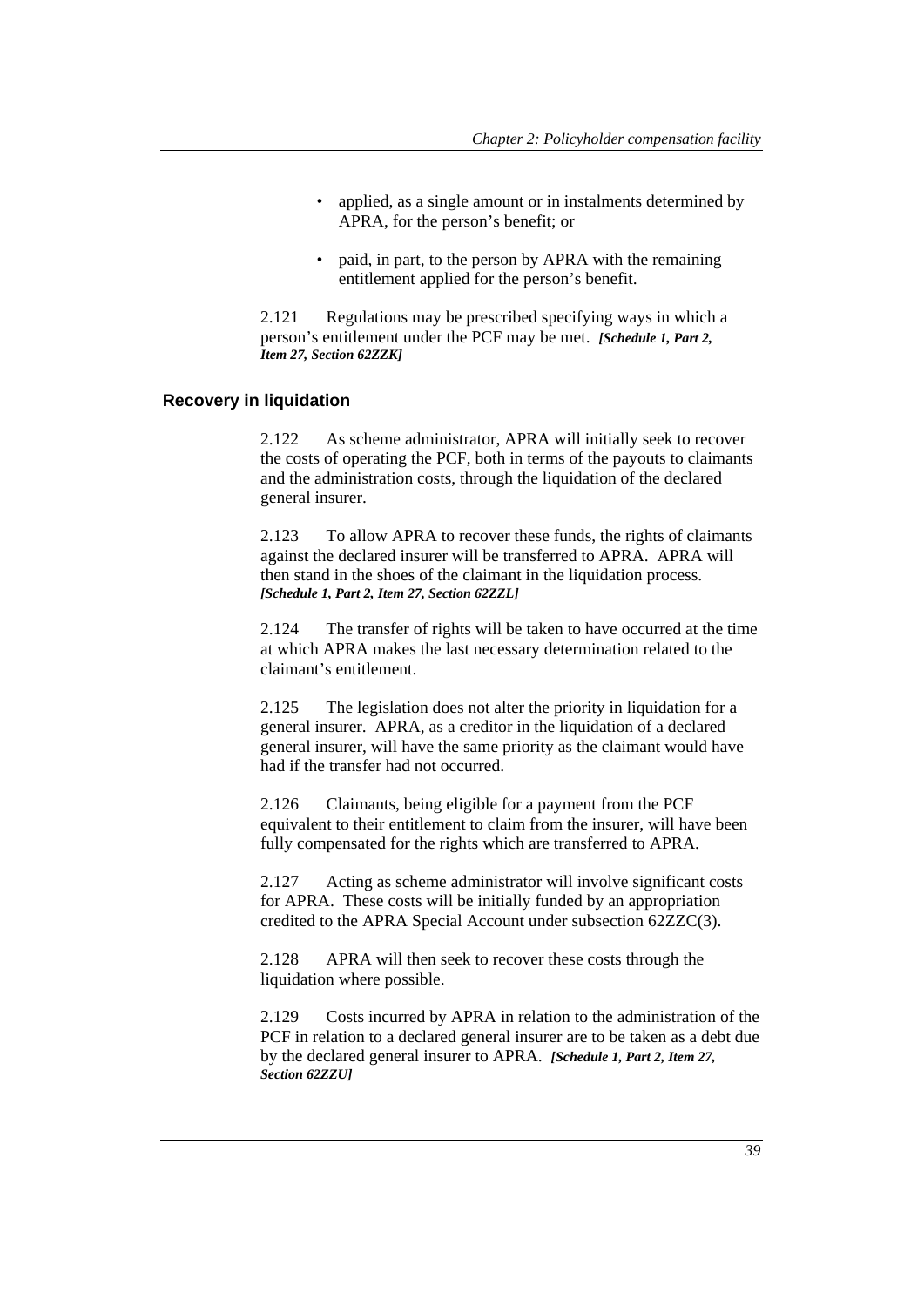2.130 The debt will be admissible in the liquidation of the declared general insurer and will have the same priority in the winding up as a claim relating to amounts owed as a result of a contract of insurance with the declared general insurer.

# **Transfers of other rights**

2.131 Although the rights a successful PCF claimant has against the declared general insurer become APRA's rights, allowing recovery in liquidation, other rights the claimant may have that are relevant to the claim are not transferred to APRA.

2.132 In particular, any rights an insured person may have against a third party in relation to causing the insured losses are not transferred to APRA.

2.133 Normally, such rights would be transferred to the insurer through subrogation, assignment or abandonment once the party had been paid the indemnified loss under their insurance contract.

2.134 Because the payment of the indemnified loss, in the case of a declared general insurer, would be made by the PCF rather than by the insurer, the operation of the PCF could disrupt the normal transfer of these rights. In some circumstances it could mean that a person would have been fully compensated for the loss through a payment from the PCF, but still have rights against a third party.

2.135 To resolve this issue, the payment to an applicant of their entitlement under the PCF will be taken to be a payment from the general insurer under the protected policy for the purposes of these transfers of rights (subrogation, assignment or abandonment). *[Schedule 1, Part 2, Item 27, Section 62ZZM]* 

2.136 The intent is that rights available through subrogation, assignment or abandonment would be available to the insurer, which may be in liquidation, and that the liquidator could then pursue those rights as appropriate, with any successful recoveries adding to the funds available in the liquidation.

2.137 APRA would be a creditor in the liquidation and would benefit from these increase recoveries in proportion to its size relative to other creditors.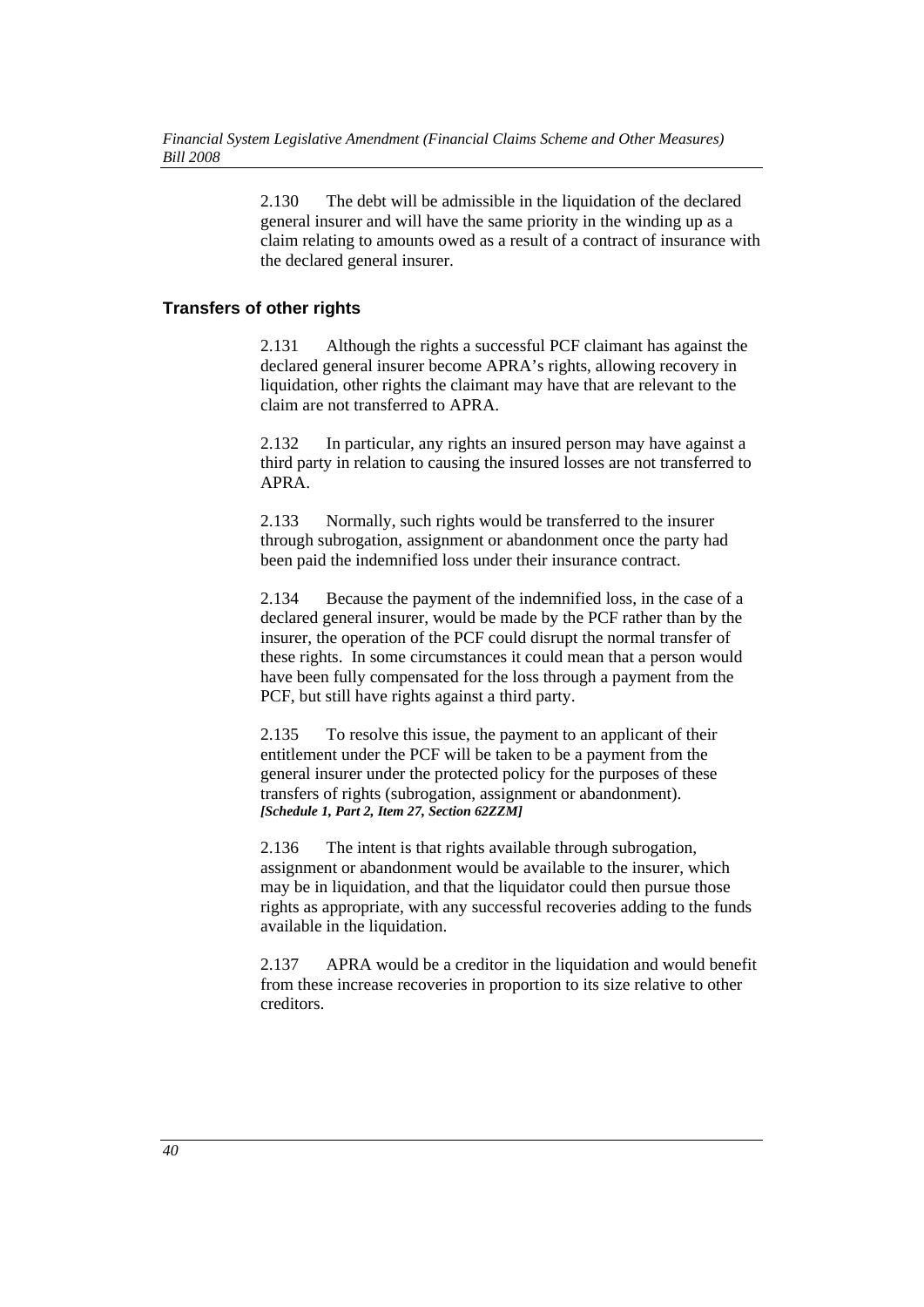## **APRA to ensure it is aware of claims**

2.138 APRA is to take all reasonable steps to ensure that it is aware of the making of a claim described in section 62ZZI within the required period specified by paragraph 62ZZF(1)(b). This will assist in ensuring that APRA's determination of claims occurs as quickly as possible. *[Schedule 1, Part 2, Item 27, Section 62ZZN]* 

## **Requiring assistance and obtaining information from general insurers**

2.139 APRA may require assistance from the declared general insurer (or another general insurer) or the liquidator of the declared general insurer (or another liquidator) to perform its functions or exercise its powers in administering the PCF. APRA must make this request in writing. *[Schedule 1, Part 2, Item 27, Section 62ZZO]* 

2.140 APRA will require information from a declared general insurer (or another general insurer) or the liquidator of the declared general insurer (or another liquidator) so that it is able to assess the validity of claims and the extent of the coverage provided under protected policies. APRA must make this request in writing. *[Schedule 1, Part 2, Item 27, Subsection 62ZZP]*

2.141 Specifically, APRA requires information to:

- identify persons who may have a claim against the failed general insurer as a result of coverage by a protected policy;
- determine whether an applicant for assistance has an entitlement under the PCF;
- determine the amount of that entitlement; and
- meet a person's entitlement, either by payment to that person or otherwise.

2.142 APRA can also seek information for preparatory purposes. For example, APRA may seek information to determine whether a general insurer would be able to provide (in a timely way and in a useable format) the information APRA would need for it to be able to administer the PCF if it were activated in relation to that insurer. APRA may also seek information to develop its own systems to be able to administer the PCF if it were activated. *[Schedule 1, Part 2, Item 27, Paragraph 62ZZP(4)(e)]* 

2.143 In seeking to meet its obligations, APRA may obtain personal information. *[Schedule 1, Part 2, Item 27, Paragraph 62ZZP(3)]*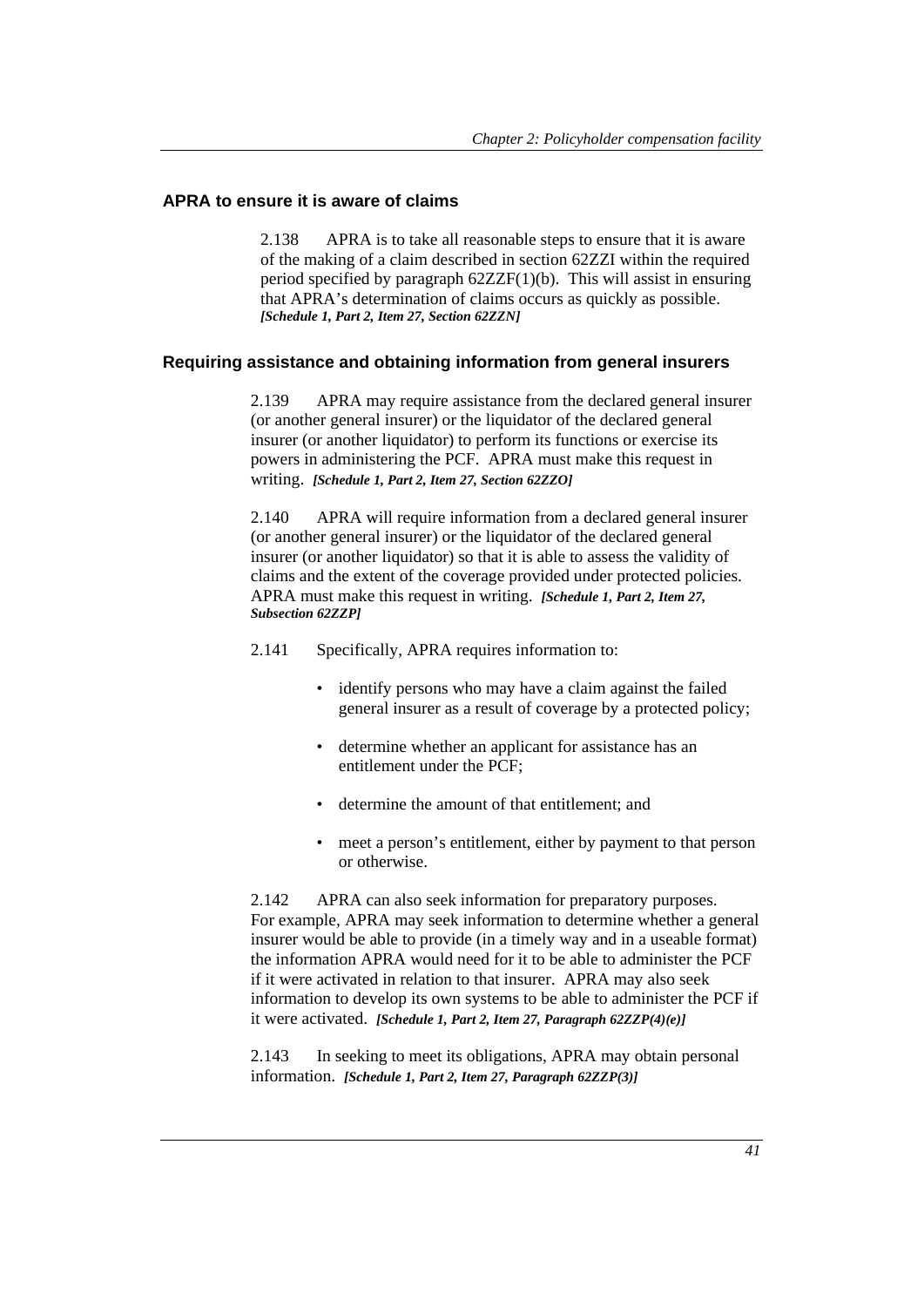2.144 The requested information can be required to be given to APRA, an APRA member, an APRA staff member who has relevant responsibilities, a person to whom APRA has delegated responsibilities under Part VC or a person who is an officer or employee of the person to whom responsibilities have been delegated. *[Schedule 1, Part 2, Item 27, Subsection 62ZZP(2)]* 

2.145 Section 62ZZQ imposes substantial civil and criminal penalties on a general insurer that fails to comply with APRA's request for assistance or for information. The maximum fine for a general insurer is 200 penalty units. The maximum civil penalty for a general insurer is 10,000 penalty units. *[Schedule 1, Part 2, Item 27, Subsections 62ZZQ(1) and (2)]*

2.146 Part 2.4 of the Criminal Code and clause 3 of Schedule 1 to the Insurance Act extend that criminal liability and civil liability, respectively, to persons who:

- aid, abet, counsel or procure a contravention of an offence or civil penalty provision;
- induce, whether by threats or promises or otherwise, a contravention of an offence or a civil penalty provision;
- conspire with others to effect a contravention of an offence or a civil penalty provision.

2.147 In addition, a person who is in any way, directly or indirectly, knowingly concerned in or party to, a contravention of a civil penalty provision is also deemed to have contravened that provision.

2.148 A person who attempts to commit an offence or procures the commission of an offence by an innocent agent also commits an offence.

2.149 Subsection 62ZZQ(4) also makes it an offence for an officer of a general insurer to fail to take reasonable steps to ensure the general insurer complies with APRA's requirements. The maximum fine is 50 penalty units. *[Schedule 1, Part 2, Item 27, Subsections 62ZZQ(4)]*

2.150 These substantial criminal and civil penalties are required because assistance and information from general insurers is likely to be vital for the effective implementation of the PCF in a timely way.

2.151 The offences that apply to officers of a general insurer are continuous offences to encourage the provision of assistance and information necessary to implement the scheme in a timely way. The offences are indictable offences due to the serious nature of noncompliance and to ensure a link to 'fit and proper' and other requirements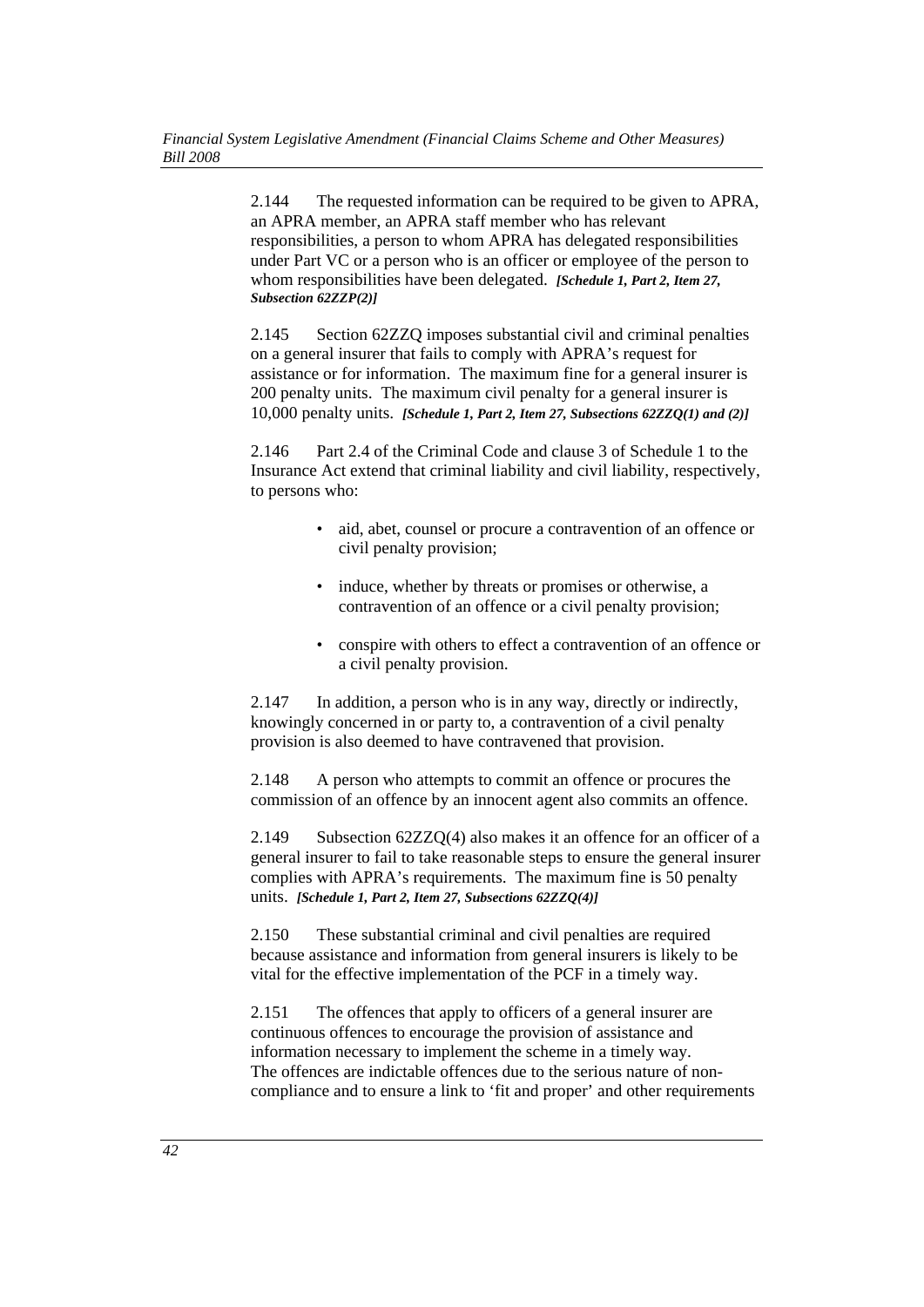that apply to auditors and officers in senior positions of prudentially regulated financial institutions.

2.152 A liquidator is subject to the regime for non-compliance under the Corporations Act if they fail to comply with APRA's requirements. *[Schedule 1, Part 2, Item 27, Subsection 62ZZQ(7)]*

#### **Obtaining further information from PCF claimants**

2.153 If APRA has insufficient information to make the determinations necessary in regard to a claim under the PCF, APRA may request that the claimant provide the necessary information to a specified person, and in a form specified by APRA and within a reasonable time. *[Schedule 1, Part 2, Item 27, Subsection 62ZZR(1)]*

2.154 Failure of a person to provide the information requested by APRA in the form requested may delay the processing of the person's claim. APRA need not make the determination relating to the claim until after the information requested has been provided. *[Schedule 1, Part 2, Item 27, Paragraph 62ZZR(1)(b)]*

2.155 Persons requested to provide information in these circumstances can only be requested to provide the information to APRA, an APRA member, an APRA staff member who has responsibilities relating to the implementation of the PCF, a person to whom APRA has delegated functions under Part VC or an officer or employee of a person to whom functions have been delegated. *[Schedule 1, Part 2, Item 62ZZR(2)]*

2.156 Given the nature of the determinations APRA is required to make, some of the information requested from claimants may be personal information. *[Schedule 1, Part 2, Item 27, Subsection 62ZZR(3)]*

# **Recovery of Overpayments**

2.157 Regulations may be made to provide for the recovery of overpayments made under the PCF. *[Schedule 1, Part 2, Item 27, Section 62ZZS]*

## **APRA may delegate functions and powers**

2.158 APRA may delegate its functions and powers under the Part VC. *[Schedule 1, Part 2, Item 27, Section 62ZZT]*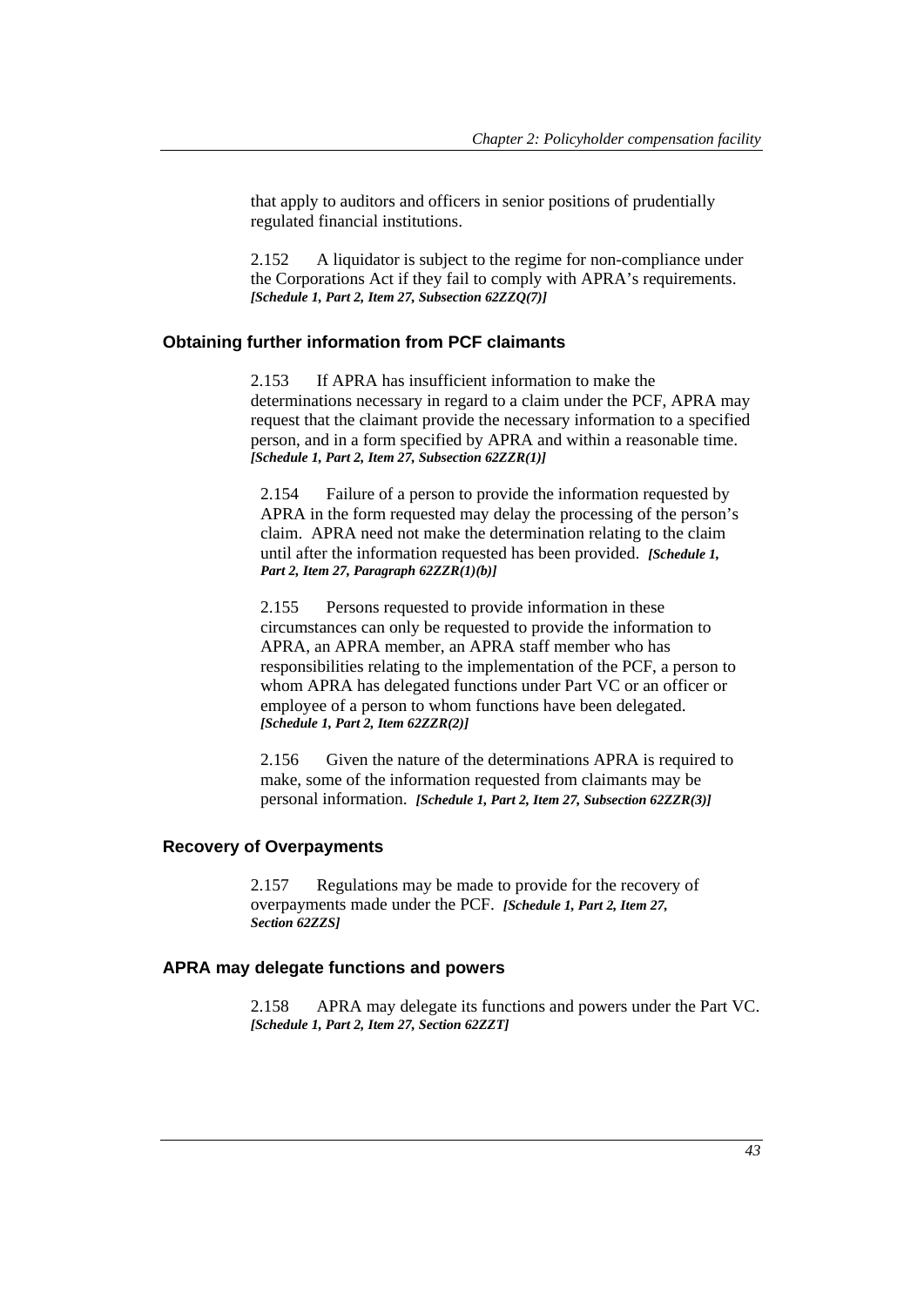#### **Exemption from competition assessments**

- 2.159 Actions in connection with Part VC, including:
	- anything done in exercise of powers or performance of functions;
	- anything done to enable or facilitate the exercise of those powers or the performance of those functions; and
	- anything incidental to the above;

is exempt from *Trade Practices Act 1974* competition assessment. *[Schedule 1, Part 2, Item 27, Section 62ZZV]*

2.160 This exemption is necessary because competition assessments may frustrate, unduly delay or create undue uncertainty in relation to the implementation of the PCF.

## **Civil penalties**

2.161 Civil penalties may be enforced under Schedule 1 of the Insurance Act, which is made effective through section 129E. The burden of proof in proceedings for a civil penalty is on the balance of probabilities and there is no requirement to prove any fault elements in relation to the offending conduct. *[Schedule 1, Part 2, Item 34, Section 129E]*

2.162 Within 6 years of a person contravening a civil penalty provision APRA may apply, on behalf of the Commonwealth, to the Court for an order that the person pay the Commonwealth a pecuniary penalty. *[Schedule 1, Part 2, Item 35, Schedule 1, Subclause 1(1)]*

2.163 If the Court is satisfied that the person has contravened a civil penalty provision, the Court may order that person to pay to the Commonwealth for each contravention the pecuniary penalty that it considers appropriate. However, the Court may not order an amount to be paid that is greater than the 'relevant amount' specified for the provision. The 'relevant amount' is the maximum civil penalty that may be imposed, for example, 10,000 penalty units is the relevant amount specified in subsection 62ZZQ(1). *[Schedule 1, Part 2, Item 35, Subclause 1(2)]*

2.164 In determining the pecuniary penalty, the Court must take into account the matters set out in paragraphs (a) to (d) in subclause 1(3). *[Schedule 1, Part 2, Item 35, Subclause 1(3)]*

2.165 If a person's conduct contravenes more than one civil penalty clause and proceedings are instituted in relation to contravention of more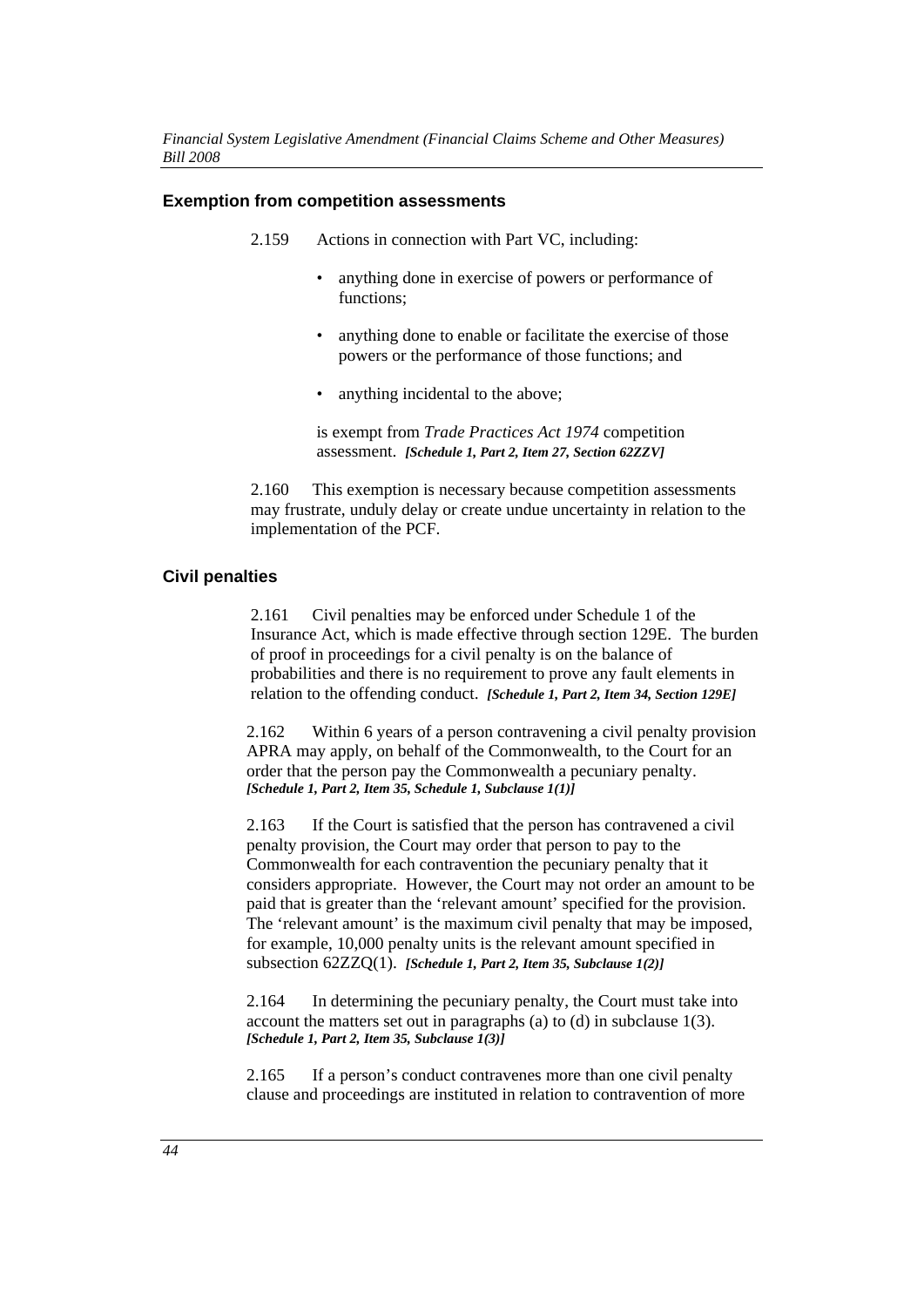than one clause, then the person cannot be subject to more than one pecuniary penalty in relation to the same conduct. *[Schedule 1, Part 2, Item 35, Subclause 1(4)]*

2.166 Contravening a civil penalty provision is not an offence. *[Schedule 1, Part 2, Item 35, Clause 2]*

- 2.167 A person must not:
	- aid, abet, counsel or procure a contravention of a civil penalty clause;
	- induce, whether by threats or promises or otherwise, a contravention of a civil penalty clause;
	- be in any way, directly or indirectly, knowingly concerned in or party to, a contravention of a civil penalty clause; or
	- conspire with others to effect a contravention of a civil penalty provision. *[Schedule 1, Part 2, Item 35, Subclause 3(1)]*

2.168 Schedule 1 applies to a person who contravenes the extended civil penalty provisions in subclause 3(1) as if that person had contravened the principal civil penalty provision. *[Schedule 1, Part 2, Item 35, Subclause 3(2)]*

2.169 However, the relevant amount applicable to an individual (that is, a natural person) that contravenes a civil penalty provision is one fifth the relevant amount that would otherwise apply if the individual (that is, a natural person):

- contravenes a civil penalty provision because of the extended civil penalty provisions in subclause 3(1); and
- the principal penalty provision can only be contravened by a body corporate. *[Schedule 1, Part 2, Item 35, Subclause 3(3)]*

2.170 Civil pecuniary penalties ordered to be paid by the Court are penalties payable to the Commonwealth and the Commonwealth may enforce the order as if it were a judgment of the Court. *[Schedule 1, Part 2, Item 35, Clause 4]*

2.171 The Court is required to apply the rules of evidence and procedure for civil matters in proceedings for a civil penalty order. This means that the civil standard of proof, that is, the balance of probabilities, will apply. *[Schedule 1, Part 2, Item 35, Clause 5]*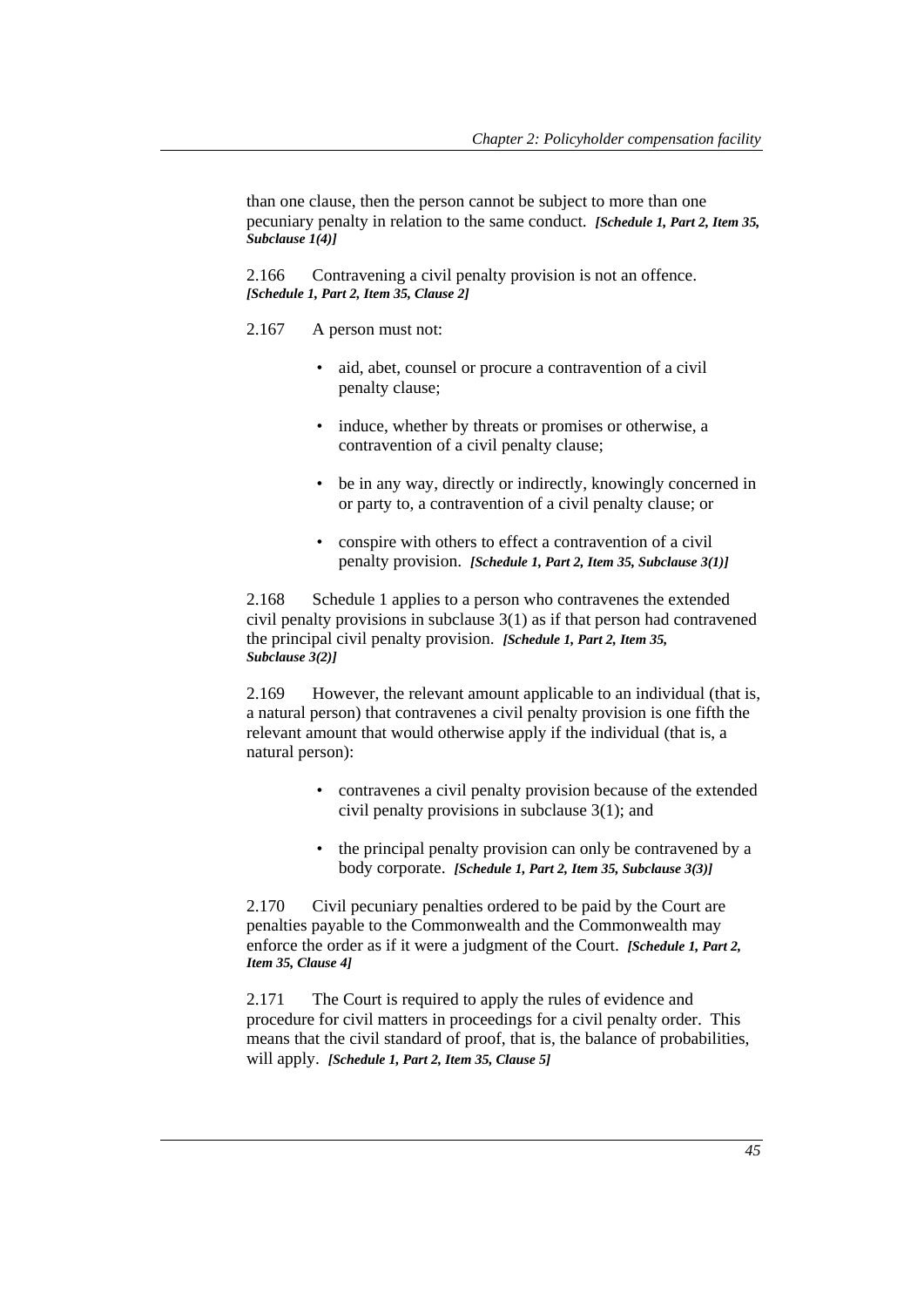2.172 The Court must not make a civil penalty order against a person where the person has been convicted of a criminal offence for substantially the same conduct. *[Schedule 1, Part 2, Item 35, Clause 6]*

2.173 Where proceedings for a civil penalty order and criminal proceedings are started against a person for substantially the same conduct the civil proceedings will be stayed. The civil proceedings will be dismissed if the person is convicted of the offence but may be resumed if the person is not convicted of the offence. *[Schedule 1, Part 2, Item 35, Clause 7]*

2.174 The fact that a civil penalty order has been made against a person does not prevent criminal proceedings being started against the person for substantially the same conduct. *[Schedule 1, Part 2, Item 35, Clause 8]*

2.175 Where criminal proceedings are commenced against a person who has already given evidence or produced documents in civil penalty proceedings arising from substantially the same conduct, that evidence inadmissible in the criminal proceedings. This does not apply to criminal proceedings relating to the falsity of the evidence in the civil proceedings. *[Schedule 1, Part 2, Item 35, Clause 9]*

## **Consequential amendments**

2.176 Definitions of 'APRA Special Account', 'civil penalty provision', 'declared general insurer', 'Financial Claims Special Account' 'penalty unit' and 'personal information' are inserted in subsection 3(1) of the Insurance Act. *[Schedule 1, Part 2, Items 20 to 25]*

2.177 Consequential amendments are made to section 116A of the Insurance Act to apply that section's modified definition of assets and liabilities in Australia to the PCF. *[Schedule 1, Part 2, Items 28 to 33]*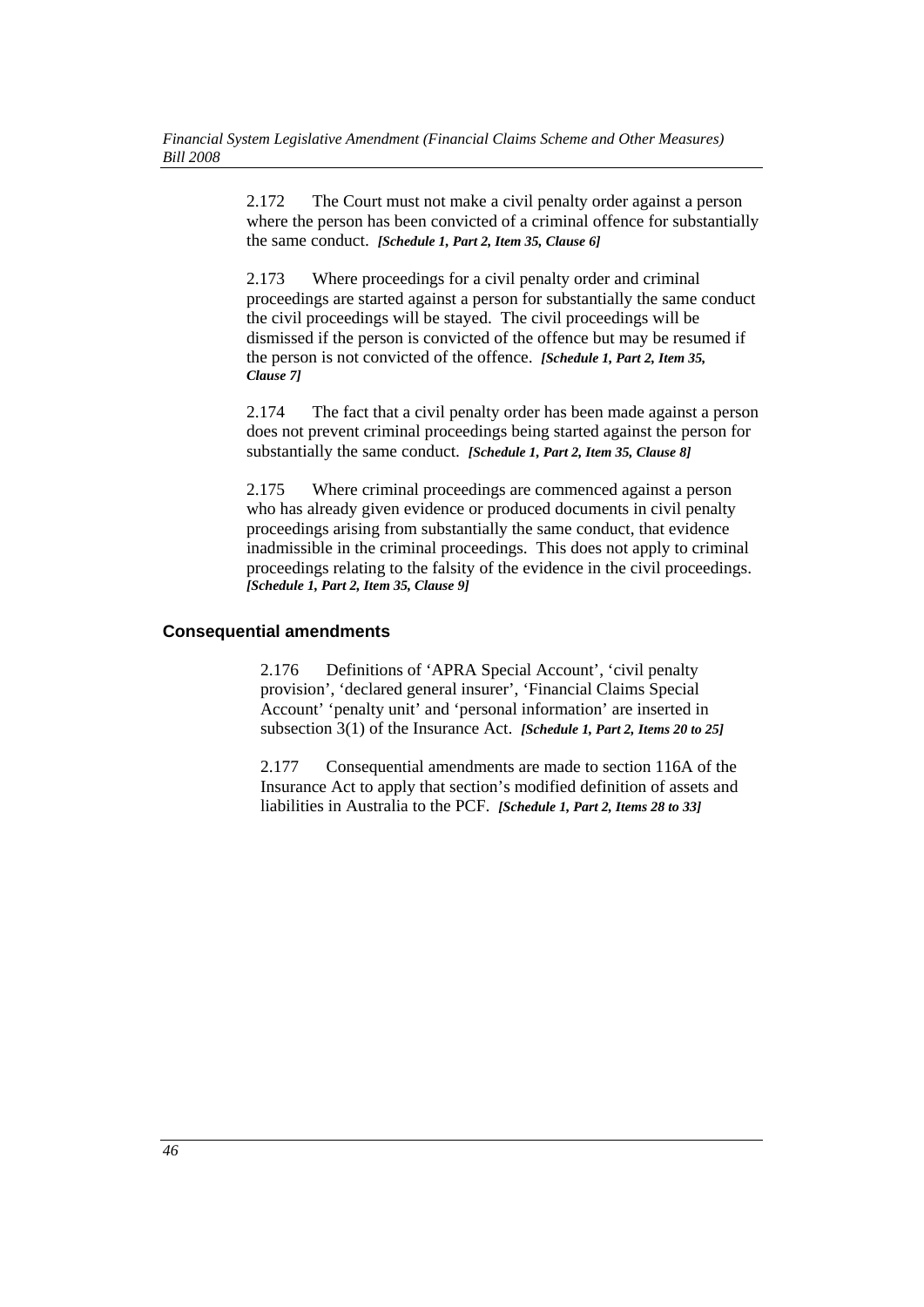# *Chapter 3 Administration*

# **Outline of chapter**

3.1 Schedule 1, Part 3 of the Bill amends the APRA Act to provide APRA with the function of administering the Financial Claims Scheme (FCS) and establish financial and other arrangements to perform this function.

3.2 Schedule 1, Parts 4 and 5 of the Bill set out consequential, application and transitional provisions relating to the FCS.

# **Context of amendments**

3.3 APRA's existing purpose, functions and powers (as specified in sections 8, 9 and 11 respectively of the APRA Act) have a prudential regulation focus. Similarly, under section 12 of the Banking Act, APRA has a duty to exercise its powers and functions under Division 2 of that Act for the protection of the depositors of the several ADIs and for the promotion of financial system stability in Australia.

3.4 As a result of its prudential regulation role, APRA is familiar with financial institutions and their systems and is well placed to do the necessary preparatory work and to test the scheme's implementation.

3.5 APRA's role is expanded to include administration of the scheme and development of the administrative practices and procedures to be applied in performing its regulatory role.

3.6 APRA's specific powers and responsibilities with regard to the EAFD and the PCF are established in the Banking Act and General Insurance Act.

3.7 The Bill also establishes the funding and accounting arrangements for administering and making payments under the FCS, and updates the requirements around APRA's annual reporting arrangements to reflect the existence of the FCS.

3.8 The arrangements include the use of the Financial Claims Scheme Special Account for funding payments to depositors of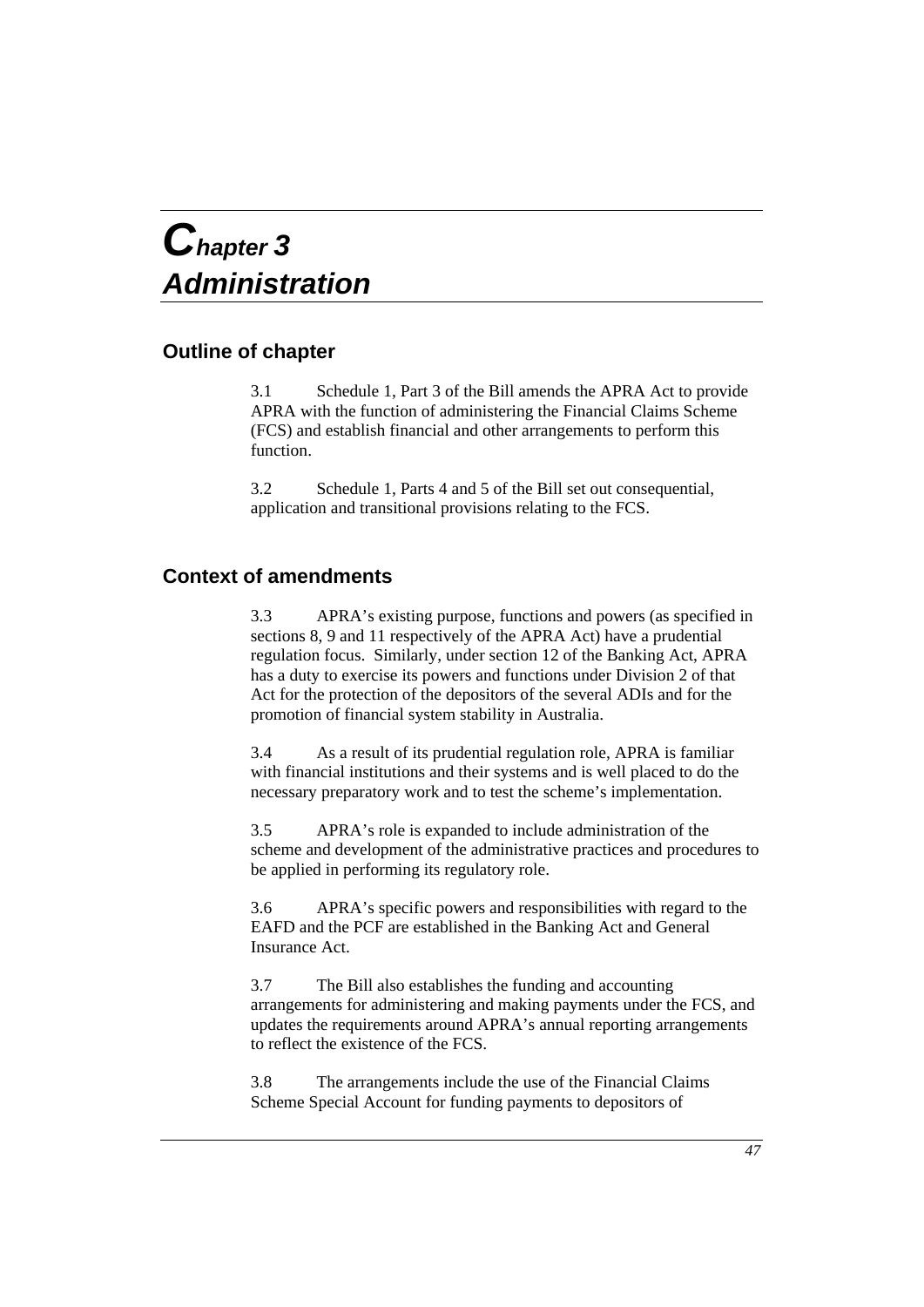policyholders benefiting from the scheme and the APRA Special Account for scheme administration costs.

# **Summary of new law**

3.9 In addition to its previously existing functions, APRA is responsible for administering the FCS.

3.10 The Bill establishes Financial Claims Scheme Special Account and, subject to the Finance Minister's approval, allows APRA to borrow on behalf of the Commonwealth to help fund the amounts appropriated to meet depositor or policyholder entitlements on activation of the Financial Claims Scheme.

3.11 Amounts appropriated on activation of the scheme for its administration costs are handled through a separate APRA Special Account

3.12 APRA's annual reporting arrangements are updated to require it to include information on the operation of the scheme in relation to ADIs and general insurers.

# **Comparison of key features of new law and current law**

| New law                                                                                                                                                    | <b>Current</b> law                                                                |
|------------------------------------------------------------------------------------------------------------------------------------------------------------|-----------------------------------------------------------------------------------|
| APRA's purpose is extended<br>to include administration of<br>the FCS.                                                                                     | APRA purpose relates to prudential<br>regulation and retirement income standards. |
| Subject to the Finance<br>Minister's approval, APRA is<br>able to borrow on behalf of<br>the Commonwealth to help<br>fund the cost of FCS<br>entitlements. |                                                                                   |
| Financial Claims Scheme<br>Special Account is established<br>to account for the funding of<br>payments to depositors of<br>policyholders under the FCS.    |                                                                                   |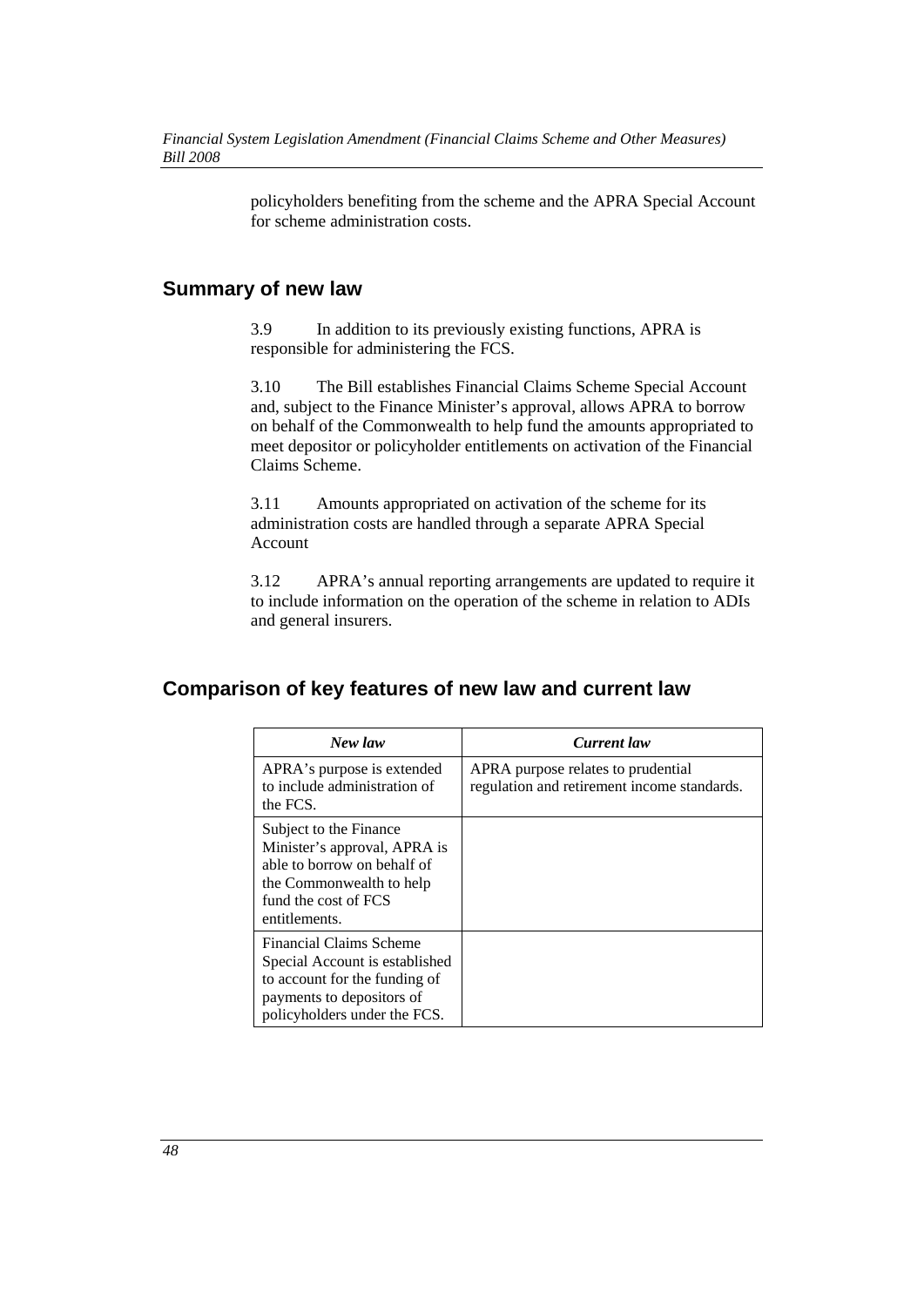| New law                                                                                               | <b>Current</b> law |  |
|-------------------------------------------------------------------------------------------------------|--------------------|--|
| The costs of administering the<br>FCS are accounted for in a<br>separate APRA Special<br>Account.     |                    |  |
| APRA is required to include<br>information about the<br>operation of the FCS in its<br>Annual Report. |                    |  |

# **Detailed explanation of new law**

## **APRA's functions and powers**

3.13 APRA's existing purpose (as specified in section 8 of the APRA Act), functions (section 9 of the APRA Act) and powers (section 11 of the APRA Act) have a prudential regulation focus.

3.14 Under section 12 of the Banking Act, APRA has a duty to exercise its powers and functions under Division 2 of that Act for the protection of the depositors of the several ADIs and for the promotion of financial system stability in Australia. When undertaking its role as scheme administrator, APRA should have regard to these objectives and responsibilities.

3.15 The Bill extends APRA's purpose to include administering the financial claims scheme and developing the administrative practices and procedures to be applied in performing its regulatory role. *[Schedule 1, item 38, subsection 8(1)]*

## **Funding arrangements**

3.16 Payments to eligible depositors and policyholders under the FCS will initially be funded by the Commonwealth through an appropriation. These funds will be recovered in full through the liquidation of the failed institution, and, if necessary, by imposing a levy on the remaining firms within the relevant industry.

3.17 The legislation allows for the Treasurer to activate a maximum appropriation of up to \$20 billion per failure. For the first three years the appropriation in relation to the EAFD will be unlimited.

3.18 Subject to the Finance Minister' approval *[Schedule 1, item 49, Division 2, section 54E]*, APRA may borrow money on behalf of the Commonwealth. The amount borrowed must not exceed the amount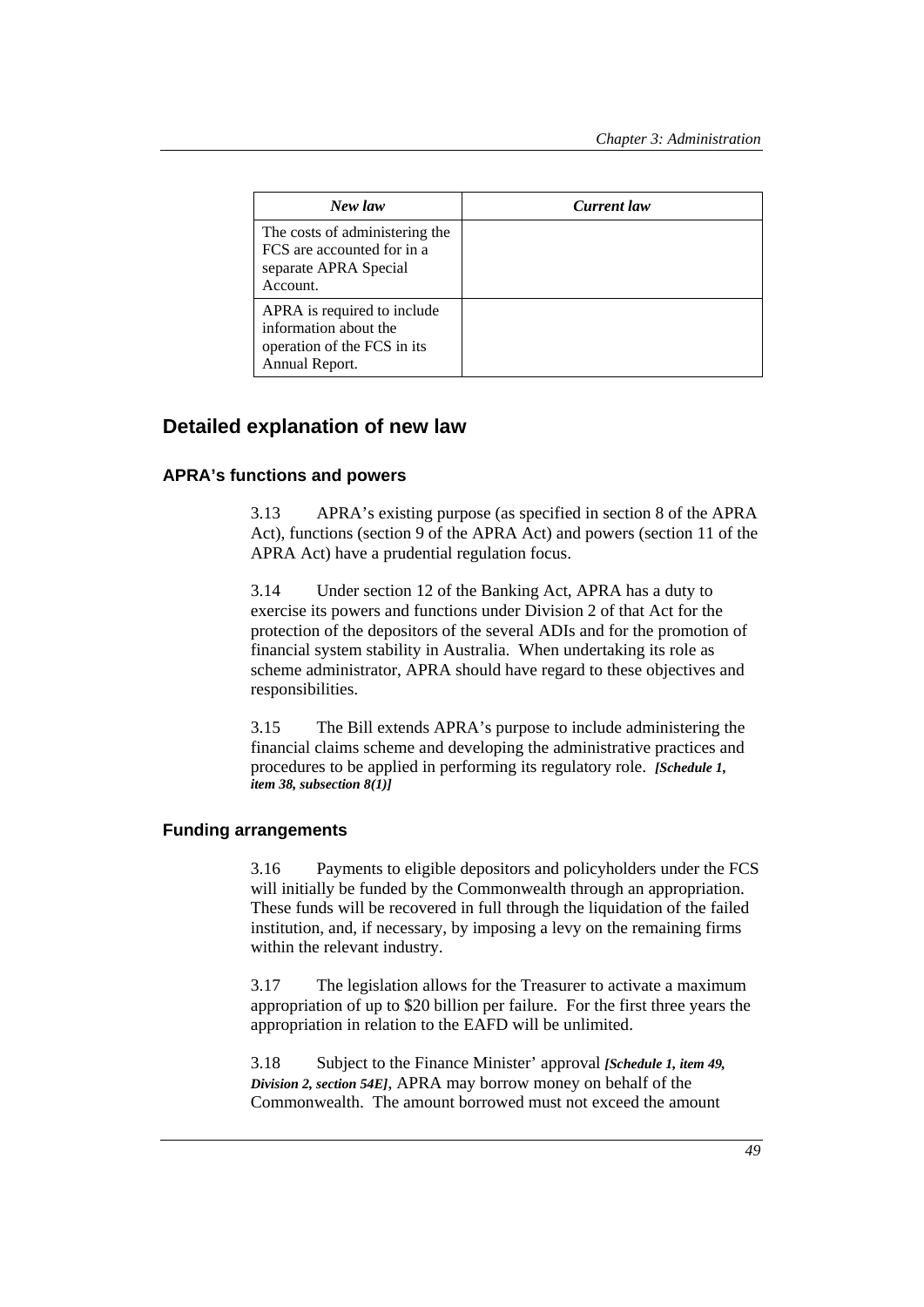specified in the Ministerial determination activating the scheme. In turn, this amount cannot exceed \$20 billion. *[Schedule 1, item 15, section 16AD; item 26, section 62ZZC]*

#### *Financial Claims Scheme Special Account*

3.19 The Financial Claims Scheme Special Account is established as a Special Account for the purposes of the *Financial Management and Accountability Act 1997 [Schedule 1, item 49, section 54A]*. The Financial Claims Scheme Special Account is defined accordingly*. [Schedule 1, item 37, subsection 3(1)]*

3.20 All amounts received by APRA, on behalf of the Commonwealth, via an appropriation and/ or under an approved borrowing arrangement to fund payments to depositors or policyholders must be credited to the Financial Claims Scheme Special Account. Amounts specified in the declaration activating the scheme, amounts borrowed and amounts appropriated for the purposes of the FCS can only be spent for the purposes of the Financial Claims Scheme Special Account. *[Schedule 1, item 49, section 54B]*

3.21 The purpose of the Financial Claims Scheme Special Account is to make:

- payments to eligible depositors and policyholders under the Scheme; and
- repayments of any loans (the principle and interest) entered into using the borrowing power. *[Schedule 1, item 50, section 54C]*

3.22 If a declaration by the Treasurer which activated the FCS is amended, this must be reflected in the amount credited to the Financial Claims Scheme Special Account. *[Schedule 1, item 49, subsection 54B(2) and section 54D]*

## *APRA Special Account*

3.23 The definition of the APRA Special Account is inserted and previous references to "the Account" are amended to refer to the relevant account(s) to reflect that there are two special accounts pertaining to APRA's functions. *[Schedule 1, items 36, 40, 42, 43, 45]*

3.24 Amounts received under an appropriation for the costs of Scheme administration will be credited to the APRA Special Account. *[Schedule 1, item 46, subsection 53(e)]*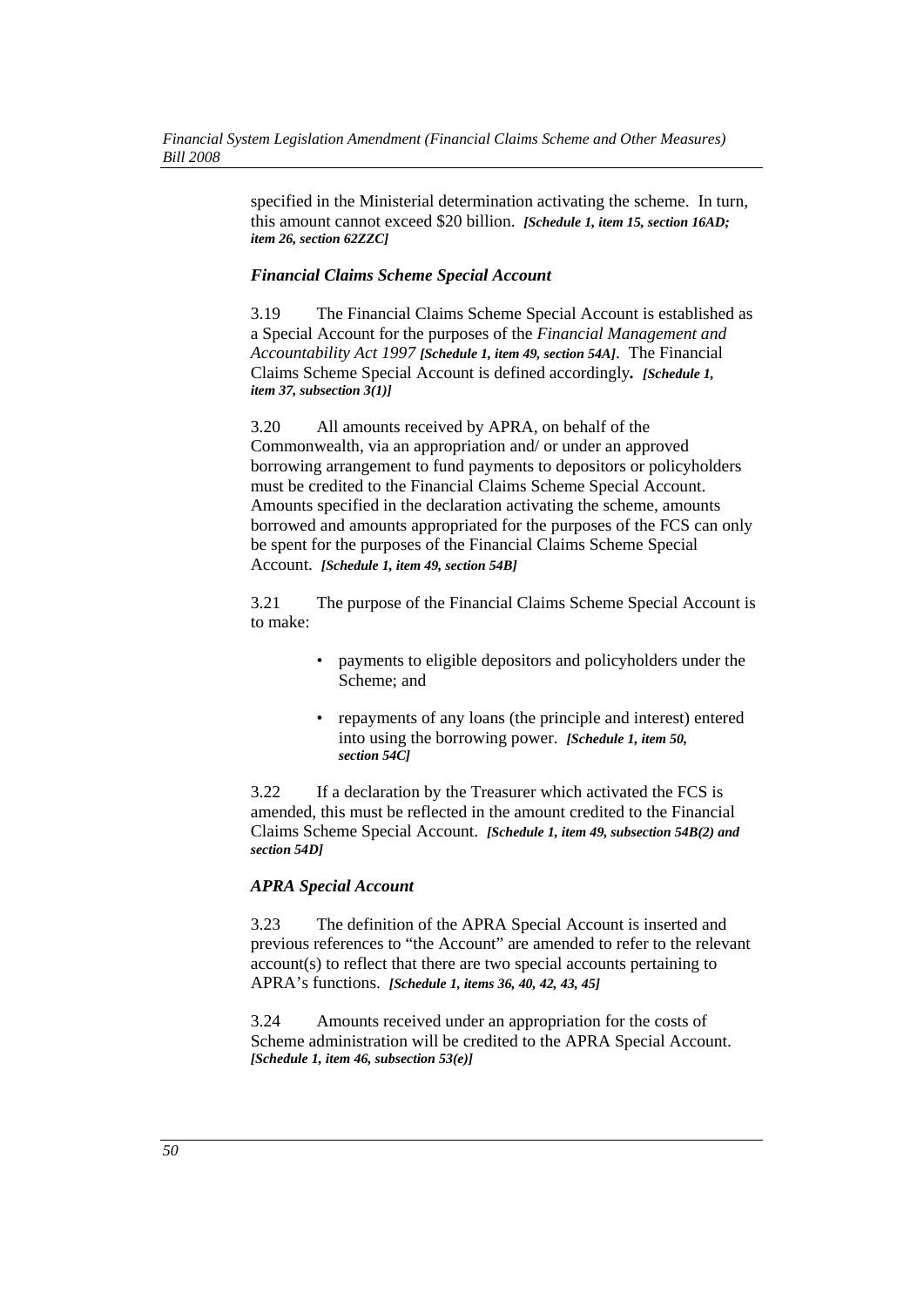3.25 For avoidance of doubt, it is made clear that any amounts for the purpose of the Financial Claims Scheme Special Account are not to be credited to the APRA Special Account. *[Schedule 1, item 49, subsection 54B(2)]* Further, any amounts standing to the credit of the APRA Special Account cannot be used for the purposes of the Financial Claims Scheme Special Account *[Schedule 1, item 48, subsection 54(3)]*.

## *Special appropriations*

3.26 Two standing special appropriations are authorised for the purpose of the FCS. These appropriations can be activated by a declaration by the Treasurer which will specify the maximum amounts to be appropriated.

3.27 The first standing special appropriation is for the purpose of making payments to depositors and policyholders. The maximum amount of this appropriation is \$20 billion. For the first three years of the EAFD, the appropriation is unlimited. This amount is to be credited to the Financial Claims Scheme Special Account. *[Schedule 1, item 49, section 54B]*

3.28 The second standing special appropriation is for the purposes of administering the scheme. The maximum amount of this appropriation is (\$100 million). This amount is to be credited to the APRA Special Account. *[Schedule 1, item 46, subsection 53(e)]*

3.29 The appropriation mechanism for the FCS will ensure that it can be established and make payments in an effective and timely manner once activated.

## *Borrowing power*

3.30 APRA is authorised to borrow money, on behalf of the Commonwealth, for the purposes of making payments and administering the Financial Claims Scheme. *[Schedule 1, item 49, section 54E]* The borrowing power has the following features:

- borrowing is only authorised in circumstances where the Treasurer has activated the FCS and made a determination of the FCS payment costs in respect of that failure (that is, the money appropriated to APRA, for the purposes of making payments to depositors and policyholders, via the first special appropriation mechanism);
- the amount borrowed for a specific failure is limited to the total amount of the Treasurer's determination(s) of the cost of payments to be made under the scheme for that failure *[Schedule 1, item 49, paragraph 54E(2)(a) and subsection 54E(3)]*; and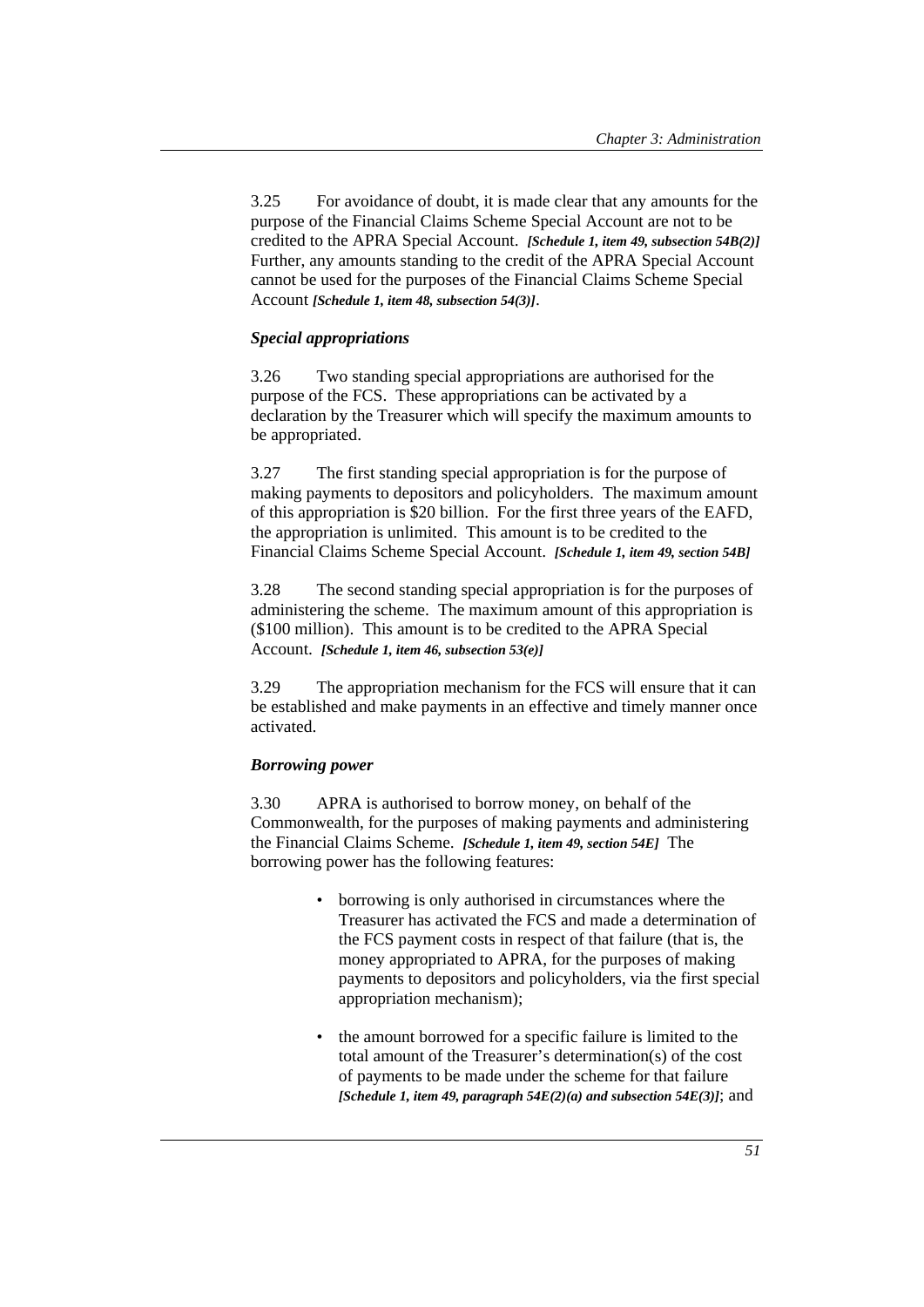• the length of the loan agreement is limited to 12 months. *[Schedule 1, item 49, paragraph 54E(2)(b)]*

3.31 The terms and conditions of any loan agreement are subject to the written approval of the Finance Minister prior to APRA entering into an agreement. *[Schedule 1, item 49, subsection 54E(1)]*

> • The Finance Minister has the ability to delegate this power. *[Schedule 1, item 49, subsection 54E(5)]*

#### *Financial Claims Scheme levies*

3.32 Any money raised through an industry levy under the *Financial Claims Scheme (ADIs) Levy Act 2008* and *Financial Claims Scheme (General Insurers) Levy Act 2008*, are payable to the Commonwealth and must not be credited to the Financial Claims Scheme Special Account or the APRA Special Account. *[Schedule 1, item 41, subsection 50(6); item 44, paragraph 53(d)]*

#### *Amounts received in liquidation*

3.33 Any amounts recovered by the scheme administrator from liquidation are to be returned to consolidated revenue and must not be credited to the APRA Special Account or the Financial Claims Scheme Special Account

#### **Annual report**

3.34 APRA is required to include information about the operation of the FCS in relation to ADIs and general insurers in its annual report. *[Schedule 1, items 50, 51, section 59]*

# **Application and transitional provisions**

3.35 The responsible Minister under the *Banking Act 1959* is permitted to make a declaration in relation to an ADI or general insurer subject to the satisfaction of commencement and condition requirements. *[Schedule 1, item 15, section 64AD; item 26, section 62ZZC]*

3.36 A transitional period of 18 months is provided for disclosure requirements under the *Corporations Act 2001*, for matters related to the operation of the FCS. *[Schedule 1, item 62]*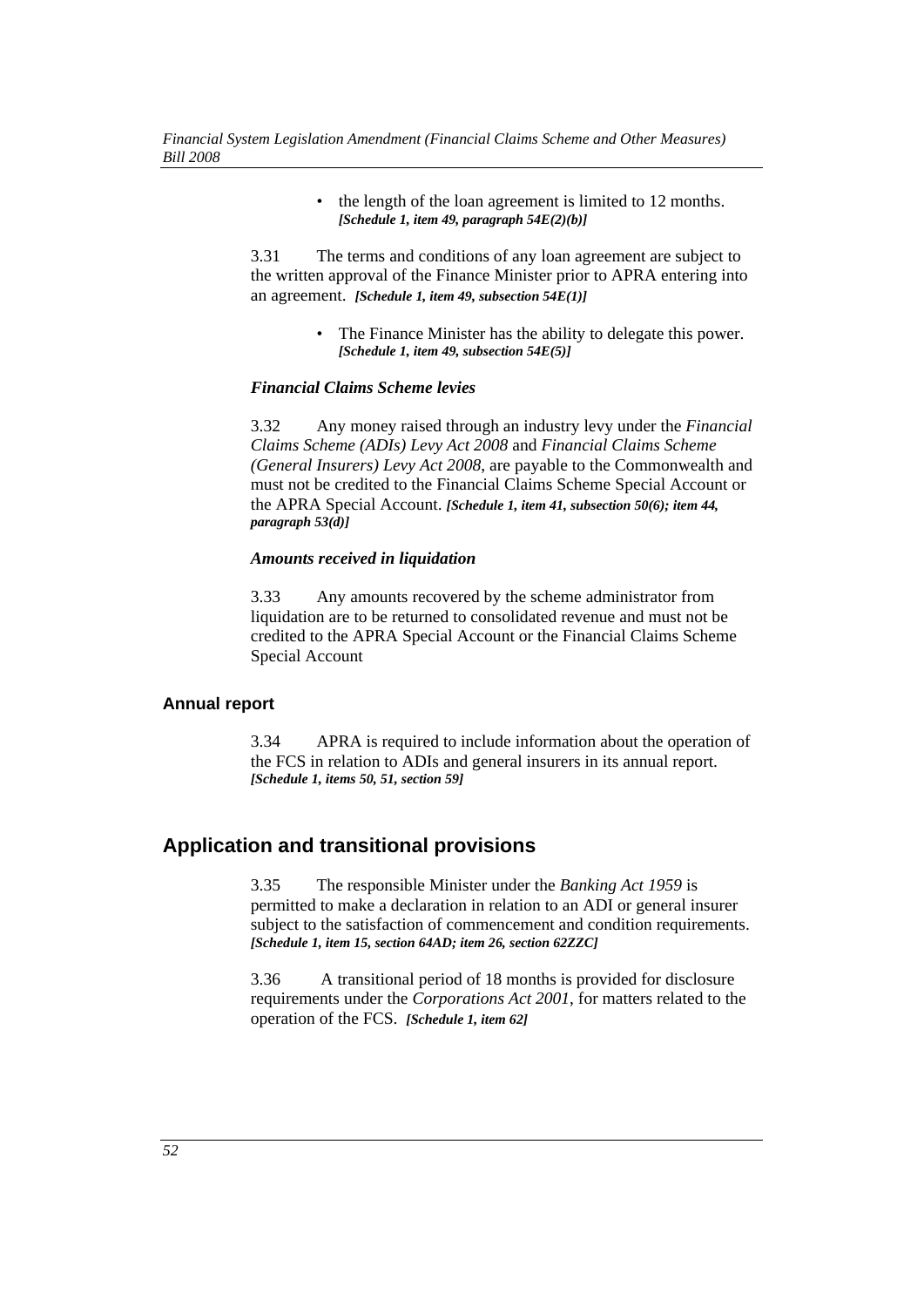# **Consequential amendments**

3.37 Consequential amendments required for the administration of the FCS include:

- Amending the *Administrative Decisions (Judicial Review) Act 1977* (ADJR Act) for decisions made by APRA in relation to the payment from the FCS. *[Schedule 1, Part 4, item 53, paragraphs (hc) and (hd)]*
- Amending the *Corporations Act 2001* to include a reference to APRA for the purposes of the powers of Companies Auditors and Liquidators Disciplinary Board in relation to auditors and liquidators. *[Schedule 1, Part 4, item 54, subsection 1292(2)]*
- Amending the *Financial Institutions Supervisory Levies Collection Act 1998* to provide for APRA's collection of industry levies under the Financial Claims Scheme (ADIs) Levy Act 2008 and *Financial Claims Scheme (General Insurers) Levy Act 2008*. *[Schedule 1, Part 4, items 55, 56, 57, Parts 2, 3 and 3A]* For constitutional reasons, each levy requires its own Act. The levy collection mechanism is similar to those already in place for the various financial institution supervisory levies that essentially funds APRA's prudential supervision operations and the Financial Assistance Levy relating to the superannuation sector.
- Amending the *Income Tax Assessment Act 1936 [Schedule 1, Part 4 item 58, subsection 202(q)]* and *Taxation Administration Act 1953 [Schedule 1, Part 4, item 60, subsection 8WB(1A)]* to account for the use of tax file numbers in the administration of the FCS. A separate chapter of this Explanatory Memorandum addresses these amendments.
- Amending the *Reserve Bank Act 1959* to allow the disclosure of information relevant to the Minister's decision in relation to the declaration activating the financial claims scheme in relation to a general insurer. *[Schedule 1, Part 4, item 59, subsection 79A(2)]*

3.38 The amendment of the ADJR Act exempts from review under the ADJR Act decisions made by APRA, as administrator of the FCS, in relation to: the dollar amounts of individual entitlements of depositors under the FCS; and decisions as to whether a person has a valid claim against an insurer under the FCS as it relates to insurance.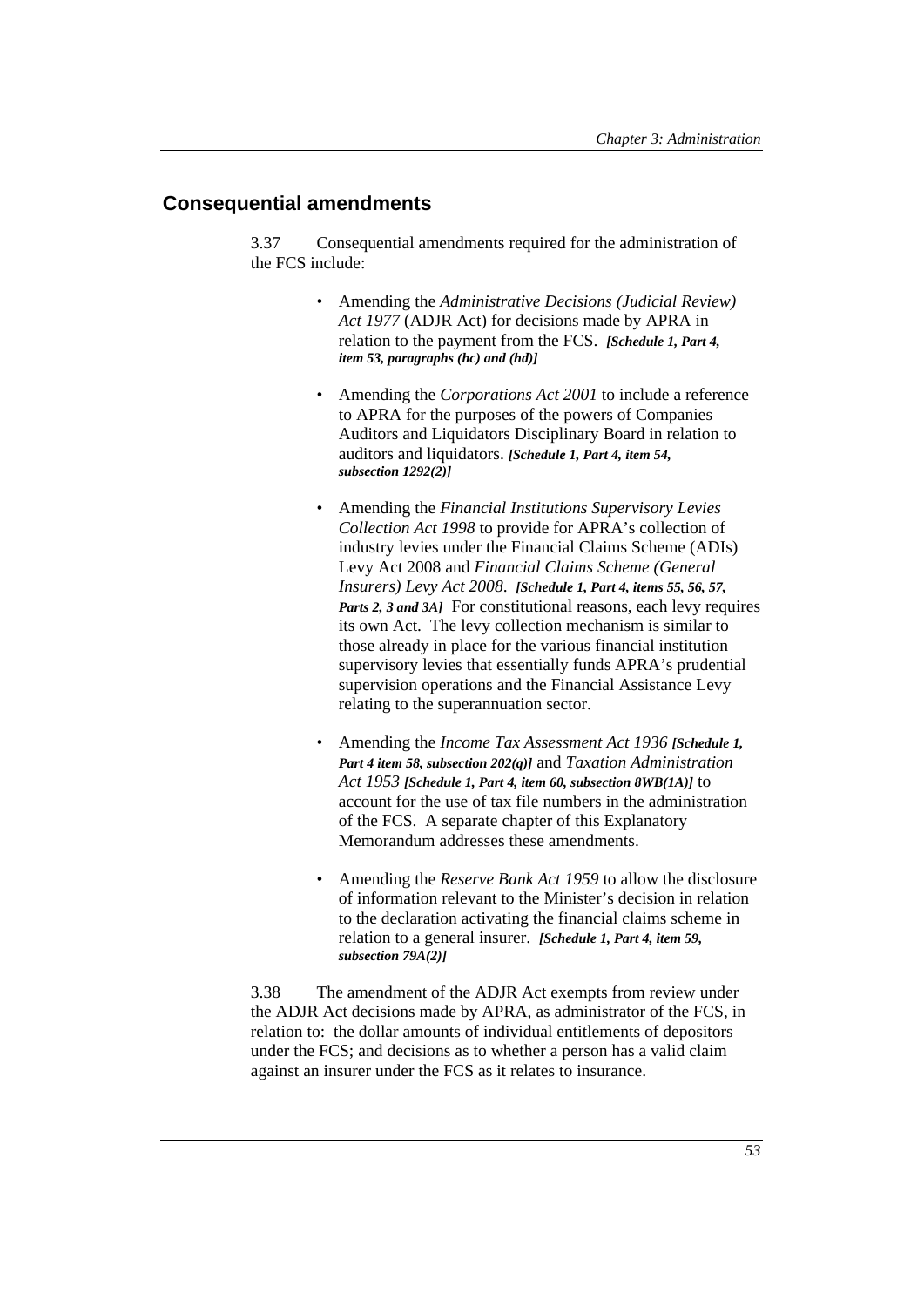3.39 This helps ensure that the scheme can be administered in a seamless and timely way. If depositors were able to challenge the decision of APRA about individual entitlements and amounts received, there is the potential to delay finalisation of payments to all depositors which could significantly complicate the management of the failure.

3.40 Similarly, the FCS is designed to ensure that eligible insurance claims are paid in a normal timeframe, rather than in the liquidation stage which is considerably more drawn out. As such, any mechanism which reviews APRA's decision to pay claims in a normal timeframe would seem to undermine the point of the FCS.

3.41 Curtailment of ADJR Act review rights does not in itself prevent a policyholder from pursuing what they believe is owed to them through the liquidation process.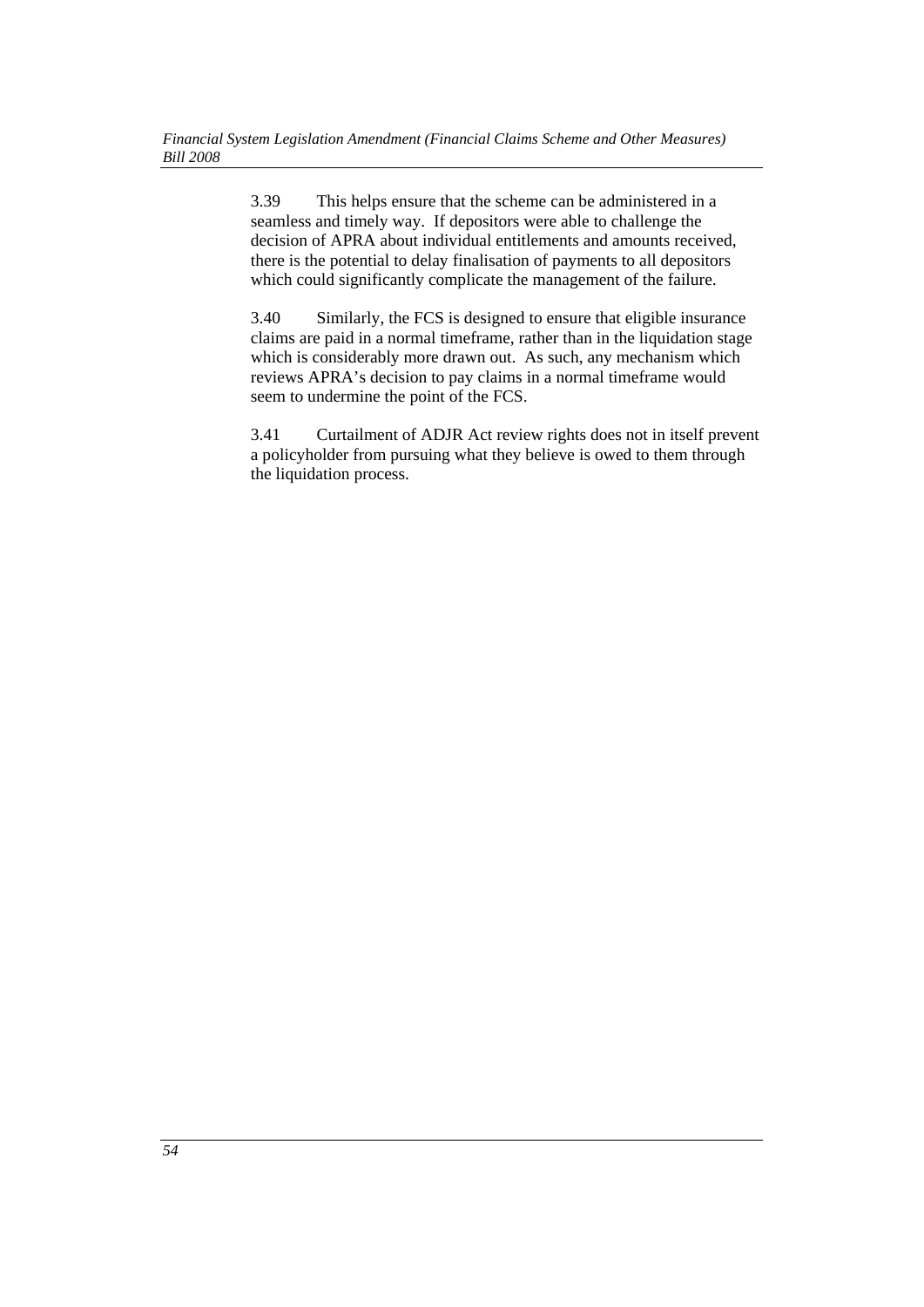# *Chapter 4 Use of tax file numbers*

# **Outline of chapter**

4.1 Part 4 of Schedule 1 to this Bill amends the taxation law to provide for the usage of tax file numbers (TFNs) to facilitate the administration of the Financial Claims Scheme (FCS).

# **Context of amendments**

4.2 The Australian Prudential Regulation Authority (APRA) as administrator of the FCS needs to identify depositors in a failed authorised deposit-taking institution (ADI) to ensure that early access payments to depositors do not exceed the maximum amount per depositor. The TFN is a unique identifier that has been used by various government agencies to facilitate the administration of legislation.

# **Summary of new law**

4.3 The Bill amends the *Banking Act 1959* to provide for the use of TFNs under the FCS to assist in identifying depositors in a failed ADI. The Bill also amends section 202 of the *Income Tax Assessment Act 1936* (ITAA 1936) to expand the objects of the TFN system to include the recording, use and disclosure of TFNs to facilitate the FCS. In addition, the Bill amends subsection 8WB(1A) of the *Taxation Administration Act 1953* (TAA 1953) to provide that an offence is not committed where a person records, uses or discloses TFNs for the purposes of the FCS.

# **Detailed explanation of new law**

4.4 APRA is the administrator of the FCS and arranges for depositors in a failed ADI to have early access to their funds subject to a prescribed limit. In order for APRA to ensure that early access payments to depositors do not exceed the maximum prescribed limit per depositor under the FCS, TFNs and other personal information provided by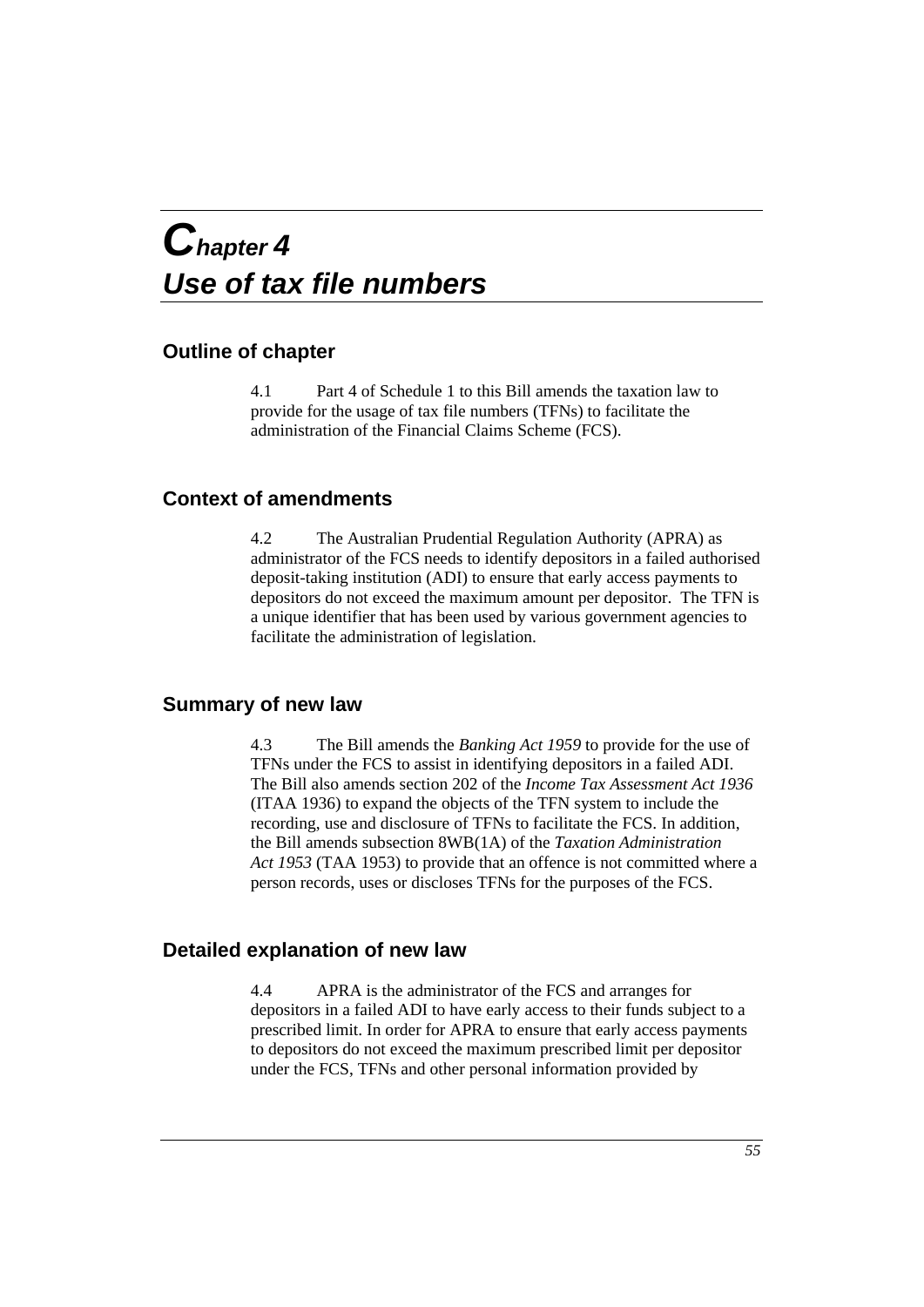depositors to the failed ADI will be used to assist in identifying depositors.

4.5 Where depositors have quoted their TFN to an ADI that has become subject to the FCS, the Bill amends the *Banking Act 1959* to permit the TFN to be used for the purposes of administering the FCS. The TFN would be used in conjunction with other information, including personal information held by the ADI in order to identify total deposits held by depositors with that ADI. *[Schedule 1, item 15, subsection 16AK(3) of the Banking Act 1959]*

4.6 The ADI would be able to disclose this information to APRA for the purposes of the administration of the FCS. It could also disclose it to any other recipients authorised by APRA to perform duties as part of the FCS.

4.7 In order to facilitate those purposes, the Bill amends the ITAA 1936 to permit the use of the TFN for the purposes of the FCS. *[Schedule 1, item 58, paragraph 202(q) of the Income Tax Assessment Act 1936]*

# **Consequential amendments**

4.8 A number of consequential amendments are required to prevent the recording, usage and disclosure of TFNs pursuant to paragraph 202(q) of the ITAA 1936 being treated as an offence against the secrecy provision in subsection 8WB(1) of the TAA 1953. The Bill contains amendments to subsection 8WB(1A) of the TAA 1953 to exclude from the offence provision, usage of the TFN in relation to the FCS. *[Schedule 1, item 60,paragraphs 8WB(1A)(a) and (b)]*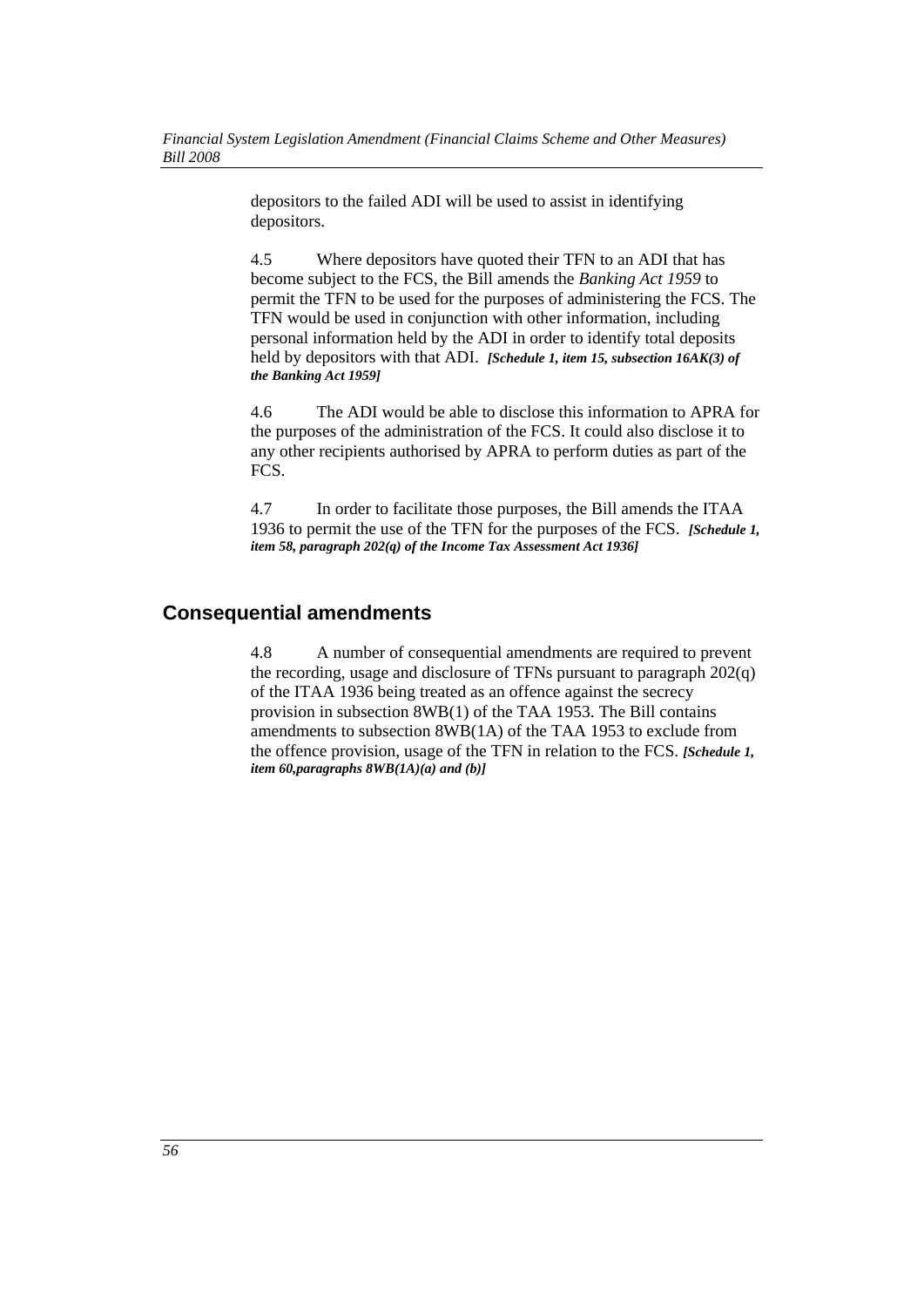# *Chapter 5 Other measures: banking*

# **Outline of chapter**

5.1 Schedule 2 of the Bill amends the *Banking Act 1959* (Banking Act) primarily to expand and enhance the duties, powers and functions of ADI statutory managers.

# **Context of amendments**

5.2 APRA already has the power to become or appoint a statutory manager of an ADI under the Banking Act. A statutory manager replaces the board of the institution and has all the powers and functions of the board of directors of the distressed ADI.

5.3 At present, the underlying rationale in the appointment of ADI statutory managers is for them to act in the interests of depositors. When performing their functions for a financial institution, statutory managers should also have regard to the need for financial system stability, because of the economic significance of these institutions and the potential effects of their failure on economic and social stability.

5.4 The powers in the Banking Act for managing a distressed ADI are generally drafted as high-level principles, intended to allow APRA and a statutory manager to act in the interests of the ADI's depositors. However, the Corporations Act, Australian Securities Exchange (ASX) listing rules and the company's constitution currently limit a statutory manager's ability to deal with the share capital of an ADI. Restrictions on the statutory manager's powers may frustrate options for the resolution of financial institution distress.

5.5 Ministers have inherent powers to enter into contracts or arrangements, but the present need to obtain an appropriation prior to making payments under such arrangements may inhibit the Government's ability to act quickly in some circumstances.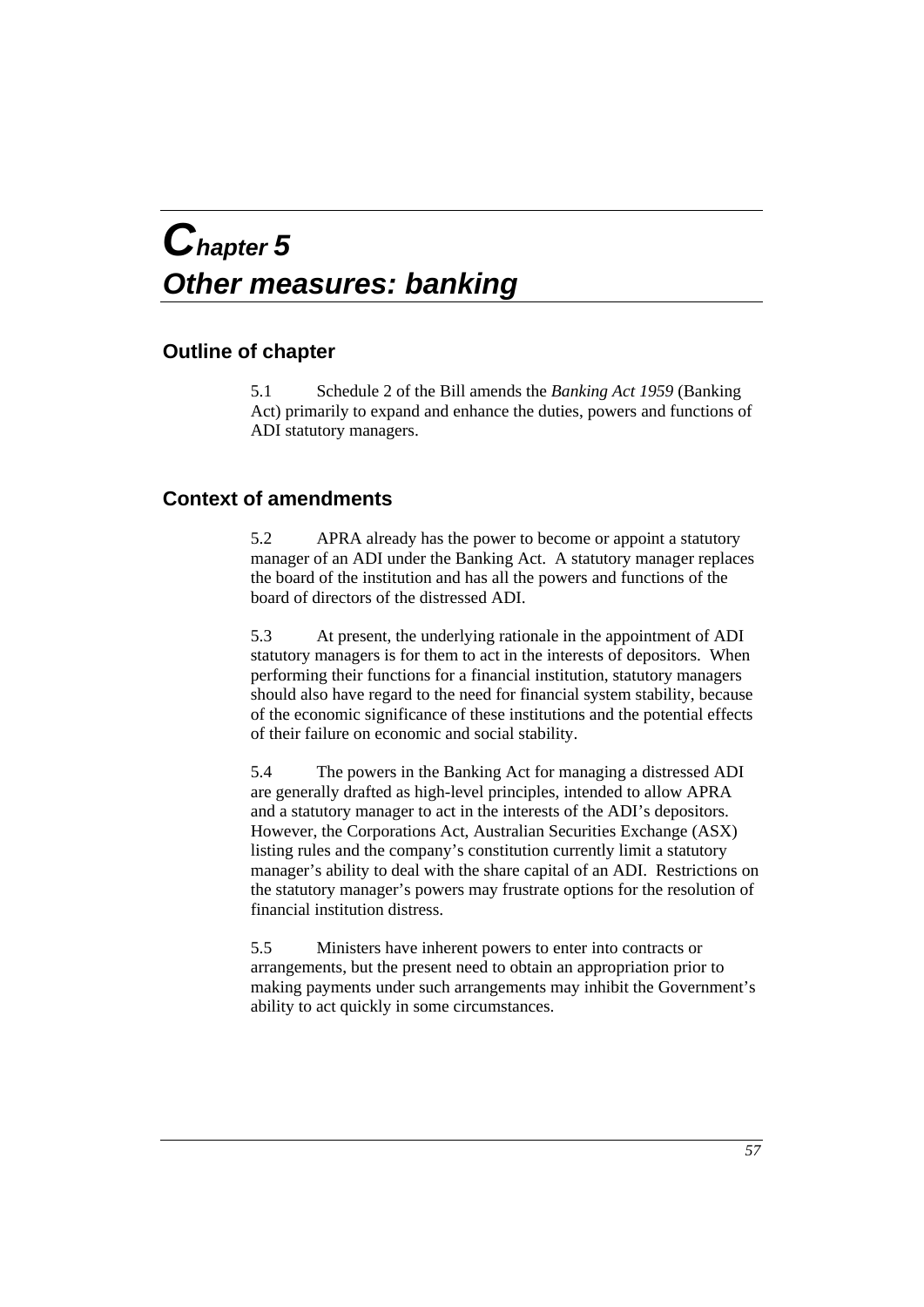# **Summary of new law**

5.6 If an administrator of an ADI believes that a proposed course of action is likely to have a detrimental effect on financial system stability in Australia, the administrator must notify APRA and obtain APRA's consent before acting, unless it is not reasonably practicable to do so.

5.7 Terms in contracts including those made under the law of a foreign country that are enforceable in Australia relating to the appointment of a statutory manager or the use of APRA's directions powers are not grounds for a contract or a counterparty to deny obligations, accelerate debt or close out on any transaction under that contract.

5.8 In order to facilitate earlier and more effective intervention where necessary, the circumstances for commencement of statutory management or investigation have been broadened to include where APRA considers that in the absence of external support: the ADI *may* become unable to meet its obligations; the ADI *may* suspend payment; or, it is likely that the ADI will be unable to carry on banking business in Australia consistently with the interests of depositors or financial system stability in Australia.

5.9 A statutory manager has powers to facilitate a recapitalisation through: issuing new shares or rights to acquire shares; selling those shares or rights; cancelling existing shares or rights; or varying or restricting rights attached to shares. A statutory manager also has powers to amend governance arrangements of an ADI. These powers override any potential restrictions in the Corporations Act, contracts, listing rules and company constitutions.

5.10 A person who proposes to appoint an external administrator to an ADI must give prior notice to APRA. A liquidator of an ADI that proposes to apply to Court in relation matters arising under the winding up must give prior notice to APRA.

5.11 The Minister may, with the written approval of the Finance Minister, authorise the making of contracts or arrangements for the main purposes of the Banking Act – that is, to protect the interests of depositors and financial system stability in Australia. Amounts up to a cap can be appropriated for making payments under such contracts or arrangements under the Banking Act, Insurance Act and Life Insurance Act.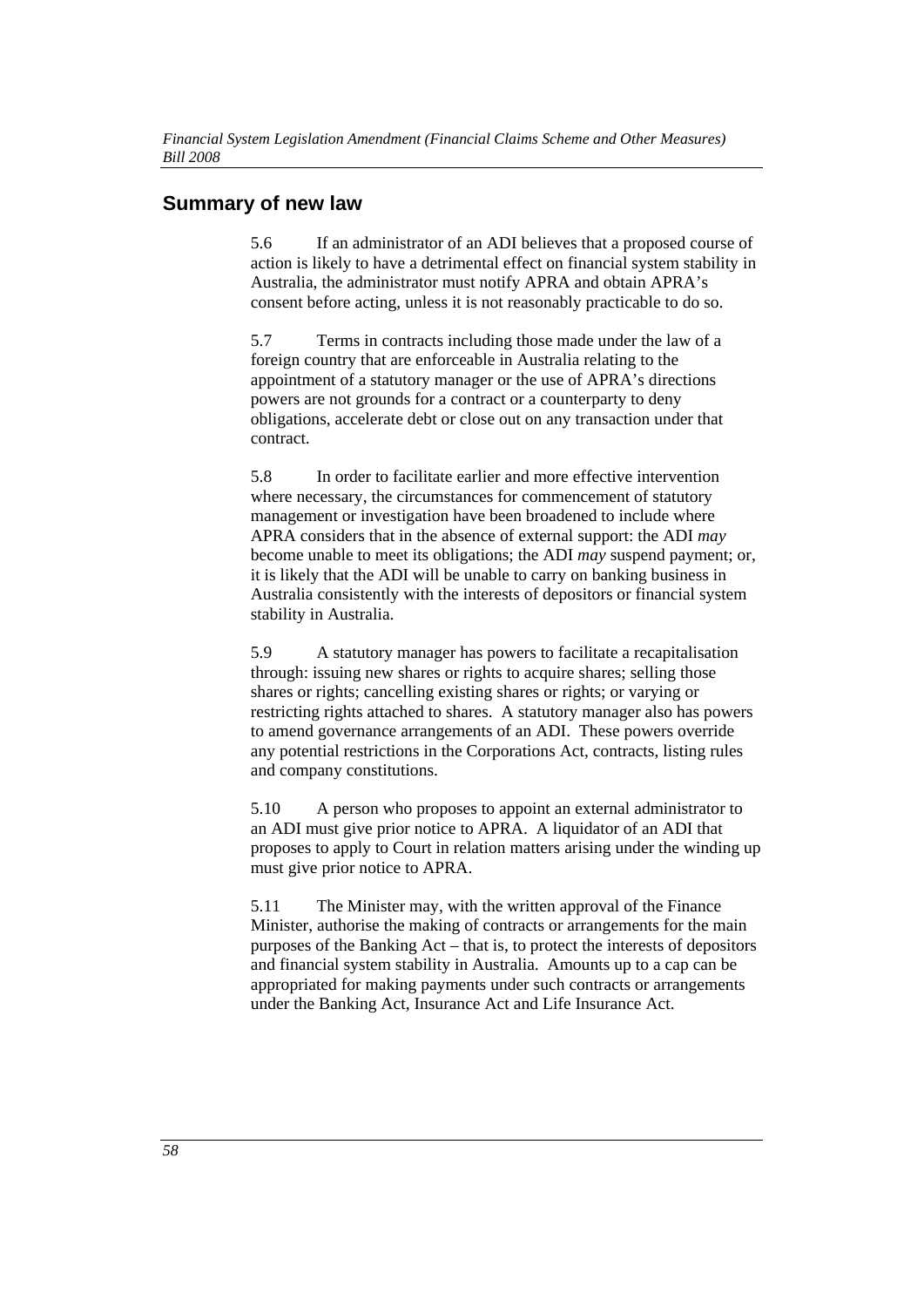| New law                                                                                                                                                                                                                                                                                                                                                                                             | <b>Current</b> law                                                                                                                                                                                                                                                                                                                    |
|-----------------------------------------------------------------------------------------------------------------------------------------------------------------------------------------------------------------------------------------------------------------------------------------------------------------------------------------------------------------------------------------------------|---------------------------------------------------------------------------------------------------------------------------------------------------------------------------------------------------------------------------------------------------------------------------------------------------------------------------------------|
| Current condition broadened to<br>include where APRA considers that<br>in the absence of external support:<br>the ADI may become unable to<br>meet its obligations; the ADI may<br>suspend payment; or, it is likely that<br>the ADI will be unable to carry on<br>banking business in Australia<br>consistently with the interests of<br>depositors or financial system<br>stability in Australia. | APRA may appoint or become a<br>statutory manager including where it<br>considers that the ADI is likely to<br>become unable to meet is obligations or<br>that it is <i>about</i> to suspend payment.                                                                                                                                 |
| Current powers broadened such that<br>a statutory manager may<br>recapitalise a financial institution by<br>issuing new shares, selling shares,<br>cancelling existing shares or<br>varying or restricting rights attached<br>to shares. A statutory manager may<br>alter the governance arrangements<br>of an ADI.                                                                                 | A statutory manager has the powers<br>and functions of the board of directors<br>of the ADI (collectively and<br>individually), including the board's<br>powers of delegation.<br>A statutory manager may sell or<br>dispose of the business of an ADI in<br>whole or in part.                                                        |
| Current duties extended such that if<br>a statutory manager of an ADI has<br>reasonable cause to believe that a<br>proposed course of action is likely<br>to have a detrimental effect on<br>financial system stability in<br>Australia, they must notify APRA<br>and obtain APRA's written consent<br>before acting, unless it is not<br>reasonably practicable to do so.                          | In taking on the powers and function of<br>the members of the board of directors<br>of an ADI, a statutory manager who is<br>not APRA is under a primary duty to<br>act in the interests of depositors, but<br>may have a residual or secondary duty<br>to act in the interests of the company as<br>a whole, including shareholders. |
| The Minister may, with the<br>approval of the Finance Minister,<br>authorise the making of contracts or<br>arrangements for the main purposes<br>of the Banking Act. Amounts up to<br>a cap can be appropriated for<br>making associated payments.                                                                                                                                                  | Ministers have inherent powers to enter<br>into contracts or arrangements on<br>behalf of the Commonwealth.<br>However, in order to be able to make<br>payments under such arrangements an<br>appropriation authority is required.                                                                                                    |

# **Comparison of key features of new law and current law**

# **Detailed explanation of new law**

# **Duties of administrator of ADI's business**

5.12 An administrator of an ADI's business must advise APRA if they have reasonable cause to believe that the exercise of a function or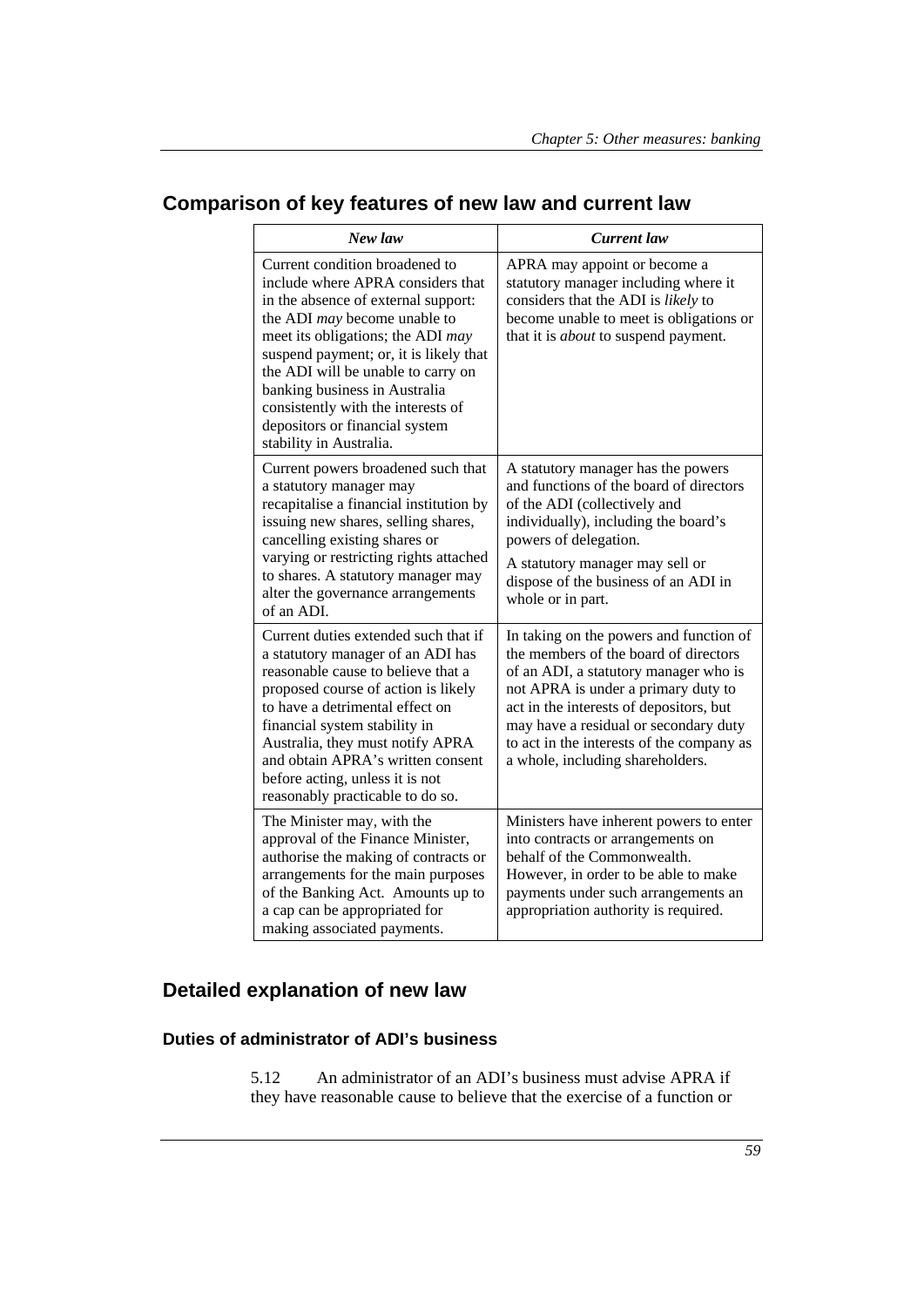power by them is likely to have a detrimental effect on financial system stability in Australia. *[Schedule 2, Item 14, Section 14DAA(1)]*

5.13 An administrator will not be able to exercise a function or power that may have a detrimental effect without receiving APRA's consent. This consent must be in writing, to ensure it is clear whether APRA has consented.

5.14 These additional duties are qualified to take into account circumstances where it may not be reasonably practicable for an administrator to meet its obligations, particularly if an action is urgent. However, there is an expectation that the administrator will advise APRA as early as possible of the action. *[Schedule 2, Item 14 Section 14DAA(2)]*

5.15 Subsection 8(2) of the *Australian Prudential Regulation Authority Act 1998* provides that one of APRA's purposes in performing and exercising its functions and powers is to promote financial system stability in Australia. Further, subsection 12(1) of the Banking Act requires APRA to exercise its powers and functions for the protection of the depositors of the several ADI's and for the promotion of financial system stability in Australia.

5.16 The general requirement for APRA's prior consent to a proposed course of action will help avoid actions that may have a detrimental impact on financial system stability.

5.17 An administrator's failure to comply with these requirements will not invalidate their performance of a function or exercise of a power. *[Schedule 2, Item 14, Subsection 14DAA(3)]*

5.18 The above requirements apply to administrators appointed on or after commencement. *[Schedule 2, Item 15]*

# **No ending of contracts on directions or appointment of ADI statutory managers**

5.19 ADIs are parties to contracts that allow them to participate in markets and access systems that are necessary for their operations. These contractual arrangements could include clauses that allow a counterparty to terminate the contract and demand immediate payment of amounts owed under the contract in circumstances, such as where a statutory manager is appointed or APRA issues directions to the institution.

5.20 For example, the Australian Payments Clearing Association regulations deem the appointment of a statutory manager an insolvency event, while the International Swaps and Derivatives Association master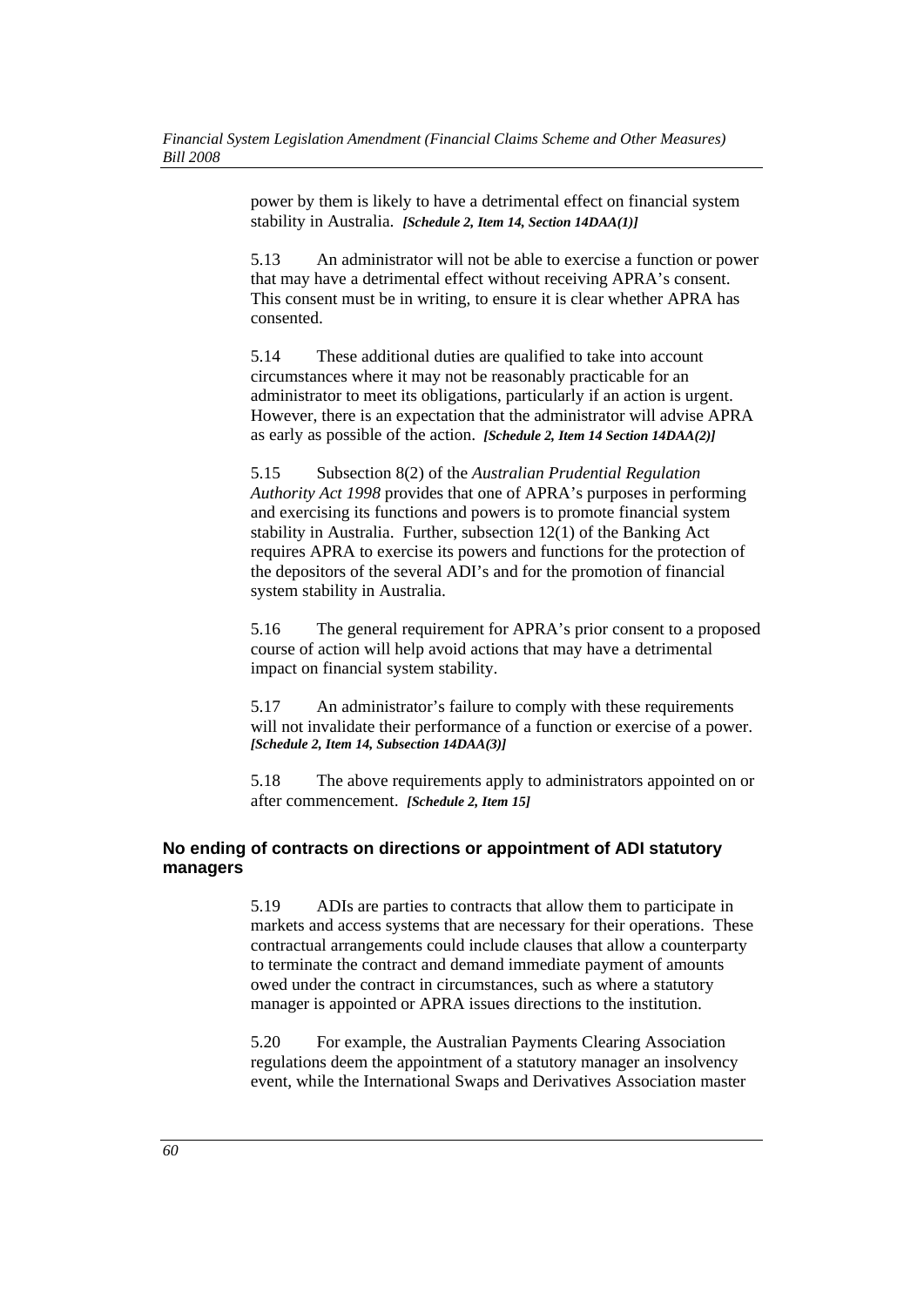agreement contains clauses that make the appointment of a statutory manager a defaulting event.

5.21 The operation of such contractual provisions would significantly affect an already weak ADI.

5.22 The Banking Act already specifies in sections 11CD and 15C that the appointment of a statutory manager or use of APRA's directions powers is not grounds for the counterparty to deny any obligations, accelerate any debt or close out on any transaction under a contract. The relevant provisions are silent on whether they apply to contracts governed by Australian law or the law of a foreign country.

5.23 The provisions are amended to make clear that they apply to whether the contract is governed by Australian law (including the law of a State or Territory) or the law of a foreign country, or part of a foreign country. The use of APRA's directions powers or the appointment of a statutory manager to an ADI is not grounds for the contract or the counterparty to the contract to deny obligations, accelerate any debt or close out on any transaction under a contract. *[Schedule 2, Items 4, 5, and 18, Sections 11CD and 15C]*

5.24 Similar provisions to the above are also included where a statutory manager exercises recapitalisation powers (see below). *[Schedule 2, Item 12, Sections 14AC]*

5.25 These amendments apply to contracts made after commencement. *[Schedule 2, Items 6, 13 and 19]*

5.26 Currently, under section 15B of the Banking Act, appointing a statutory manager ceases all legal proceedings against the ADI, or in relation to the ADI's property, except where the APRA or Court has consented otherwise. It also prevents any person commencing new proceedings unless APRA or Court consents. An amendment to this section will clarify that this moratorium does not apply to criminal proceedings or civil penalty proceedings. This ensures that law enforcement can continue during statutory management, and is similar to the exemption for criminal proceedings and prescribed proceedings under section 440 of the Corporations Act. *[Schedule 2, Items 17, Subsection 15B(1A)]*

## **Commencement of ADI statutory management**

5.27 Under subsection 13A(1) of the Banking Act, subject to certain conditions, APRA may investigate the affairs of an ADI, take control of an ADI's business or appoint a person or administrator to perform these roles. An entity that takes control of an ADI under the section — either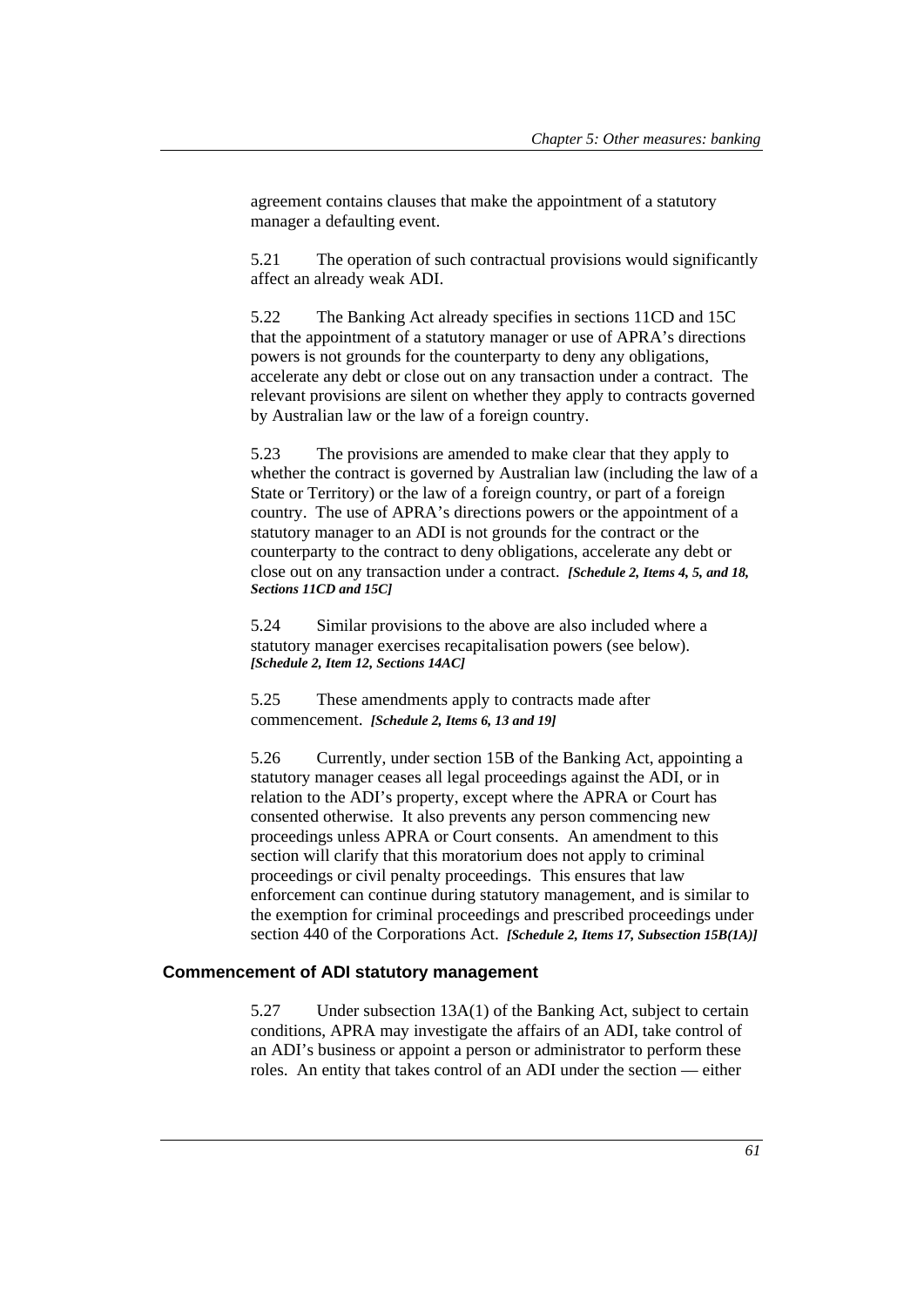APRA or an administrator appointed by APRA — is referred to as an ADI statutory manager.

5.28 Existing paragraph 13A(1)(b) of the Banking Act, which allows for statutory management or investigation where APRA considers that the ADI is *likely* to become unable to meet is obligations or that it is *about* to suspend payment, may be interpreted narrowly to imply that statutory management or investigation can only commence just prior to an imminent failure.

5.29 As interventions at an earlier stage may be more effective in some circumstances, paragraph 13A(1)(b) is amended in order to broaden the range of circumstances where a statutory manager or investigator can be appointed by APRA (or where APRA can commence performing these roles itself).

5.30 Paragraph 13A(1)(b) is amended so that APRA may act where it considers that in the absence of external support: the ADI *may* become unable to meet its obligations; the ADI *may* suspend payment; or, it is likely that the ADI will be unable to carry on banking business in Australia consistently with the interests of depositors or financial system stability in Australia. *[Schedule 2, Item 7, Paragraph 13A(1)(b)]*

5.31 Excluding external support from the condition is necessary in order to ensure statutory managers can be appointed despite the existence of arrangements such as the Government's guarantee of deposits under Schedule 1 Part 1 of the Banking Act.

5.32 The concept of external support can be clarified by regulations that specify a form of support for an ADI that that is not to be considered to be external support for the purposes of paragraph 13A(1)(b). *[Schedule 2, Item 8, Subsection 13A(1A)]* Initially it is envisioned that the regulations would exclude forms of support that are entered into in the normal course of business and industry support contracts certified by APRA under section 11CB of the Banking Act.

5.33 APRA must give the ADI notice that an ADI statutory manager will take, or is taking, control of the business. This is intended to allow APRA to specify a time at which statutory management commences in the notice. Statutory management commences at the time specified, or if no time is specified, at the time the notice is given. *[Schedule 2, Item 9, Section 13BA]*

5.34 The requirement to give notice applies to decisions to take control of an ADI's business made after commencement. *[Schedule 2, Item 10]*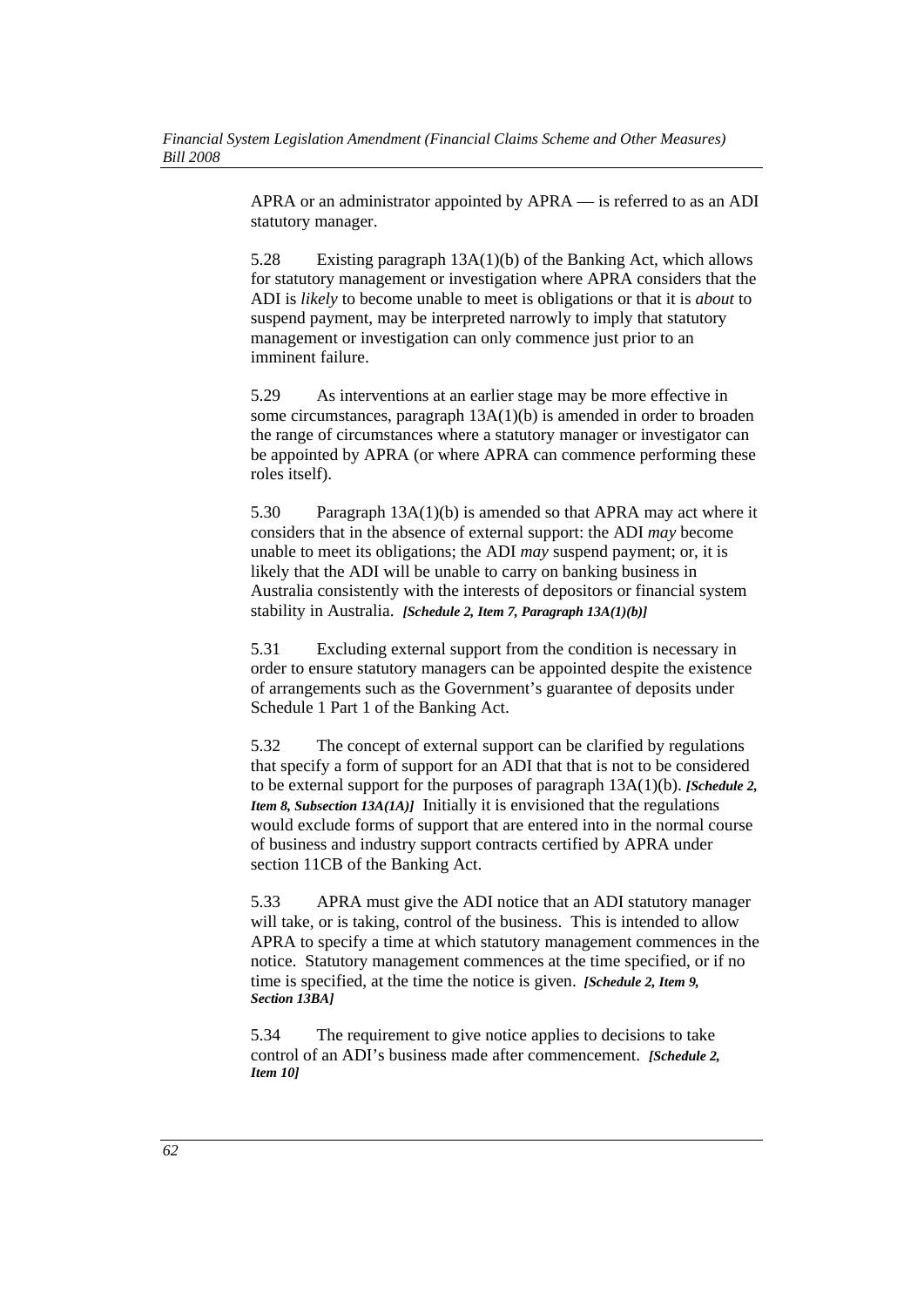5.35 APRA continues to have regulatory powers in relation to the ADI, which ensures the ADI is subject to ongoing prudential regulatory scrutiny while it is under statutory management. The provisions of the Banking Act and the *Financial Sector (Collection of Data) Act 2001* continue to apply. *[Schedule 2, Item 18, Section 15D]*

5.36 This means the ADI under statutory management is still required to comply, as far as possible, with the prudential framework including capital adequacy and reporting requirements. APRA however also already has powers that could be used to exempt a specified person from specific requirements of the Banking Act. This power may be used to exempt the ADI from some prudential requirements, such as capital adequacy requirements, while the statutory manager is in control of the entity and is considering an appropriate course of action.

## **Powers of ADI statutory managers to facilitate recapitalisation**

5.37 The recapitalisation of a financial institution is an internationally recognised method of resolving a failure and restoring the institution's health. Capital provided to a distressed institution provides a cushion to support any losses and it enhances its ability to operate competitively in the market. Importantly, it does not impose a repayment obligation on an already weak institution.

5.38 An ADI statutory manager may facilitate a recapitalisation through: issuing new shares or rights to acquire shares; selling those shares or rights; cancelling existing shares or rights; or varying or restricting rights attached to shares. The statutory manager could also reduce the company's share capital by cancelling any paid-up share capital that is not represented by available assets. *[Schedule 2, Item 12, Section 14AA]*

5.39 As an example, a statutory manager could facilitate a capital injection into an ADI by issuing new shares and selling them to a new investor. Under this example the new investor would gain a stake in the company and pre-existing shareholders would have their stake in the company diluted but would retain their shares in the ADI.

5.40 In conjunction with the above, it would also be possible to cancel existing shareholders' shares, which for example could be used to facilitate a new investor taking 100 per cent control of an ADI.

5.41 The recapitalisation powers are intended to be strong and flexible, in order to allow a statutory manager to respond quickly and decisively to a range of circumstances.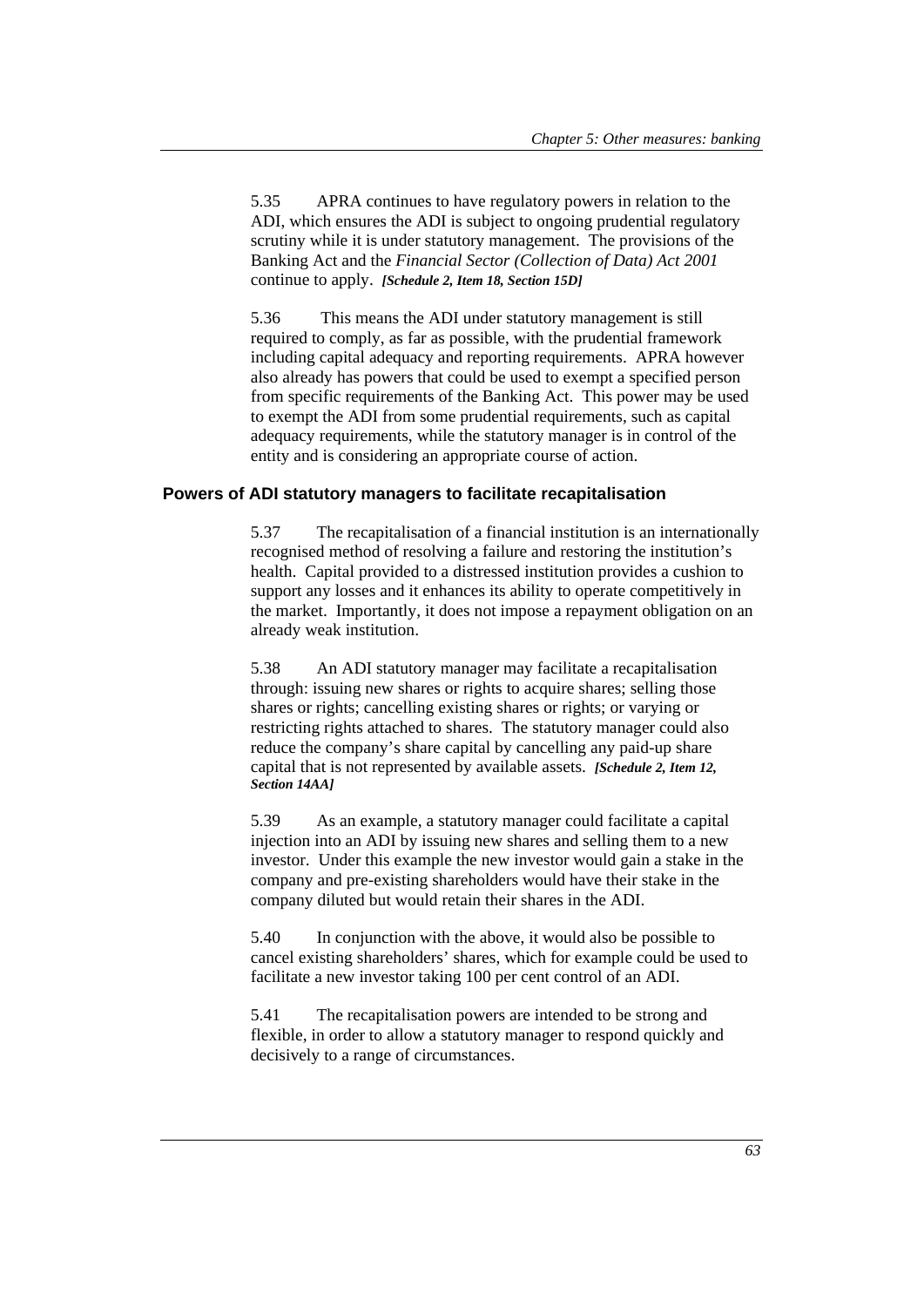5.42 Prior to undertaking an action to recapitalise the ADI, the statutory manager is required to obtain an independent valuation report, which sets out the expert's opinion of the fair value of the shares and rights affected. The statutory manager is required to consider the report, and may find the contents useful when considering fair valuations, but is not compelled to follow the recommendations of the report when determining the terms of a recapitalisation action. *[Schedule 2, Item 12, Section 14AB]*

5.43 Existing section 69E of the Banking Act ensures that any action that would result in an acquisition of property from a person otherwise than on just terms would remain valid, with the Commonwealth liable to pay compensation of a reasonable amount as agreed with the person. Many potential recapitalisation actions however, are unlikely to result in an 'acquisition of property'. An example would be where existing shareholders' stakes in the company are diluted by the statutory manager issuing and selling new shares in the company.

5.44 The requirement applying to the expert valuation report, in relation to issuing, selling or cancelling shares, is similar to those of compulsory share acquisitions under the Corporations Act. Where the expert valuation report is required to give the fair value of rights attached to shares, the legislation does not prescribe how the valuation may be conducted, so as to provide flexibility to the expert valuer. This reflects the fact that there may be many types of rights attached to shares, and different valuation methods would be appropriate for different types of rights.

5.45 Whether the valuation report concerns issuing, selling or cancelling shares, or restricting or varying share rights, the Minister can give written notice to the expert valuer about valuation assumptions to be used in the report. The provisions specify that the instruments are not legislative instruments in order to assist readers, as the instrument is not a legislative instrument within the meaning of section 5 of the *Legislative Instruments Act 2003*. *[Schedule 2, Item 12, Subsections 14AB(4) and (6)]*

5.46 The statutory manager is also required to comply with further procedural requirements, such as notifying all affected shareholders. *[Schedule 2, Item 12, Subsection 14AA(2)]*

5.47 The statutory manager may seek, from APRA, an exemption from the valuation report requirements. APRA may give this exemption if the APRA considers that taking the time needed to obtain and consider a valuation report would be detrimental to depositors' interests and the stability of the financial system. *[Schedule 2, Item 12, Subsections 14AB(1) and (8)]*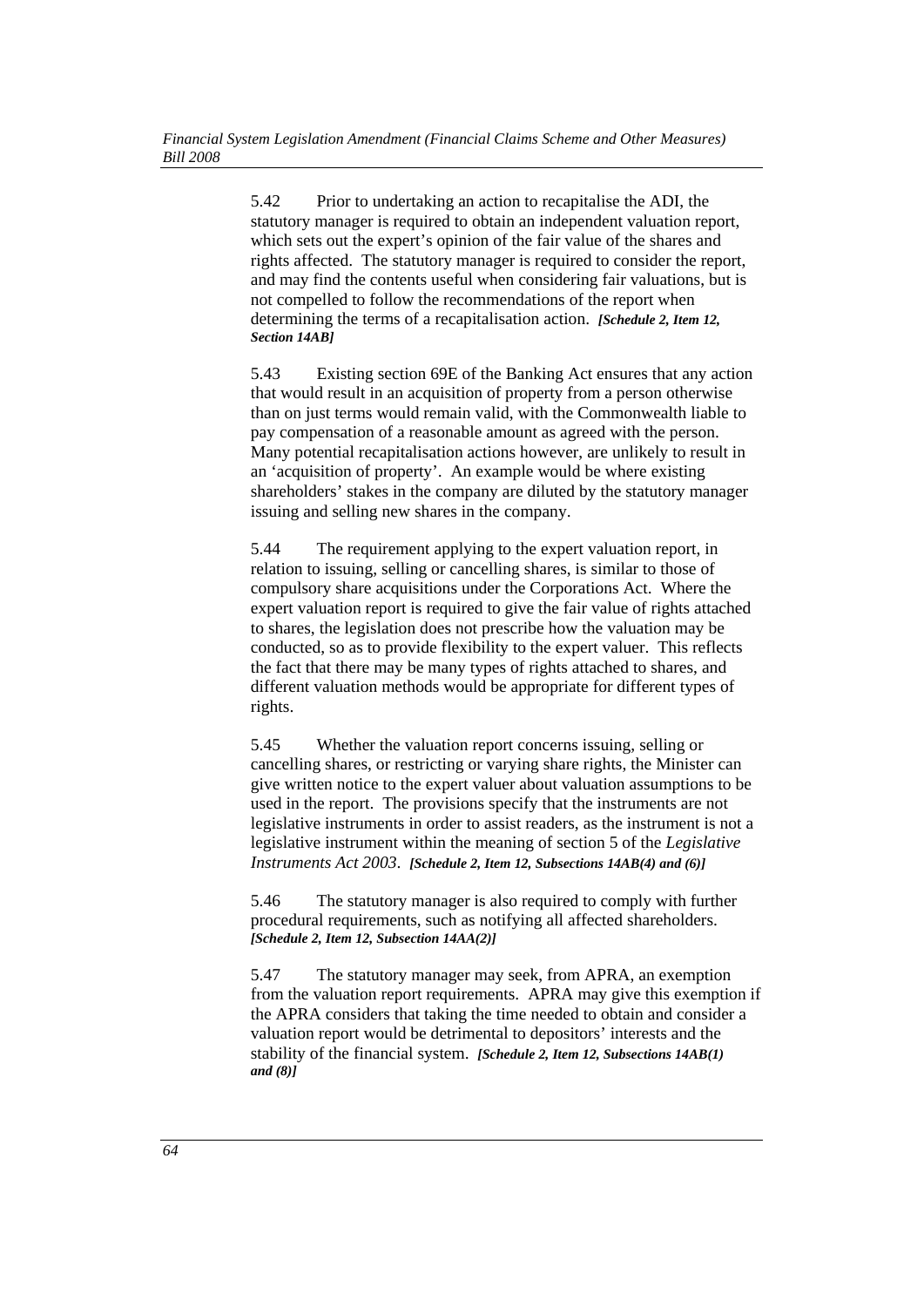5.48 An exemption made by APRA from the valuation requirement is not a legislative instrument. This provision is included to assist readers, as the instrument is not a legislative instrument within the meaning of section 5 of the *Legislative Instruments Act 2003*. *[Schedule 2, Item 12, Subsection 14AB(8)]*

5.49 In the interests of a timely recapitalisation, this power overrides any Corporations Act requirements, markets listing rules, any contractual arrangements and any provision in the entity's constitution. This means that members will not be able to seek members' remedies under the Corporations Act or seek a court injunction to delay the recapitalisation. Recapitalisation may also be effected even if the company constitution prohibits issuing a specified class of shares or prohibits a share issue unless certain 'entrenched' requirements are satisfied. *[Schedule 2, Item 12, Subsection 14AA(4)]*

5.50 A recapitalisation transaction cannot be used to trigger default or protective clauses under a contract with the financial institution, so that the contract or the other party to the contract cannot deny contractual obligations, accelerate debts or close out transactions merely because the statutory manager has implemented a recapitalisation (see also earlier section above, on no ending of contractual obligations). *[Schedule 2, Item 12, Section 14ACl* This change applies only to contracts made after commencement. The recapitalisation powers themselves apply to statutory managers appointed before, on or after commencement of the schedule. *[Schedule 2, Item 13]*

5.51 Acquisitions of shares in an ADI as a direct result of the use of the recapitalisation powers or acquisition of assets in a sale or disposal of the business in whole or in part by a statutory manager are authorised for the purposes of subsection 51(1) of the *Trade Practices Act 1974*. *[Schedule 2, Item 20, Section 16AA]* 

5.52 This exemption is intended to ensure that the transactions can occur quickly and give certainty to acquiring parties without formal competition review processes which may take some time. The Australian Competition and Consumer Commission (ACCC) can be consulted on the competition implications of such transaction under various other potential approval mechanisms, for example, the Treasurer's national interest decision under the *Financial Sector (Shareholdings) Act 1998*.

5.53 The automatic authorisation applies to acquisitions occurring after commencement. *[Schedule 2, Item 21]*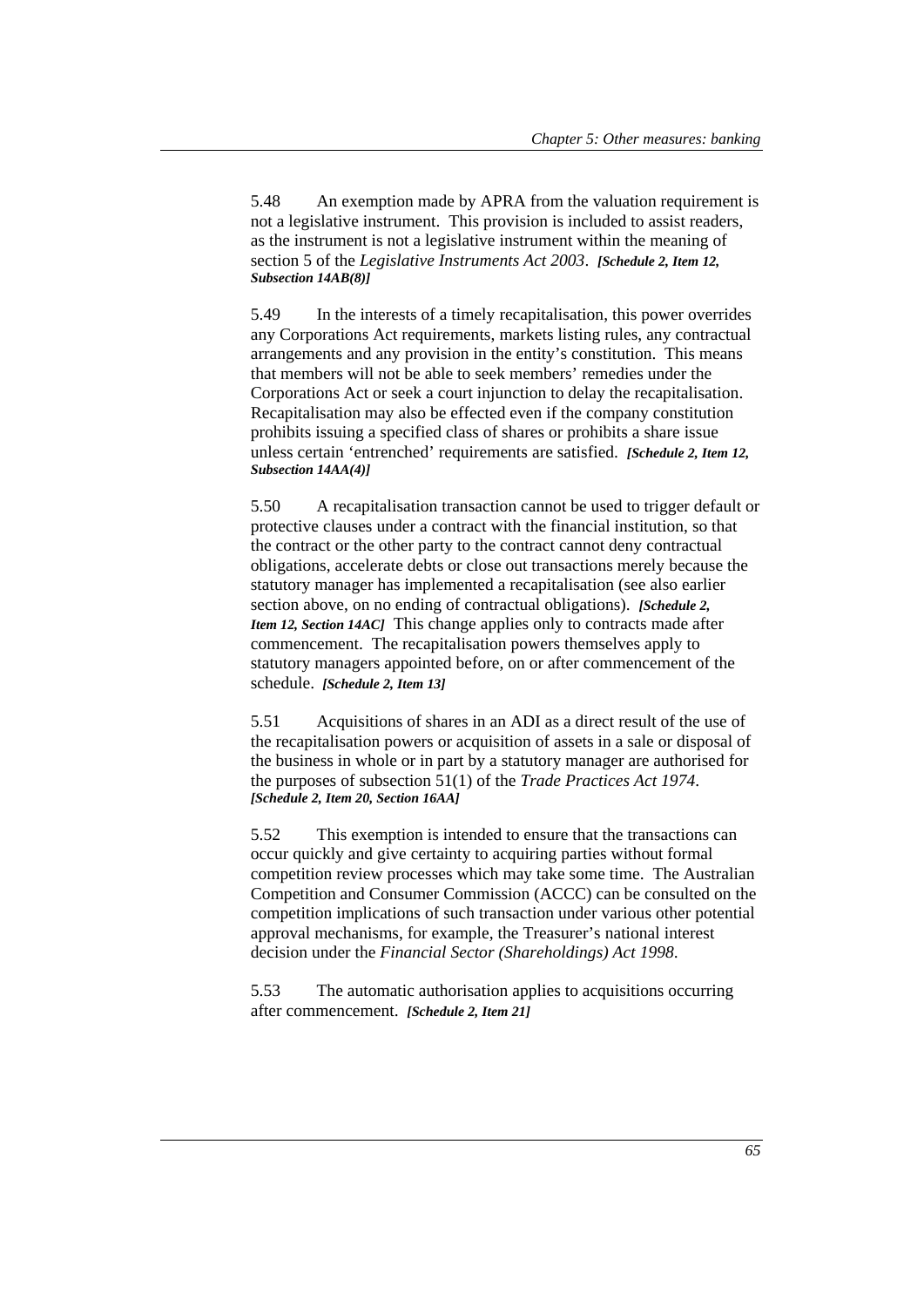## **Powers of ADI statutory managers to alter governance arrangements**

5.54 An ADI statutory manager may alter the ADI's constitution, rules or other arrangements for governance where it may assist the statutory manager to perform its functions, duties and powers and it promotes the protection of the depositors of the ADI and financial system stability in Australia. *[Schedule 2, Item 11]*

5.55 This provides the statutory manager with plenary flexibility, as the clauses in the company's constitution or its governance arrangements may hinder a quick and decisive resolution of the failing ADI's affairs. An example of when governance arrangements could be altered is as part of, or following, a decision to recapitalise an institution.

5.56 As per statutory managers' powers for facilitating recapitalisation, the power to alter governance arrangements overrides any Corporations Act requirements, markets listing rules, any contractual arrangements and any provision in the entity's constitution. As above, the powers apply to statutory managers appointed before on or after commencement of the schedule.

#### **Notice to APRA of external administration of ADI**

5.57 A person who proposes to appoint an external administrator to a ADI must give prior notice to APRA. APRA can be heard at these applications. This requirement ensures that APRA has timely notice of these applications and can respond appropriately where necessary. For example, APRA may wish to oppose the appointment of an external administrator under Chapter 5 of the Corporations Act or may instead choose to appoint a statutory manager to the ADI. *[Schedule 2, Item 22 Section 62B]*

5.58 A person who applies for the appointment of an external administrator to an ADI without first notifying APRA commits a strict liability offence of up to 60 penalty units. *[Schedule 2, Item 22 Section 62B]*

5.59 This is a strict liability offence, as it may be difficult to show that the person's omission to notify APRA in this circumstance was intentional. This provision provides maximum incentive for such persons to ensure APRA is notified prior to an application for an external administrator to be appointed to an ADI.

5.60 The definition of external administrator is moved from subsection  $15A(5)$  to subsection  $5(1)$ , in order to apply it to the entire Act. *[Schedule 2, Items 1 and 16]*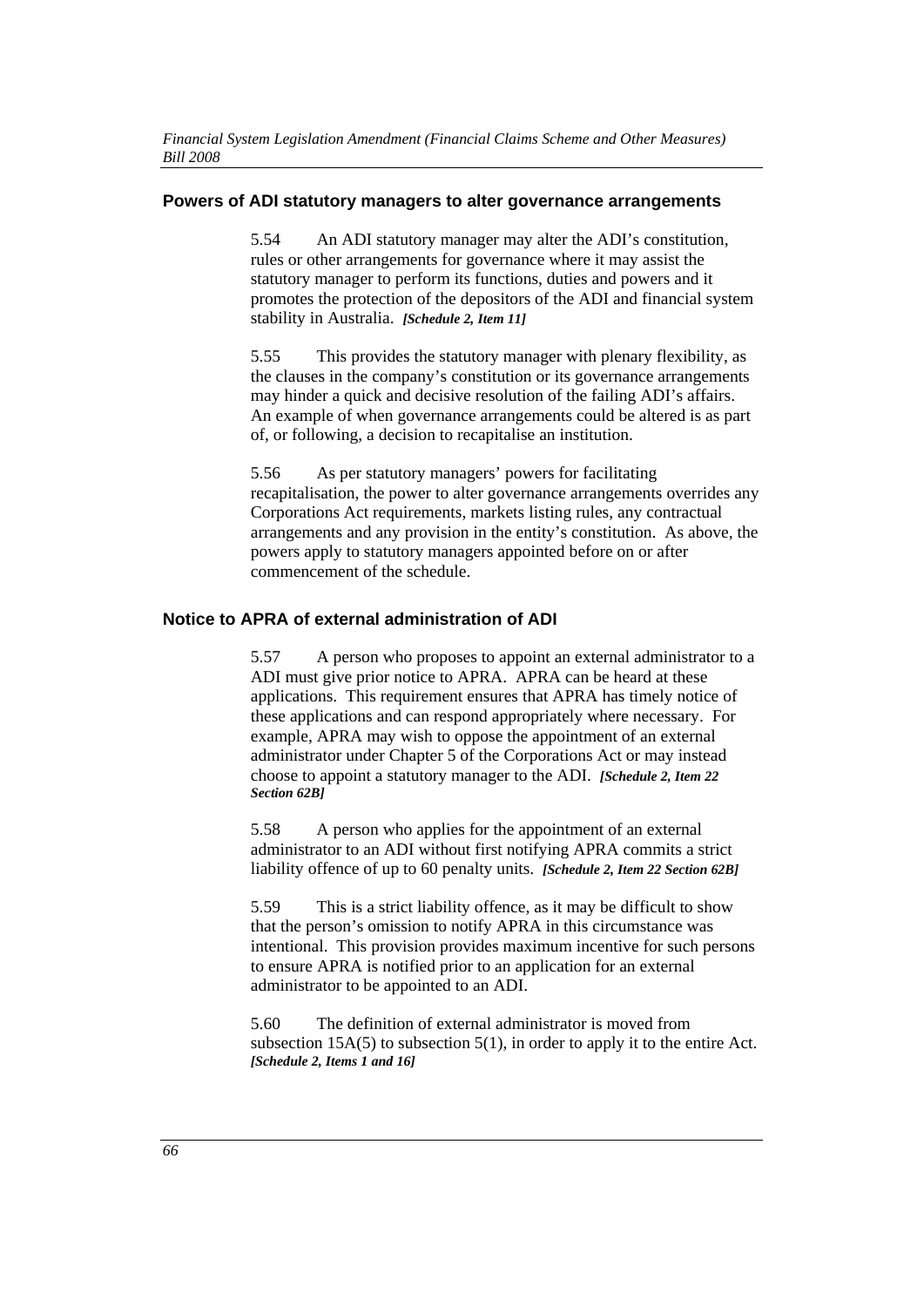5.61 Where the liquidator of an ADI proposes to apply to Court in relation matters arising under the winding up of the ADI, it must give prior notice to APRA and APRA can be heard on the application. This provision is modelled on section 183 of the Life Insurance Act and ensures that APRA may make submissions on issues that affect the entity's depositors, or the stability of the financial system in Australia, where it is appropriate to do so. *[Schedule 2, Item 22 Section 62C]*

#### **Minister's power to authorise contracts or arrangements to protect depositors or financial stability**

5.62 Ministers have inherent powers to enter into contracts or arrangements on behalf of the Commonwealth. However, in order to be able to make payments in accordance with Commonwealth's obligations under such contracts or arrangements an appropriation authority is required prior to drawing money from Consolidated Revenue. A special appropriation mechanism is introduced into the Banking Act in order to allow such authority to be obtained in a timely manner if required.

5.63 The Minister may, with the written approval of the Finance Minister, authorise the making of contracts or arrangements for the main purposes of the Banking Act – that is, to protect the interests of depositors and financial system stability in Australia. *[Schedule 2, Item 23, Section 70C]*

5.64 This does not limit any other powers of the Minister to enter into contracts or arrangements.

5.65 The Minister must specify an amount in the authorisation to be credited to the Financial System Stability Special Account (the FSS Special Account).

5.66 The balance of the FSS Special Account attributable to such authorisations — total amounts credited under these authorisations but not yet expended for the purpose of meeting payments under authorised contracts or arrangements — must be less than \$20,000,000,000 at any time. The amount specified can be amended but not revoked.

5.67 If the Minister has authorised a contract or arrangement, the Minister is also provided with a borrowing power, subject to the written approval of the Finance Minister. *[Schedule 2, Item 23, Section 70D]*

5.68 The Minister may borrow on behalf of the Commonwealth for up to 24 months for amounts totalling not more than \$20,000,000,000 at any time. The borrowing power is intended as a contingency measure in order to ensure that the Commonwealth could obtain sufficient liquidity to meet obligations under contracts or arrangements if payments were required at very short notice. If cash was available at the time from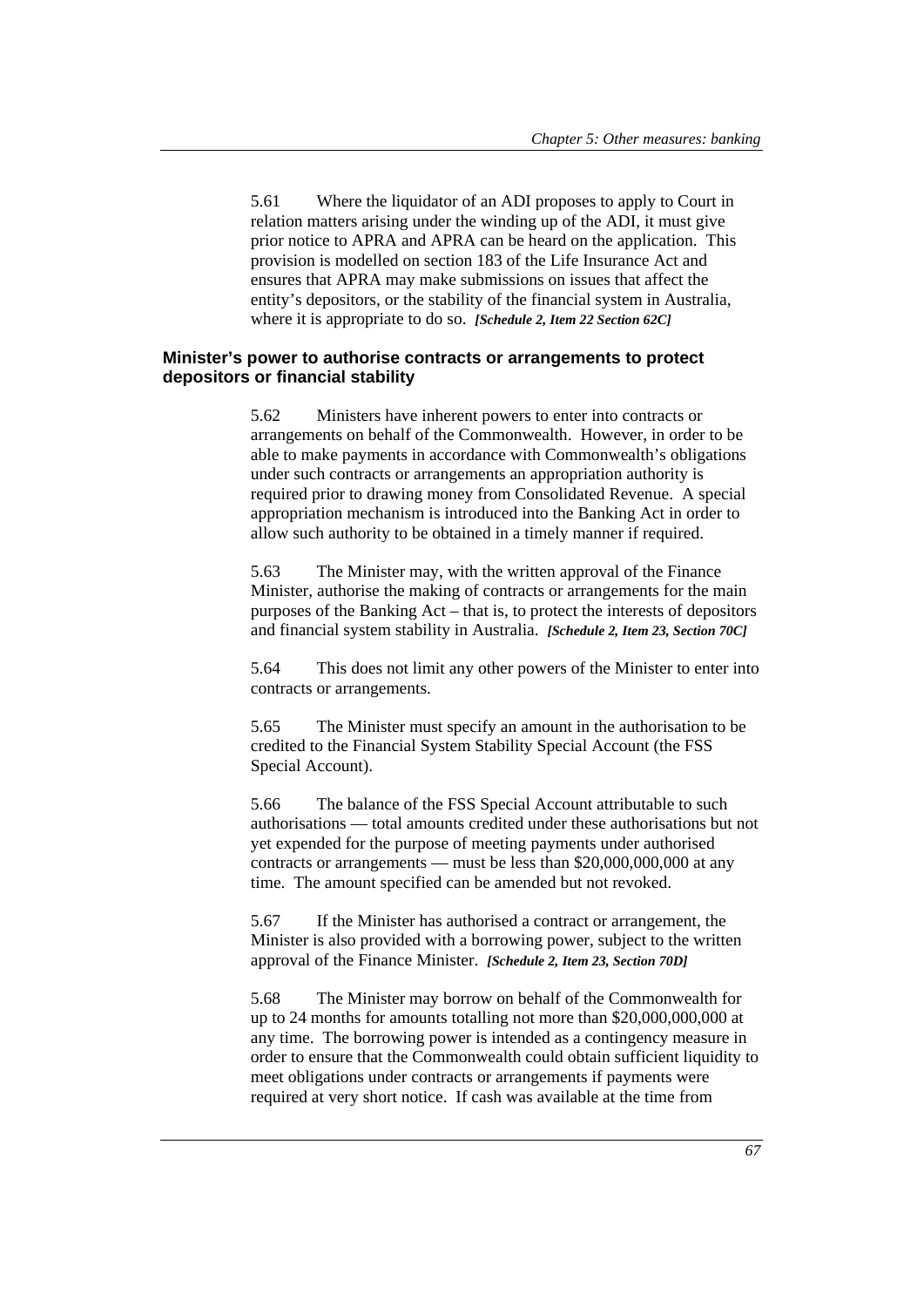Consolidated Revenue it is not envisioned that the use of the borrowing power would be required.

5.69 Similar provisions for authorising a contract or arrangement and associated borrowing are included in the Insurance Act *[Schedule3, Item 26, Sections 131A and 131B]* and Life Insurance Act. *[Schedule 4, Item 34, Sections 251A and 251B]*

5.70 The FSS Special Account is established in the Banking Act in order to provide an appropriation authority for payments under contracts and arrangements authorised under the Banking Act, Insurance Act and Life Insurance Act. *[Schedule 2, Item 23, Sections 70E to 70H]*

5.71 A special account is a ledger entry which records the right to draw money from the Consolidated Revenue Fund up to the balance of the account. The balance of a special account is increased by specifying amounts that are credited to the account, and such amounts can only be debited for the prescribed purposes of the account.

5.72 Amounts specified in authorisations in relation to contracts or arrangements authorised in the Banking Act, Insurance Act and Life Insurance Act provisions are credited to the FSS Special Account. Any amounts that are borrowed in connection with such authorisations are also credited to the FSS Special Account.

5.73 The balance of the FSS Special Account can only be spent on the purposes of the account. The main purpose of the account is making payments under contracts and arrangements authorised by the Minister. Repaying borrowings and meeting the expenses of administering the account are also prescribed as purposes of the account.

5.74 Finance Minister and Financial System Stability Special Account are defined in section 5(1). *[Schedule 2, Items 2 and 3]*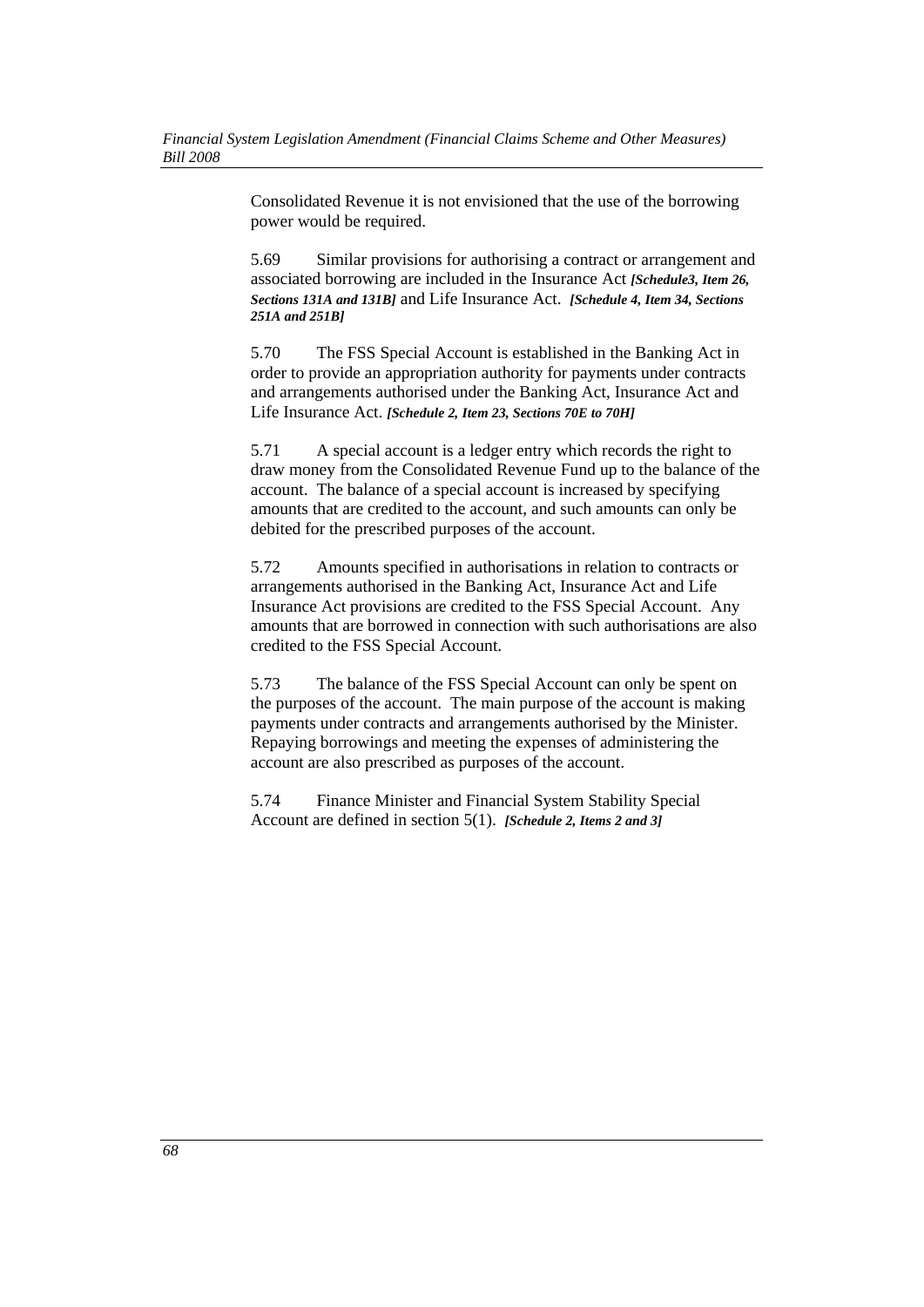## *Chapter 6 Other measures: general insurance*

## **Outline of chapter**

6.1 Schedule 3 of the Bill amends the *Insurance Act 1973* (Insurance Act) to establish a framework for the judicial management of certain general insurers, including foreign general insurers.

## **Context of amendments**

6.2 The Insurance Act does not currently allow for the judicial management of general insurers. General insurers can be externally administered under the *Corporations Act 2001*, which requires the company to be administered in the interests of creditors or members. There is no framework that allows general insurers to be externally administered in the interests of policyholders and financial system stability in Australia.

6.3 The inability to apply to the Federal Court of Australia (the Court) for the appointment of a judicial manager to manage a general insurer is a gap in the Australian Prudential Regulation Authority's (APRA) powers to respond in circumstances where the affairs of the general insurer may warrant intervention.

6.4 Schedule 3 establishes a framework that enables general insurers to be judicially managed in the interests of policyholders and the stability of the financial system. The framework is broadly modelled on the judicial management arrangements in the *Life Insurance Act 1995*.

## **Summary of new law**

6.5 APRA or a general insurer may apply to the Court for the appointment of a judicial manager.

6.6 The Court may appoint a judicial manager if the insurance business of the insurer has been investigated by APRA and the Court is satisfied that it is in the policyholders' interests. Alternatively, the Court can appoint a judicial manager if it is satisfied that the insurer (in the case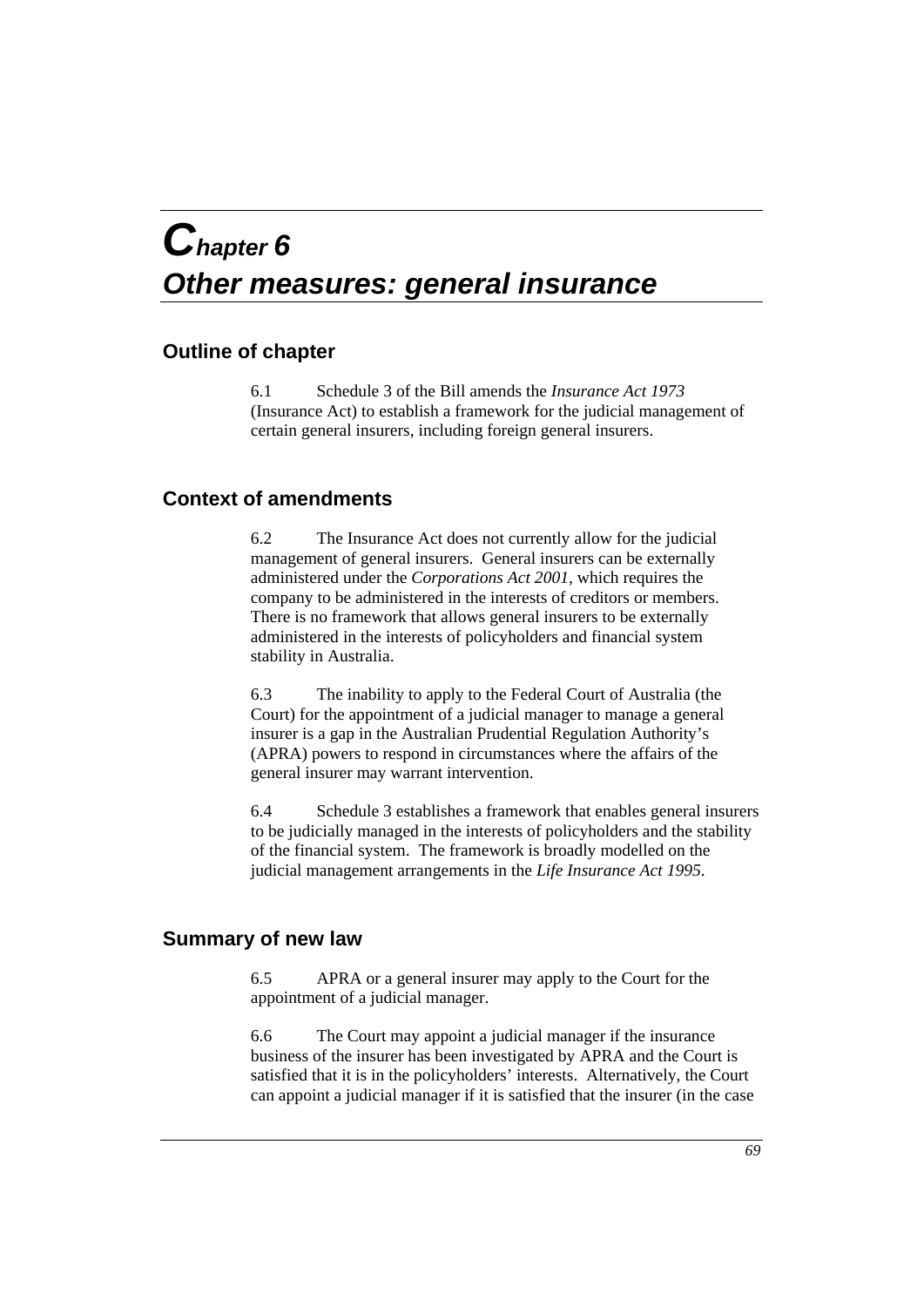of a foreign general insurer, its insurance business in Australia) is insolvent, has failed to comply with prudential standards or an APRA direction, or that the financial position or management of the general insurer may be unsatisfactory.

6.7 Once appointed, the judicial manager is required to report to the Court and recommend a course of action. The judicial manager has the power of the board to manage the general insurer, and must do so in accordance with the Court's oversight and instructions.

6.8 The judicial manager must recommend to the Court that: the business is transferred to another insurer; the insurer carry on after a period of judicial management; the insurer be recapitalised; the insurer be wound up; or some other course of action. The Court may then make appropriate orders.

## **Comparison of key features of new law and current law**

| New law                                                                                                                                                                                                                                                                                                                            | <b>Current</b> law                                                                                                                                                                                                                                                                                                        |
|------------------------------------------------------------------------------------------------------------------------------------------------------------------------------------------------------------------------------------------------------------------------------------------------------------------------------------|---------------------------------------------------------------------------------------------------------------------------------------------------------------------------------------------------------------------------------------------------------------------------------------------------------------------------|
| A judicial manager can be<br>appointed to a general insurer in<br>certain circumstances, including<br>where it is in the policyholders'<br>interests.<br>The judicial manager can<br>recommend a course of action,<br>including transfer of business,<br>recapitalisation, or the winding up<br>of the distressed general insurer. | There is no judicial management<br>framework in place for general<br>insurers.<br>External administration of general<br>insurers is currently contained within<br>Chapter 5 of the Corporations Act, an<br>arrangement that is not primarily<br>concerned with policyholders' interests<br>or financial system stability. |

## **Detailed explanation of new law**

6.9 The effect of schedule 3 of the Bill is outlined below. Where appropriate, any special or modified application to foreign general insurers is discussed. A 'foreign general insurer' is defined in section 3 of the Insurance Act as a body corporate that:

- (a) is a foreign corporation within the meaning of paragraph 51(xx) of the Constitution; and
- (b) is authorised to carry on insurance business in a foreign country; and
- (c) is authorised under section 12 to carry on insurance business in Australia.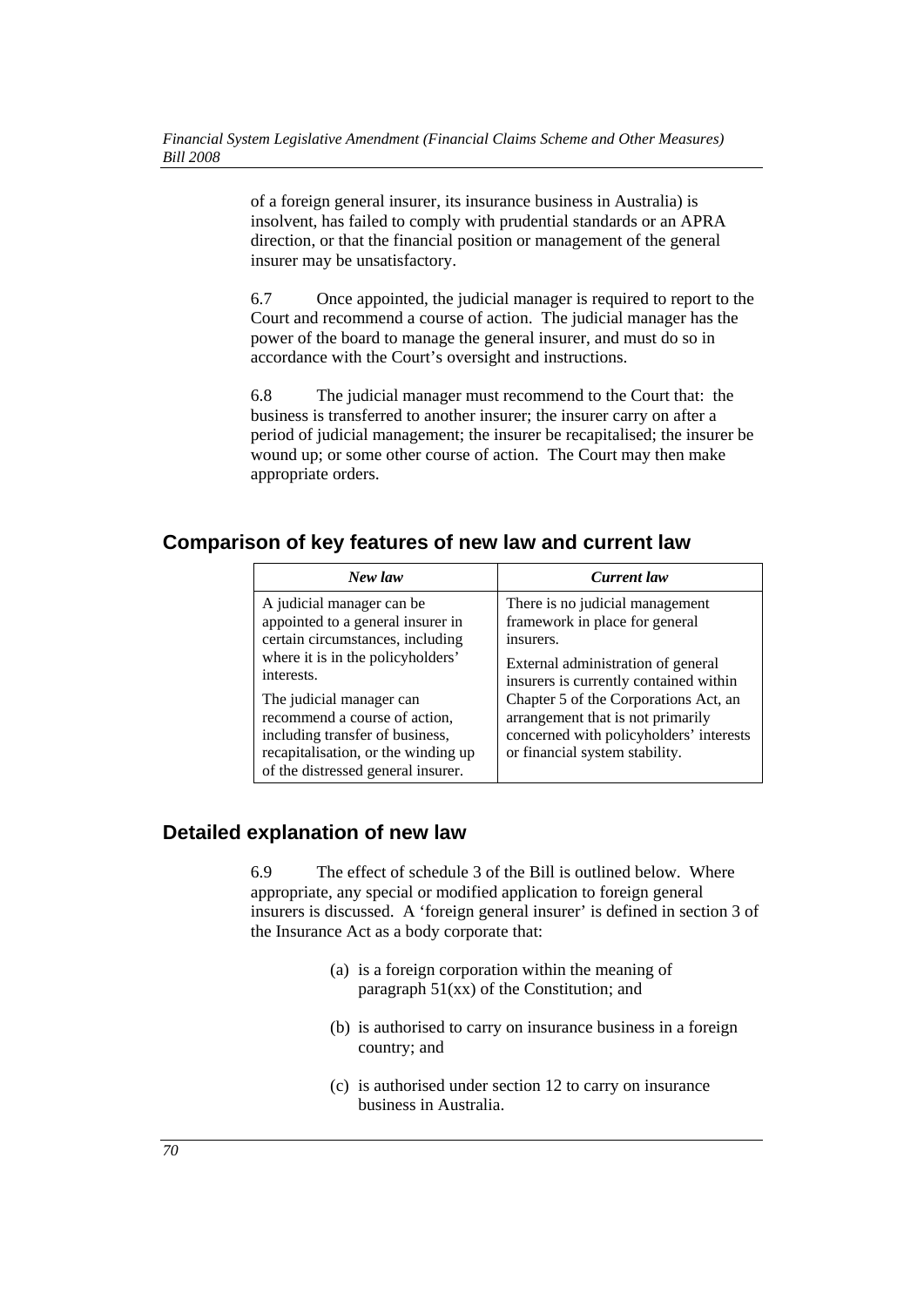6.10 Where a general insurer is established in Australia as a standalone insurer or as a subsidiary of either an Australian or international general insurance group, it is an Australia-registered corporation that is subject to the full scope of the Corporations Act and relevant parts of the Insurance Act. Such an insurer will be subject to all the judicial management provisions.

#### **Appointment of judicial manager and termination of judicial management**

6.11 Schedule 3 establishes the framework for the judicial management of general insurers in certain circumstances. A general insurer that is authorised under the Insurance Act, including a foreign general insurer, may be placed under judicial management.

6.12 Part VB provides a framework for the judicial management of general insurers. However, it does not preclude persons from exercising their rights under the Corporations Act or other legislation, unless this is inconsistent with the judicial management framework. *[Schedule 3, item 5, subsection 3(1) and item 11, section 62Q ]*

6.13 The object clause in the Insurance Act is amended so that it includes a reference to judicial management of general insurers whose circumstances are unsatisfactory. These appointments are made to ensure the stability of the financial system in Australia and to protect the interests of policyholders. *[Schedule 3, item 1, subsection 2A(2)]* 

6.14 The concepts of policyholders' interests and financial system stability in Australia are broad and may be applied flexibility to assist APRA and the judicial manager to perform their functions and duties under the Insurance Act.

6.15 The general insurer or APRA may apply for the appointment of a judicial manager. However, a general insurer is required to give APRA at least one month's notice of its intention to apply. Both the general insurer and APRA will have the right to be heard at an application hearing. *[Schedule 3, item 11, section 62K]*

6.16 A judicial manager may be appointed by the Court where APRA has conducted an investigation of the general insurer under Part V of the Insurance Act, and the Court is satisfied that it is in the interests of policyholders that a judicial manager is appointed. *[Schedule 3, item 11, section 62L]*

6.17 Alternately, if the Court is satisfied that one or more of the following circumstances exist, and the time required to conduct or complete an investigation would be detrimental to policyholders' interests: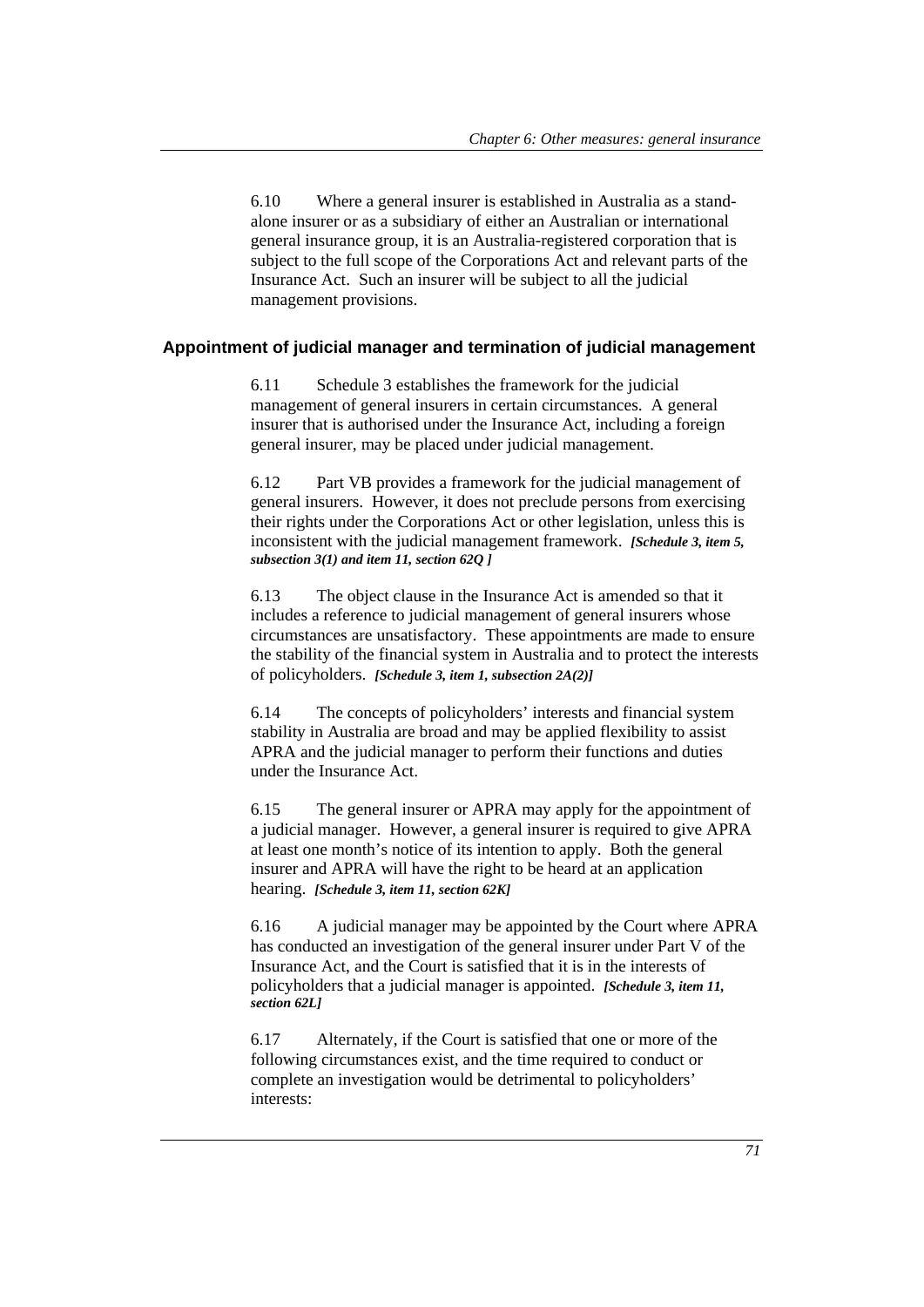- The general insurer has become, or is likely to become, unable to pay its policy or other liabilities;
- in the case of a foreign general insurer, the entity has become, or is likely to become, unable to meet, from its assets in Australia, its liabilities in Australia other than preauthorisation insurance liabilities as they fall due; *[Schedule 3, item 6, subsection 3(1)]*
- the general insurer has failed to comply with a prudential standard;
- the general insurer has failed to comply with an APRA direction; or
- the management or financial position of the general insurer is unsatisfactory;

then a judicial manager can be appointed. *[Schedule 3, item 11, section 62M]*

6.18 The Court may order the appointment of a judicial manager if the Court considers that at least one of the grounds for appointment is satisfied. *[Schedule 3, item 11, section 62L and 62M]*

6.19 If the Court orders the appointment of a judicial manager, the order may specify that judicial management is taken to commence on a particular day and at a particular time. If the court does not so specify, judicial management is taken to commence when the order is made. This provision provides certainty as to commencement, and it also determines when the general insurer must cease making payments or issuing policies (a general insurer may not issue new policies after a judicial manager is appointed, unless it has the Court's consent). *[Schedule 3, item 11, section 62N and subsection 62T(2)]*

6.20 If the Court orders the appointment of a judicial manager, it must also appoint a person to be the judicial manager. There are no restrictions on who can be appointed a judicial manager. The Court may set the remuneration and terms of appointment for the judicial manager. *[Schedule 3, item 11, section 62R and 62S,]*

6.21 The Court may cancel the appointment of a particular judicial manager and appoint another person. *[Schedule 3, item 11, section 62R]*

6.22 A judicial manager appointed by the Court displaces the incumbent management of the company. This provision is identical in its term to the equivalent provision in the Life Insurance Act, and ensures that the directors and the board of management cease to have control of the general insurer from the time the judicial manager is appointed. This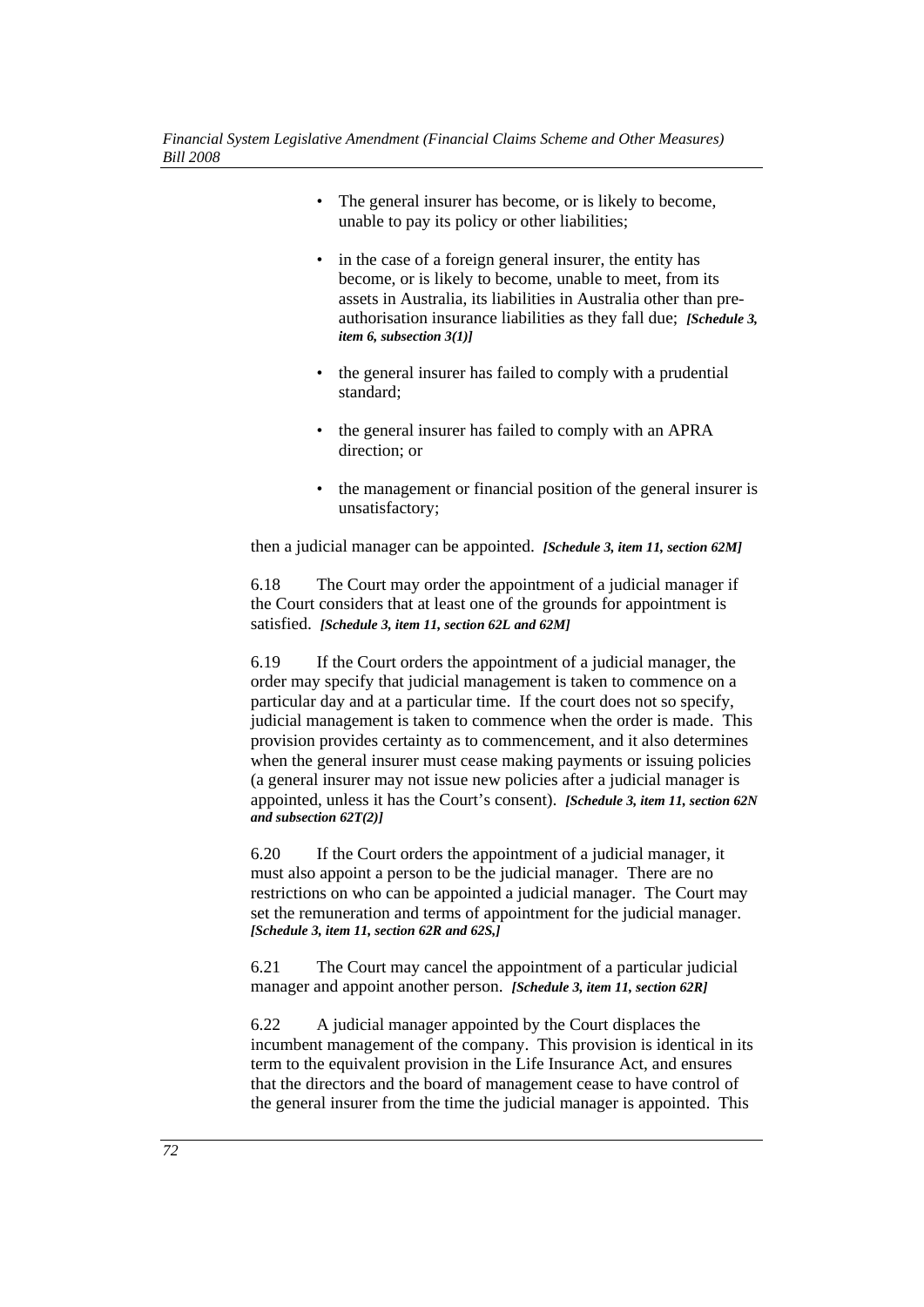operates similarly to the appointment of an external administrator of a company under the Corporations Act. *[Schedule 3, item 11, section 62T]*

6.23 Division 1 of Part VB, concerning judicial management, only applies to the foreign general insurer's business within Australia. *[Schedule 3, item 11, subsection 62T(3) and section 62ZO]*

6.24 Foreign general insurers are required to comply with the Insurance Act and prudential standards. The foreign general insurer's assets in Australia and liabilities in Australia are affected by section 116A and the prudential standards. Section 116 of the Insurance Act requires all general insurers' assets in Australia to be applied to its liabilities in Australia on liquidation.

6.25 The test for appointing a judicial manager under subparagraph  $62M(a)(ii)$  uses these concepts. Where a Court is satisfied that a foreign general insurer is likely to be unable to meet, from its assets in Australia, its liabilities in Australia (other than pre-authorisation liabilities) as they fall due, the Court will be able to order the appointment of a judicial manager. This test creates an artificial entity for the purposes of determining the solvency of a foreign general insurer's Australian operations. *[Schedule 3, item 11, subsection 62M(a)(ii)]*

6.26 The appointment of a judicial manager affects other persons in relation to the general insurer. In particular, it affects external administrators that are, or will potentially be, appointed to the general insurer; persons who have, or are proposing to commence proceedings against the general insurer; and some persons who have entered contracts with the general insurer.

#### *External administration*

6.27 The following amendments ensure that a judicial manager appointed by the Federal Court takes precedence over other forms of company external administration, where it is considered necessary to protect policyholders' interests and/or ensure financial system stability.

6.28 Judicial management overrides any other form of external administration of the general insurer, as defined under Chapter 5 of the Corporations Act. *[Schedule 3, item 11, section 62U and Schedule 3, items 27 to 31]*

6.29 A person who proposes to appoint an external administrator to a general insurer must give prior notice to APRA. APRA can be heard at an application hearing. This requirement ensures that APRA has timely notice of these applications and can respond where necessary. For example, APRA may wish to oppose the appointment of an external administrator under Chapter 5 of the Corporations Act on the grounds that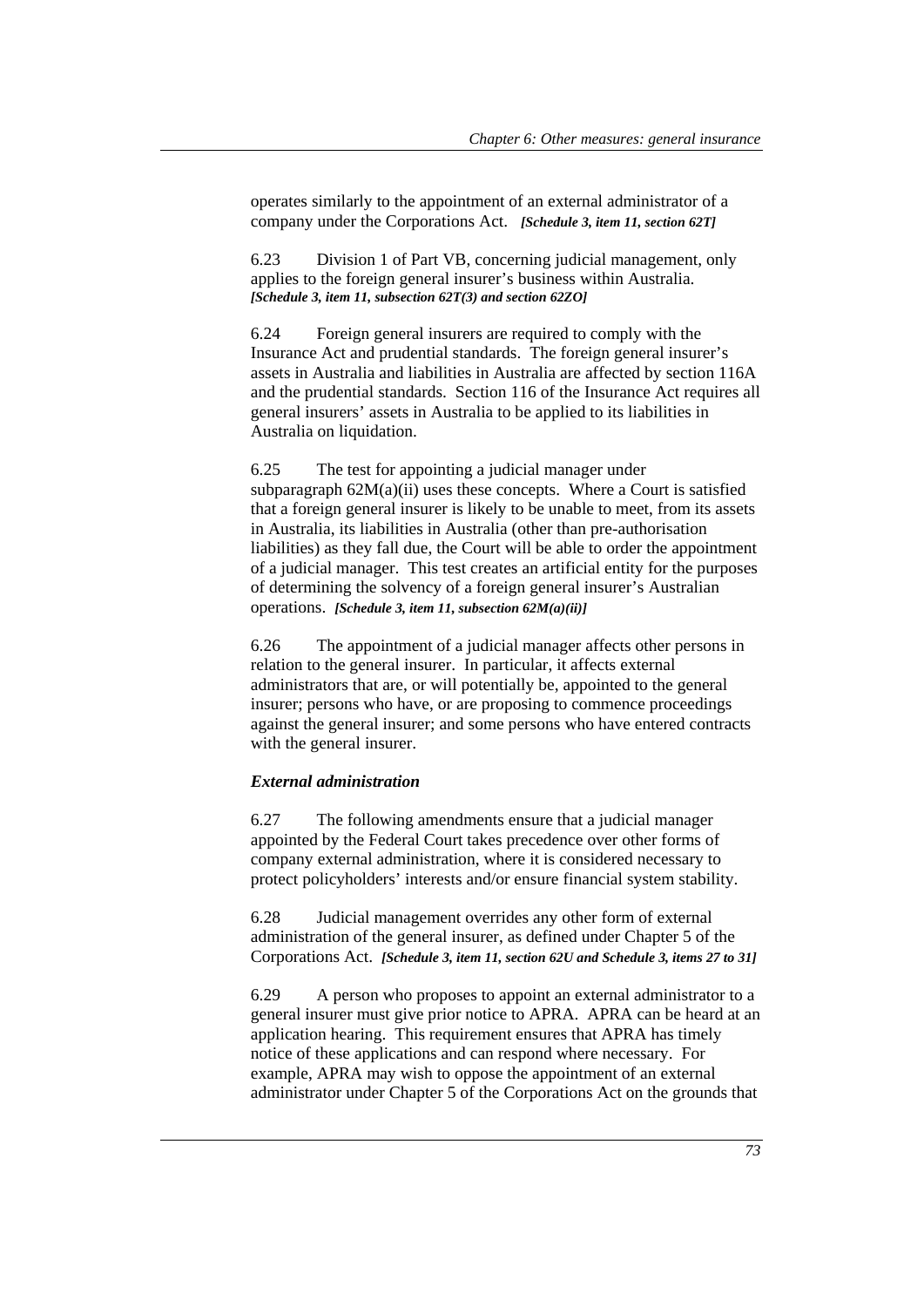it has applied for, or intends to apply for, the appointment of a judicial manager. *[Schedule 3, item 11, section 62ZQ]*

6.30 A person who applies for the appointment of an external administrator without first notifying APRA commits a strict liability offence. The maximum penalty for the offence is 60 penalty units. *[Schedule 3, item 11, subsection 62ZQ(4)]*

6.31 This is a strict liability offence, as it may be difficult to show that the person's omission to notify APRA in this circumstance was intentional. This provision provides maximum incentive for such persons to ensure APRA is notified prior to an application for an external administrator to be appointed to a general insurer.

6.32 While a judicial manager is appointed to the entity, all other forms of external administration are terminated and no other external administrator can be appointed. A purported appointment of another form of external administration, in contravention of this provision, is invalid. This ensures, for example, that creditors of the company cannot enforce a lien or charge over company property by appointing a receiver or other external administrator. *[Schedule 3, item 11, section 62U]*

6.33 However, the Insurance Act does not override other aspects of the Corporations Act. Absent the appointment of a judicial manager, creditors, ASIC and other persons may still exercise their rights under the Corporations Act to appoint other types of external administrators. Subject to the moratorium on all proceedings whilst a judicial manager is appointed, members, creditors and ASIC may also exercise their rights to wind up a general insurer (within the bounds of section 116, with requires all general insurers' assets in Australia to be first applied to its liabilities in Australia on liquidation). *[Schedule 3, item 11, section 62ZP]*

### *Proceedings*

6.34 Appointing a judicial manager ceases all legal proceedings against the general insurer, or in relation to the general insurer's property, except where the judicial manager or Court has consented otherwise. It also prevents any person commencing new proceedings unless the judicial manager or Court consents. *[Schedule 3, item 11, section 62P]*

6.35 This provision is similar to the moratorium during external administration under section 440 of the Corporations Act, and ensures that the judicial manager has adequate powers to protect company assets. For example, creditors of the general insurer would not be able to use court proceedings to enforce a debt.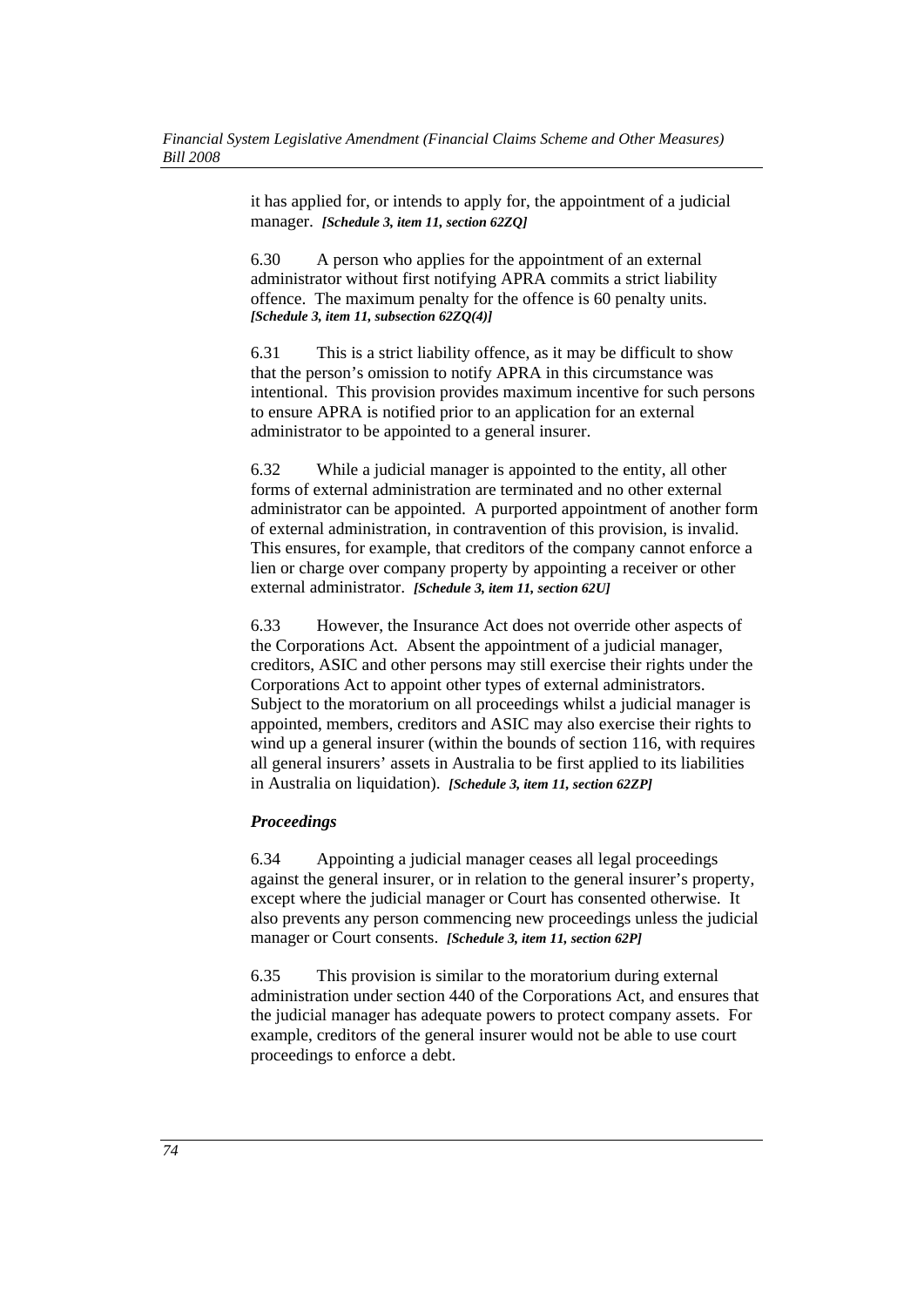6.36 In some circumstances, the judicial manager may consent to proceedings being brought against the general insurer, because it may assist to clarify the general insurer's liability to a class of insureds. Doing so may save time and money for all parties. Such situations would be similar to external administrators who permit 'representative proceedings' to be brought, in order to determine whether the company owes liability to a party or parties.

6.37 This moratorium does not apply to criminal proceedings or civil penalty proceedings. This ensures that law enforcement can continue during judicial management, and is similar to the exemption for criminal proceedings and prescribed proceedings under section 440 of the Corporations Act. *[Schedule 3, item 11, subsection 62P(2)]*

6.38 The judicial manager is not liable to anyone for refusing to consent to a person commencing or continuing proceedings against the general insurer. This provision gives the judicial manager protection against claims for damages or other losses suffered by creditors, shareholders or other persons as a result of this refusal.

### *Contractual obligations*

6.39 A contract with the general insurer cannot be terminated, or contractual obligations owed to the general insurer avoided, on the grounds that a judicial manager has been appointed. Where contractual clauses provide for specified events as grounds to terminate or vary the contract, this provision would override those clauses.

6.40 Without such provisions, the appointment of a judicial manager is likely to be an 'event of default' or other 'specific event' under many commercial contracts. These 'events' may have a number of consequences that are detrimental to the continuing operations of the general insurer. Such events may entitle the other party to the contract to cease meeting their contractual obligations, such as performing business services. If the contract is a loan or a type of debt, such events may allow the creditor to ask for immediate payment of the amount outstanding under the loan, and may have additional penalty clauses attached. If the contract relates to other transactions or trades, such events may entitle the other party to close out these transactions and ask for immediate settlement of any outstanding accounts. *[Schedule 3, items 12-15 and 11, section 62V]*

6.41 These provisions protect the financial position of the general insurer and policyholder interests until the judicial manager has had time to make an assessment as to an appropriate course of action. These provisions also ensure the judicial manager can allow the general insurer to continue trading if it is appropriate.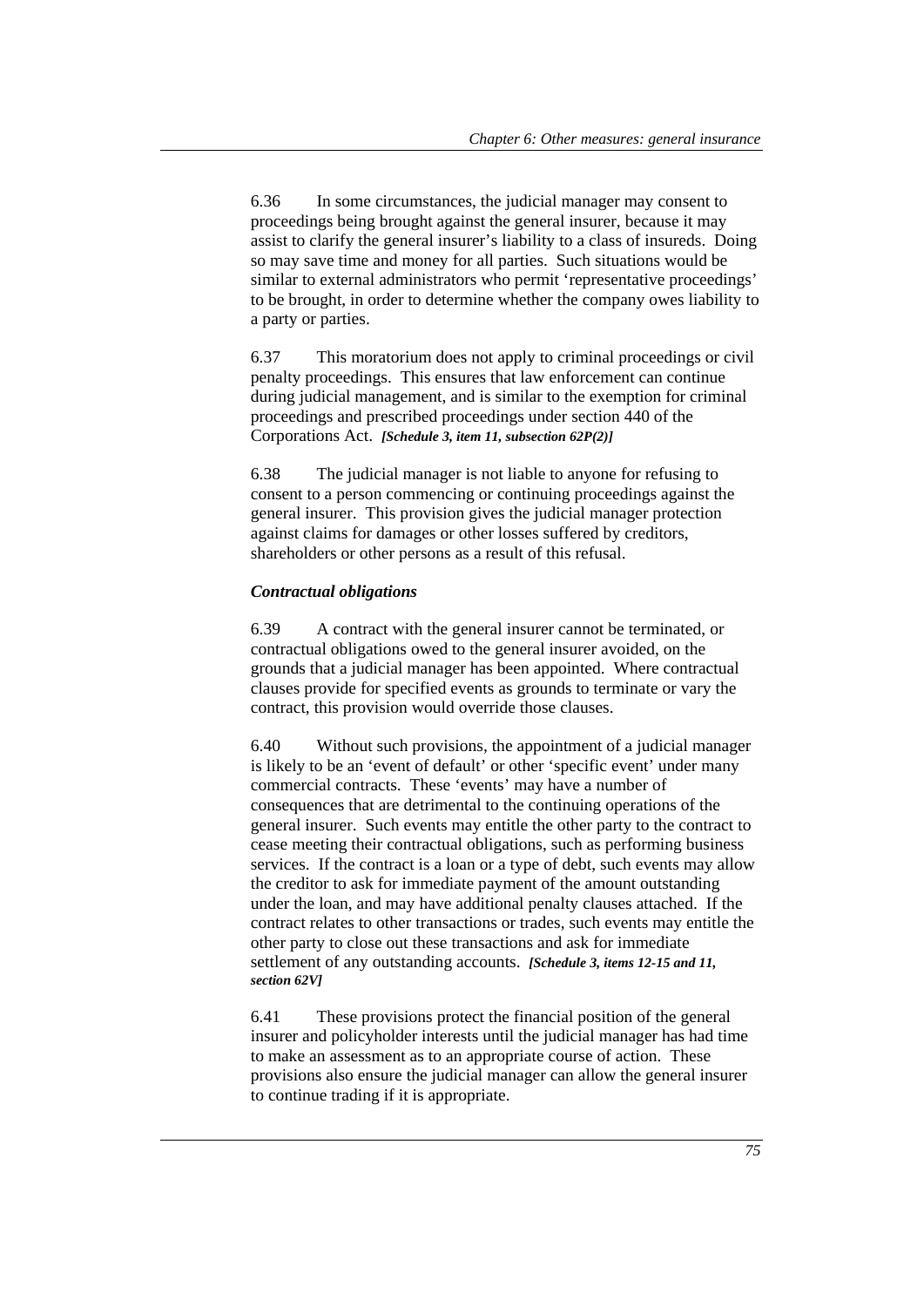6.42 These provisions override any other form of external administration of a foreign general insurer. This would include receivers and receiver-controllers appointed over company assets. They also protect the foreign general insurer from proceedings against the company, and ensure that contractual obligations continue to be met by other parties.

6.43 The scope of these provisions is limited because a judicial manager would only have management of the Australian operations of the foreign general insurer. Therefore, the protections given under these provisions would only apply to the part of the foreign general insurer's operations that is under the judicial manager's control.

6.44 Where proceedings or contractual obligations relate to a part of the business that is in the general insurer's country of registration or another country, the protection given by these provisions would not be available.

## **APRA's powers in relation to the general insurer and judicial manager**

6.45 The provisions of the Insurance Act and the *Financial Sector (Collection of Data) Act 2001* continue to apply to a general insurer under judicial management. This means the general insurer under judicial management is still required to comply with the prudential framework including capital adequacy, audit and actuarial requirements. APRA may, however, exempt a specified person from specific requirements of the Insurance Act (section 7) modify the application of particular prudential standards (section 32) or issue a direction to the general insurer in certain circumstances (section 104). *[Schedule 3, item 11, section 62W]*

6.46 The general insurer under judicial management is required to submit returns under the *Financial Sector (Collection of Data) Act 2001*. This maintains a key element of APRA's supervisory process.

6.47 APRA may also request information from the judicial manager at any stage of judicial management. The request for information must relate to the conduct of judicial management or the financial circumstances of the entity, including whether it is solvent. APRA may require information to be given within a specified, reasonable, time and the judicial manager must comply with the request. *[Schedule 3, item 11, section 62ZD]*

6.48 APRA can apply to the Court for the Court to give directions to the judicial manager. APRA is required to give prior notice to the judicial manager, and the judicial manager can be heard. *[Schedule 3, item 11, section 62ZC]*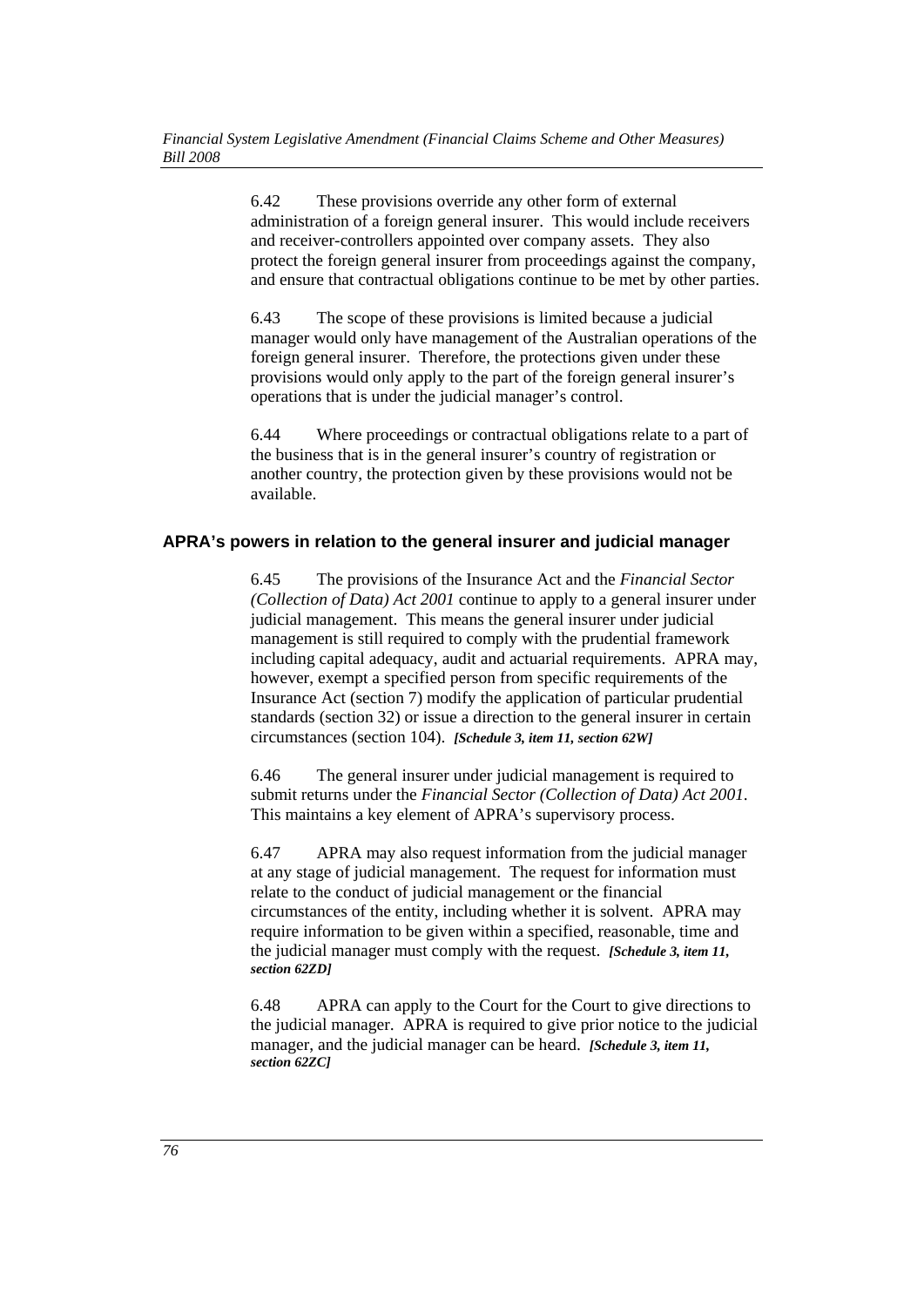6.49 This is in addition to APRA's power to make submissions in any proceedings relating to judicial management.

## **Powers and obligations of the judicial manager**

6.50 The management of the general insurer vests in the judicial manager, which gives the judicial manager all the powers of the board of directors and management of the general insurer. This gives the judicial manager the flexibility to continue trading and issuing policies (subject to Court approval) if doing so would assist the general insurer's future viability and protect existing policyholders. The judicial manager has powers to take various actions in the name of the general insurer, and has additional powers necessary to effectively perform its functions. These powers include disposing of assets, obtaining credit, bringing and defending legal proceedings and proving in bankruptcy. The Court may also direct the judicial manager to exercise any other powers. *[Schedule 3, item 11, section 62Y and subsection 62T(2)]*

6.51 Once appointed, the judicial manager is subject to the Court's control and is required to manage the general insurer economically and efficiently. *[Schedule 3, item 11, sections 62X and 62ZG]*

6.52 The judicial manager may apply to the court for instructions concerning the management of the general insurer. Before the judicial manager makes the application, it is required to give notice to APRA and APRA can be heard on the application. *[Schedule 3, item 11, subsection 62X(3) to (5)]*

6.53 The judicial manager has the power to disclaim onerous property, under Division 7A of Part 5.6 of the Corporations Act. This essentially gives the power that a liquidator has under the Corporations Act to the judicial manager to disclaim onerous property of the general insurer. It can disclaim property that consists of land burdened with onerous covenants, shares, property that is unsaleable or may give rise to a liability or onerous obligation or a contract. *[Schedule 3, item 11, section 62ZH]*

6.54 The judicial manager is not liable for anything done in good faith, while performing their functions. This protects the judicial manager and ensures that they can effectively perform their functions and duties in relation to the entity without the fear of future liability. *[Schedule 3, item 11, section 62ZM]*

#### **Report by the judicial manager and Court orders**

6.55 The judicial manager has the obligation to report to the Court as soon as possible and recommend a course of action. A course of action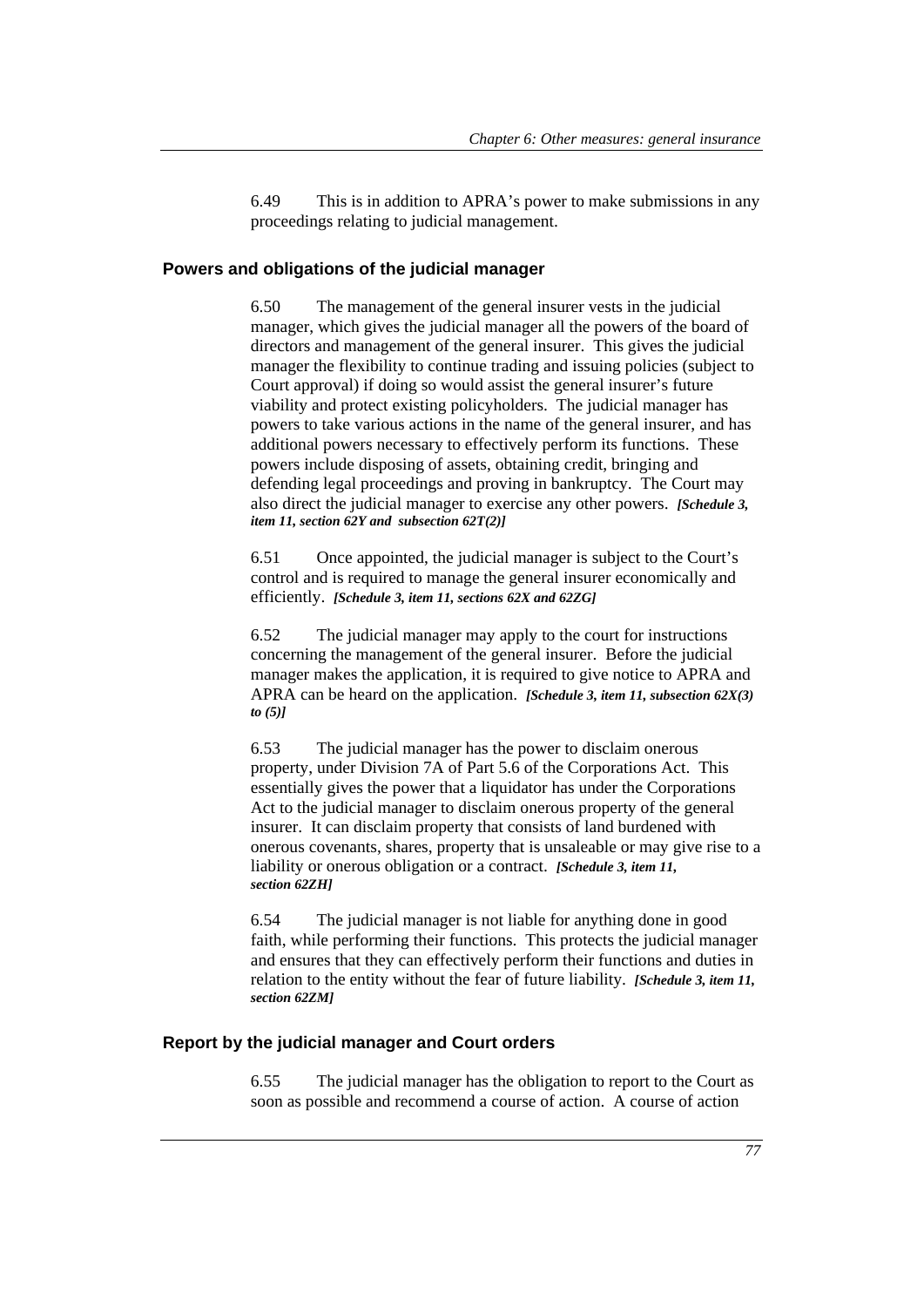ordered by the Court is binding on all persons. The recommended course of action may include: transfer of business of the general insurer; continuing to carry on insurance business after a period of judicial management; recapitalise the general insurer; wind up the general insurer; or any other course of action considered desirable.

## *Reporting to court*

6.56 Once appointed, the judicial manager is required to compile a report for the Court on the financial circumstances of the entity. In the report, the judicial manager must recommend a course of action for the general insurer with a view to acting in the general interests of the policyholders while promoting financial system stability in Australia. This procedure is modelled on the reporting procedure established by Part 8 of the Life Insurance Act. *[Schedule 3, item 11, section 62ZI,]*

6.57 The judicial manager may make one or more reports to the court, where it is necessary to do so. *[Schedule 3, item 11, subsection 62ZI(4)]*

6.58 After filing the report with the Court, the judicial manager is required to give a copy of the report to APRA. APRA may be heard on applications by the judicial manager to give effect to recommendations in the report. APRA, as the prudential regulator, is therefore informed of the progress of judicial management and is able to support, oppose or suggest modifications to the report recommendations. *[Schedule 3, item 11, subsection 62ZI(6)]*

6.59 In the report, the judicial manager must recommend a course of action for the general insurer, or different courses of action for different parts of the general insurer's business. The recommendations are not limited by legislation, but may include: the transfer of business of the general insurer to another general insurer; allow the general insurer to carry on business after period of judicial management; wind up the general insurer; or take such other course of action as the judicial manager considers desirable (which might include altering the company constitution rules, or other arrangements for governance). *[Schedule 3, item 11, subsection 62ZI(2)]*

6.60 The broad scope of these recommendations ensures that the judicial manager can recommend action that is appropriate for the circumstances of the general insurer so as to protect the policyholders' interests while promoting financial system stability in Australia.

6.61 One of the recommendations that can be made by the judicial manager is to change the company's constitution, rules or other arrangements for governance, where it may assist the judicial manager to perform its functions and duties as a judicial manager.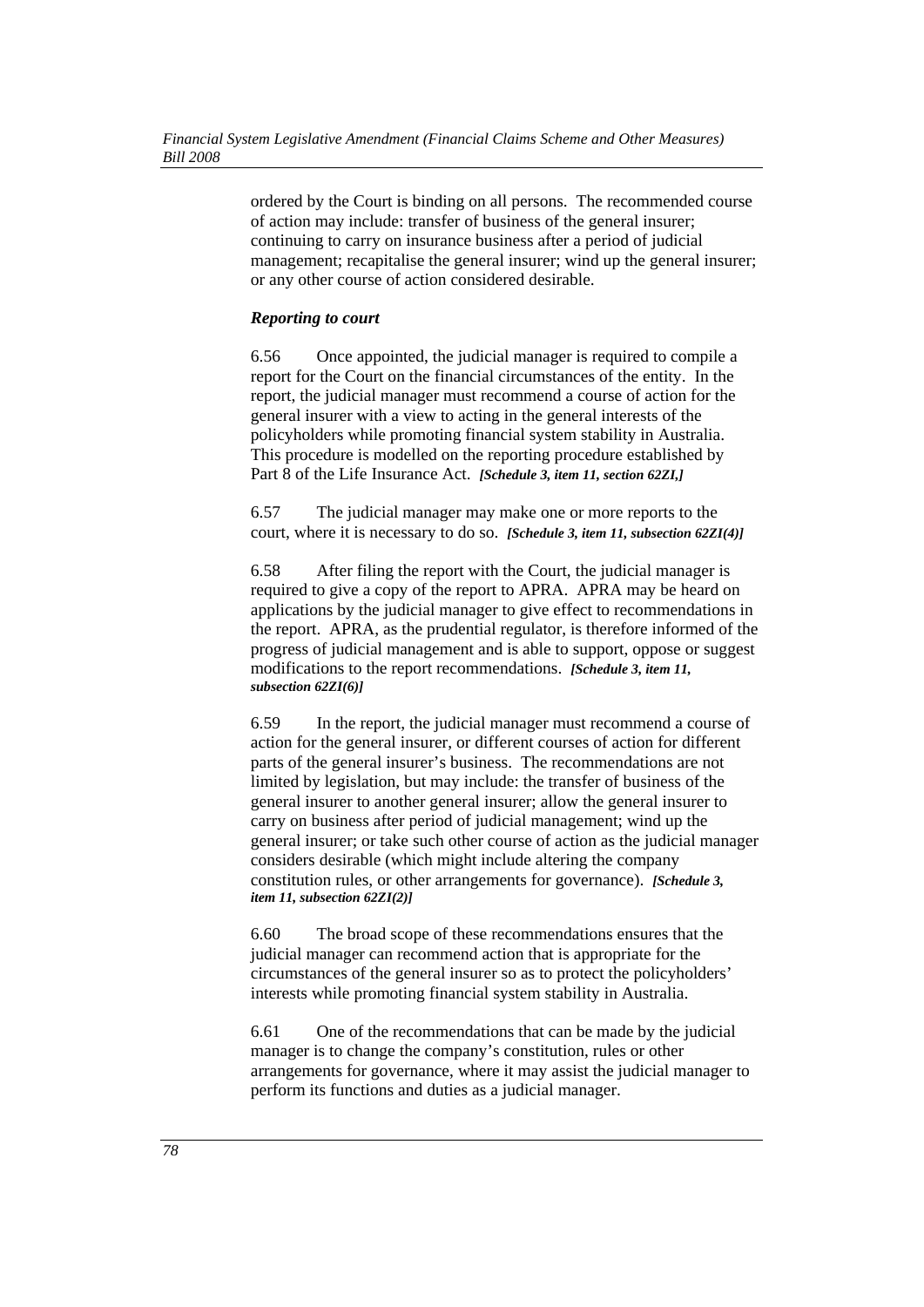6.62 This possible recommendation provides the judicial manager with flexibility, as the clauses in the company's constitution or its governance arrangements may hinder a quick and decisive resolution of the failing general insurer's affairs.

6.63 When the judicial manager applies to the Court, the Court may give any order that it considers advantageous to the general interests of policyholders, while promoting financial system stability in Australia. The Court may vary the recommended action or make any other orders it considers appropriate. The Court's order is binding despite the Corporations Act, the company's constitution, any contract to which the general insurer is a party, or the listing rules of a financial market. *[Schedule 3, item 11, section 62ZJ]*

#### *Recapitalisation*

6.64 The recapitalisation of a financial institution is an internationally recognised method of addressing a distressed institution and restoring the institution's financial health. Capital provided to a distressed institution provides a cushion to support any losses and it enhances its ability to operate competitively in the market. Importantly, it does not impose a repayment obligation on an already weak institution.

6.65 A judicial manager may facilitate a recapitalisation: through issuing new shares or rights to acquire shares; selling those shares or rights; cancelling existing shares or rights; or varying or restricting rights attached to shares. The judicial manager could also reduce the company's share capital by cancelling any paid-up share capital that is not represented by available assets. *[Schedule 3, item 11, section 62Z]*

6.66 As an example, a judicial manager could facilitate a capital injection into a general insurer by issuing new shares and selling them to a new investor. Under this example the new investor would gain a stake in the company and pre-existing shareholders would have their stake in the company diluted but would retain their shares in the company.

6.67 As an alternative to the above, it would also be possible to cancel existing shareholders' shares, which, for example, could be used to facilitate a new investor taking 100 per cent control of a general insurer.

6.68 The recapitalisation powers are intended to be strong and flexible in order to allow a judicial manager to respond quickly and decisively to a range of circumstances.

6.69 A judicial manager of a foreign general insurer would not be able to issue new shares in the entity, or write down or cancel existing shares, where the senior management of the Australian branch does not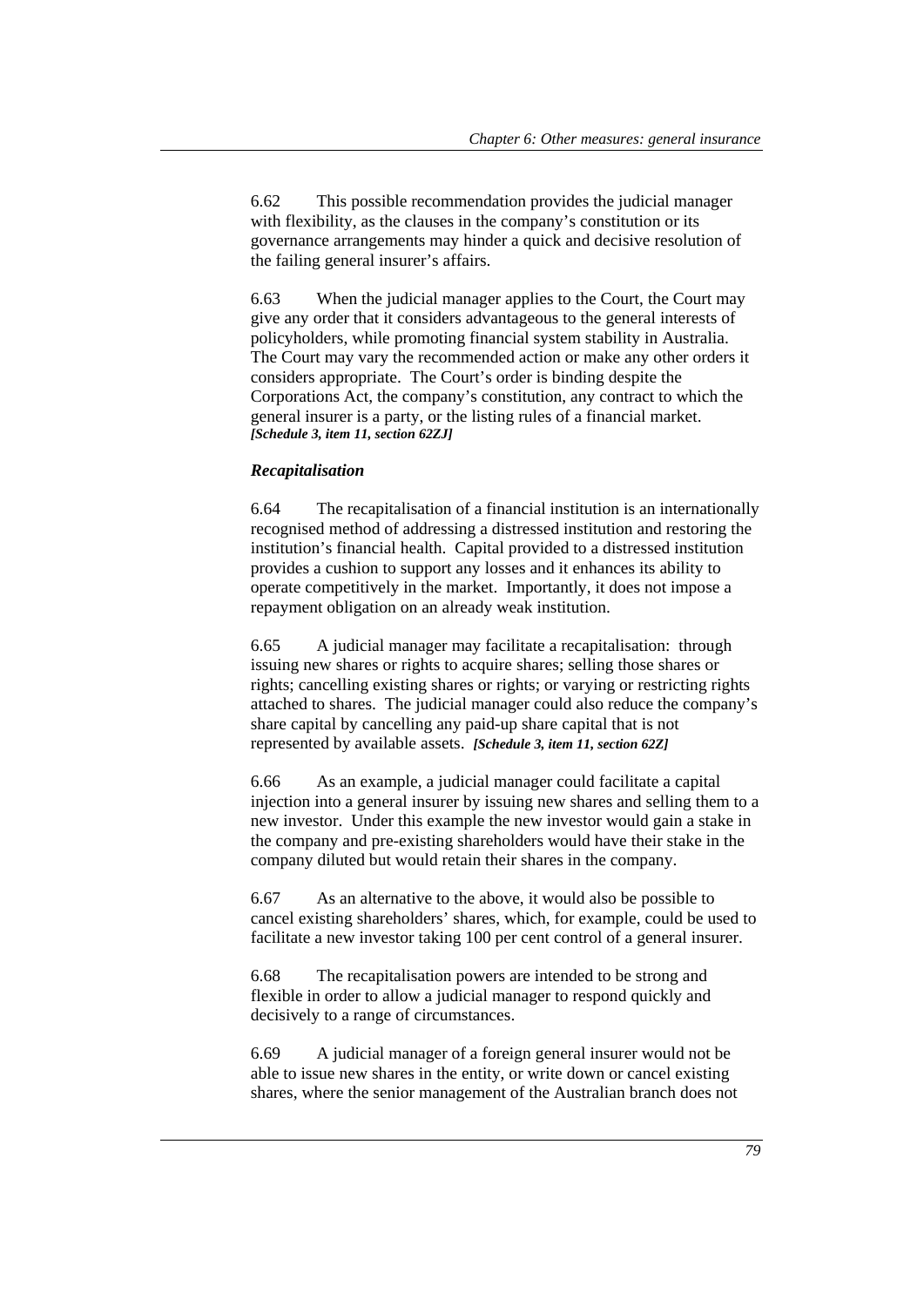have such powers. All other powers and recommendations are open to the judicial manager.

6.70 Prior to undertaking an action to recapitalise the general insurer, the judicial manager is required to obtain an independent valuation report which sets out the expert's opinion of the fair value for each of the shares and rights, or the fair value of the rights affected. The judicial manager is required to consider the report, and may draw on its content, but is not compelled to follow the recommendations of the report when determining the terms of a recapitalisation action. *[Schedule 3, item 11, subsection 62ZA(2)]*

6.71 Section 127A ensures that any action that would result in an acquisition of property from a person otherwise than on just terms would remain valid, with the Commonwealth liable to pay compensation of a reasonable amount as agreed with the person. Many potential recapitalisation actions however, are unlikely to result in an 'acquisition of property'. An example would be where existing shareholders' stakes in the company are diluted by the statutory manager issuing and selling new shares in the company. *[Schedule 3, Item 25, section 127A]*

6.72 The requirements applying to the expert valuation report, in relation to issuing, selling or cancelling shares, are similar to those of compulsory share acquisitions under the Corporations Act. Where the expert valuation report is required to give the fair value of rights attached to shares, the legislation does not prescribe how the valuation may be conducted so as to provide flexibility to the expert valuer. This reflects the fact that there may be many types of rights attached to shares and different valuation methods would be appropriate for different types of rights. *[Schedule 3, item 11, section 62ZA]*

6.73 Where the valuation report concerns issuing, selling or cancelling shares, or restricting or varying share rights, the Minister can give written notice to the expert valuer about the valuation assumptions to be used in the report (these provisions specify that the instruments are not legislative instruments in order to assist readers, as the instrument is not a legislative instrument within the meaning of section 5 of the Legislative Instruments Act). *[Schedule 3, item 11, subsections 62ZA(4) and (6)]*

6.74 The judicial manager is also required to comply with further procedural requirements, such as notifying all affected shareholders. *[Schedule 3, item 11, section 62Z(2)]*

6.75 APRA may determine that there is to be an exemption from the valuation requirement. APRA may give this exemption if it considers that it is in the interests of policyholders, and where applicable, the stability of the financial system, for recapitalisation to be completed before the valuation report is completed, as the time needed to complete a valuation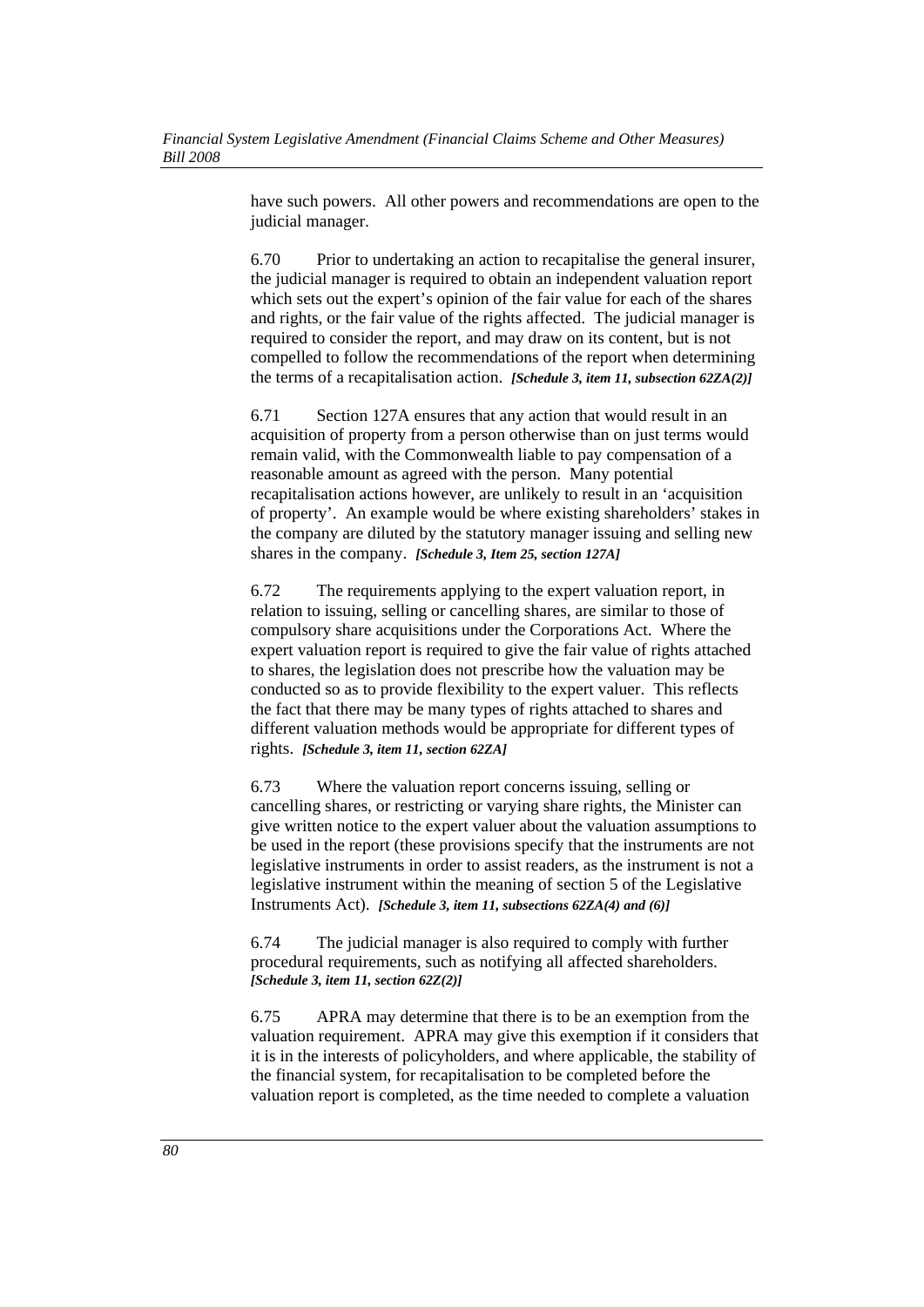report would be detrimental to policyholders' interests or the stability of the financial system. *[Schedule 3, item 11, subsections 62ZA(1) and (8)]*

6.76 An exemption made by APRA from the valuation requirement is not a legislative instrument (this provision is included to assist readers, as the instrument is not a legislative instrument within the meaning of section 5 of the Legislative Instruments Act). *[Schedule 3, item 11, subsections 62ZA(8) and (10)]*

6.77 In the interests of a timely recapitalisation, this power overrides any Corporations Act requirements, markets listing rules, any contractual arrangements and any provision in the entity's constitution. This means that members will not be able to seek members' remedies under the Corporations Act or seek a court injunction under that Act to delay the recapitalisation. This means that recapitalisation may occur even if the company constitution prohibits issuing a specified class of shares or prohibits a share issue unless certain 'entrenched' requirements are satisfied. The judicial manager may also amend the company constitution, rules or other governance arrangements to carry out recapitalisation. *[Schedule 3, items 11, subsection 62Z(4)]*

6.78 A recapitalisation transaction cannot be used to trigger default or protective clauses under a contract with the general insurer, so that the other party to the contract cannot deny contractual obligations, accelerate debt payments or close out transactions merely because the judicial manager has implemented a recapitalisation. This limitation only applies to contracts made after the commencement of the section. *[Schedule 3, item 11, section 62ZB and item 12]*

6.79 The recapitalisation mechanism above ensures the judicial manager has power to carry out the transaction effectively and quickly. At the same time, it protects the interests of those affected by the transaction, particularly the entity's shareholders.

#### *Business transfer*

6.80 If the court orders that the general insurer's business be transferred to another entity, the judicial manager is required to formulate a transfer scheme under Division 3A of Part III of the Insurance Act. The Court must approve a transfer under Division 3A. Approval may also be required for a transfer under the *Insurance Acquisitions and Takeovers Act 1991*. *[Schedule 3, items 7-8 and 11, section 62ZK]*

#### *Exemption from competition assessments*

6.81 A range of actions taken by the judicial manager are exempt from competition assessment under the *Trade Practices Act 1974*. This is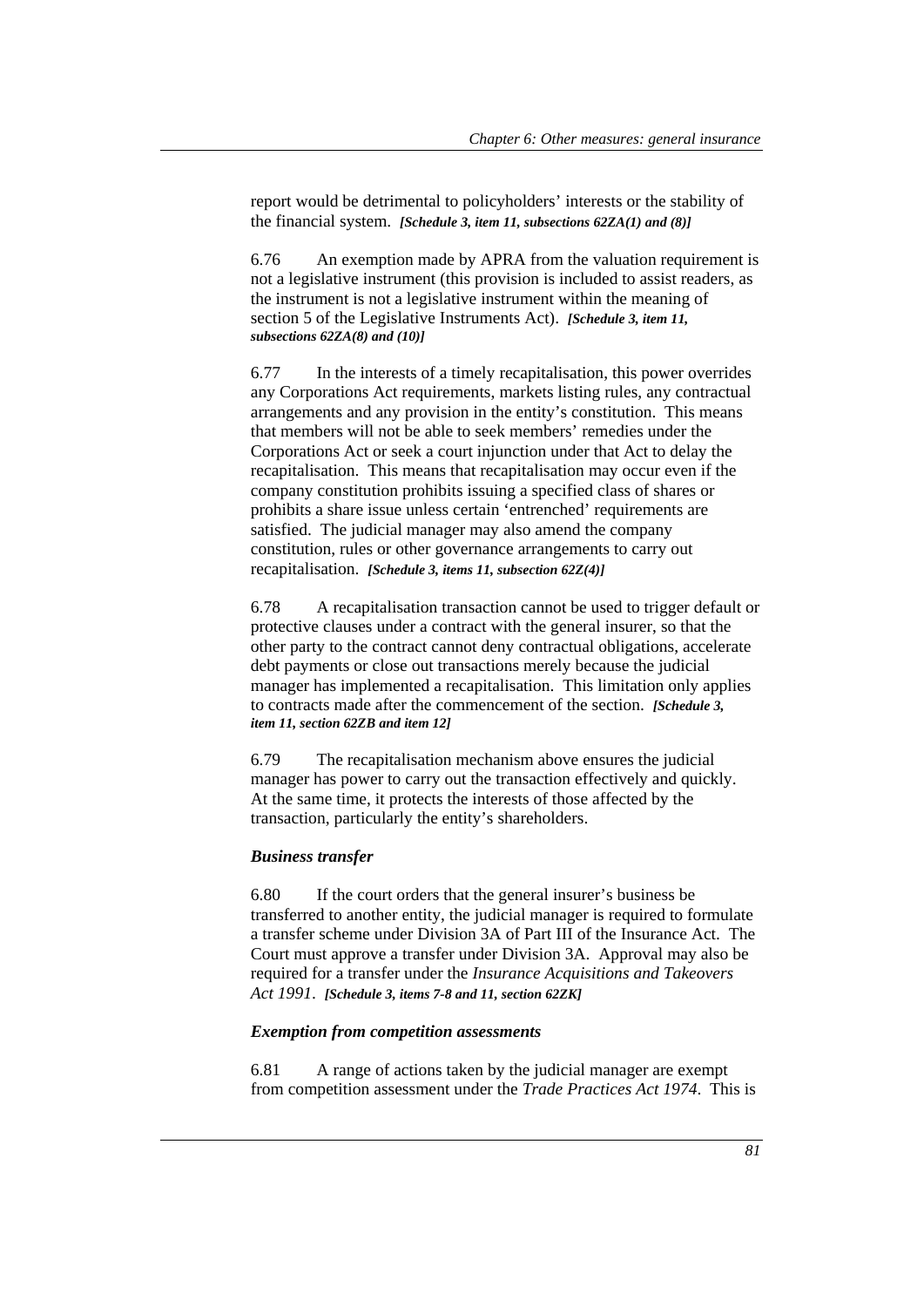because a competition assessment may frustrate, unduly delay or create undue uncertainty in relation to action that promotes the interests of policyholders and financial system stability in Australia. Such an exemption ensures that the judicial manager and APRA have maximum flexibility when considering ways to rehabilitate a distressed general insurer. *[Schedule 3, item 11, section 62ZN]*

## **Ending judicial management**

6.82 Judicial management continues until it is cancelled by the Court or the general insurer is wound up. The judicial manager, APRA and any other interested person may apply to Court for the cancellation of judicial management. Where the judicial manager or another interested person applies for the cancellation, they must give prior notice to APRA and APRA can be heard on the application. *[Schedule 3, item 11, sections 62ZE and 62ZF]*

6.83 If the Court cancels the appointment of the judicial manager and does not appoint another judicial manager under section 62R, the management of the entity will vest in the board of directors or other governing body. *[Schedule 3, item 11, sections 62R and 62ZF(5)]*

6.84 The judicial manager can resign the appointment as judicial manager for any reason, however they must do this by filing their resignation with the Court. *[Schedule 3, item 11, section 62ZL]*

## **External administration and winding up**

### *External administration*

6.85 Under the Corporations Act, a person who makes an application to a Court to appoint an external administrator must give APRA written notice of the application. *[Schedule 3, item 11, section 62ZQ and item 2, subsection 3(1)]*

### *Winding up*

6.86 APRA is able to apply to Court to wind up a general insurer under the Insurance Act rather than under Chapter 5 of the Corporations Act, after an investigation into the insurer's affairs. The Insurance Act provisions allow the Court to wind up the general insurer if this is in the policyholders' interests. This provision is modelled on section 181 of the Life Insurance Act. *[Schedule 3, item 11, section 62ZU and items 27 to 31]*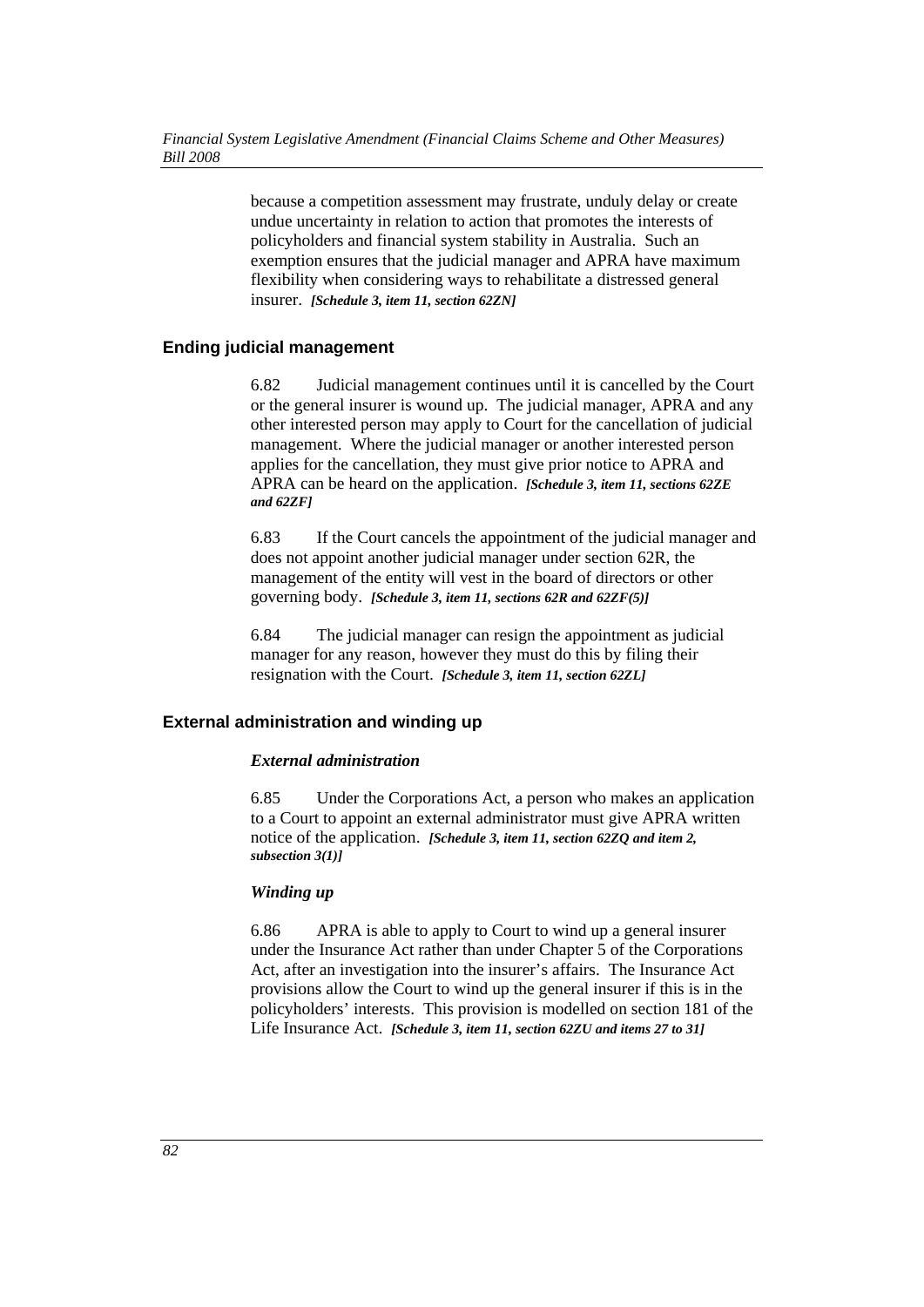6.87 If an order to wind up a general insurer is made under the Insurance Act, the winding up process is conducted in accordance with Corporations Act winding up provisions. *[Schedule 3, item 11, section 62ZV]*

6.88 APRA will also have an additional role during the wind up of a general insurer. Where the liquidator of a general insurer proposes to apply to court in relation to a winding up, they must give prior notice to APRA and APRA can be heard on the application. This provision is modelled on section 183 of the Life Insurance Act and ensures that APRA may make submissions on issues that affect the entity's policyholders, or the stability of the financial system in Australia, where it is appropriate to do so. This power relates to winding up initiated under the Corporations Act as well as winding up initiated under the Insurance Act. *[Schedule 3, item 11, section 62ZR]*

6.89 APRA can also apply to the Court for directions in relation to any matter in the winding up of the general insurer. This ensures that APRA may make submissions on issues that affect the entity's policyholders, or the stability of the financial system in Australia, where it is appropriate to do so. This power relates to winding up initiated under the Corporations Act as well as winding up initiated under the Insurance Act. *[Schedule 3, item 11, section 62ZS]*

6.90 In addition, APRA can request information from the liquidator concerning the liquidation of the entity. This ensures that APRA has access to information that may be relevant to protecting the interests of the entity's policyholders. Where APRA is administering the Financial Claims Scheme in respect of the general insurer, APRA will also be able to access information that would assist its functions as scheme administrator. *[Schedule 3, item 11, section 62ZT]*

## **Compensation for acquisition of property**

6.91 Section 127A is inserted into the Insurance Act and provides that if the operation of the Act results in an acquisition of property by the Commonwealth on unjust terms, the Commonwealth is liable to pay compensation. This schedule provides a mechanism to determine the compensation payable. *[Schedule 3, Item 25, section 127A]*

## **Minister's power to authorise contracts or arrangements to protect policyholders or to promote financial stability**

6.92 Ministers have inherent powers to enter into contracts or arrangements on behalf of the Commonwealth. However, in order to be able to make payments in accordance with the Commonwealth's obligations under such contracts or arrangements an appropriation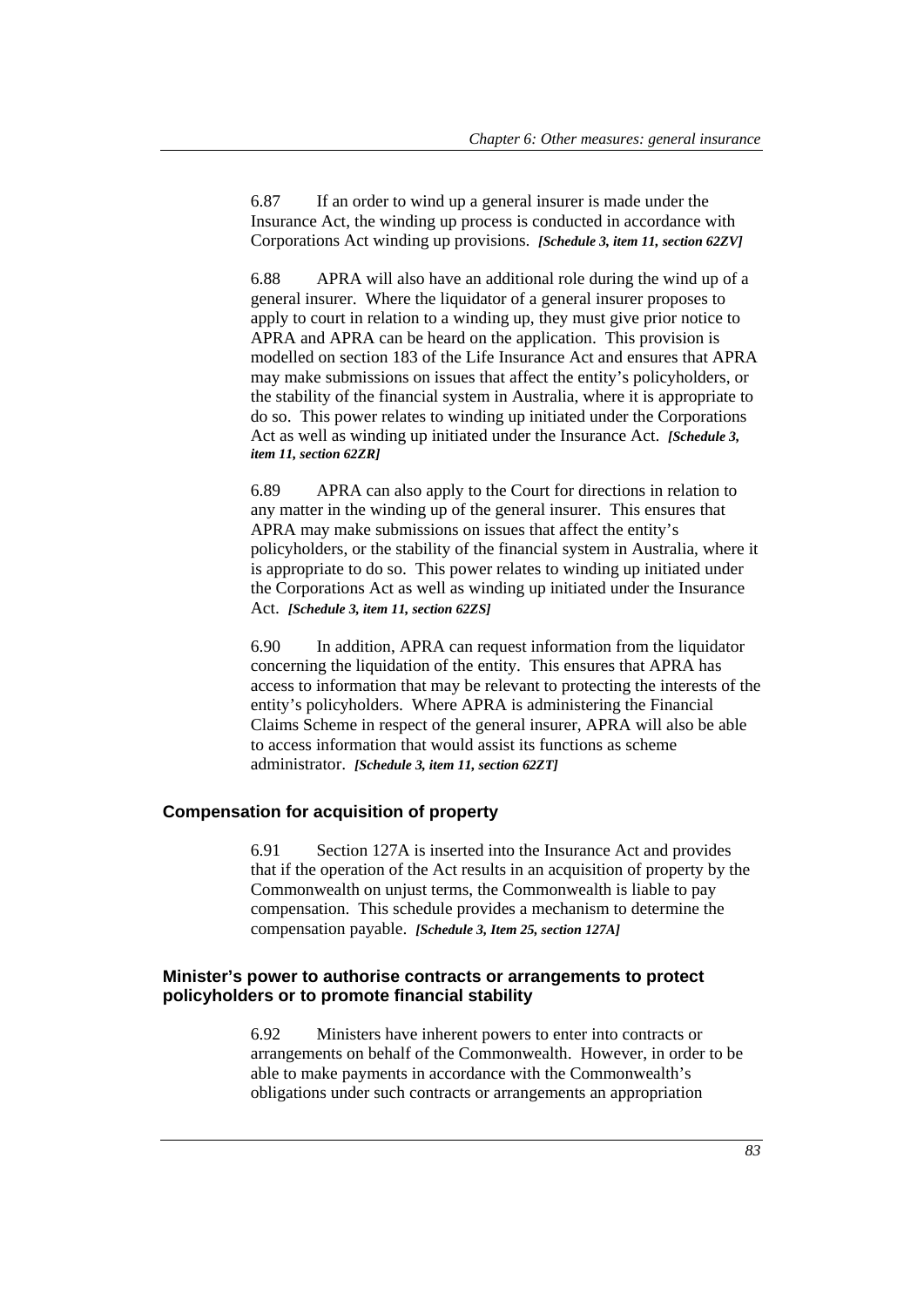authority is required. A special appropriation mechanism is introduced into the Banking Act in order to allow such authority to be obtained in a timely manner if required.

6.93 The Minister may, with the written approval of the Finance Minister, authorise the making of contracts or arrangements for the purposes of protecting the interests of policyholders and financial system stability in Australia. *[Schedule 3, item 3, subsection 3(1) and item 26, section 131A]* 

6.94 This does not limit any other powers of the Minister to enter into contracts or arrangements.

6.95 The Minister must specify an amount in the authorisation to be credited to the Financial System Stability Special Account (the FSS Special Account). *[Schedule 3, item 4, subsection 3(1)]* 

6.96 The FSS Special Account is established in the Banking Act in order to provide an appropriation authority for payments under contracts and arrangements authorised under the Banking Act, the Insurance Act and the Life Insurance Act. *[Schedule 2 item 23, sections 70E to 70H]*

6.97 The balance of the FSS Special Account attributable to such authorisations – total amounts credited under these authorisations but not yet expended for the purpose of meeting payments under authorised contracts or arrangements – must be less than \$10,000,000,000 at any time. The amount specified can be amended but not revoked.

6.98 If the Minister has authorised a contract or arrangement, the Minister is also provided with a borrowing power, subject to the written approval of the Finance Minister. *[Schedule 3, item 26, section 131B]* 

6.99 The Minister may borrow on behalf of the Commonwealth for up to 24 months for amounts totalling not more than \$10,000,000,000 at any time. The borrowing power is intended as a contingency measure in order to ensure that the Commonwealth could obtain sufficient liquidity to meet obligations under contracts or arrangements if payments were required at very short notice. If cash was available at the time from consolidated revenue it is not envisioned that the use of the borrowing power would be required.

6.100 Similar provisions for authorising a contract or arrangement and associated borrowing are to be included in the Banking Act and Life Insurance Act. *[Schedule 2, item 23, sections 70C and 70D, and schedule 4, item 34, sections 251A and 251B]*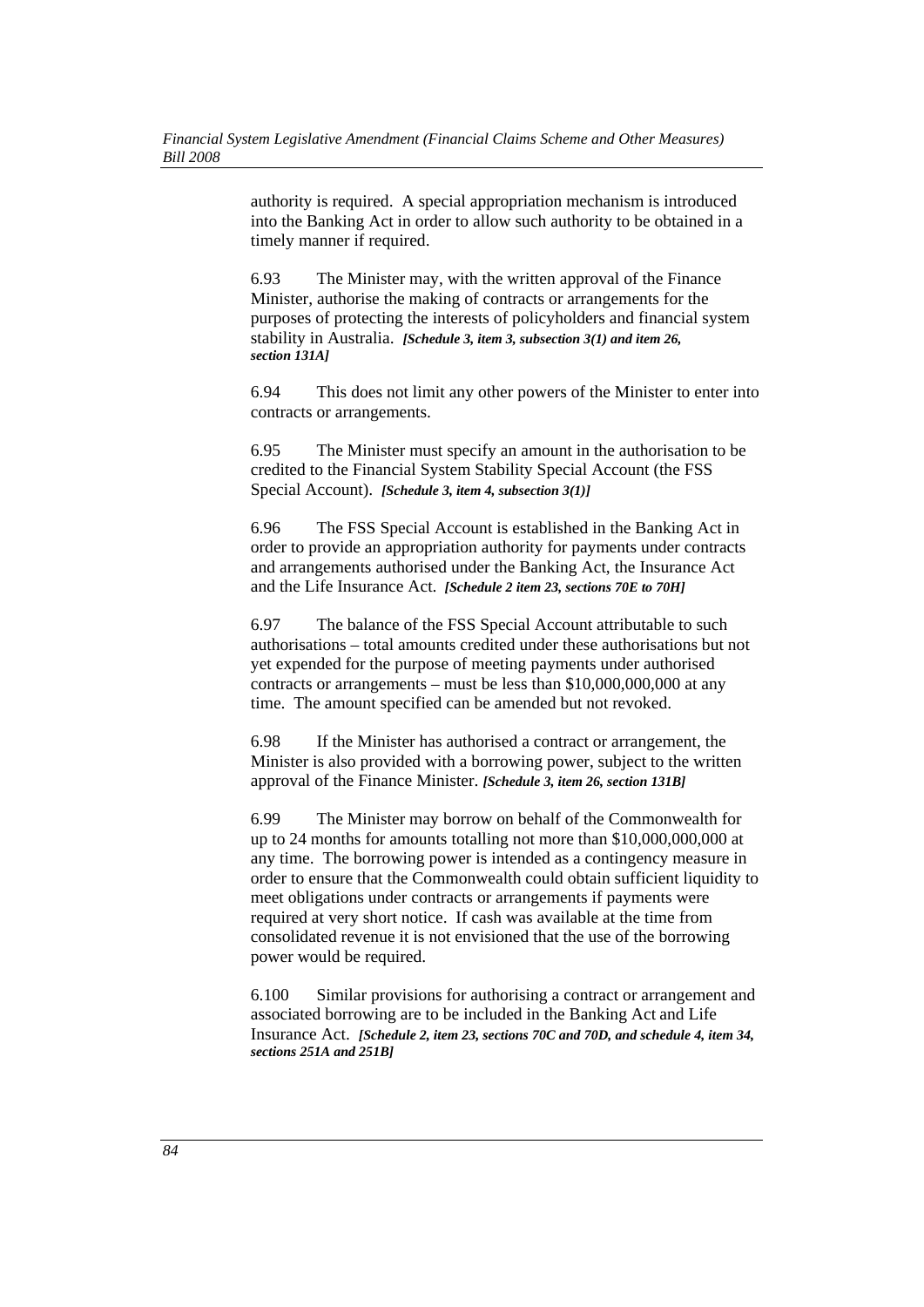6.101 The authorisation by the Minister regarding the making of contracts or arrangements takes effect from the time it is made. The exclusion of an authorisation under this Part from the effect of subsections 12(1) and 12(2) of the *Legislative Instruments Act 2003* is necessary to ensure that delays in the registration do not unduly delay an authorisation which is ultimately done in the interests of policyholders or financial system stability in Australia.

#### *Pre-authorisation liabilities; assets and liabilities in Australia*

6.102 Sections 28 and 116 of the Insurance Act are being amended to distinguish between a general insurer's liabilities before and after becoming authorised (under section 12 of the Act) to carry on insurance business in Australia. Note that the amendment to section 116 is applied retrospectively. However, the retrospective application of this amendment does not amount to an acquisition of a property right on unjust terms and would be beneficial to policyholders with current policies that have purchased insurance from the general insurer after it was authorised should it be wound up. *[Schedule 3, items 6, 9, 10, 16 and 17]*

6.103 Section 116A of the Insurance is being amended to apply its modified definitions of 'assets in Australia' and 'liabilities in Australia' to the judicial management regime in Part VB. This will ensure that the consideration of assets and liabilities in determining a general insurer's solvency for the purposes of the judicial management regime will be consistent with the existing provisions of the Insurance Act. *[Schedule 3, items 18-24]*

### *Application and transitional provisions*

6.104 These provisions apply to transactions or contracts entered into, or Court applications lodged, after the commencement of these provisions. *[Schedule 3, items 12 – 15, and section 2A of Insurance Act 1973]*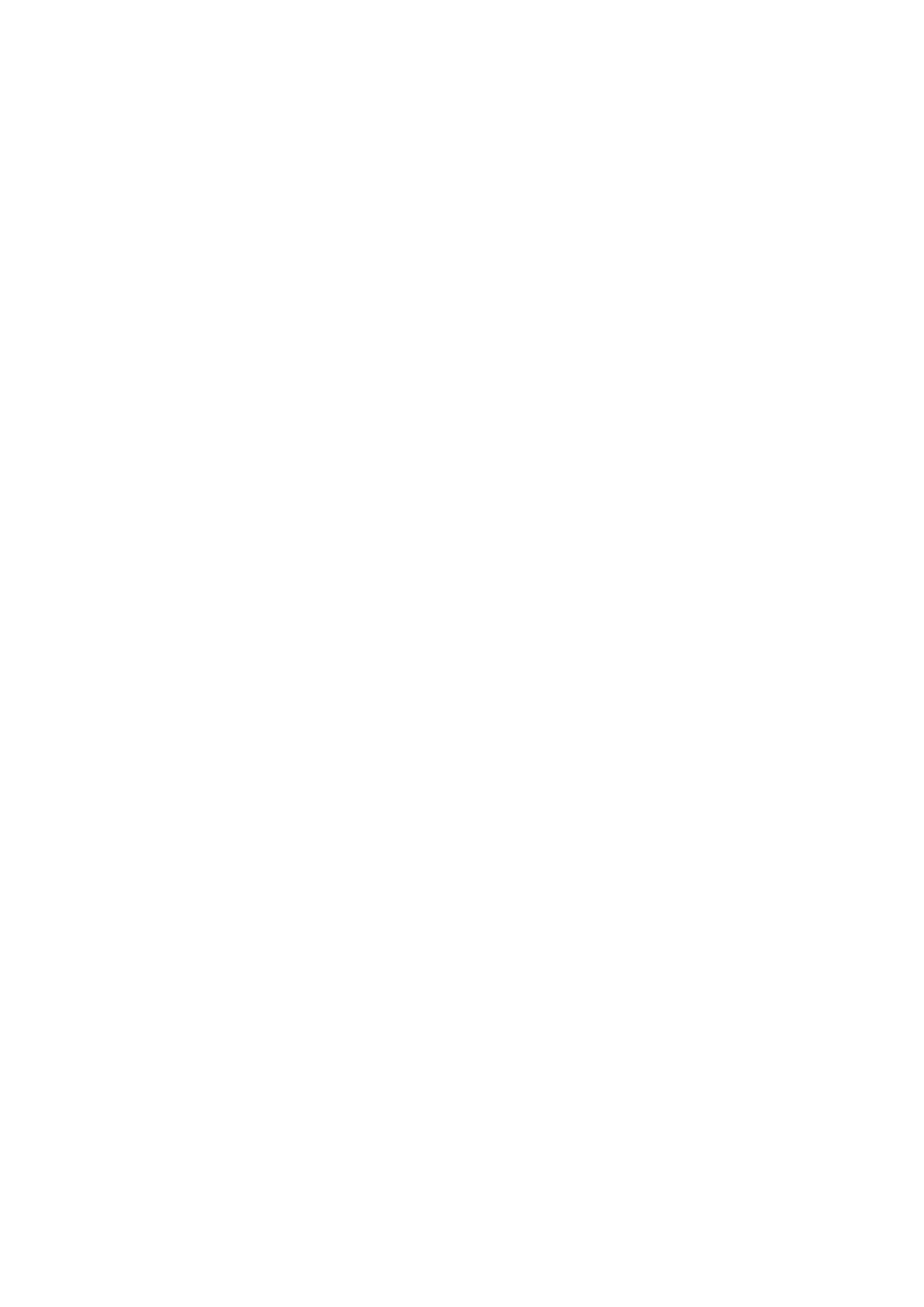## *Chapter 7 Other measures: life insurance*

## **Outline of chapter**

7.1 Schedule 4 of the Bill amends the *Life Insurance Act 1995* (Life Insurance Act) to strengthen the judicial management framework in line with the amendments to the *Insurance Act 1973*.

## **Context of amendments**

7.2 The Life Insurance Act already contains an adequate judicial management framework. However, key amendments would ensure the judicial manager has power and flexibility to manage a failing life insurer, implement the arrangements or changes necessary to enable the company to become financially viable again and promote financial system stability in Australia.

## **Summary of new law**

7.3 This schedule gives the judicial manager of a life insurer the key additional power to facilitate the recapitalisation of a life insurance company.

7.4 The amendments also ensure that judicial management has priority over all other forms of external administration under the Corporations Act.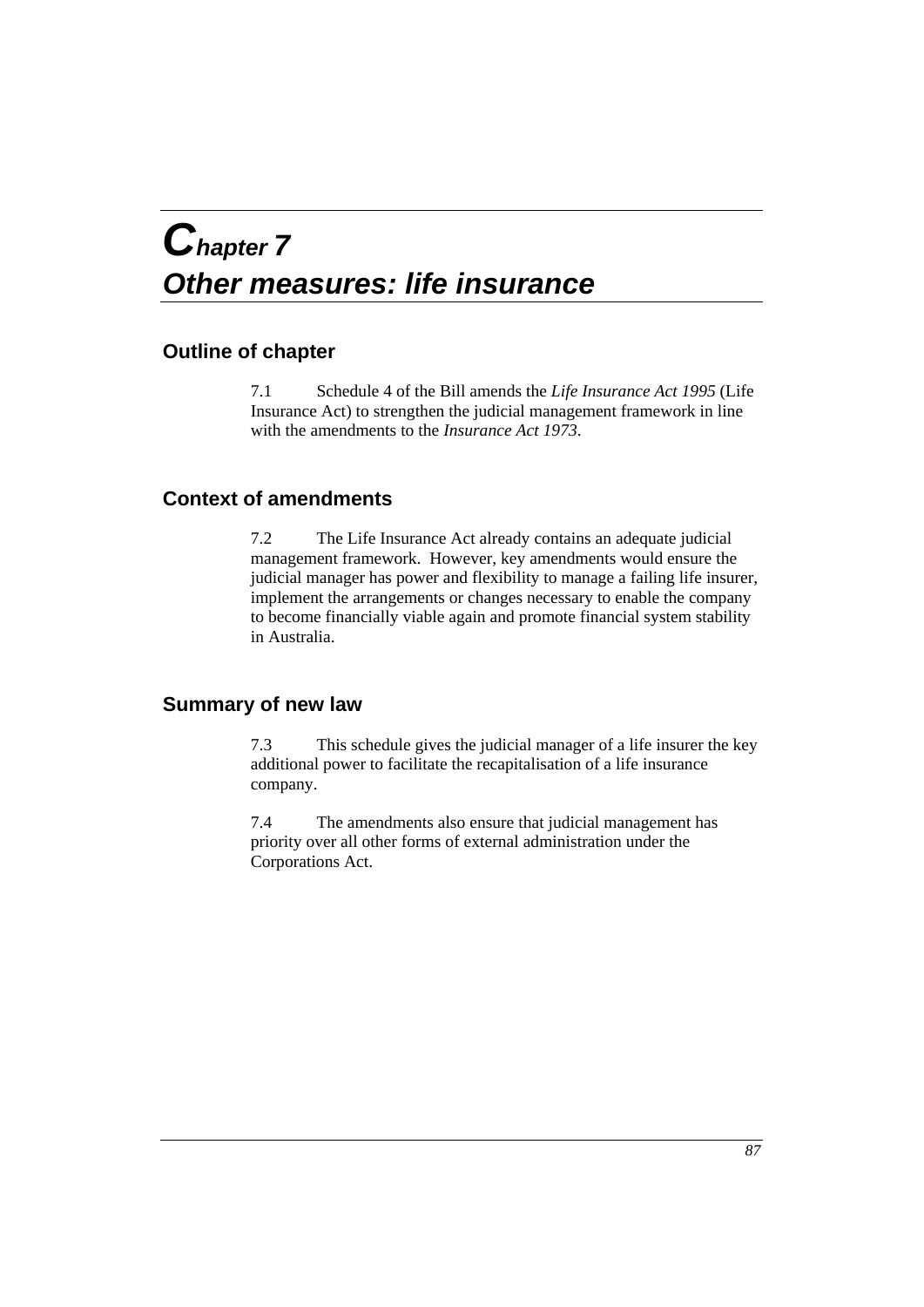*Financial System Legislative Amendment (Financial Claims Scheme and Other Measures) Bill 2008* 

## **Comparison of key features of new law and current law**

| New law                                                                                                                                                                                                                                                                                                                             | Current law                                                                                                                                                                                                          |
|-------------------------------------------------------------------------------------------------------------------------------------------------------------------------------------------------------------------------------------------------------------------------------------------------------------------------------------|----------------------------------------------------------------------------------------------------------------------------------------------------------------------------------------------------------------------|
| Judicial managers of life insurers<br>will have additional powers to<br>recapitalise the company, as well as<br>change its constitution, rules or<br>other governance arrangements.<br>Where a judicial manager is<br>appointed, it overrides other forms<br>of external administration under<br>Chapter 5 of the Corporations Act. | Judicial managers lack the power to<br>recapitalise a life insurer or alter its<br>governance arrangements.<br>Judicial managers do not have explicit<br>authority that supersedes other external<br>administrators. |

## **Detailed explanation of new law**

## **Financial system stability in Australia**

7.5 The object clause in the Life Insurance Act is amended so that it includes a reference to judicial management of a life insurer whose circumstances are unsatisfactory. These appointments are made to ensure the stability of the financial system in Australia and to protect the interests of policyholders. *[Schedule 4, item 1, subsection 3(2)(d) and item 15, subsection 175(1)(a)]* 

## **Judicial management and other external administration**

7.6 The following amendments ensure that a judicial manager appointed by the Federal Court takes precedence over other forms of company external administration, where it is considered necessary to protect policyholders' interests and/or ensure financial system stability.

7.7 Judicial management overrides any other form of external administration of the life insurer, as defined under Chapter 5 of the Corporations Act. *[Schedule 4, item 11, section 165A and items 2 and 35]*

7.8 If the Court orders the appointment of a judicial manager, the order may specify that judicial management is taken to commence on a particular day and at a particular time. If the court does not so specify, judicial management is taken to commence when the order is made. This provision provides certainty as to commencement. *[Schedule 4, items 3-5 and 9-10]*

7.9 There is no explicit requirement on who can be a judicial manager. *[Schedule 4, items 8 and 38]*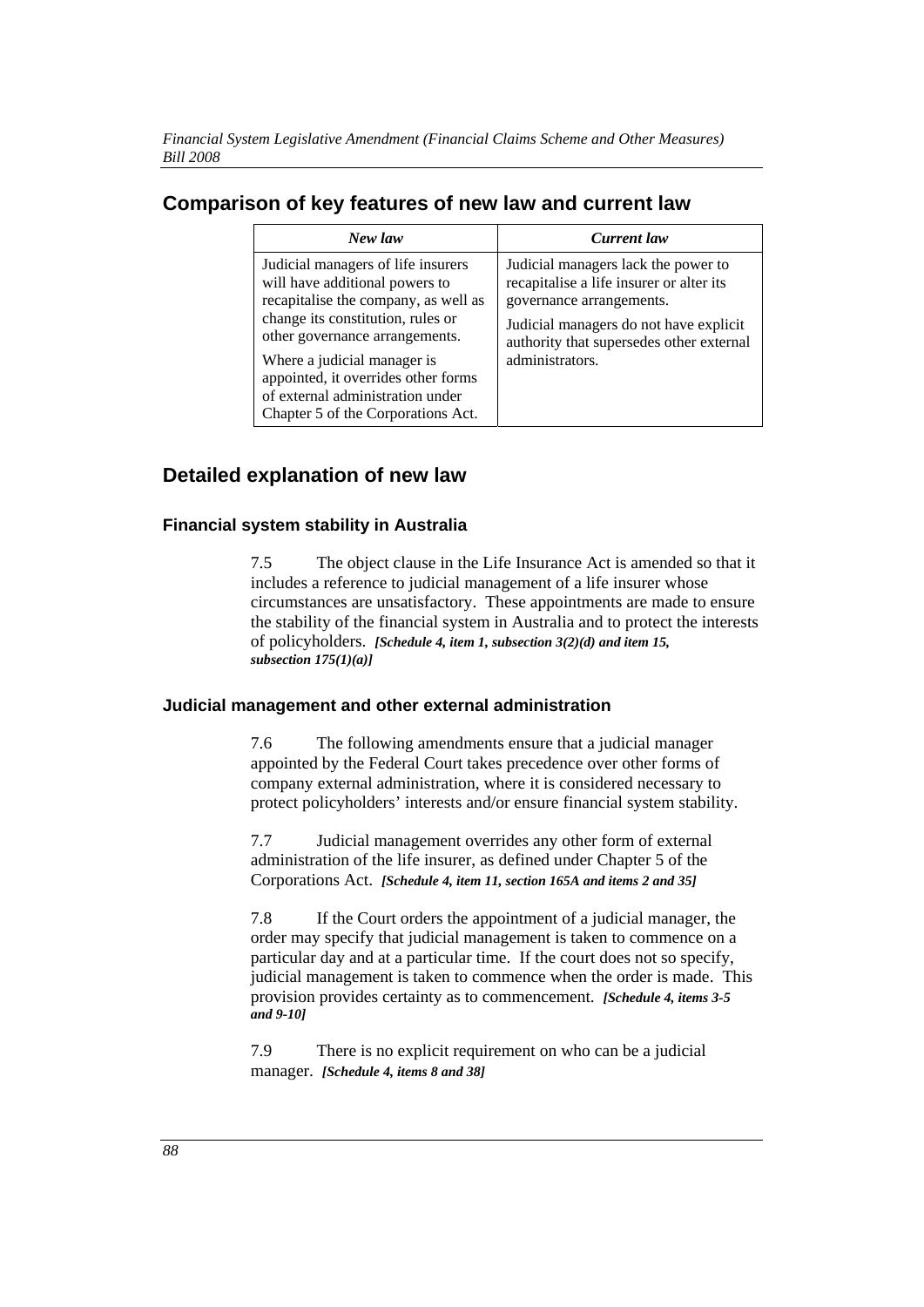7.10 A person who proposes to appoint an external administrator to a life insurer must give prior notice to APRA. APRA can be heard at an application hearing. This requirement ensures that APRA has timely notice of these applications and can respond where necessary. For example, APRA may wish to oppose the appointment of an external administrator under Chapter 5 of the Corporations Act on the grounds that it has applied for, or intends to apply for, the appointment of a judicial manager. *[Schedule 4, item 25, section 179C]*

7.11 A person who applies for the appointment of an external administrator without first notifying APRA commits a strict liability offence. The maximum penalty for the offence is 60 penalty units. *[Schedule 4, item 25, subsection 179C(4)]*

7.12 This is a strict liability offence, as it may be difficult to show that the person's omission to notify APRA in this circumstance was intentional. This provision provides maximum incentive for such persons to ensure APRA is notified prior to an application for an external administrator to be appointed to a life insurer.

7.13 While a judicial manager is appointed to the entity, all other forms of external administration are terminated and no other external administrator can be appointed. A purported appointment of another form of external administration, in contravention of this provision, is invalid. This ensures, for example, that creditors of the company cannot enforce a lien or charge over company property by appointing a receiver or other external administrator. *[Schedule 4, item 11, section 165A]*

7.14 However, the Life Insurance Act does not override other aspects of the Corporations Act. Absent the appointment of a judicial manager, creditors, ASIC and other persons may still exercise their rights under the Corporations Act to appoint other types of external administrators. Subject to the moratorium on proceedings whilst a judicial manager is appointed, members, creditors and ASIC may also exercise their rights to wind up a life insurer. *[Schedule 4, item 25, section 179B]*

7.15 Where the liquidator of a life insurer proposes to apply to court in relation to a winding up, they must give prior notice to APRA. *[Schedule 4, item 26, subsection 183(1)]*

7.16 APRA can currently request information from the liquidator concerning the liquidation of the entity under section 185. This ensures that APRA has access to information that may be relevant to protecting the interests of the entity's policyholders. An additional note will clarify that action can be taken against the liquidator who does not comply with such a request. *[Schedule 4, item 27]*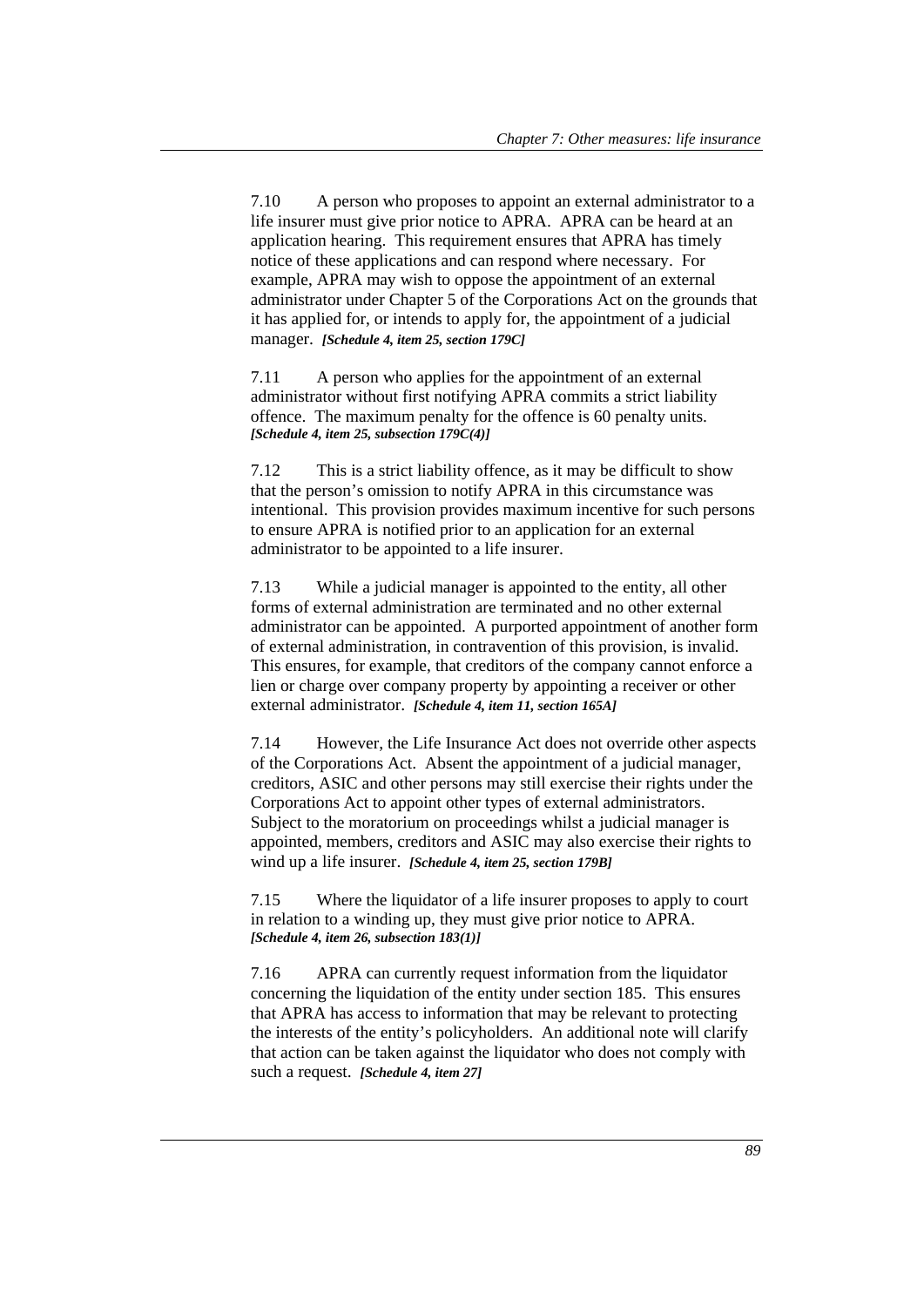## **Contractual obligations**

7.17 A contract with the life insurer cannot be terminated, or contractual obligations owed to the life insurer avoided, on the grounds that a judicial manager has been appointed. Where contractual clauses provide for specified events as grounds to terminate or vary the contract, this provision would override those clauses.

7.18 Without such provisions, the appointment of a judicial manager is likely to be an 'event of default' or other 'specific event' under many commercial contracts. These 'events' may have a number of consequences that are detrimental to the continuing operations of the life insurer. Such events may entitle the other party to the contract to cease meeting their contractual obligations, such as performing business services. If the contract is a loan or a type of debt, such events may allow the creditor to ask for immediate payment of the amount outstanding under the loan, and may have additional penalty clauses attached. If the contract relates to other transactions or trades, such events may entitle the other party to close out these transactions and ask for immediate settlement of any outstanding accounts. This applies to contracts made after the commencement of this section. *[Schedule 4, item 11, section 165B and item 12]*

7.19 These provisions protect the financial position of the life insurer and policyholder interests until the judicial manager has had time to make an assessment as to an appropriate course of action. These provisions also ensure the judicial manager can allow the life insurer to continue trading if it is appropriate.

7.20 Similarly to the situation outlined above, a contract with the life insurer cannot be terminated, or contractual obligations owed to the life insurer avoided, on the grounds that the life insurer has been subject to an APRA direction under section 230B. *[Schedule 4, item 31, subsection 230C(1) and items 32 and 33]*

## **Stay of proceedings**

7.21 Currently, under section 160 of the Life Insurance Act, appointing a judicial manager ceases all legal proceedings against the life insurer, or in relation to the life insurer's property, except where the judicial manager or Court has consented otherwise. It also prevents any person commencing new proceedings unless the judicial manager or Court consents.

7.22 An amendment to this section will clarify that this moratorium does not apply to criminal proceedings or civil penalty proceedings. This ensures that law enforcement can continue during judicial management,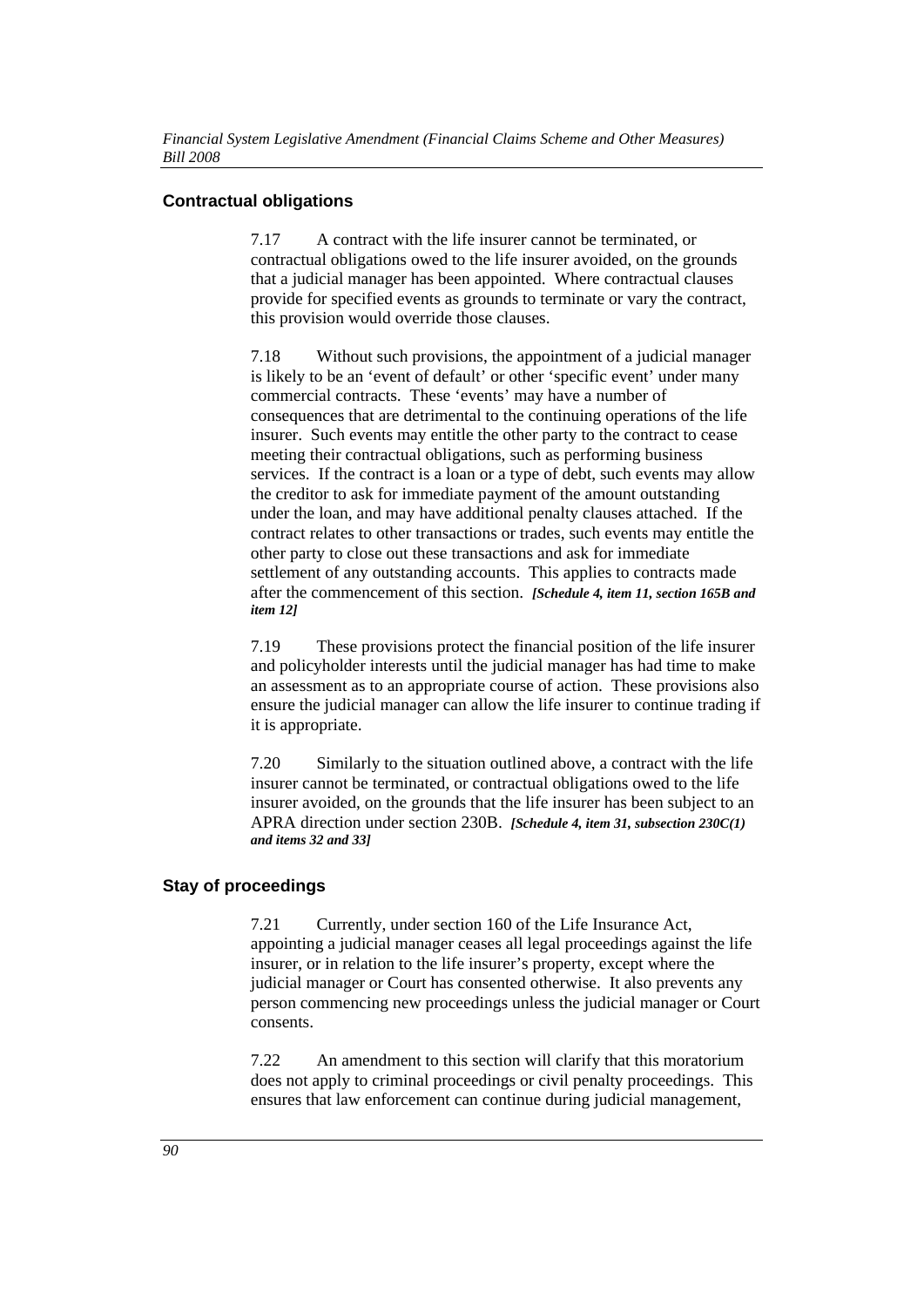and is similar to the exemption for criminal proceedings and prescribed proceedings under section 440 of the Corporations Act. *[Schedule 4, items 6 and 7]*

#### **Recapitalisation**

7.23 The recapitalisation of a financial institution is an internationally recognised method of addressing a distressed institution and restoring the institution's financial health. Capital provided to a distressed institution provides a cushion to support any losses and it enhances its ability to operate competitively in the market. Importantly, it does not impose a repayment obligation on an already weak institution.

7.24 A judicial manager may facilitate a recapitalisation: through issuing new shares or rights to acquire shares; selling those shares or rights; cancelling existing shares or rights; or varying or restricting rights attached to shares. The judicial manager could also reduce the company's share capital by cancelling any paid-up share capital that is not represented by available assets. *[Schedule 4, item 13, section 168A]*

7.25 As an example, a judicial manager could facilitate a capital injection into a life insurer by issuing new shares and selling them to a new investor. Under this example the new investor would gain a stake in the company and pre-existing shareholders would have their stake in the company diluted but would retain their shares in the company.

7.26 As an alternative to the above, it would also be possible to cancel existing shareholders' shares, which, for example, could be used to facilitate a new investor taking 100 per cent control of a life insurer.

7.27 The recapitalisation powers are intended to be strong and flexible in order to allow a judicial manager to respond quickly and decisively to a range of circumstances.

7.28 Prior to undertaking an action to recapitalise the life insurer, the judicial manager is required to obtain an independent valuation report which sets out the expert's opinion of the fair value for each of the shares and rights, or the fair value of the rights affected. The judicial manager is required to consider the report, and may draw on its content, but is not compelled to follow the recommendations of the report when determining the terms of a recapitalisation action. *[Schedule 4, item 13, subsection 168B and items 15-22]*

7.29 The requirements applying to the expert valuation report, in relation to issuing, selling or cancelling shares, are similar to those of compulsory share acquisitions under the Corporations Act. Where the expert valuation report is required to give the fair value of rights attached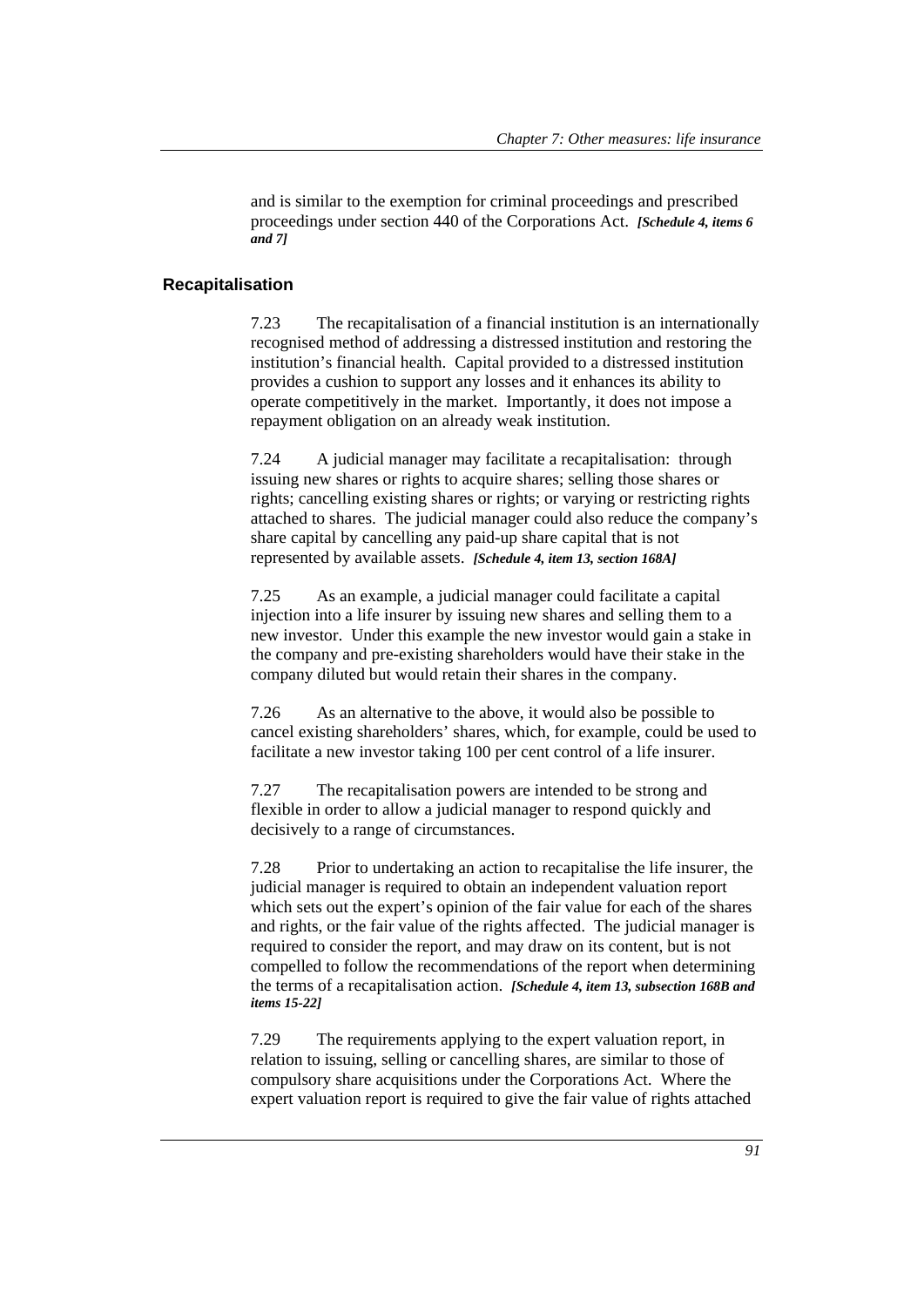to shares, the legislation does not prescribe how the valuation may be conducted so as to provide flexibility to the expert valuer. This reflects the fact that there may be many types of rights attached to shares and different valuation methods would be appropriate for different types of rights. *[Schedule 4, item 13, section 168B]*

7.30 Where the valuation report concerns issuing, selling or cancelling shares, or restricting or varying share rights, the Minister can give written notice to the expert valuer about the valuation assumptions to be used in the report (these provisions specify that the instruments are not legislative instruments in order to assist readers, as the instrument is not a legislative instrument within the meaning of section 5 of the Legislative Instruments Act). *[Schedule 4, item 13, subsections 168B(4) and (6)]*

7.31 The judicial manager is also required to comply with further procedural requirements, such as notifying all affected shareholders. *[Schedule 4, item 13, section 168A(2)]*

7.32 APRA may determine that there is to be an exemption from the valuation requirement. APRA may give this exemption if it considers that it is in the interests of policyholders, and where applicable, the stability of the financial system, for recapitalisation to be completed before the valuation report is completed, as the time needed to complete a valuation report would be detrimental to policyholders' interests or the stability of the financial system. *[Schedule 4, item 13, subsections 168B(1) and (8)]*

7.33 An exemption made by APRA from the valuation requirement is not a legislative instrument (this provision is included to assist readers, as the instrument is not a legislative instrument within the meaning of section 5 of the Legislative Instruments Act). *[Schedule 4, item 13, subsections 168B(8) and (10)]*

7.34 In the interests of a timely recapitalisation, this power overrides any Corporations Act requirements, markets listing rules, any contractual arrangements and any provision in the entity's constitution. This means that members will not be able to seek members' remedies under the Corporations Act or seek a court injunction under that Act to delay the recapitalisation. This means that recapitalisation may occur even if the company constitution prohibits issuing a specified class of shares or prohibits a share issue unless certain 'entrenched' requirements are satisfied. The judicial manager may also amend the company constitution, rules or other governance arrangements to carry out recapitalisation. *[Schedule 4, items 13, subsection 168A(4)]*

7.35 A recapitalisation transaction cannot be used to trigger default or protective clauses under a contract with the life insurer, so that the other party to the contract cannot deny contractual obligations, accelerate debt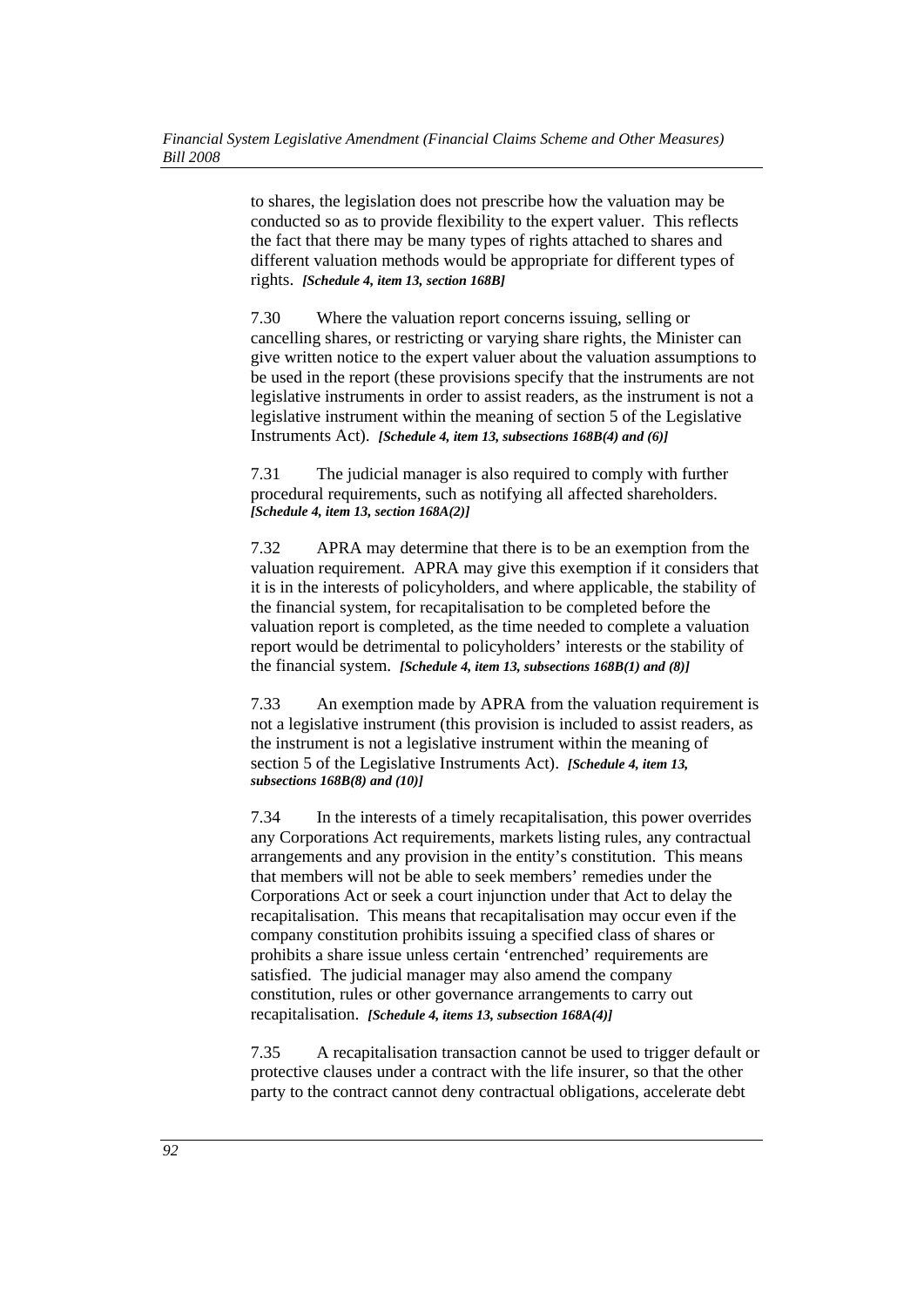payments or close out transactions merely because the judicial manager has implemented a recapitalisation. This limitation only applies to contracts made after the commencement of the section. *[Schedule 4, item 13, section 168C and item 14]*

The recapitalisation mechanism above ensures the judicial manager has power to carry out the transaction effectively and quickly. At the same time, it protects the interests of those affected by the transaction, particularly the entity's shareholders.

#### **Business transfer**

7.36 Prior to a Court confirming a transfer of life insurance business scheme, the Court must have regard to the interests of policyholders, and if a report relevant to all or part of the scheme has been filed with the Court under section 175, the contents of the report. *[Schedule 4, items 28-30]*

#### **Exemption from competition assessments**

7.37 A range of actions taken by the judicial manager are exempt from competition assessment under the *Trade Practices Act 1974*. This is because a competition assessment may frustrate, unduly delay or create undue uncertainty in relation to action that promotes the interests of policyholders and financial system stability in Australia. Such an exemption ensures that the judicial manager and APRA have maximum flexibility when considering ways to rehabilitate a distressed life insurer. *[Schedule 4, item 23, section 179A]*

7.38 This applies to acquisitions occurring on or after commencement of this provision. *[Schedule 4, item 24]*

### **Minister's power to authorise contracts or arrangements to protect policyholders or financial stability**

7.39 Ministers have inherent powers to enter into contracts or arrangements on behalf of the Commonwealth. However, in order to be able to make payments in accordance with the Commonwealth's obligations under such contracts or arrangements an appropriation authority is required. A special appropriation mechanism is introduced into the Banking Act in order to allow such authority to be obtained in a timely manner if required.

7.40 The Minister may, with the written approval of the Finance Minister, authorise the making of contracts or arrangements for the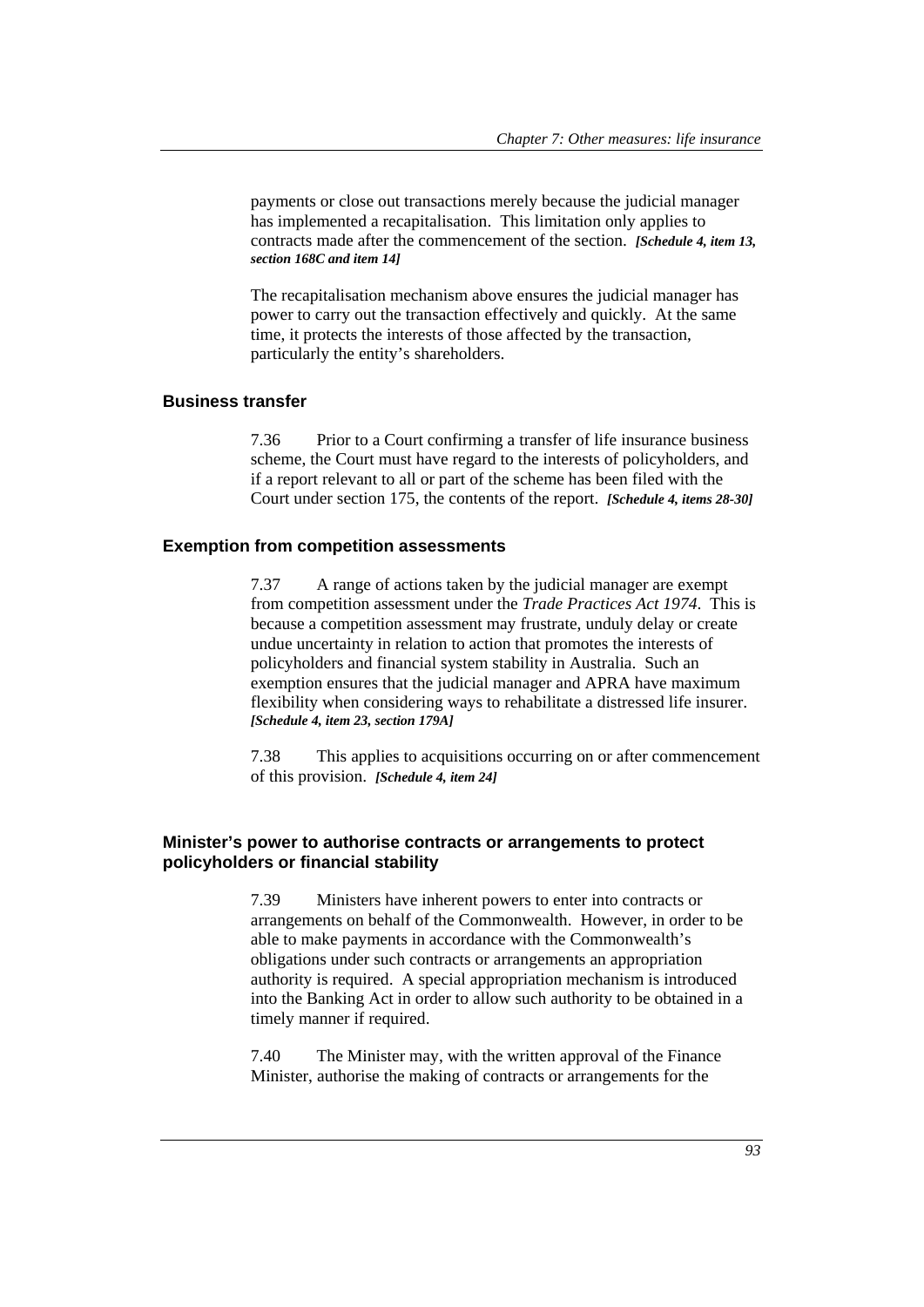purposes of protecting the interests of policyholders and financial system stability in Australia. *[Schedule 4, item 34, section 251A and item 36]* 

7.41 This does not limit any other powers of the Minister to enter into contracts or arrangements.

7.42 The Minister must specify an amount in the authorisation to be credited to the Financial System Stability Special Account (the FSS Special Account). *[Schedule 4, item 37]* 

7.43 The FSS Special Account is established in the Banking Act in order to provide an appropriation authority for payments under contracts and arrangements authorised under the Banking Act, the Insurance Act and the Life Insurance Act. *[Schedule 2 item 23, sections 70E to 70H]*

7.44 The balance of the FSS Special Account attributable to such authorisations — total amounts credited under these authorisations but not yet expended for the purpose of meeting payments under authorised contracts or arrangements — must be less than \$10,000,000,000 at any time. The amount specified can be amended but not revoked.

7.45 If the Minister has authorised a contract or arrangement, the Minister is also provided with a borrowing power, subject to the written approval of the Finance Minister. *[Schedule 4, item 34, section 251B]* 

7.46 The Minister may borrow on behalf of the Commonwealth for up to 24 months for amounts totalling not more than \$10,000,000,000 at any time. The borrowing power is intended as a contingency measure in order to ensure that the Commonwealth could obtain sufficient liquidity to meet obligations under contracts or arrangements if payments were required at very short notice. If cash was available at the time from consolidated revenue it is not envisioned that the use of the borrowing power would be required.

7.47 Similar provisions for authorising a contract or arrangement and associated borrowing are to be included in the Banking Act and Insurance Act. *[Schedule 2, item 23, sections 70C and 70D, and schedule 3, item 26, sections 131A and 131B]*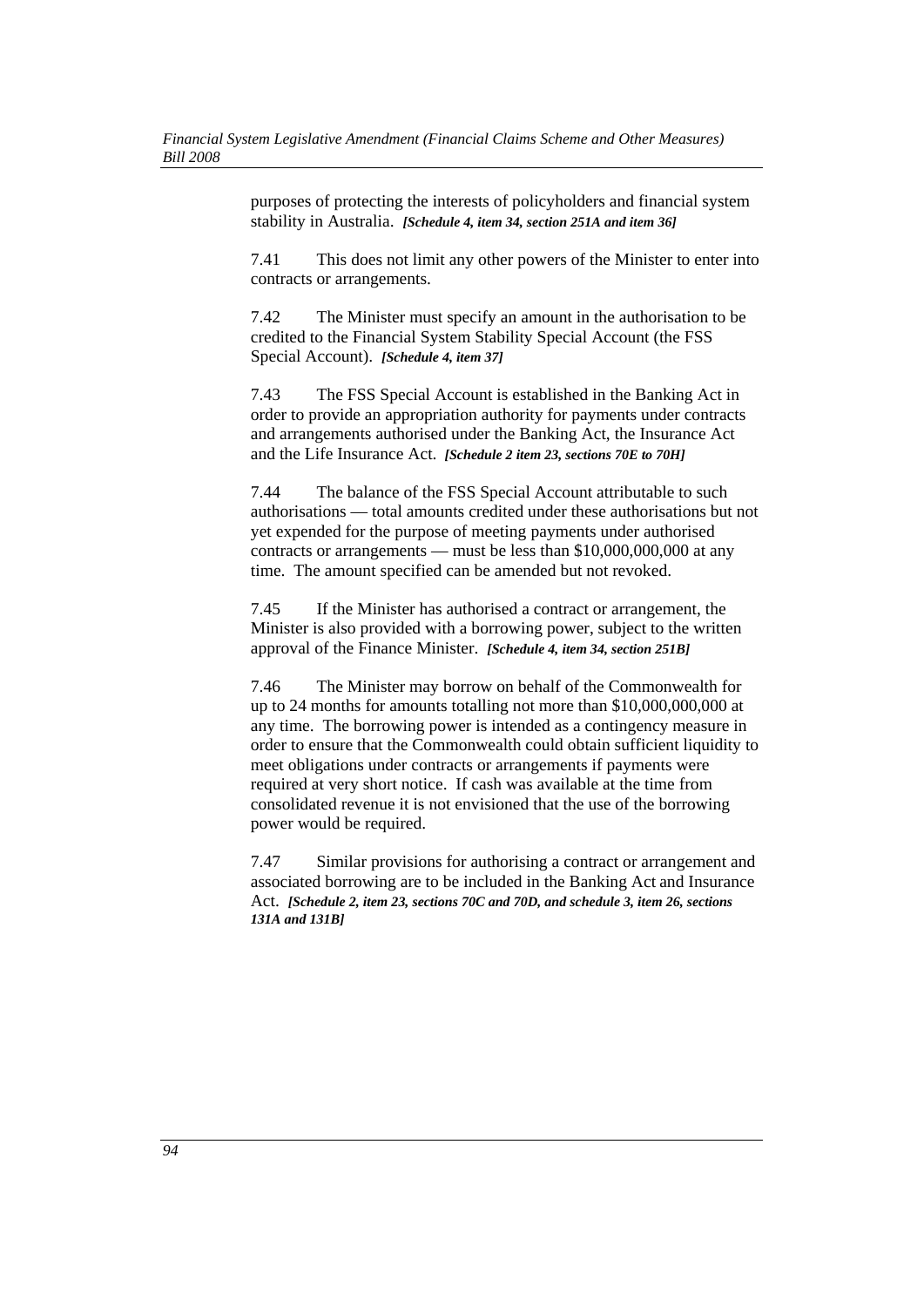7.48 The authorisation by the Minister regarding the making of contracts or arrangements takes effect from the time it is made. The exclusion of an authorisation under this Part from the effect of subsections 12(1) and 12(2) of the *Legislative Instruments Act 2003* is necessary to ensure that delays in the registration do not unduly delay an authorisation which is ultimately done in the interests of policyholders or financial system stability in Australia.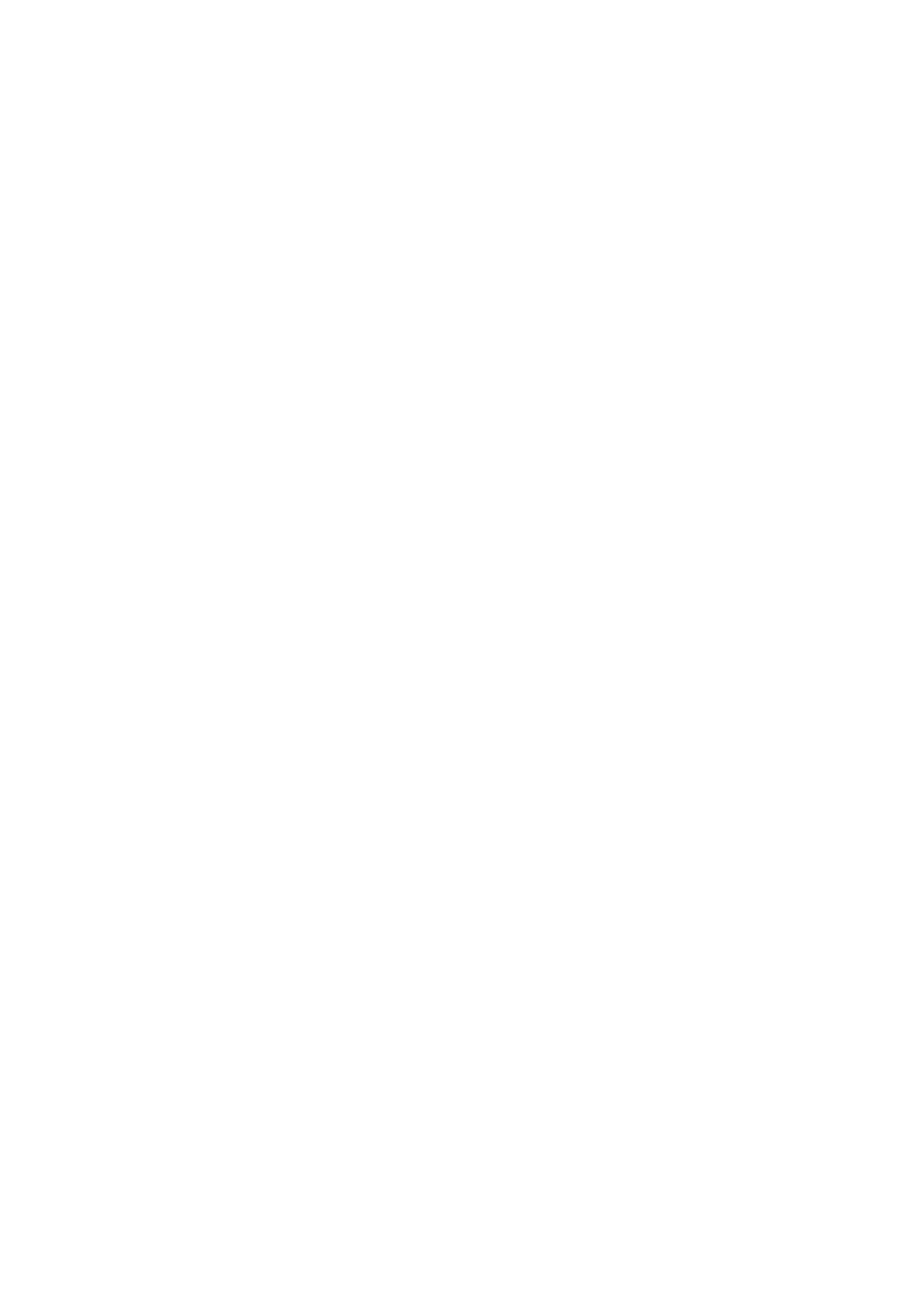## *Chapter 8 Other measures: transfers of business*

## **Outline of chapter**

8.1 Schedule 5 of the Bill amends the *Financial Sector (Business Transfer and Group Restructure) Act 1999* (Business Transfer Act) in order to provide for greater flexibility and certainty when arranging for a compulsory transfer of business from a distressed ADI.

## **Context of amendments**

8.2 Part 4 of the Business Transfer Act contains compulsory transfer of business powers that could be used to transfer business from a distressed ADI to a healthy ADI that was willing to receive (purchase) the business. However, present restrictions may impact on the use of these powers to manage a distressed ADI.

8.3 Part 4 also provides for compulsory transfers of business between life insurers.

8.4 The Act also provides for voluntary transfers of business and restructures of ADI corporate groups, however no changes are proposed to these provisions as they are less likely to be used in the resolution of a distressed ADI.

## **Summary of new law**

8.5 Amendments to the Business Transfer Act will broaden the compulsory transfer of business powers to allow transfers from an ADI to a non-ADI entity and to allow further transfers of associated business functions from an entity related to an ADI that is also transferring business. These changes could be used to facilitate transfers of business to a bridge bank or asset management company if such entities were ever established. The flexibility to break up an institution in this way could also be used to facilitate the sale of parts of a distressed institution to one or multiple buyers.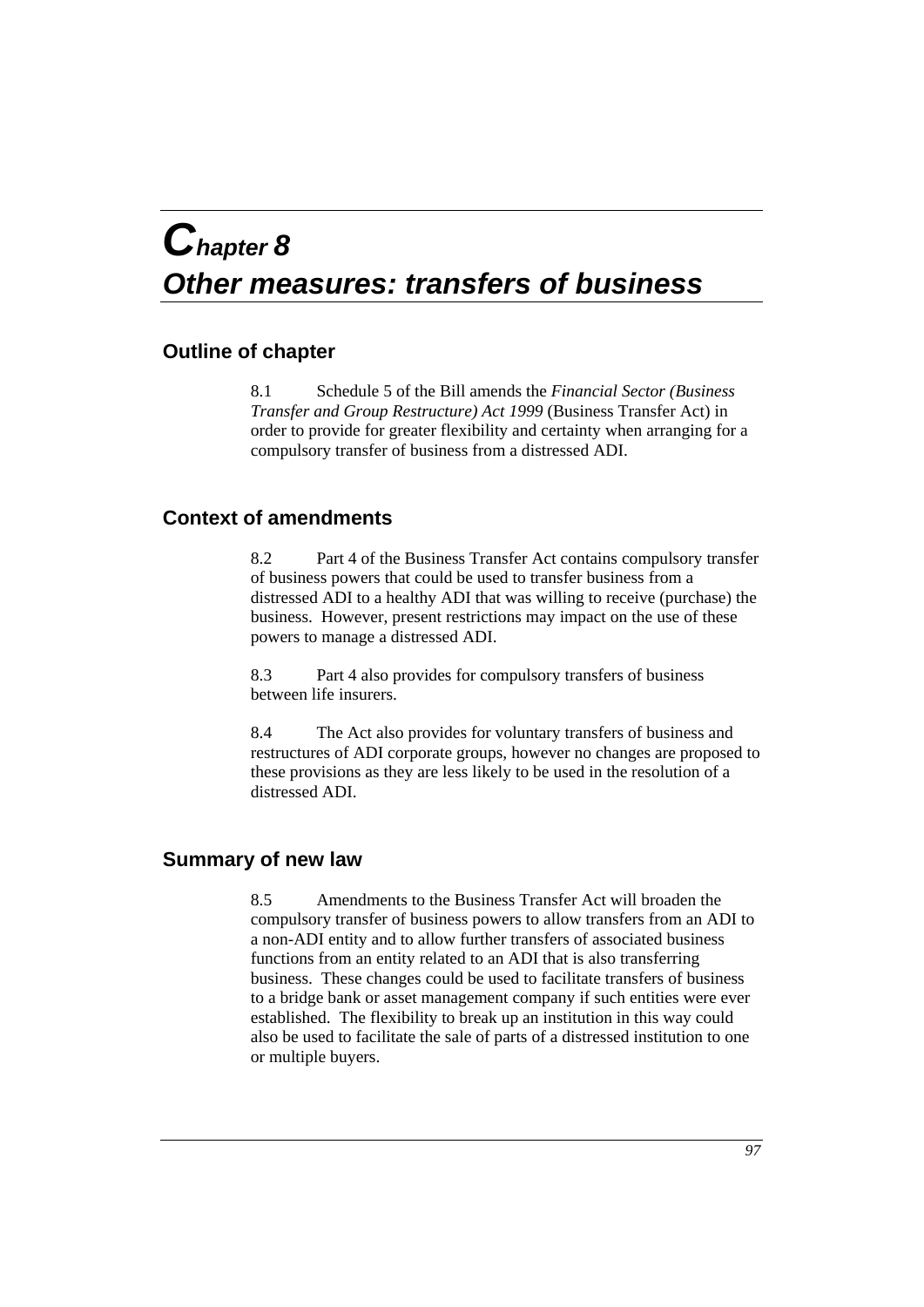8.6 Further amendments to the Act also provide greater reassurance that compulsory transfers of business could be used effectively should they need to be applied to a distressed ADI. These include: clarifying that the Commonwealth is liable for any challenges for acquisition of property otherwise than on just terms in order to provide certainty for the institution agreeing to receive business under the Act; and allowing greater flexibility in the circumstances when the compulsory transfer provisions can be used by allowing for a Ministerial determination that a transfer should occur.

## **Comparison of key features of new law and current law**

| New law                                                                                                                                                                                                              | <b>Current</b> law                                                                                                                                                          |
|----------------------------------------------------------------------------------------------------------------------------------------------------------------------------------------------------------------------|-----------------------------------------------------------------------------------------------------------------------------------------------------------------------------|
| No change.                                                                                                                                                                                                           | Compulsory transfers of business can<br>be made from a life insurer to another<br>life insurer.                                                                             |
| The following types of compulsory<br>transfers of business can be made:<br>from an ADI to another ADI;<br>from an ADI to a non-ADI (in<br>relation to non-banking<br>business); and<br>in connection with one of the | Compulsory transfers of business can<br>be made from an ADI to another ADI<br>that agrees to receive business.<br>Transfers cannot only relate to non-<br>banking business. |
| above, associated transfers from<br>an entity related to the original<br>transferring ADI to a body that<br>is, or is related to, the original<br>receiving body.                                                    |                                                                                                                                                                             |

## **Detailed explanation of new law**

## **Changes to types and preconditions for effecting compulsory transfers of business**

8.7 Existing section 25 of the Business Transfers Act allows APRA to make a compulsory transfer determination between two regulated bodies of the same type – that is, from an ADI to an ADI or from a life insurance company to another life insurance company.

8.8 There are no substantial changes to the operation of compulsory transfers between life insurance companies. Parts of the framework for making such transfers have been re-enacted to separate them from the changes made to ADI arrangements. *[Schedule 5, Item 7, subsection 25(1C)]*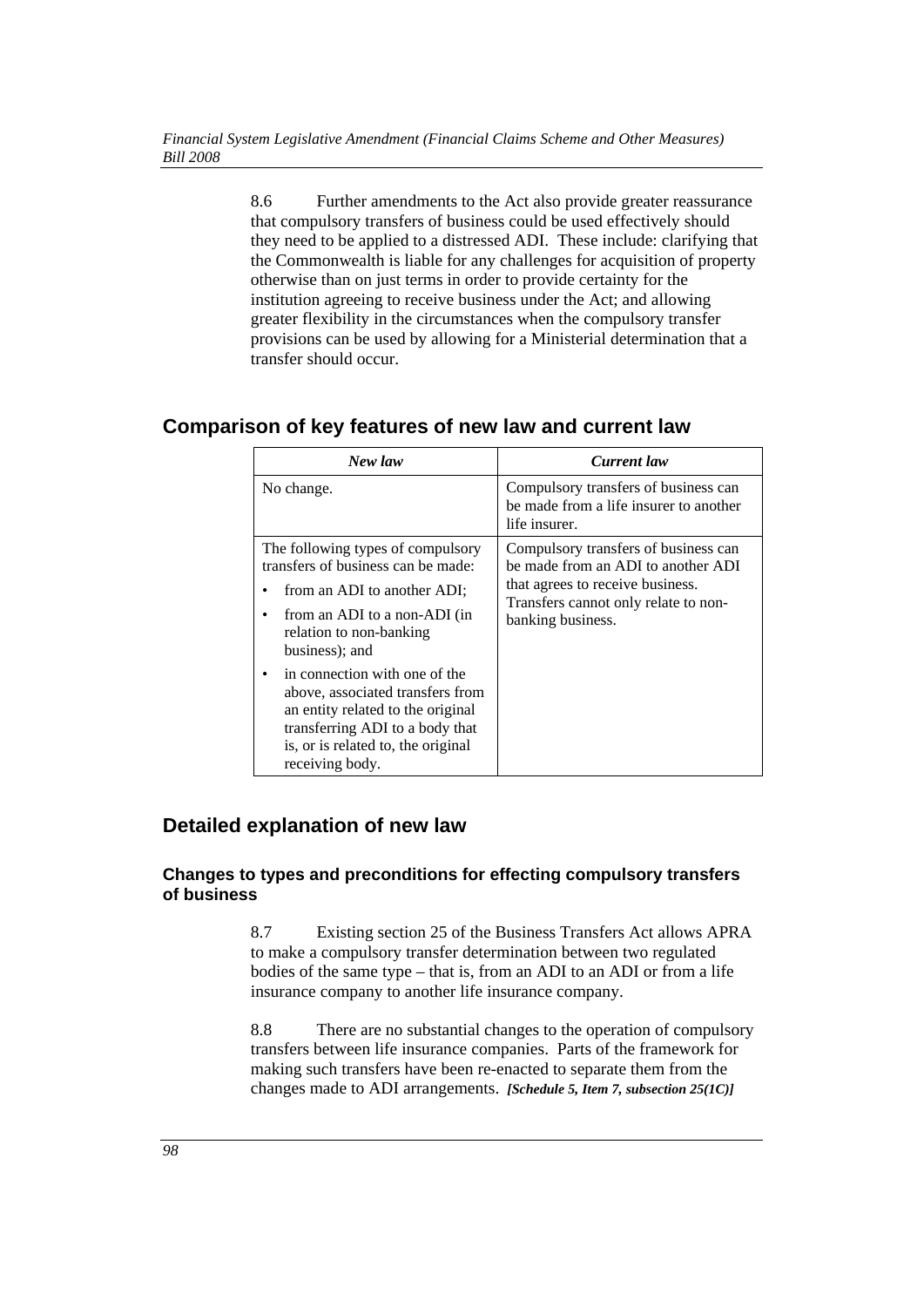8.9 Arrangements for transfers from one ADI to another largely remain unchanged but are now set out separately from the life insurance provisions and from new transfer types. *[Schedule 5, Item 7, Subsection 25(1)]*

8.10 The main difference for ADI to ADI transfers is to introduce an ability for the Minister to declare in writing that a transfer of business should occur from a specified ADI. *[Schedule 5, Item 13, Section 25A]* This mechanism is designed to give greater flexibility to authorities as to when a compulsory transfer can be undertaken. This recognises that it is difficult to predict all circumstances when a compulsory transfer of business may be useful in facilitating an appropriate resolution option.

8.11 If such a determination is made APRA no longer needs to be satisfied that another condition in new section  $25(1)(a)$  is met before making a compulsory transfer determination (although other conditions in section 25, including that APRA has considered the interests of depositors and considers that the transfer is appropriate, must still be satisfied).

8.12 New powers are introduced to enable a transfer from an ADI to a non-ADI entity. *[Schedule 5, Item 7, Subsection 25(1A)]* In practice such transfers can only be of unregulated business as non-ADI entities are not authorised by APRA to undertake banking business, including deposittaking activities. Non-ADI entities receiving business could be a private business willing to purchase a non banking part of the ADIs business. Transfers could be made to an asset management company set up for the purpose of receiving such business.

8.13 Transfers can be made from an ADI to a non-ADI for the same reasons as a transfer to an ADI (as set out in paragraph  $25(1)(a)$ ) or alternatively if APRA has already made a partial transfer from the transferring ADI to an ADI of regulated business. The latter arrangement allows an ADI to be broken up into banking and non-banking entities, or could allow greater flexibility in how a receiving group of companies structures business received under a compulsory transfer.

8.14 If APRA is making, or has made within a reasonable period, a compulsory transfer from an ADI to an ADI or non-ADI, APRA may also make a determination that there is to be a compulsory transfer from a body that is related to the ADI (that is not an ADI, life insurer or general insurer) to another body that is the original receiving body or is related to the original receiving body. *[Schedule 5, Item 7, Subsection 25(1B)]*

8.15 The purpose of allowing such related transfers is to allow for the transfer of important business functions that may be required for the operation of the ADI, but are performed by another entity within its corporate group. Such functions could be transferred along with the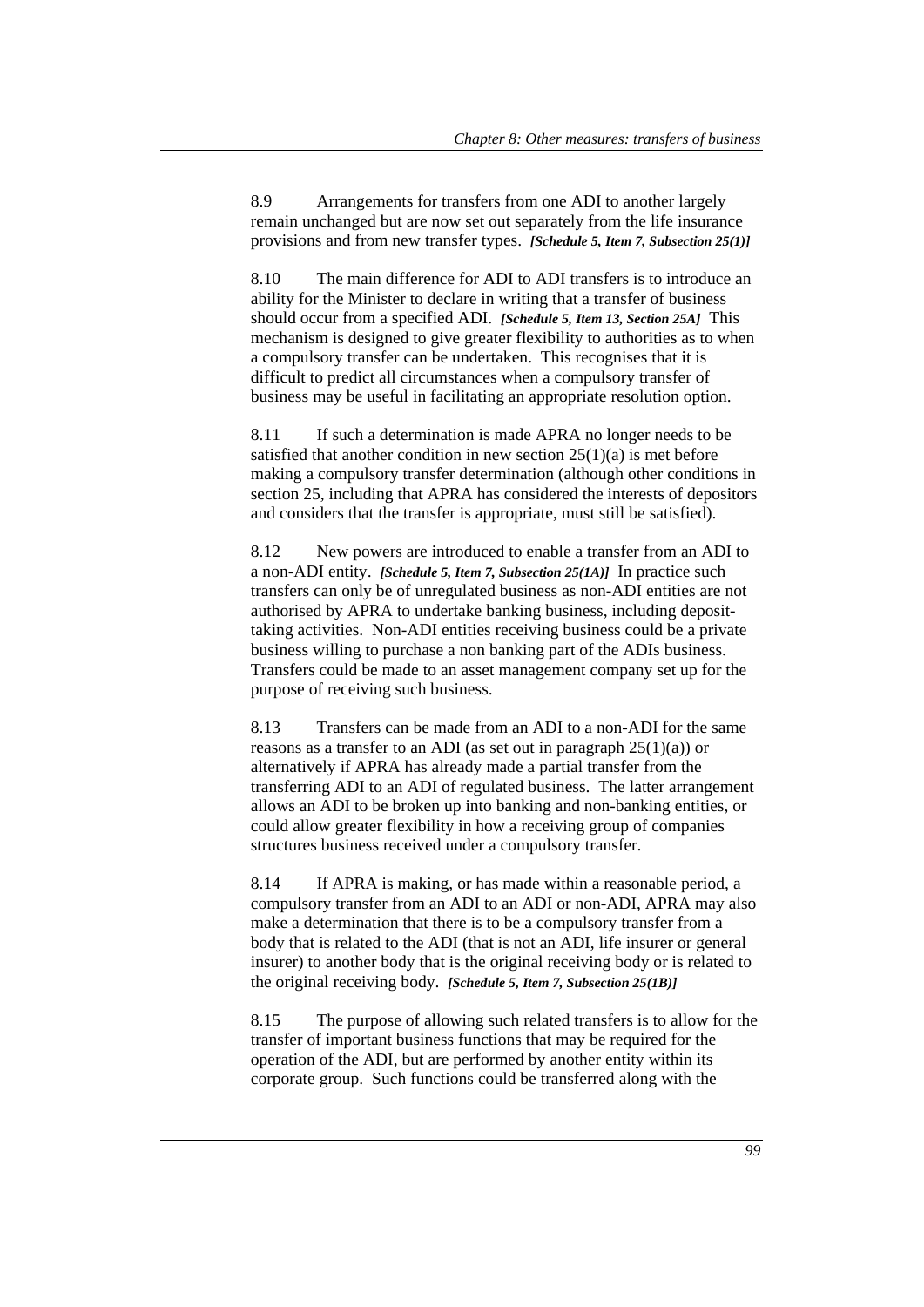ADI's business in order to allow preserve the continued effective operation of the ADI's business functions.

8.16 Items 1 to 6 and 8 to 11 are consequential to the above restructuring of section 25 or of the broadening of transferring and receiving bodies that can be involved in a compulsory transfer. *[Schedule 5, Items 1 to 6 and 8 to 11]*

8.17 Amendments made to section 8, 24 and 25 apply to the making of determinations on, or after commencement. *[Schedule 5, Item 19]*

8.18 Determinations made by APRA under section 25 or declarations made by the Minister under section 25A are not legislative instruments. The provisions specify that the instruments are not legislative instruments in order to assist readers, as they are not a legislative instrument within the meaning of section 5 of the *Legislative Instruments Act 2003*. *[Schedule 5, Item 12 and Item 13 Section 25A(2)]*

## **Compulsory transfers not grounds for denying obligation**

8.19 A compulsory transfer of business or actions related to effecting a compulsory transfer of business cannot be used to trigger default or protective clauses under a contract with the financial institution, so that the contract or the other party to the contract cannot deny contractual obligations, accelerate debts or close out transactions merely because the statutory manager has implemented a recapitalisation (see also similar provisions in Schedule 2, on no ending of contractual obligations). *[Schedule 5, Item 14]*

8.20 This change applies only to contracts made after commencement. *[Schedule 5, Item 19]*

## **Interaction with the Trade Practices Act**

8.21 A compulsory transfer of business or anything done to enable or facilitate a compulsory transfer of business are authorised for the purposes of subsection 51(1) of the *Trade Practices Act 1974*. *[Schedule 5, Items 15 to 17]*

8.22 This exemption is intended to ensure that the transfer can occur quickly and give certainty to acquiring parties without formal competition review processes which may take some time. The Australian Competition and Consumer Commission (ACCC) must be consulted on the competition implications of a compulsory transfer under paragraph  $26(2)(a)$  of the Business Transfer Act and can be consulted under various other potential approval mechanisms, for example, the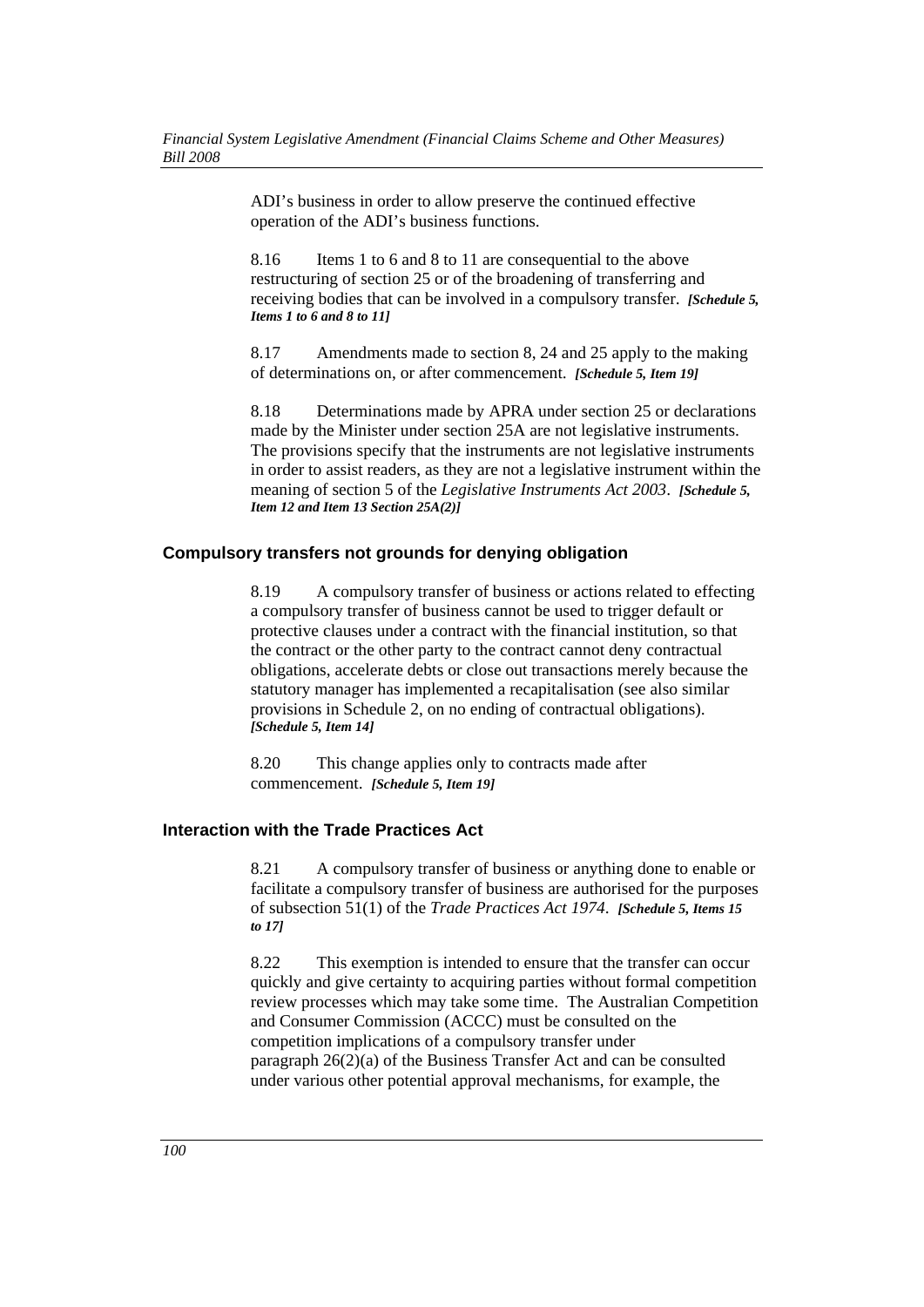Treasurer's national interest decision under the *Financial Sector (Shareholdings) Act 1998*.

8.23 The automatic authorisation applies to transfers occurring after commencement. *[Schedule 5, Item 19]*

#### **Compensation for the acquisition of property**

8.24 Existing section 44 of the Business Transfer Act ensures that any action that would result in an acquisition of property from a person otherwise than on just terms would remain valid, with the receiving body liable to pay compensation of a reasonable amount as agreed with the person.

8.25 Amendments to section 44 are made to clarify that the Commonwealth is liable for any challenges for acquisition of property otherwise than on just terms under a compulsory transfer. This is intended to provide certainty for the institution agreeing to receive business from a transferring body. Receiving bodies remain liable for compensation for acquisitions of property otherwise than on just terms arising from a voluntary transfers of business or restructure under parts 3 or 4A of the Act. *[Schedule 5, Item 18]*

8.26 This change applies to acquisitions of property occurring on or after commencement. *[Schedule 5, Item 19]*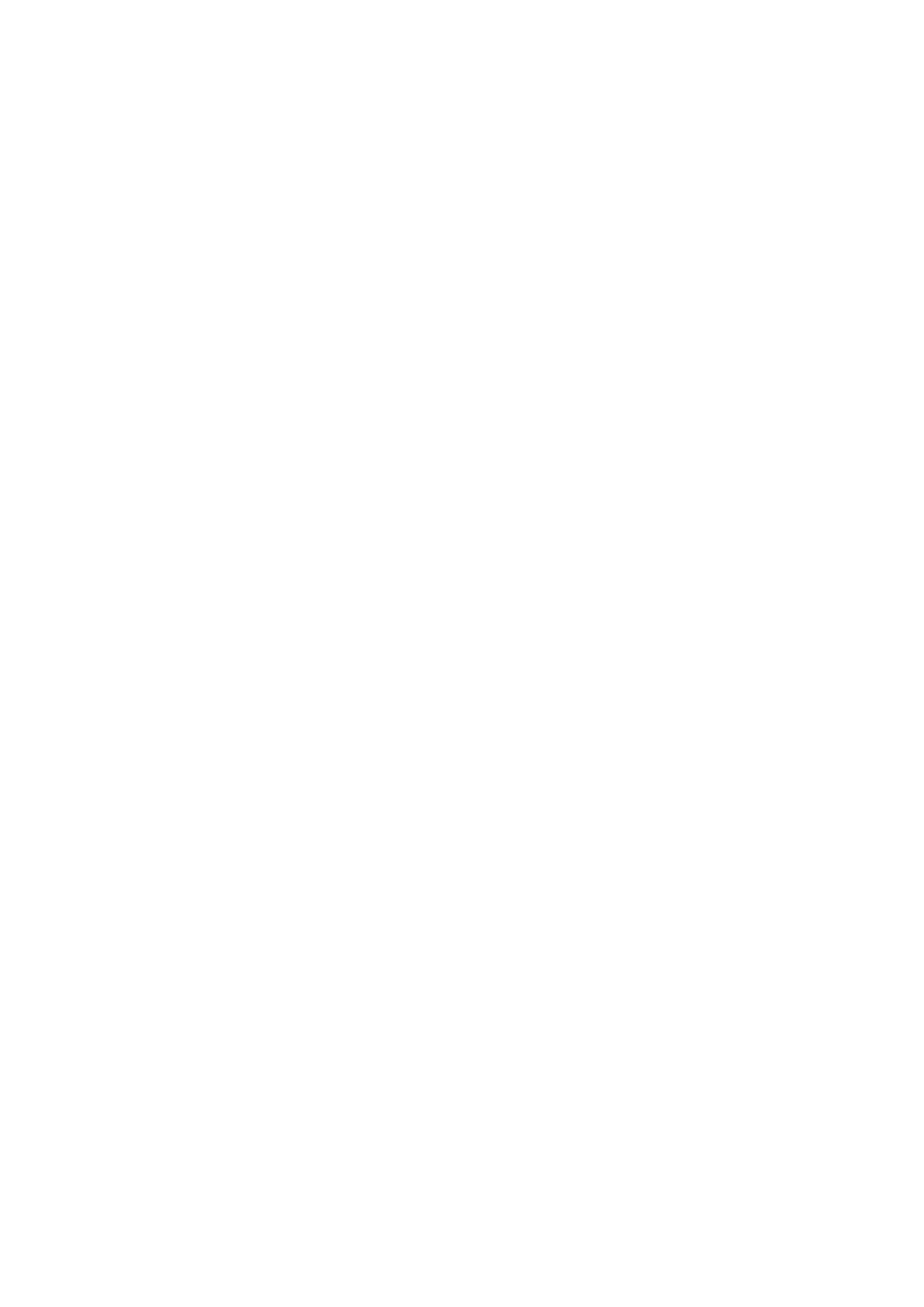# *Index*

## **Schedule 1:**

| <b>Bill reference</b>                                        | Paragraph number |
|--------------------------------------------------------------|------------------|
| Item 1, subsection $5(1)$                                    | 1.35             |
| Item 2, subsection $5(1)$                                    | 1.24             |
| Item 6, subsection $5(1)$                                    | 1.19             |
| Item 7, subsection $5(1)$                                    | 1.23             |
| Item 8, subsection $5(1)$                                    | 1.34             |
| Item 9, subsection $5(1)$                                    | 1.93             |
| Item 10, subsection $5(1)$ and item 15, subsection $16AK(3)$ | 1.68             |
| Item 11, subsection $5(1)$                                   | 1.27             |
| Item B13, section 65B                                        | 1.90             |
| Item 13, subsection 13A(3)                                   | 1.79             |
| Item 14, subsection 14F(3) and item 15, section 16AD         | 1.17             |
| Item 15, subparagraph $5(4)(a)$                              | 1.28             |
| Item 15, subparagraph $5(4)(b)$                              | 1.29, 1.30       |
| Item 15, section 16AD                                        | 1.19, 1.20, 1.26 |
| Item 15, section 16AE                                        | 1.21             |
| Item 15, paragraphs 16AF(1)                                  | 1.37             |
| Item 15, paragraph $16AF(1)(b)$                              | 1.40             |
| Item 15, subsection 16AG(1)                                  | 1.42             |
| Item 15, subsection 16AG(2)                                  | 1.43             |
| Item 15, subsection 16AF(2)                                  | 1.47             |
| Item 15, paragraph 16AH(1)(a)                                | 1.51             |
| Item 15, paragraph $16AH(1)(b)$                              | 1.52             |
| Item 15, paragraph $16AH(1)(c)$                              | 1.53             |
| Item 15, subsections $16AH(3)$ and (4)                       | 1.54             |
| Item 15, subsection 16AH(2)                                  | 1.55             |
| Item 15, subsection 16AH(5)                                  | 1.57             |
| Item 15, subsection 16AH(6)                                  | 1.58             |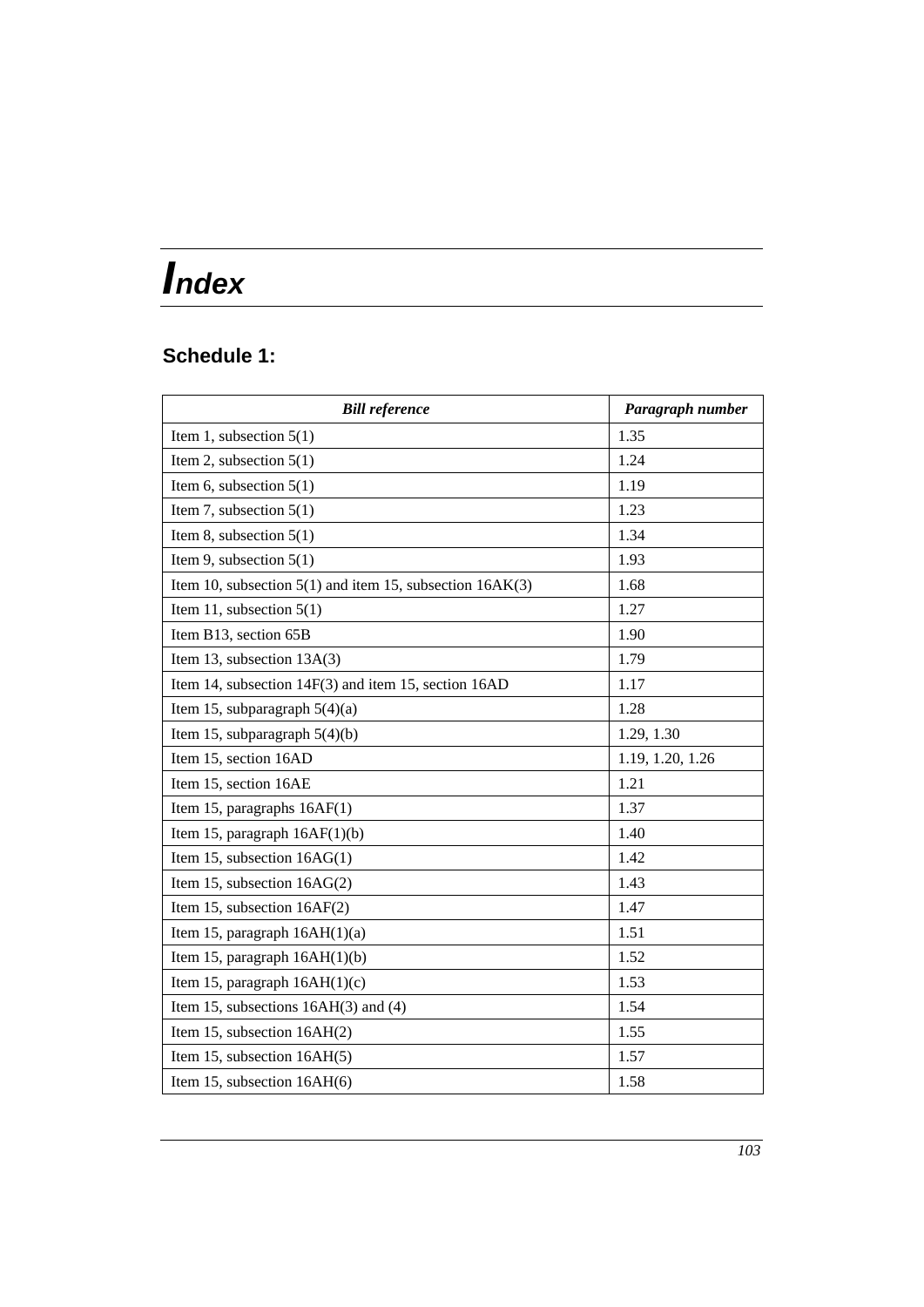| <b>Bill reference</b>                                 | Paragraph number |
|-------------------------------------------------------|------------------|
| Item 15, subsection 16AH(7)                           | 1.59             |
| Item 15, subsection $16AH(1)$                         | 1.60             |
| Item 15, section 16AM                                 | 1.61             |
| Item 15, section 16AJ                                 | 1.64             |
| Item 15, subsection $16AK(1)$                         | 1.66             |
| Item 15, subsection 16AK(4)                           | 1.66             |
| Item 15, paragraph $16AK(4)(g)$                       | 1.67             |
| Item 15, Section 16AD                                 | 1.13             |
| Item 15, subsection $16AK(2)$                         | 1.69             |
| Item 15, section 16AL                                 | 1.71, 1.72       |
| Item 15, subsection 16AL(7)                           | 1.73             |
| Item 15, section 16AI                                 | 1.75             |
| Item 15, section 16AB                                 | 1.11             |
| Item 15, section 16AO                                 | 1.81             |
| Item 15, section 16AP and section 16AQ                | 1.83             |
| Item 15, subsection $16AR(2)$                         | 1.85             |
| Item 15, subsections $16AR(3)$ and (4)                | 1.85             |
| Item 15, subsection 16AR(4)                           | 1.86             |
| Item 15, section 16AS                                 | 1.87             |
| Item 15, section 16AT                                 | 1.88             |
| Item 15, Section 16AT                                 | 1.88             |
| Item 15, section 16AU                                 | 1.89             |
| Item 15, subsections $16AD(6)$ and $16AD(7)$          | 1.26             |
| Item 15, Section 16AC                                 | 1.12, 1.14       |
| Item 15, section 16AD; item 26, section 62ZZC         | 3.18             |
| Item 15, section 64AD; item 26, section 62ZZC         | 3.35             |
| Item 15, subsection 16AK(3) of the Banking Act 1959   | 4.5              |
| Item 16, section 16AL                                 | 1.70             |
| Items 36, 40, 42, 43, 45                              | 3.23             |
| Item 37, subsection $3(1)$                            | 3.19             |
| item 38, subsection $8(1)$                            | 3.15             |
| Item 41, subsection 50(6); item 44, paragraph $53(d)$ | 3.32             |
| Item 46, subsection $53(e)$                           | 3.24, 3.28       |
| Item 48, subsection $54(3)$                           | 3.25             |
| Item 49, subsection $54B(2)$                          | 3.25             |
| Item 49, section 54B                                  | 3.20             |

*Financial System Legislative Amendment (Financial Claims Scheme and Other Measures) Bill 2008*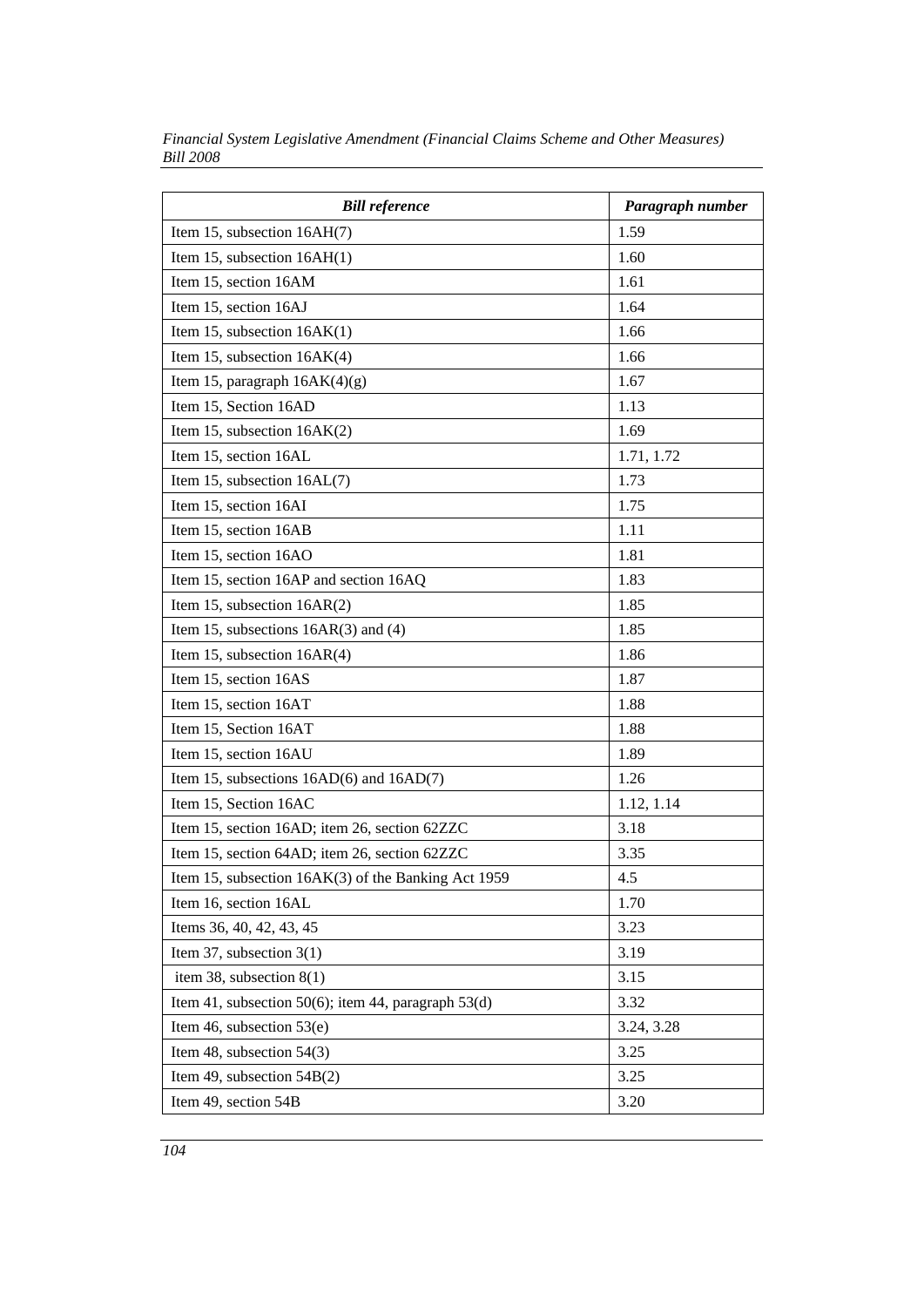| <b>Bill reference</b>                                                | Paragraph number |
|----------------------------------------------------------------------|------------------|
| Item 49, section 54B                                                 | 3.27             |
| Item 49, section 54E                                                 | 3.30             |
| Item 49, paragraph $54E(2)(a)$ and subsection $54E(3)$               | 3.30             |
| Item 49, paragraph $54E(2)(b)$                                       | 3.30             |
| Item 49, subsection $54E(1)$                                         | 3.31             |
| Item 49, subsection $54E(5)$                                         | 3.31             |
| Item 49, subsection 54B(2) and section 54D                           | 3.22             |
| Item 49, section 54A                                                 | 3.19             |
| Item 49, Division 2, section 54E                                     | 3.18             |
| Item 50, section 54C                                                 | 3.21             |
| Items 50, 51, section 59                                             | 3.34             |
| Item 58, paragraph 202(q) of the Income Tax Assessment Act 1936      | 4.7              |
| Item 60, paragraphs $8WB(1A)(a)$ and (b)                             | 4.8              |
| Item 62                                                              | 3.36             |
| Part 2, Item 19, Paragraph 2A(2)(f)                                  | 2.26             |
| Part 2, Items 20 to 25                                               | 2.176            |
| Part 2, Item 26, definition of 'protected policy' in subsection 3(1) | 2.53             |
| Part 2, Item 27, Subsection 62ZZG(3)                                 | 2.87             |
| Part 2, Item 27, Section 62ZZ                                        | 2.93             |
| Part 2, Item 27, Section 62ZY                                        | 2.100            |
| Part 2, Item 27, Section 62ZZI                                       | 2.101            |
| Part 2, Item 27, Section 62ZZJ                                       | 2.105            |
| Part 2, Item 27, Subsection 62ZZJ(5)                                 | 2.109            |
| Part 2, Item 27, Subsection 62ZZA(1)                                 | 2.111            |
| Part 2, Item 27, Subsection 62ZZA(2)                                 | 2.113            |
| Part 2, Item 27, Subsection 62ZZA(3)                                 | 2.114            |
| Part 2, Item 27, Section 62ZZH                                       | 2.117            |
| Part 2, Item 27, Section 62ZZK                                       | 2.121            |
| Part 2, Item 27, Section 62ZZL                                       | 2.123            |
| Part 2, Item 27, Section 62ZZU                                       | 2.129            |
| Part 2, Item 27, Section 62ZZM                                       | 2.135            |
| Part 2, Item 27, Section 62ZZN                                       | 2.138            |
| Part 2, Item 27, Section 62ZZO                                       | 2.139            |
| Part 2, Item 27, Subsection 62ZZP                                    | 2.140            |
| Part 2, Item 27, Paragraph 62ZZP(4)(e)                               | 2.142            |
| Part 2, Item 27, Paragraph 62ZZP(3)                                  | 2.143            |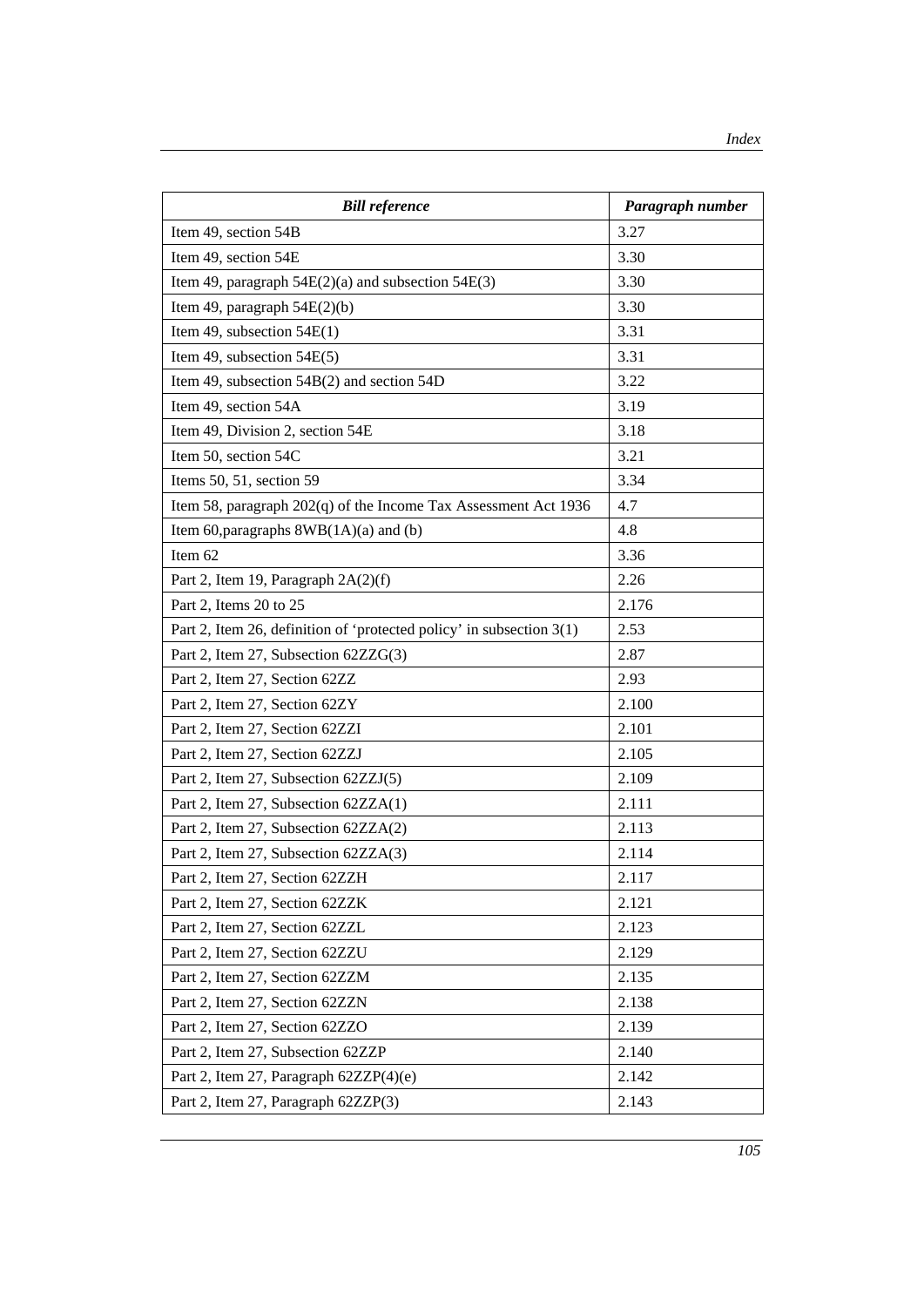| <b>Bill reference</b>                          | Paragraph number |
|------------------------------------------------|------------------|
| Part 2, Item 27, Subsection 62ZZP(2)           | 2.144            |
| Part 2, Item 27, Subsections 62ZZQ(1) and (2)  | 2.145            |
| Part 2, Item 27, Subsections 62ZZQ(4)          | 2.149            |
| Part 2, Item 27, Subsection 62ZZQ(7)           | 2.152            |
| Part 2, Item 27, Subsection 62ZZR(1)           | 2.153            |
| Part 2, Item 27, Paragraph 62ZZR(1)(b)         | 2.154            |
| Part 2, Item 27, Subsection 62ZZR(3)           | 2.156            |
| Part 2, Item 27, Section 62ZZS                 | 2.157            |
| Part 2, Item 27, Section 62ZZT                 | 2.158            |
| Part 2, Item 27, Section 62ZZV                 | 2.159            |
| Part 2, Item 27, Section 62ZX                  | 2.28             |
| Part 2, Item 27, Section 62ZZC(1)              | 2.29             |
| Part 2, Item 27, Subsection 62ZZC(1) and 62ZZE | 2.30             |
| Part 2, Item 27, Subsection 62ZZC(2)           | 2.34             |
| Part 2, Item 27, Subsection 62ZZC(3)           | 2.36             |
| Part 2, Item 27, Subsection 62ZZC(4)           | 2.38             |
| Part 2, Item 27, Subsection 62ZZC(5)           | 2.39             |
| Part 2, Item 27, Subsection 62ZZC(6)           | 2.40             |
| Part 2, Item 27, Subsection 62ZZC(7)           | 2.41             |
| Part 2, Item 27, Subsection 62ZZD(1)           | 2.45             |
| Part 2, Item 27, Section 62ZZE                 | 2.46             |
| Part 2, Item 27, Sections 62ZZD and 62ZZE      | 2.47             |
| Part 2, Item 27, Subsection 62ZZD(2)           | 2.48             |
| Part 2, Item 27, Section 62ZZD(3)              | 2.50             |
| Part 2, Item 27, Section 62ZW                  | 2.27             |
| Part 2, Item 27, Section 62ZZB                 | 2.62             |
| Part 2, Item 27, Section 62ZZF(1)              | 2.64             |
| Part 2, Item 27, Subparagraph $62ZZF(1)(b)(i)$ | 2.65             |
| Part 2, Item 27, Subparagraph 62ZZF(1)(b)(ii)  | 2.66             |
| Part 2, Item 27, Paragraph 62ZZF(3)(b)         | 2.71             |
| Part 2, Item 27, Subsection 62ZZF(2)           | 2.74             |
| Part 2, Item 27, Paragraph $62ZZF(1)(d)$       | 2.76             |
| Part 2, Item 27, Paragraph 62ZZJ(4)(a)         | 2.81             |
| Part 2, Item 27, $62ZZJ(4)(b)$                 | 2.83             |
| Part 2, Item 27, Section 62ZZG(1)              | 2.84             |
| Part 2, Item 27, Subsection 62ZZG(2)           | 2.86             |

*Financial System Legislative Amendment (Financial Claims Scheme and Other Measures) Bill 2008*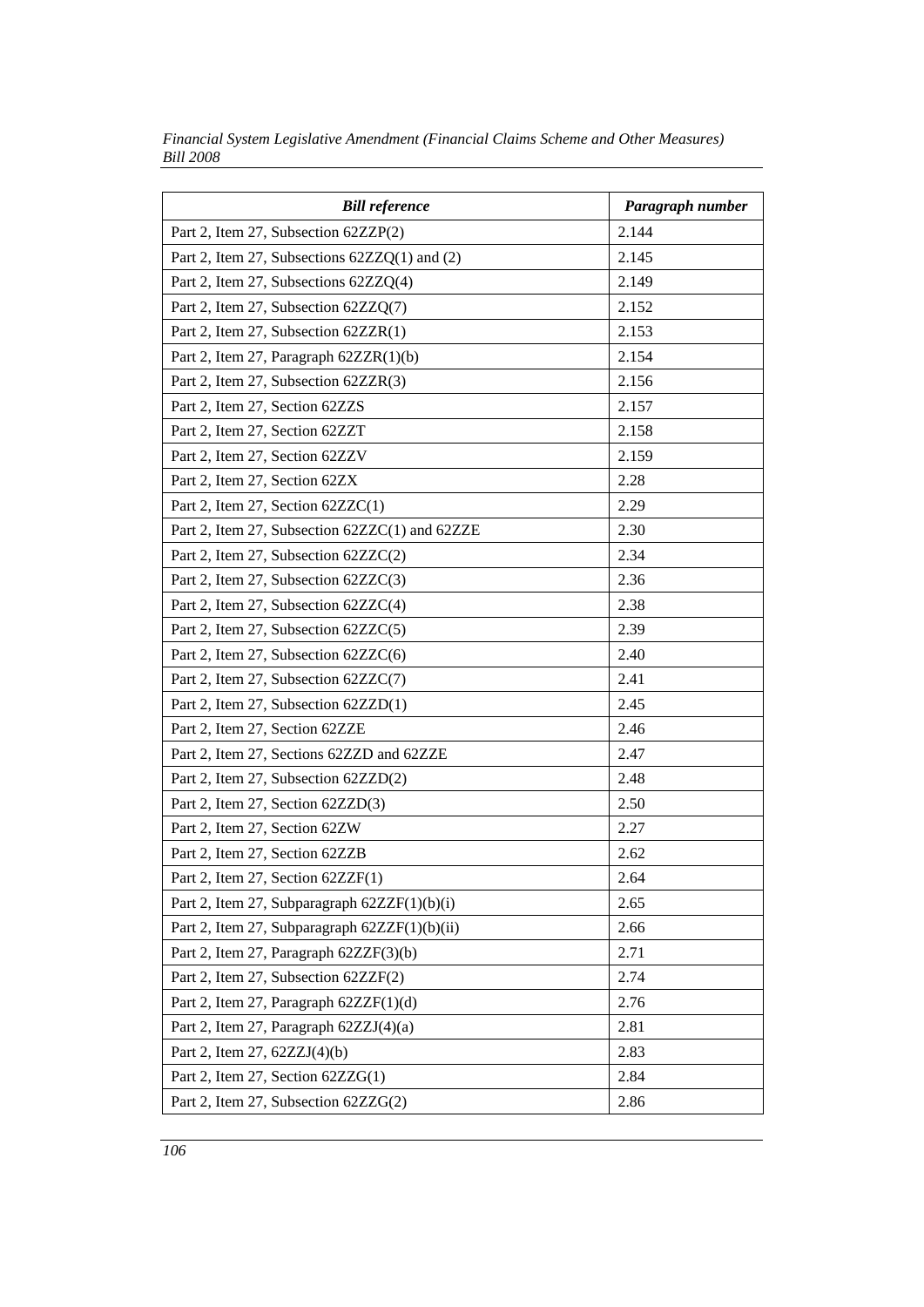| <b>Bill reference</b>                       | Paragraph number |
|---------------------------------------------|------------------|
| Part 2, Items 28 to 33                      | 2.177            |
| Part 2, Item 34, Section 129E               | 2.161            |
| Part 2, Item 35, Clause 9                   | 2.175            |
| Part 2, Item 35, Schedule 1, Subclause 1(1) | 2.162            |
| Part 2, Item 35, Subclause 1(2)             | 2.163            |
| Part 2, Item 35, Subclause 1(3)             | 2.164            |
| Part 2, Item 35, Subclause 1(4)             | 2.165            |
| Part 2, Item 35, Clause 2                   | 2.166            |
| Part 2, Item 35, Subclause 3(1)             | 2.167            |
| Part 2, Item 35, Subclause 3(2)             | 2.168            |
| Part 2, Item 35, Subclause 3(3)             | 2.169            |
| Part 2, Item 35, Clause 4                   | 2.170            |
| Part 2, Item 35, Clause 5                   | 2.171            |
| Part 2, Item 35, Clause 6                   | 2.172            |
| Part 2, Item 35, Clause 7                   | 2.173            |
| Part 2, Item 35, Clause 8                   | 2.174            |
| Part 2, Item 62ZZR(2)                       | 2.155            |
| Part 4, item 53, paragraphs (hc) and (hd)   | 3.37             |
| Part 4, item 54, subsection 1292(2)         | 3.37             |
| Part 4, items 55, 56, 57, Parts 2, 3 and 3A | 3.37             |
| Part 4 item 58, subsection $202(q)$         | 3.37             |
| Part 4, item 59, subsection 79A(2)          | 3.37             |
| Part 4, item 60, subsection 8WB(1A)         | 3.37             |

## **Schedule 2:**

| <b>Bill reference</b>                     | Paragraph number |
|-------------------------------------------|------------------|
| Items 1 and 16                            | 5.60             |
| Items 2 and 3                             | 5.74             |
| Items 4, 5, and 18, Sections 11CD and 15C | 5.23             |
| Items 6, 13 and 19                        | 5.25             |
| Item 7, Paragraph $13A(1)(b)$             | 5.30             |
| Item 8, Subsection $13A(1A)$              | 5.32             |
| Item 9, Section 13BA                      | 5.33             |
| Item $10$                                 | 5.34             |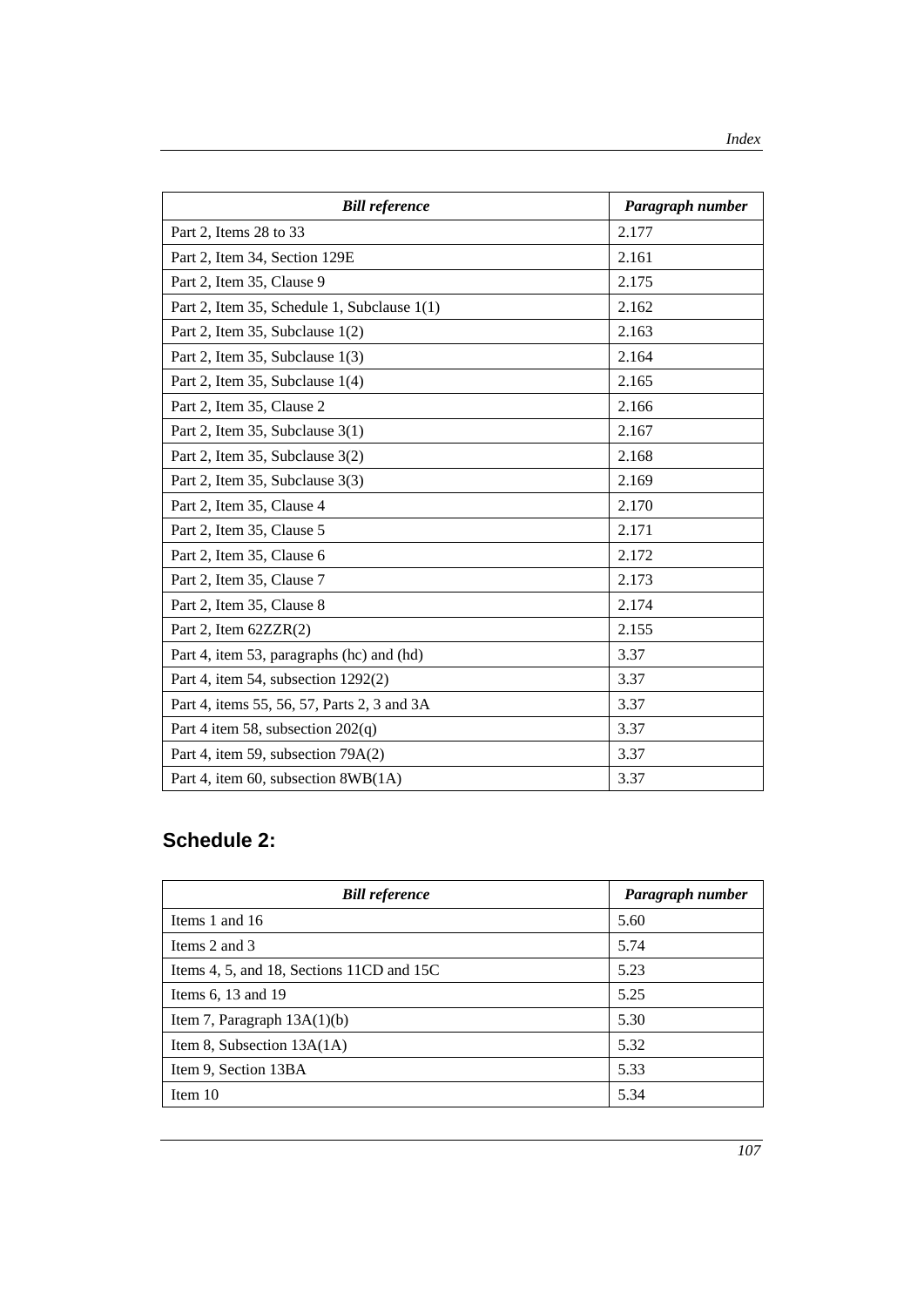| <b>Bill reference</b>                                                             | Paragraph number |
|-----------------------------------------------------------------------------------|------------------|
| Item 11                                                                           | 5.54             |
| Item 12, Subsections $14AB(4)$ and (6)                                            | 5.45             |
| Item 12, Subsection 14AA(2)                                                       | 5.46             |
| Item 12, Subsections $14AB(1)$ and $(8)$                                          | 5.47             |
| Item 12, Subsection 14AB(8)                                                       | 5.48             |
| Item 12, Subsection 14AA(4)                                                       | 5.49             |
| Item 12, Section 14AC                                                             | 5.50             |
| Item 12, Sections 14AC                                                            | 5.24             |
| Item 12, Section 14AA                                                             | 5.38             |
| Item 12, Section 14AB                                                             | 5.42             |
| Item 13                                                                           | 5.50             |
| Item 14 Section 14DAA(2)                                                          | 5.14             |
| Item 14, Subsection 14DAA(3)                                                      | 5.17             |
| Item 14, Section 14DAA(1)                                                         | 5.12             |
| Item 15                                                                           | 5.18             |
| Items 17, Subsection 15B(1A)                                                      | 5.26             |
| Item 18, Section 15D                                                              | 5.35             |
| Item 20, Section 16AA                                                             | 5.51             |
| Item 21                                                                           | 5.53             |
| Item 22 Section 62C                                                               | 5.61             |
| Item 22 Section 62B                                                               | 5.57, 5.58       |
| Item 23, Section 70D                                                              | 5.67             |
| Item 23, Sections 70E to 70H                                                      | 5.70             |
| Item 23, Section 70C                                                              | 5.63             |
| Item 23, sections 70C and 70D, and schedule 4, item 34, sections<br>251A and 251B | 6.100            |
| Item 23, sections 70C and 70D, and schedule 3, item 26, sections<br>131A and 131B | 7.47             |
| Sections 70E to 70H                                                               | 6.96, 7.43       |

*Financial System Legislative Amendment (Financial Claims Scheme and Other Measures) Bill 2008*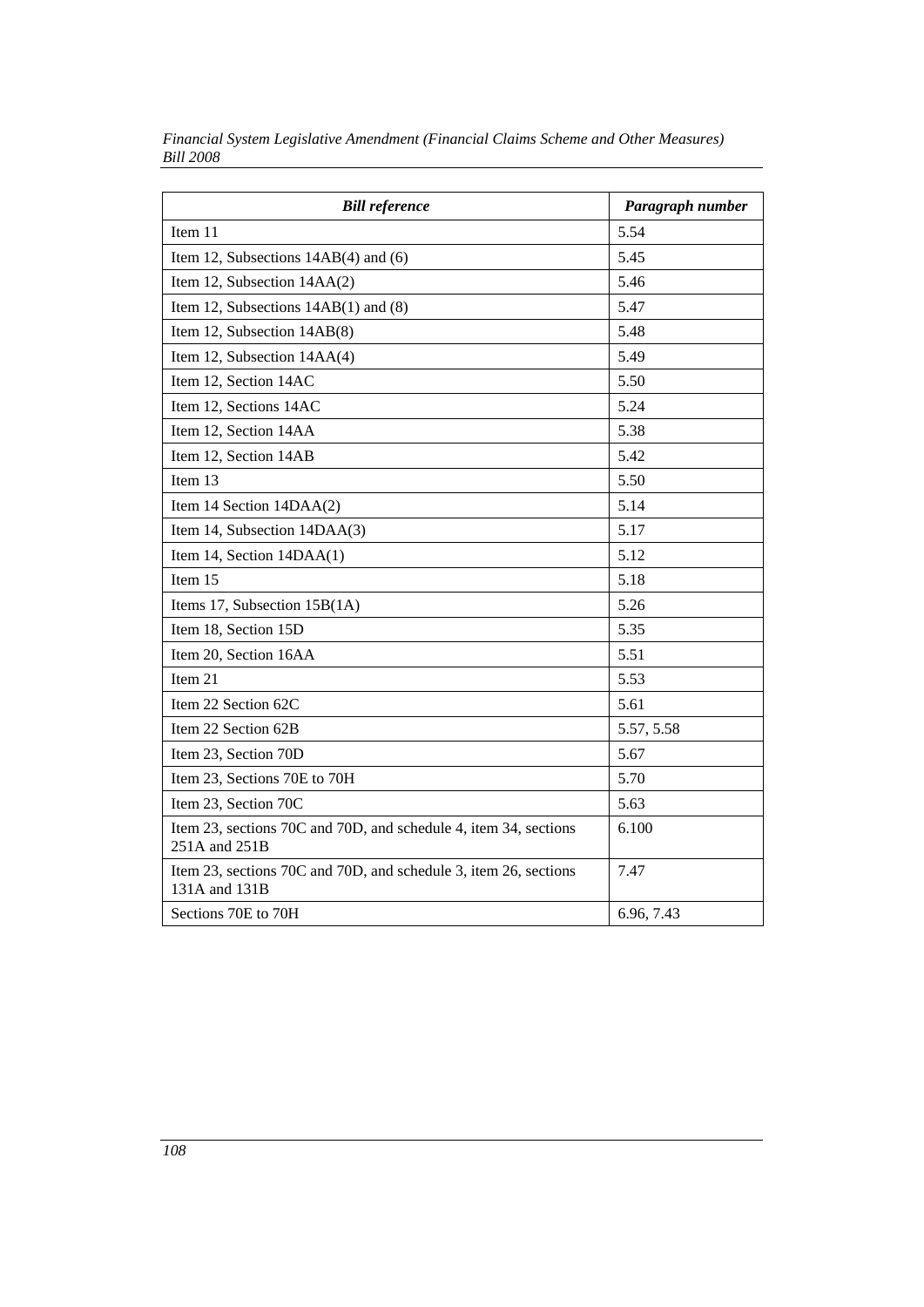## **Schedule 3:**

| <b>Bill reference</b>                                 | Paragraph number |
|-------------------------------------------------------|------------------|
| Item 1, subsection $2A(2)$                            | 6.13             |
| Item 3, subsection $3(1)$ and item 26, section $131A$ | 6.93             |
| Item 4, subsection $3(1)$                             | 6.95             |
| Item 5, subsection $3(1)$ and item 11, section $62Q$  | 6.12             |
| Items 6, 9, 10, 16 and 17                             | 6.102            |
| Item 6, subsection $3(1)$                             | 6.17             |
| Items 7-8 and 11, section 62ZK                        | 6.80             |
| Item 11, section 62T                                  | 6.22             |
| Item 11, subsection $62T(3)$ and section $62ZO$       | 6.23             |
| Item 11, subsection $62M(a)(ii)$                      | 6.25             |
| Item 11, section 62U and Schedule 3, items 27 to 31   | 6.28             |
| Item 11, section 62ZQ                                 | 6.29             |
| Item 11, subsection $62ZQ(4)$                         | 6.30             |
| Item 11, section 62U                                  | 6.32             |
| Item 11, section 62ZP                                 | 6.33             |
| Item 11, section 62P                                  | 6.34             |
| Item 11, subsection $62P(2)$                          | 6.37             |
| Item 11, section 62W                                  | 6.45             |
| Item 11, section 62ZD                                 | 6.47             |
| Item 11, section 62ZC                                 | 6.48             |
| Item 11, section $62Y$ and subsection $62T(2)$        | 6.50             |
| Item 11, sections 62X and 62ZG                        | 6.51             |
| Item 11, subsection $62X(3)$ to (5)                   | 6.52             |
| Item 11, section 62ZH                                 | 6.53             |
| Item 11, section 62ZM                                 | 6.54             |
| Item 11, section 62ZI,                                | 6.56             |
| Item 11, subsection $62ZI(4)$                         | 6.57             |
| Item 11, subsection $62ZI(6)$                         | 6.58             |
| Item 11, subsection $62ZI(2)$                         | 6.59             |
| Item 11, section 62ZJ                                 | 6.63             |
| Item 11, section 62Z                                  | 6.65             |
| Item 11, subsection $62ZA(2)$                         | 6.70             |
| Item 11, section 62ZA                                 | 6.72             |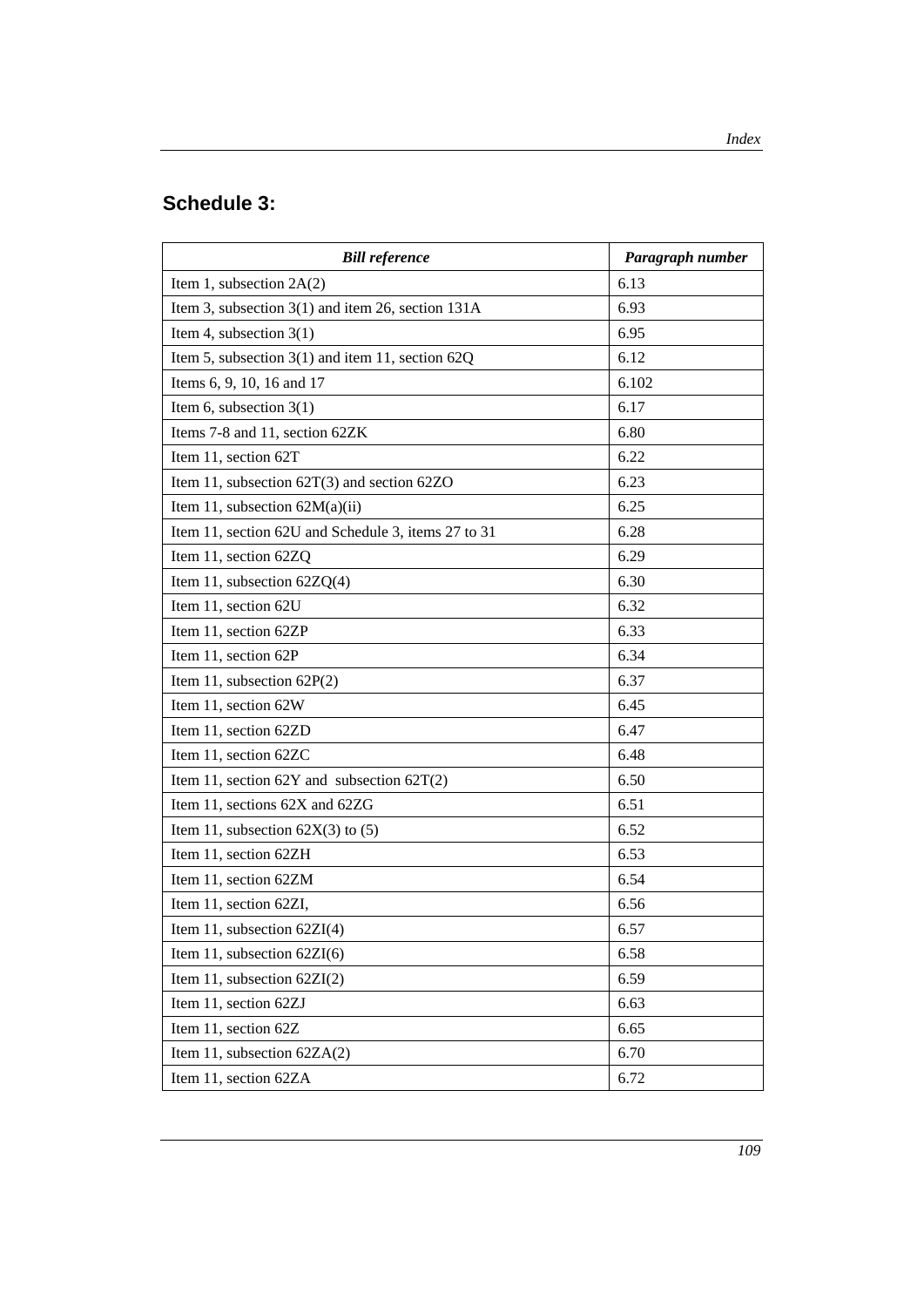| <b>Bill reference</b>                                  | Paragraph number |
|--------------------------------------------------------|------------------|
| Item 11, subsections $62ZA(4)$ and $(6)$               | 6.73             |
| Item 11, section $62Z(2)$                              | 6.74             |
| Item 11, subsections $62ZA(1)$ and $(8)$               | 6.75             |
| Item 11, subsections $62ZA(8)$ and $(10)$              | 6.76             |
| Items 11, subsection $62Z(4)$                          | 6.77             |
| Item 11, section 62ZB and item 12                      | 6.78             |
| Item 11, section 62L                                   | 6.16             |
| Item 11, section 62ZN                                  | 6.81             |
| Item 11, sections 62ZE and 62ZF                        | 6.82             |
| Item 11, sections $62R$ and $62ZF(5)$                  | 6.83             |
| Item 11, section 62ZL                                  | 6.84             |
| Item 11, section 62ZQ and item 2, subsection $3(1)$    | 6.85             |
| Item 11, section 62ZU and items 27 to 31               | 6.86             |
| Item 11, section 62ZV                                  | 6.87             |
| Item 11, section 62ZR                                  | 6.88             |
| Item 11, section 62ZS                                  | 6.89             |
| Item 11, section 62ZT                                  | 6.90             |
| Item 11, section 62K                                   | 6.15             |
| Item 11, section 62M                                   | 6.17             |
| Item 11, section 62L and 62M                           | 6.18             |
| Item 11, section 62N and subsection $62T(2)$           | 6.19             |
| Item 11, section 62R and 62S,                          | 6.20             |
| Item 11, section 62R                                   | 6.21             |
| Items $12 - 15$ , and section 2A of Insurance Act 1973 | 6.104            |
| Items 12-15 and 11, section $62V$                      | 6.40             |
| Items 18-24                                            | 6.103            |
| Item 25, section 127A                                  | 6.71, 6.91       |
| Item 26, section 131B                                  | 6.98             |

*Financial System Legislative Amendment (Financial Claims Scheme and Other Measures) Bill 2008*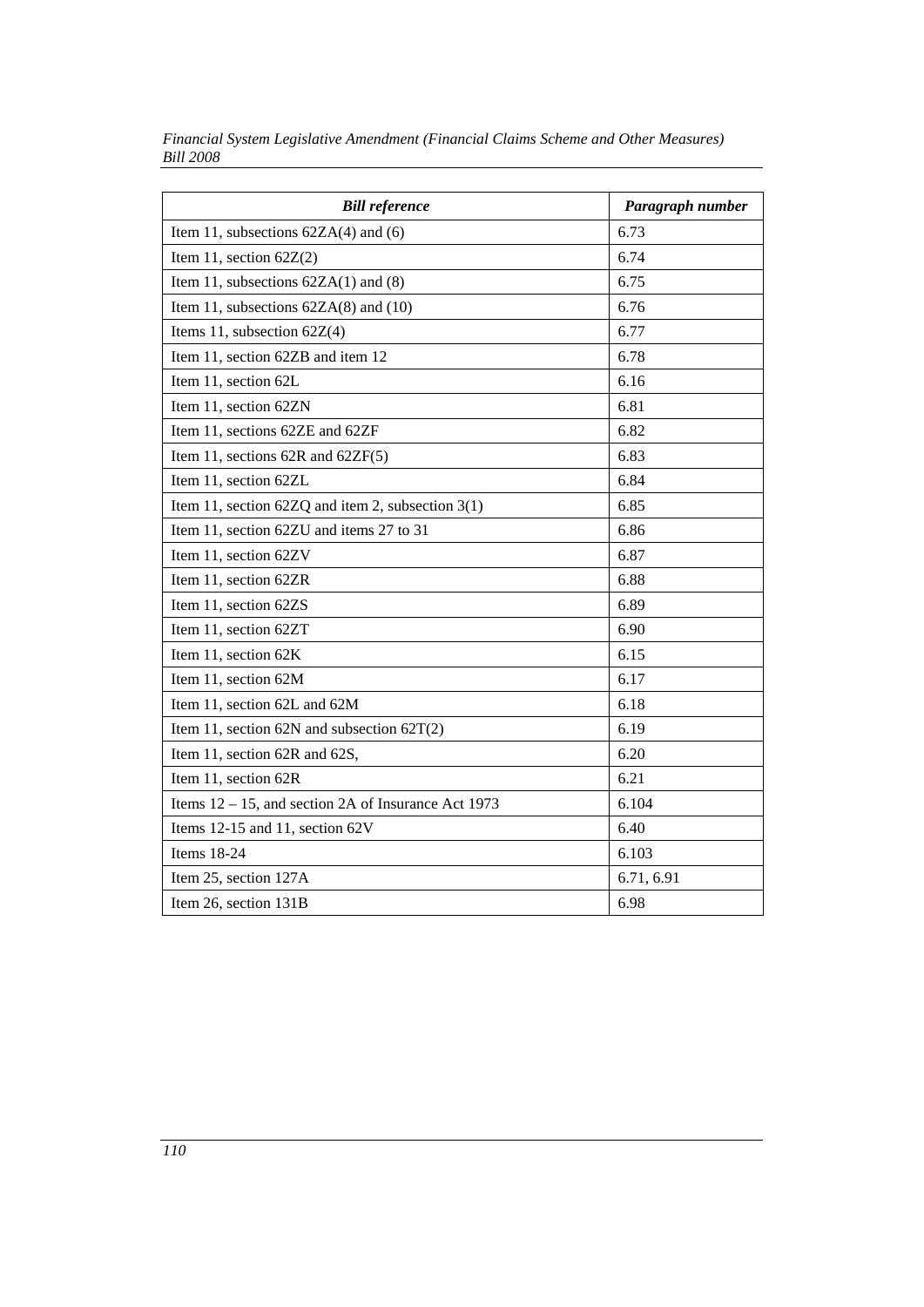## **Schedule 4:**

| <b>Bill reference</b>                                            | Paragraph number |
|------------------------------------------------------------------|------------------|
| Item 1, subsection $3(2)(d)$ and item 15, subsection $175(1)(a)$ | 7.5              |
| Items 3-5 and 9-10                                               | 7.8              |
| Items 6 and 7                                                    | 7.22             |
| Items 8 and 38                                                   | 7.9              |
| Item 11, section 165B and item 12                                | 7.18             |
| Item 11, section 165A and items 2 and 35                         | 7.7              |
| Item 11, section 165A                                            | 7.13             |
| Item 13, subsection 168B and items 15-22                         | 7.28             |
| Item 13, section 168B                                            | 7.29             |
| Item 13, subsections $168B(4)$ and $(6)$                         | 7.30             |
| Item 13, section $168A(2)$                                       | 7.31             |
| Item 13, subsections $168B(1)$ and $(8)$                         | 7.32             |
| Item 13, subsections $168B(8)$ and $(10)$                        | 7.33             |
| Items 13, subsection $168A(4)$                                   | 7.34             |
| Item 13, section 168C and item 14                                | 7.35             |
| Item 13, section 168A                                            | 7.24             |
| Item 23, section 179A                                            | 7.37             |
| Item 24                                                          | 7.38             |
| Item 25, section 179B                                            | 7.14             |
| Item 25, subsection $179C(4)$                                    | 7.11             |
| Item 25, section 179C                                            | 7.10             |
| Item 26, subsection $183(1)$                                     | 7.15             |
| Item 27                                                          | 7.16             |
| Items 28-30                                                      | 7.36             |
| Item 31, subsection $230C(1)$ and items 32 and 33                | 7.20             |
| Item 34, section 251A and item 36                                | 7.40             |
| Item 34, section 251B                                            | 7.45             |
| Item 34, Sections 251A and 251B                                  | 5.69             |
| Item 37                                                          | 7.42             |